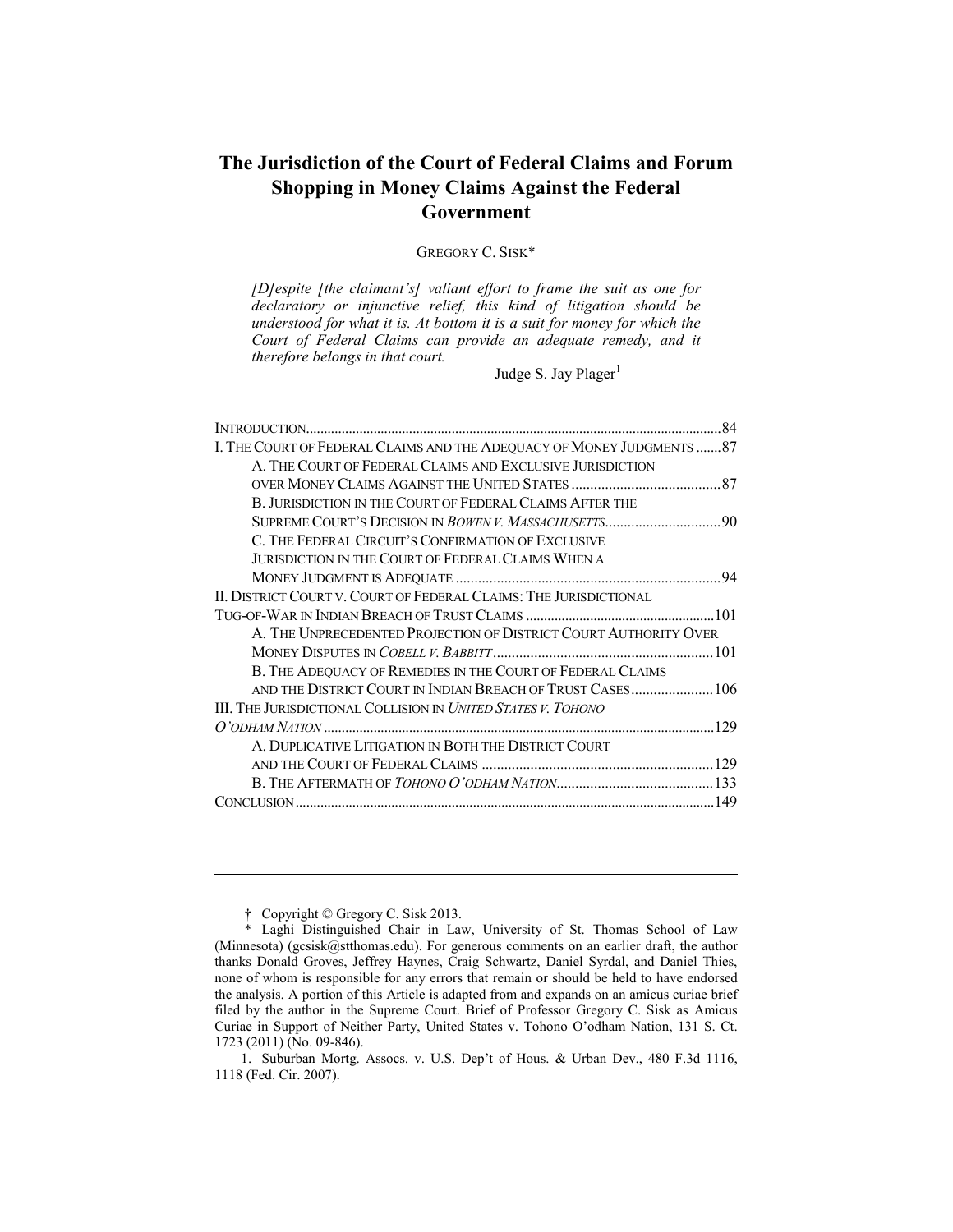#### **INTRODUCTION**

Over the past decade, the U.S. Court of Appeals for the Federal Circuit has issued a series of opinions<sup>2</sup> clarifying the jurisdictional priority of the United States Court of Federal Claims (CFC) under the Tucker Act (which authorizes non-tort money claims against the United States)<sup>3</sup> over a variety of claims against the federal government that are essentially means to a monetary end. In these cases, plaintiffs had cleverly or mistakenly transformed financial disputes into requests for injunctive or declaratory relief under the Administrative Procedure Act  $(APA)^4$ that purportedly could be filed in U.S. District Court.

Because the APA expressly excludes judicial review in District Court when an "adequate remedy" lies in another court,<sup>5</sup> the Federal Circuit has repeatedly confirmed that the CFC retains its traditional and exclusive jurisdiction to hear claims against the federal government that are adequately remedied by a money judgment. The Federal Circuit's leading jurisdictional decisions, emphasizing the sufficiency of a money judgment in the CFC to resolve claims that are essentially pecuniary in nature, have arisen in such varied contexts as an objection by nuclear utilities to government assessments for costs in decontaminating uranium processing facilities;<sup>6</sup> a claim by a federally subsidized, low-income housing project that the government breached a contract by refusing to permit adequate rental increases, which in turn led to foreclosure on the housing project's federally insured mortgage;<sup>7</sup> and efforts by a lender to force assignment to and obtain reimbursement from the government on a defaulted nursing home mortgage under a federal mortgage guarantee program.<sup>8</sup>

In recent years, the jurisdictional tug-of-war between the Court of Federal Claims (under the Tucker Act) and the District Court (under the APA) has been most sharply featured in the adjudication of a series of breach of trust claims presented by individual Native Americans and American Indian tribes against the federal government. While the governing principles and jurisdictional lines drawn in statutory waivers of sovereign immunity and accompanying jurisdictional enactments generally apply across the wide diversity of disputes involving the federal government, the problem of forum shopping has emerged most prominently in Indian breach of trust litigation since the late 1990s.

Since the enactment of the Indian Tucker Act in 1946 (which authorizes money claims by Indian tribes against the United States),<sup>9</sup> the Court of Federal Claims has been the forum for Indian breach of trust claims alleging the United States

 <sup>2.</sup> *See infra* Part I.C.

 <sup>3.</sup> *See* 28 U.S.C. § 1491 (2006 & Supp. II 2009); *infra* Part I.A.

 <sup>4. 5</sup> U.S.C. §§ 701–706 (2006).

 <sup>5. 5</sup> U.S.C. § 704 (2006).

 <sup>6.</sup> Consol. Edison Co. of N.Y. v. U.S. Dep't of Energy, 247 F.3d 1378, 1381 (Fed. Cir. 2001).

 <sup>7.</sup> Christopher Vill., L.P. v. United States, 360 F.3d 1319 (Fed. Cir. 2004).

 <sup>8.</sup> Suburban Mortg. Assocs. v. U.S. Dep't of Hous. & Urban Dev.*,* 480 F.3d 1116 (Fed. Cir. 2007).

 <sup>9. 28</sup> U.S.C. § 1505 (2006).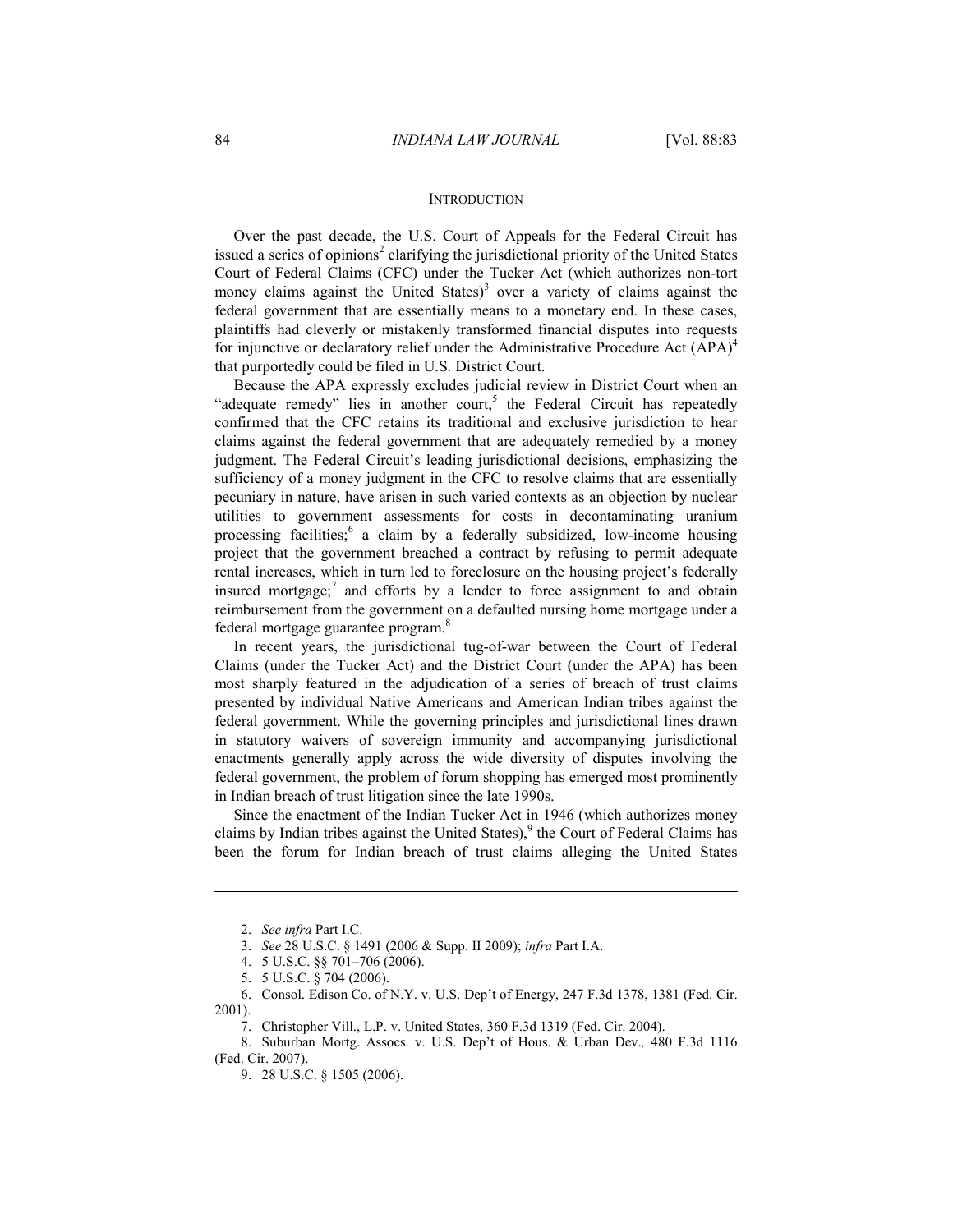government's failure to uphold its fiduciary responsibilities in managing Native American funds and resources. The Supreme Court's landmark Indian breach of trust decisions over the past several decades have been rendered in cases that began in the CFC or its predecessors.<sup>10</sup> In recent years, the Federal Circuit has reaffirmed the exclusive jurisdiction of the CFC over Indian breach of trust claims alleging government mismanagement of Native American funds.<sup>11</sup>

The venerable understanding that Indian breach of trust claims involving individual or tribal assets are to be pursued as claims for money in the CFC was disturbed by an aberrational decision, *Cobell v. Babbit*, 12 issued a little more than a decade ago by the U.S. District Court for the District of Columbia and later affirmed by the U.S. Court of Appeals for the District of Columbia Circuit. In that case, the District Court asserted authority under the APA to adjudicate the management and evaluate the records of government-established financial accounts, which were used to distribute to individuals the profits derived from Native American resources held in trust by the United States.<sup>13</sup>

In assuming jurisdiction over the *Cobell* case, the District Court aggressively extended the Supreme Court's 1988 decision in *Bowen v. Massachusetts*<sup>14</sup>—a unique case arising from the federal-state administration of the Medicaid health care program that the Supreme Court had found unsuited for review in the CFC.<sup>15</sup> Although the *Cobell* complaint was framed as a request for an historical financial accounting of individual Indian trust accounts, the case always was about missing money, as eventually confirmed by the 2010 congressionally approved \$3.4 billion settlement of the *Cobell* litigation.<sup>16</sup>

In the years following the District Court jurisdictional ruling in *Cobell*, dozens of other Indian tribes followed suit (pun intended) by lodging their complaints in District Court. In these cases, the tribes reformulated Indian breach of trust disputes—that previously would have been destined for the CFC as claims for a money judgment—into equitable requests for an accounting of trust assets that purportedly could be filed instead in District Court.<sup>17</sup> Indeed, to justify pursuit of breach of trust claims in District Court, these tribes denigrated the ability of the

<u>.</u>

 <sup>10.</sup> *See, e.g.*, United States v. White Mountain Apache Tribe, 537 U.S. 465 (2003); United States v. Navajo Nation, 537 U.S. 488 (2003); United States v. Mitchell, 463 U.S. 206 (1983). *See infra* Part II.B.1.

 <sup>11.</sup> *See* E. Shawnee Tribe of Okla. v. United States, 582 F.3d 1306, 1308–09 (Fed. Cir. 2009), *vacated and remanded on other grounds*, 131 S. Ct. 2872 (2011).

 <sup>12. 91</sup> F. Supp. 2d 1, 24–28 (D.D.C. 1999), *aff'd sub nom.* Cobell v. Norton, 240 F.3d 1081 (D.C. Cir. 2001).

 <sup>13.</sup> *See infra* Part II.A.

 <sup>14. 487</sup> U.S. 879 (1988).

 <sup>15.</sup> *See infra* Part I.B.

 <sup>16.</sup> Claims Resolution Act of 2010, Pub. L. No. 111-291, 124 Stat. 3064. On the settlement, see generally *infra* notes 167–168 and accompanying text.

 <sup>17.</sup> *See* Assiniboine & Sioux Tribes v. Norton*,* 527 F. Supp. 2d 130, 130–32 (D.D.C. 2007) (listing cases).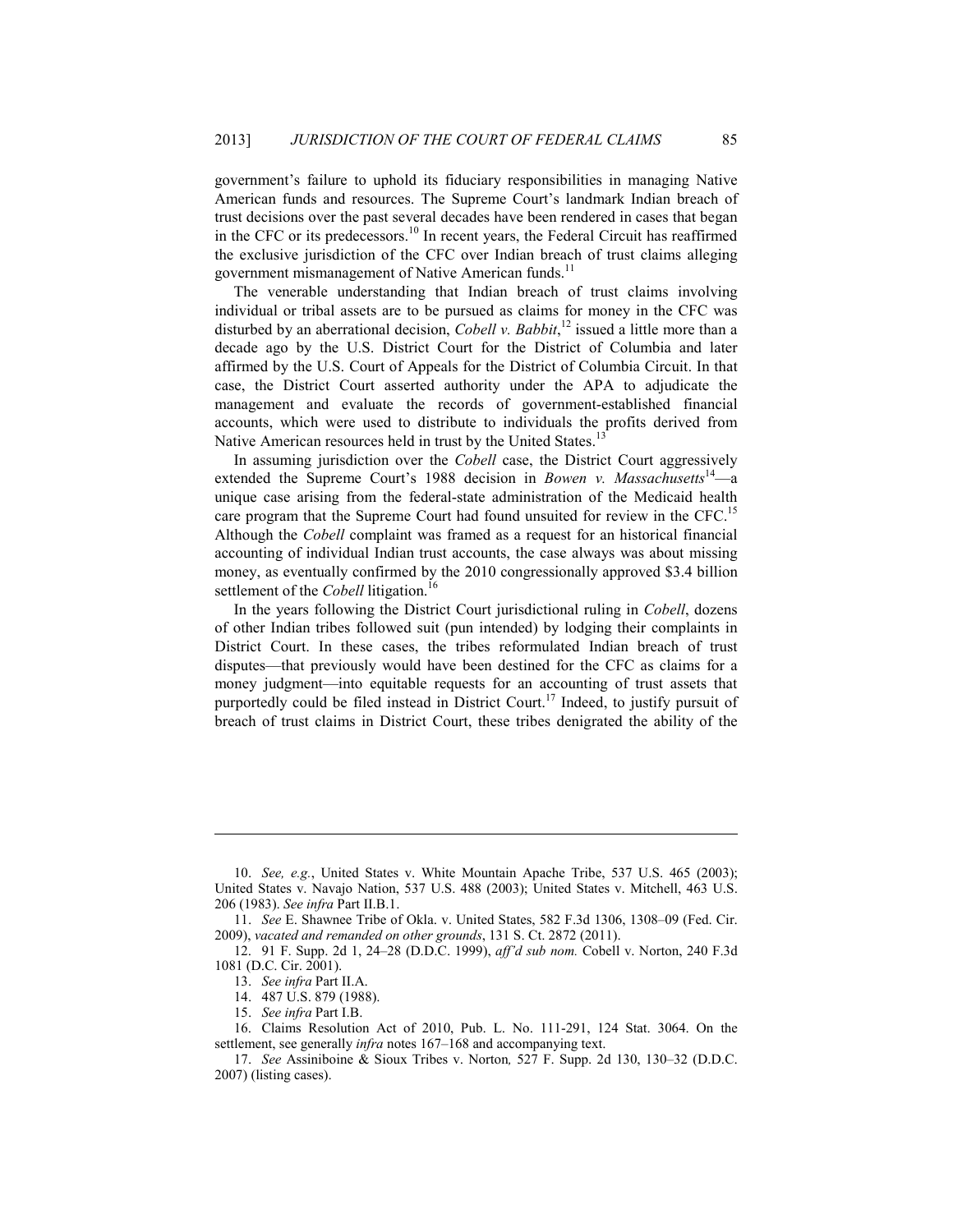CFC to provide full relief in such cases, $18$  notwithstanding that other tribes have continued to pursue remedies for breach of trust solely in the CFC.<sup>19</sup>

To add to the jurisdictional chaos, several tribal plaintiffs not only filed breach of trust claims in District Court seeking an accounting and monetary restitution, but simultaneously filed parallel breach of trust lawsuits in the CFC that forthrightly sought money damages under the Tucker Act and the Indian Tucker Act.<sup>20</sup> Because 28 U.S.C. § 1500 bars the CFC from taking jurisdiction if the plaintiff "has pending in any other court any suit or process against the United States" that is "for or in respect to" the same "claim,"<sup>21</sup> the filing of these duplicative suits created an even more immediate and direct jurisdictional collision.

In 2011, in *United States v. Tohono O'odham Nation*, 22 the Supreme Court reiterated that lawsuits filed in the CFC must be dismissed under § 1500 if parallel litigation is pending in District Court.<sup>23</sup> Reading  $\S$  1500 as "a robust response" to the burdens of duplicative litigation against the United States, $^{24}$  the Supreme Court held that a plaintiff may not maintain one lawsuit in the CFC while a second lawsuit is proceeding in another court that arises out of the same operative facts, even if the two lawsuits seek wholly different relief.<sup>25</sup>

Although the direct question before the Supreme Court in *Tohono* was the force of the CFC jurisdictional bar in  $\S$  1500, the Court's analysis sheds light on the underlying question of the proper forum for claims that ultimately seek or could be satisfied by a money judgment available under the Tucker Act in the  $CFC<sup>26</sup>$  In rejecting the plaintiff's claim of hardship by being limited to a single forum, the *Tohono* Court observed that the plaintiff "could have filed in the CFC alone and if successful obtained monetary relief to compensate for any losses caused by the Government's breach of duty."<sup>27</sup>

In another decision from the same term, *United States v. Jicarilla Apache*  Nation,<sup>28</sup> the Court clarified the limits on tribal requests for information from the federal government, specifically rejecting common-law trust theories as a basis for demanding government documents.<sup>29</sup> Indian breach of trust claims brought under the APA in District Court have been premised on a supposed independent cause of

1

25. *Id.* at 1727–31.

 <sup>18.</sup> *See* Brief for Respondent at 11, 34, 46, United States v. Tohono O'odham Nation, 131 S. Ct. 1723 (2011) (No. 09-846) (arguing that the CFC cannot provide "full relief" because it cannot direct an accounting of tribal assets).

 <sup>19.</sup> *See, e.g.*, United States v. Jicarilla Apache Nation, 131 S. Ct. 2313 (2011) (resolving discovery dispute in ongoing Indian breach of trust litigation brought in CFC); Jicarilla Apache Nation v. United States, 100 Fed. Cl. 726, 731–38 (Fed. Cl. 2011) (holding that tribal trust account statutes create a fiduciary duty by the government to the tribe).

 <sup>20.</sup> *See infra* Part III.A.

 <sup>21. 28</sup> U.S.C. § 1500 (2006).

 <sup>22. 131</sup> S. Ct. 1723 (2011).

 <sup>23.</sup> *See infra* Part III.A.

 <sup>24.</sup> *Tohono O'odham Nation*, 131 S. Ct. at 1725, 1728.

 <sup>26.</sup> *See infra* Part III.B.

 <sup>27.</sup> *Tohono O'odham Nation*, 131 S. Ct. at 1730–31.

 <sup>28. 131</sup> S. Ct. 2313 (2011).

 <sup>29.</sup> *Id.* at 2318, 2330.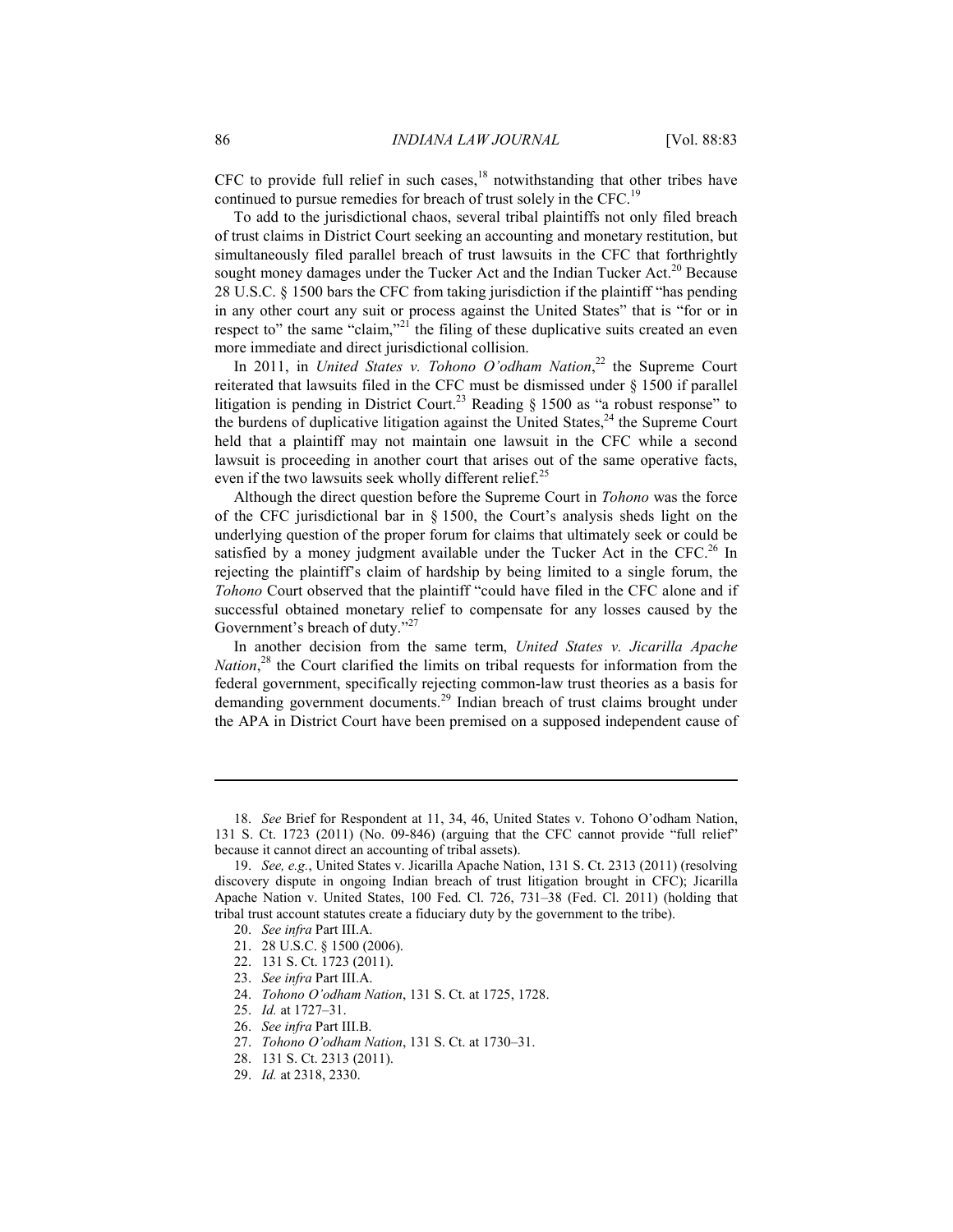action for an accounting under the inherent equitable authority of the federal courts, a theory that is no longer viable after *Jicarilla Apache*. 30

In light of these judicial developments, attempted detours from the CFC in cases arising from monetary disputes with the federal government—in Indian breach of trust cases or otherwise—should be coming to an end.<sup>31</sup> For example, but for the mistaken argument that District Courts have broader remedial powers in Indian breach of trust cases through inherent equitable authority, Native American tribes and individuals would have had less incentive to bypass the Tucker Act and Indian Tucker Act remedies available in the CFC, which include both money and collateral equitable-type relief. $32$  Indeed, the monetary and collateral relief authority of the CFC offers a fuller and richer set of remedies to Native Americans who establish breach by the United States of fiduciary duties, especially in contrast to the increasingly doubtful and limited accounting remedy in District Court. Accordingly, no reason remains to file parallel Indian breach of trust claims in both courts, either simultaneously or successively.

With the exclusive jurisdictional authority of the CFC being confirmed directly and indirectly by the Supreme Court and the Federal Circuit for cases arising from what essentially are pecuniary disputes, this Article concludes that the § 1500 problem has evaporated for many types of suits. For claims in which ultimate recovery of money from the United States is the essence, recent rulings in both the Supreme Court and the Federal Circuit confirm that, when "[a]t bottom it is a suit for money," then "the Court of Federal Claims can provide an adequate remedy, and it therefore belongs in that court."<sup>33</sup>

#### I. THE COURT OF FEDERAL CLAIMS AND THE ADEQUACY OF MONEY JUDGMENTS

## *A. The Court of Federal Claims and Exclusive Jurisdiction over Money Claims Against the United States*

What today is known as the United States Court of Federal Claims "shared its birth with that of the first significant grant of permission by the sovereign United States to its citizens to seek relief against it in the courts.<sup> $34$ </sup> In 1855, Congress created the United States Court of Claims and gave it authority to hear claims against the United States founded upon federal statutes, regulations, and contracts.<sup>35</sup> In 1887, the Tucker Act<sup>36</sup> was enacted to confirm the nationwide jurisdiction of the Court of Claims over money claims (other than in tort) based on

<u>.</u>

 <sup>30.</sup> *See infra* Part II.B.3.

 <sup>31.</sup> *See infra* Part III.B.

 <sup>32.</sup> *See infra* Part II.B.2.

 <sup>33.</sup> Suburban Mortg. Assocs. v. U.S. Dep't of Hous. & Urban Dev., 480 F.3d 1116, 1118 (Fed. Cir. 2007).

 <sup>34.</sup> GREGORY C. SISK, LITIGATION WITH THE FEDERAL GOVERNMENT § 4.02(a)(1), at 226 (4th ed. 2006).

 <sup>35.</sup> Act of Feb. 24, 1855, ch. 122, § 1, 10 Stat. 612.

 <sup>36.</sup> Tucker Act of 1887, ch. 359, 24 Stat. 505.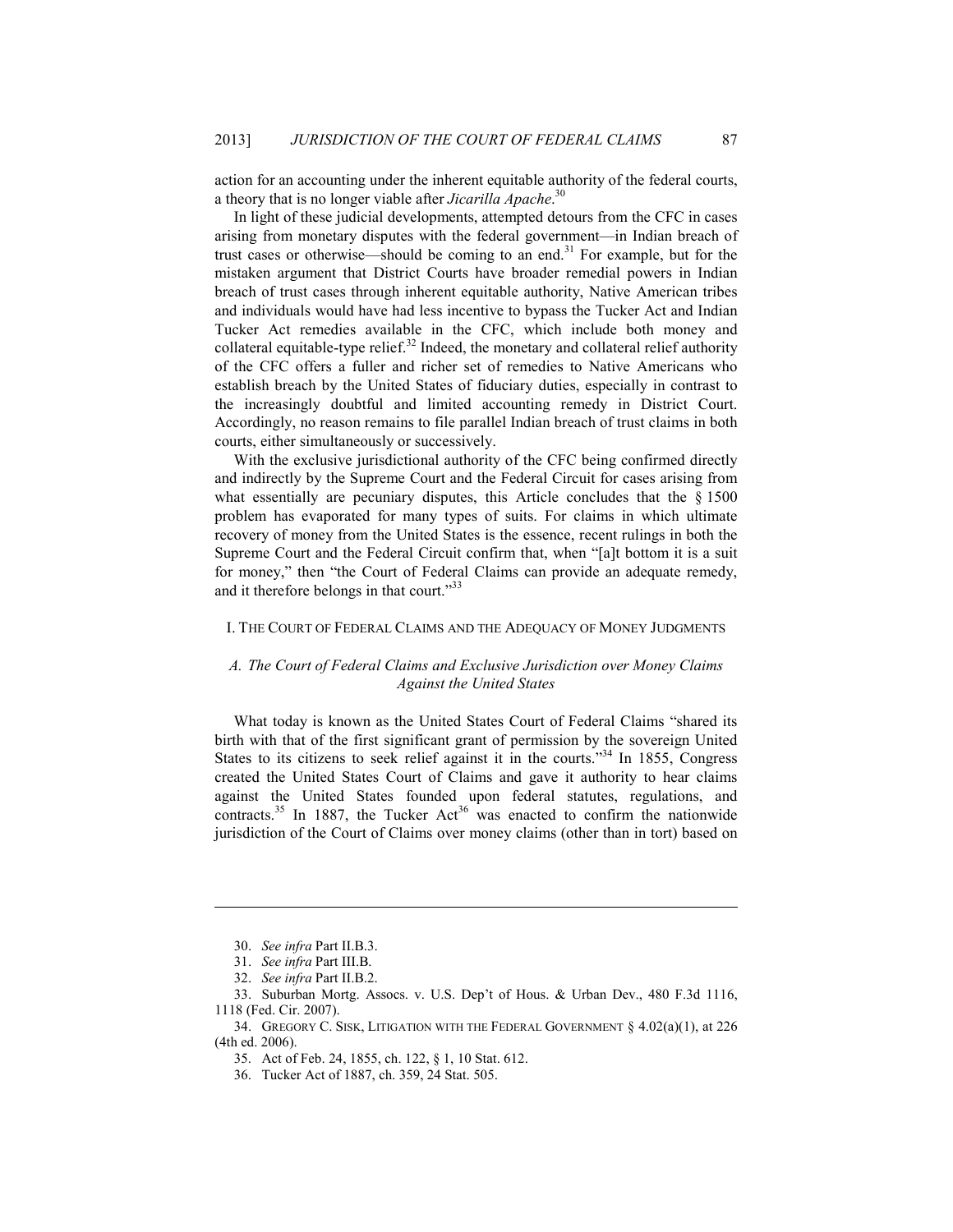federal statutes, executive regulations, and contracts, while also expanding the court's authority to include monetary actions based on the Constitution.<sup>37</sup>

In 1982, through the Federal Courts Improvement  $Act<sub>1</sub><sup>38</sup> Congress divided the$ original Court of Claims into two related entities: (1) the Claims Court, which henceforth would serve as the trial forum for Tucker Act and certain other claims against the federal government, including government contract claims;<sup>39</sup> and (2) the United States Court of Appeals for the Federal Circuit, which would be the appellate court with jurisdiction over Tucker Act case appeals generally and over cases from the Claims Court specifically.<sup>40</sup>

The Claims Court was designated as an "Article I court"<sup>41</sup>—that is, a court created by Congress pursuant to its legislative powers under Article I of the Constitution and whose judges do not have the life-tenure protection guaranteed to members of the regular federal judiciary by Article III of the Constitution.<sup>42</sup>

In 1992, the Claims Court was renamed the "United States Court of Federal Claims<sup> $243$ </sup> (CFC), the denomination that it retains today.

The Tucker Act is a jurisdictional statute that also waives the federal government's sovereign immunity from suit and authorizes monetary claims "founded either upon the Constitution, or any Act of Congress, or any regulation of an executive department, or upon any express or implied contract with the United States, or for liquidated or unliquidated damages in cases not sounding in tort."<sup>44</sup> Trial court jurisdiction over "Big" Tucker Act claims against the United States is assigned by  $\S$  1491(a)(1) to the CFC. District Courts retain concurrent jurisdiction over Tucker Act claims for \$10,000 or less under § 1346(a)(2), which is commonly known as the "Little" Tucker Act.<sup>45</sup>

 43. Federal Courts Administration Act of 1992, Pub. L. No. 102-572, § 902, 106 Stat. 4506, 4516 (codified in scattered sections of 18 and 28 U.S.C.).

 45. On the "Big" and "Little" Tucker Acts, see generally SISK, *supra* note 34, § 4.02(b), (c), at 236–39.

 <sup>37.</sup> *Id.* § 1. *See generally* Richard H. Seamon, *Separation of Powers and the Separate Treatment of Contract Claims Against the Federal Government for Specific Performance*, 43 VILL. L. REV. 155, 176–77 (1998).

 <sup>38.</sup> Federal Courts Improvement Act of 1982, Pub. L. No. 97-164, 96 Stat. 25 (codified as amended in scattered sections of 28 U.S.C.). On the Federal Courts Improvement Act and the creation of the then-Claims Court, see generally Richard H. Seamon, *The Provenance of the Federal Courts Improvement Act of 1982*, 71 GEO. WASH. L. REV. 543, 545, 585–87 (2003).

 <sup>39.</sup> *See* § 105(a), 96 Stat. at 26–28.

 <sup>40.</sup> *Id.*, §§ 127, 165, 96 Stat. at 37–38, 50.

 <sup>41. 28</sup> U.S.C. § 171(a) (2006).

 <sup>42.</sup> *See* Richard H. Fallon, Jr., *Of Legislative Courts, Administrative Agencies, and Article III*, 101 HARV. L. REV. 915 (1988). *But see* SISK, *supra* note 34, § 4.02(a)(3), at 231– 32 (arguing "that the Court of Federal Claims should be integrated more fully into the Judicial Branch by formally [being designated with] Article III status," and that "[g]iven that a judge of the Court of Federal Claims upon expiration of his or her fifteen-year term may become a senior judge and thereby continue to act in a judicial capacity and receive a full salary, the court already has been given *de facto* Article III status by Congress").

 <sup>44. 28</sup> U.S.C. §§ 1346(a)(2), 1491(a)(1) (2006).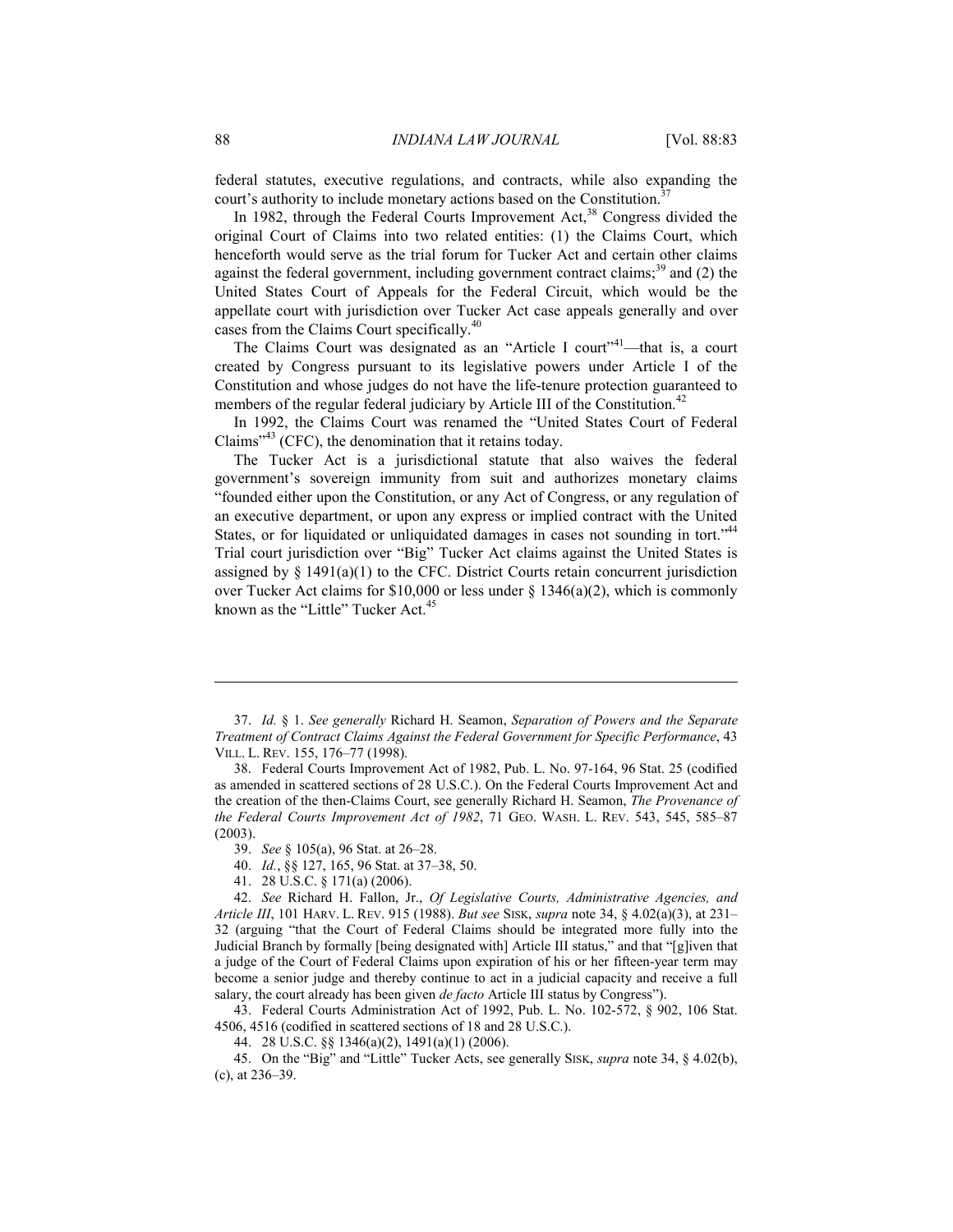The Tucker Act remains the "foundation stone" in the adjudication of non-tort money claims against the United States.<sup>46</sup> Congress has designated the CFC as the forum for demands against the public treasury, relying on its expertise with appropriations and other money-mandating statutes and its experience in adjudicating complex cases involving fiscal matters, financial transactions, and public monetary obligations.<sup>47</sup> Among those matters falling under the purview of the CFC are government contract formation issues, military employment claims, Indian trust claims, vaccine claims, and takings of private property.<sup>48</sup>

Traditionally, the CFC was understood to have authority to award only monetary relief against the United States.<sup>49</sup> In recent decades, Congress has granted to the CFC meaningful and considerable, although limited, remedial powers beyond awarding a money judgment. Most importantly for present purposes, in 1972, Congress enacted the Remand  $Act^{50}$  as an amendment to the Tucker Act, authorizing the CFC "[t]o provide an entire remedy and to complete the relief afforded by the judgment" by granting certain equitable-type relief attached to a money judgment, including "correction of applicable records."<sup>51</sup> Thus, when a plaintiff has a meritorious claim for a money judgment, the CFC also has the remedial power to grant certain non-monetary relief that is "incident of and collateral to" the money judgment.<sup>52</sup>

Among the other matters on its diverse docket, the CFC long has served as Congress's chosen forum for adjudicating financial and property disputes that arise from the nation's responsibilities to indigenous peoples. In 1946, Congress enacted the Indian Tucker Act, which, as amended, directs the exercise of jurisdiction by the CFC—

in favor of any tribe, band, or other identifiable group of American Indians residing within the territorial limits of the United States or Alaska whenever such claim is one arising under the Constitution, laws or treaties of the United States, or Executive orders of the President, or is one which otherwise would be cognizable in the Court of Federal Claims if the claimant were not an Indian tribe, band or group.<sup>32</sup>

With the enactment of the Indian Tucker Act, it would "never again be necessary to pass special Indian jurisdictional acts in order to permit the Indians to secure a court adjudication on any misappropriations of Indian funds or of any

 <sup>46.</sup> C. Stanley Dees, *The Future of the Contract Disputes Act: Is It Time to Roll Back Sovereign Immunity?*, 28 PUB. CONT. L.J. 545, 546 (1999).

 <sup>47.</sup> *See* SISK, *supra* note 34, § 4.02(a)(4), at 235.

 <sup>48.</sup> *See id.* at 232–36; Seamon, *supra* note 38, at 548–49.

 <sup>49.</sup> *See, e.g.*, United States v. King, 395 U.S. 1, 4 (1969); United States v. Jones, 131 U.S. 1, 9, 14–18 (1889).

 <sup>50.</sup> Remand Act of 1972, Pub. L. No. 92-415, 86 Stat. 652 (codified at 28 U.S.C. § 1491(a)(2) (2006)).

 <sup>51. 28</sup> U.S.C. § 1491(a)(2).

 <sup>52.</sup> *Id.*

 <sup>53. 28</sup> U.S.C. § 1505 (2006) (originally enacted as the Indian Claims Commission Act, ch. 959, Pub. L. No. 79-726, § 24, 60 Stat. 1049, 1055 (1946)).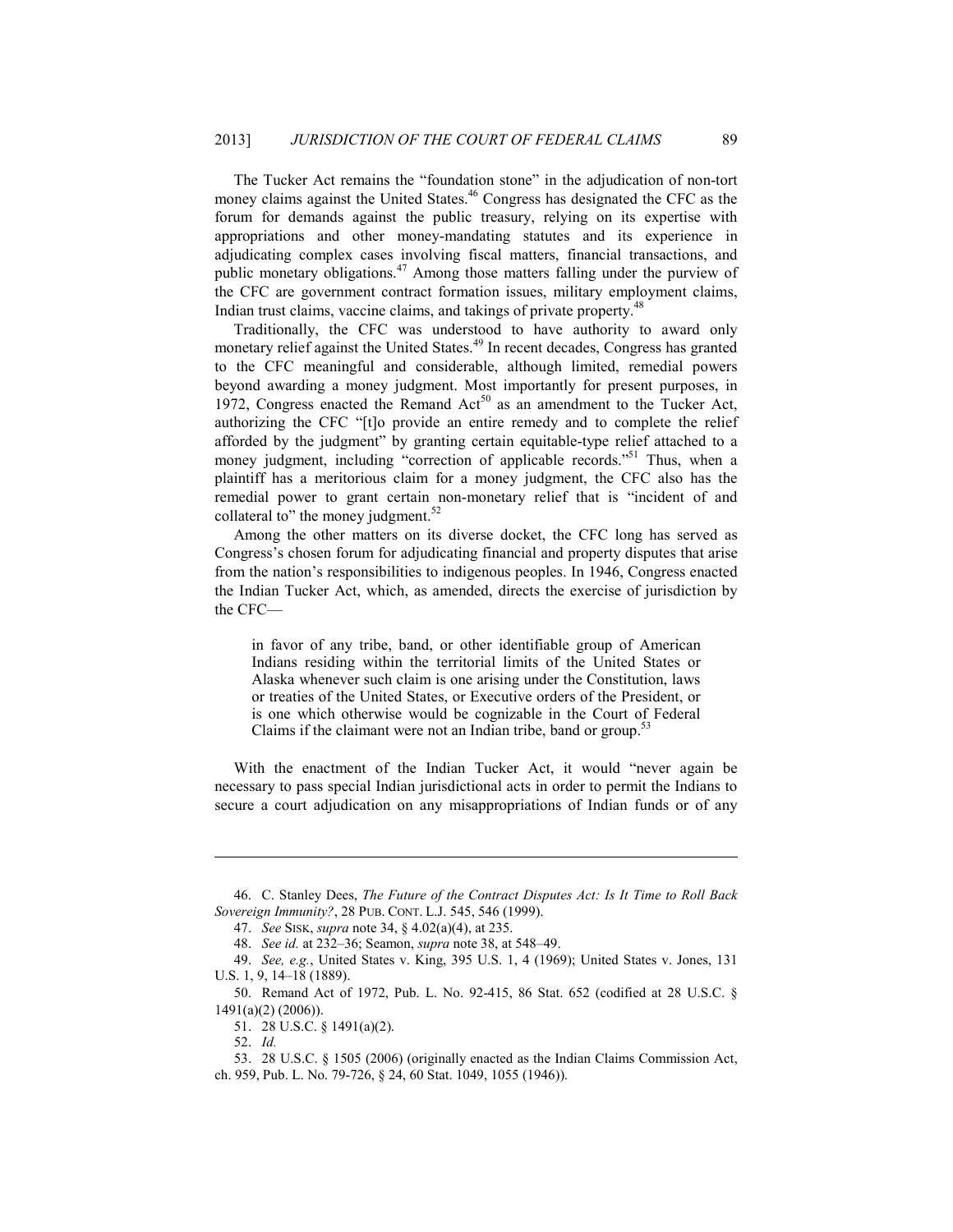other Indian property by Federal officials that might occur in the future."54 The Supreme Court's landmark Indian breach of trust decisions over the decades have been rendered on review of claims originally filed in the CFC or its predecessors.<sup>55</sup>

## *B. Jurisdiction in the Court of Federal Claims After the Supreme Court's Decision in* Bowen v. Massachusetts

When considering amendments to the APA in 1976, Congress sought to pull together the "patchwork" of various statutory waivers of federal sovereign immunity in the hopes of regularizing this area of law and reducing confusion.<sup>56</sup> By providing that the APA applies only to actions "seeking relief other than money damages"<sup>57</sup> and where "there is no other adequate remedy in a court,"<sup>58</sup> Congress designed the APA to be complementary with the Tucker Act—not overlapping or conflicting.59 In this way, as I have written previously, Congress has "woven a broad tapestry of authorized judicial actions against the federal government," which "fit together into a reasonably well-integrated pattern of causes of action covering most subjects of dispute between the government and its citizens."<sup>60</sup>

In *Bowen v. Massachusetts*, 61 decided in 1988, the Supreme Court allowed a singular type of plaintiff to bring a peculiar claim for monetary relief under the APA framework rather than under the purview of the Tucker Act. Many feared that the Court had thereby blurred the lines between the APA and the Tucker Act,  $62$ which is also the jurisdictional border between the District Courts and the CFC.<sup>63</sup>

57. 5 U.S.C. § 702 (2006).

58. 5 U.S.C. § 704 (2006).

 59. *See* H.R. REP. NO. 94-1656, at 11 (1976) ("The explicit exclusion of monetary relief [from the amendment to the APA leaves] . . . limitations on the recovery of money damages contained in . . . the Tucker Act . . . unaffected."); *see also* Delano Farms Co. v. Cal. Table Grape Comm'n, 655 F.3d 1337, 1348 (Fed. Cir. 2011) ("When Congress amended section 702 in 1976, it made it clear that it did not intend that amendment to have any effect on the exclusive jurisdiction of the Court of Claims over suits for money damages falling within the jurisdiction of that court."); Richard H. Fallon, Jr., *Claims Court at the Crossroads*, 40 CATH. U. L. REV. 517, 527 (1991) ("Congress clearly seems to have contemplated that there can be no suit in federal district court if the suit can instead be brought in the Claims Court under the Tucker Act.").

 60. Gregory C. Sisk, *The Tapestry Unravels: Statutory Waivers of Sovereign Immunity and Money Claims Against the United States*, 71 GEO. WASH. L. REV. 602, 603 (2003).

61. 487 U.S. 879 (1988).

 62. *See, e.g.*, Marcia G. Madsen & Gregory A. Smith, *The Court of Federal Claims in the 21st Century: Specific Proposals for Legislative Changes*, 71 GEO. WASH. L. REV. 824, 829–30 (2003) (describing *Bowen* as "upset[ting] . . . fundamental understandings" about CFC and District Court jurisdiction). For a detailed description and general critique of *Bowen*, see Sisk, *supra* note 60, at 618–27.

63. The APA does not provide an independent grant of subject-matter jurisdiction to the

 <sup>54. 92</sup> CONG. REC. 5313 (1946) (statement of Rep. Jackson). On the Indian Tucker Act and breach of trust claims, see generally COHEN'S HANDBOOK OF FEDERAL INDIAN LAW § 5.05[1][b], at 426–33 (Nell Jessup Newton et al. eds., 2005 ed.); Gregory C. Sisk, *Yesterday and Today: Of Indians, Breach of Trust, Money, and Sovereign Immunity*, 39 TULSA L. REV. 313, 316–17 (2003).

 <sup>55.</sup> *See, e.g.*, United States v. White Mountain Apache Tribe, 537 U.S. 465, 469 (2003); United States v. Navajo Nation, 537 U.S. 488, 500 (2003); United States v. Mitchell, 463 U.S. 206, 210 (1983); Seminole Nation v. United States, 316 U.S. 286, 288–89 (1942).

 <sup>56.</sup> *See* Massachusetts v. Departmental Grant Appeals Bd., 815 F.2d 778, 782–83 & n.3 (1st Cir. 1987).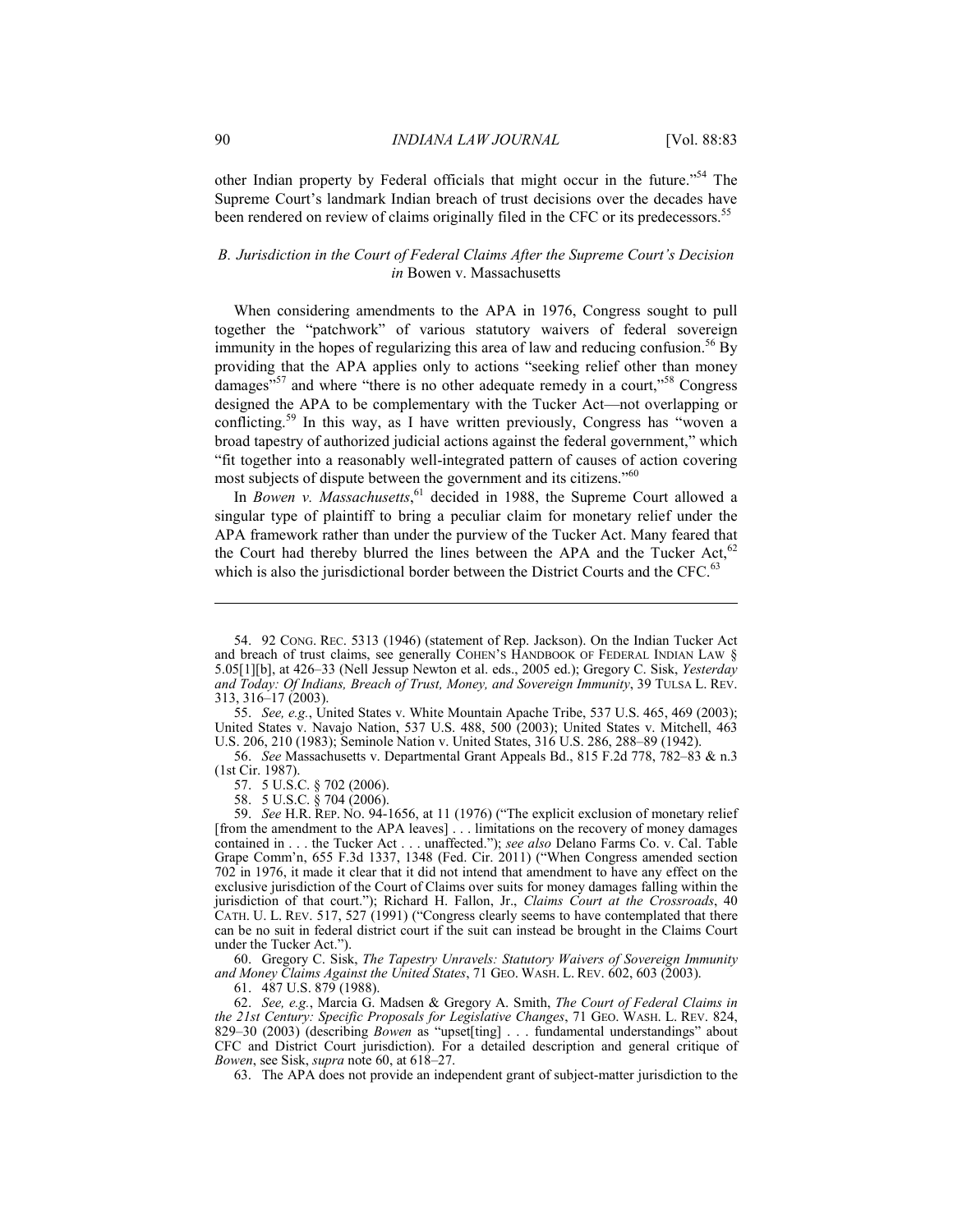In dissent in *Bowen*, Justice Scalia feared that "the jurisdiction of the Claims Court has been thrown into chaos."64 The United States Court of Appeals for the Federal Circuit later observed that, through *Bowen*, "the barrier [between the APA/District Court and the Tucker Act/CFC] sprang a leak, a leak that has threatened to become a gusher."<sup>65</sup>

In *Bowen*, the Supreme Court examined a challenge filed by the State of Massachusetts in District Court to the federal government's disallowance of a reimbursement for certain health care expenditures under the matching payment provisions of the Medicaid statute.<sup>66</sup> The state invoked the authority of the District Court under the APA, to which the government objected by citing § 702, which explicitly excludes actions seeking "money damages."<sup>67</sup> The Supreme Court majority, however, held that the "money damages" exclusion in § 702 of the APA refers to claims seeking compensation for a loss.68 By contrast, the *Bowen* majority held that when money is "the very thing" to which a party is entitled,<sup>69</sup> that money may be claimed in an action for specific relief under the APA:

The State's suit to enforce § 1396b(a) of the Medicaid Act, which provides that the Secretary "shall pay" certain amounts for appropriate Medicaid services, is not a suit seeking money in *compensation* for the damage sustained by the failure of the Federal Government to pay as mandated; rather, it is a suit seeking to enforce the statutory mandate itself, which happens to be one for the payment of money.<sup>70</sup>

 In dissent in *Bowen*, Justice Scalia, joined by two other justices, relied on a distinction in the common law between a money judgment, which is "damages," and a non-monetary prospective remedy, thus concluding that a claim for retrospective monetary relief falls outside the scope of the  $APA$ .<sup>71</sup> Although leaving undisturbed the *Bowen* court's narrow definition of "money damages" for purposes of § 702 of the APA, Justice Scalia subsequently incorporated the common-law approach into the majority opinion for the Court in *Great-West Life & Annuity Insurance Co. v. Knudsen*, 72 a case arising under the Employment Retirement

66. Title XIX of the Social Security Act, 42 U.S.C. §§ 1396–1396v (2006).

68. *Bowen*, 487 U.S. at 891–901.

1

 70. *Id.* at 900 (emphasis in original); *see also* Colleen P. Murphy, *Money as a "Specific" Remedy*, 58 ALA. L. REV. 119, 131, 152 (2006) (explaining that because "the plaintiff had an original entitlement under [the] statute that the government pay money," the *Bowen* Court "correctly decided that the monetary remedy the plaintiff sought was specific relief," while maintaining that the author's purpose was "not to question whether the Supreme Court in *Bowen* interpreted the APA correctly with respect to district court jurisdiction over challenges to agency action").

71. *Bowen*, 487 U.S. at 913–14 (Scalia, J., dissenting).

72. 534 U.S. 204 (2002).

federal courts. *See* Califano v. Sanders, 430 U.S. 99, 106–07 (1977). When a claim falls inside the scope of the APA's limited waiver of federal sovereign immunity, then the general federal-question jurisdictional statute typically confers jurisdiction on the District Court. *See*  28 U.S.C. § 1331 (2006).

 <sup>64. 487</sup> U.S. at 930 (Scalia, J., dissenting).

 <sup>65.</sup> Suburban Mortg. Assocs. v. U.S. Dep't of Hous. & Urban Dev., 480 F.3d 1116, 1122 (Fed. Cir. 2007).

 <sup>67. 5</sup> U.S.C. § 702 (2006).

 <sup>69.</sup> *Id.* at 895.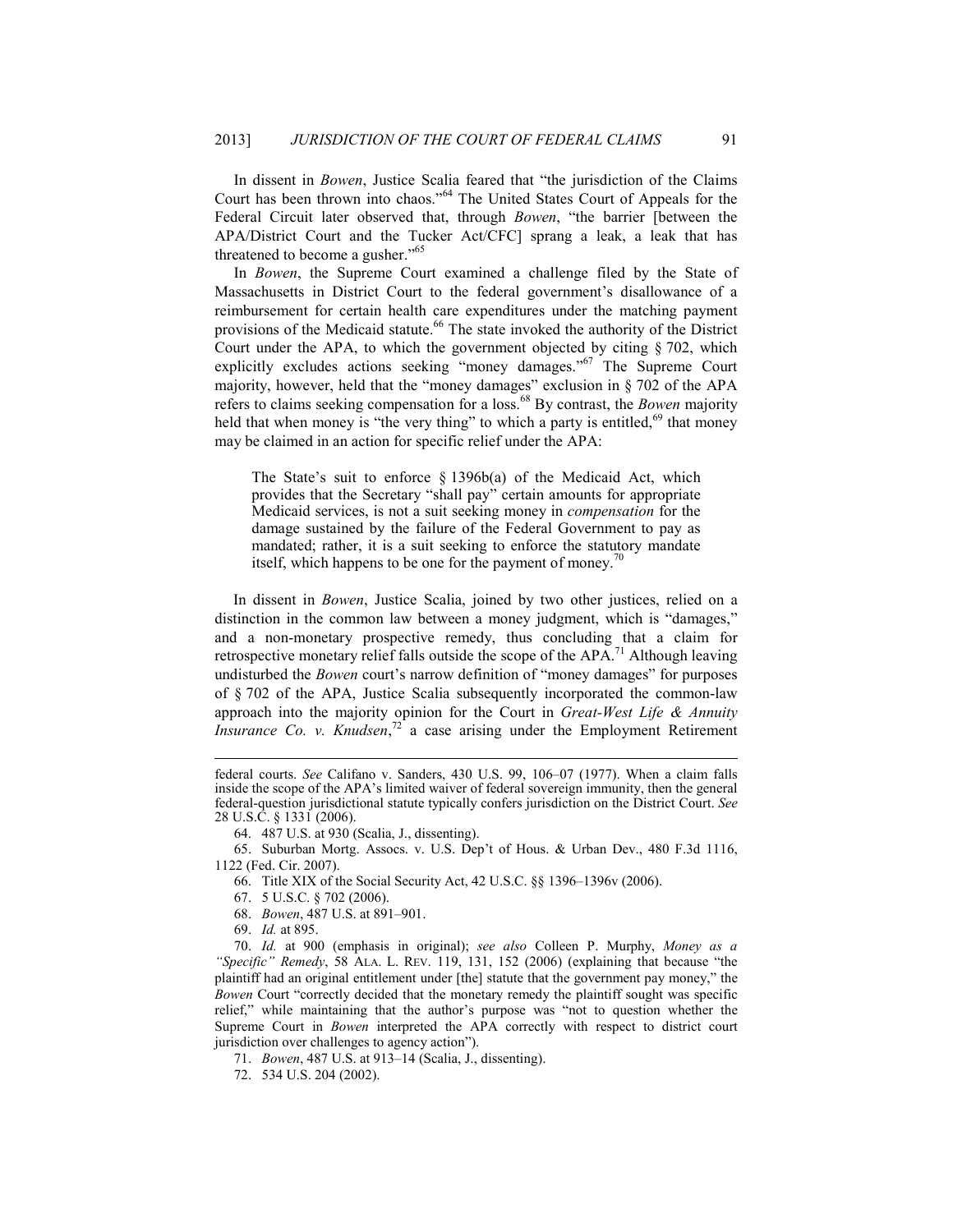Income Security Act (ERISA).73 In *Great-West Life*, Justice Scalia quoted from his *Bowen* dissent to reject a party's characterization of a request for an injunction to pay money as "equitable relief" authorized under ERISA:

Almost invariably . . . suits seeking (whether by judgment, injunction, or declaration) to compel the defendant to pay a sum of money to the plaintiff are suits for "money damages," as that phrase has traditionally been applied, since they seek no more than compensation for loss resulting from the defendant's breach of legal duty.<sup>74</sup>

In *Bowen*, the Court majority also rejected the government's argument based on § 704 of the APA, which authorizes judicial review under the APA only when "there is no other adequate remedy in a court."<sup>75</sup> The government contended that an alternative adequate remedy in the form of monetary relief was available against the United States in the then-Claims Court under the Tucker Act.76 Highlighting the special nature of the Medicaid financial participation arrangement between the federal government and the State of Massachusetts, the Court majority stated:

[T]he nature of the controversies that give rise to disallowance decisions typically involve state governmental activities that a district court would be in a better position to understand and evaluate than a single tribunal headquartered in Washington. We have a settled and firm policy of deferring to regional courts of appeals in matters that involve the construction of state law. That policy applies with special force in this context because neither the Claims Court nor the Court of Appeals for the Federal Circuit has any special expertise in considering the state-law aspects of the controversies that give rise to disallowances under grant-in-aid programs. It would be nothing less than remarkable to conclude that Congress intended judicial review of these complex questions of federal-state interaction to be reviewed in a specialized forum such as the Court of Claims.<sup>77</sup>

Moreover, the Court found it "anomalous to assume that Congress would channel the review of compliance decisions to the regional courts of appeals . . . and yet intend that the same type of questions arising in the disallowance context should be resolved by the Claims Court or the Federal Circuit."<sup>78</sup>

On the § 704 "adequate remedy" exclusion, Justice Scalia dissented as well, saying that "even though a plaintiff may often prefer a judicial order enjoining a harmful act or omission before it occurs, damages after the fact are considered an 'adequate remedy' in all but the most extraordinary cases."<sup>79</sup> He questioned the majority's reasoning that a complex and ongoing federal-state relationship merited

- 75. 5 U.S.C. § 704 (2006).
- 76. *Bowen,* 487 U.S. at 901–08.

<u>.</u>

 <sup>73. 29</sup> U.S.C. § 1132(a)(3) (2006).

 <sup>74.</sup> *Great-West Life & Annuity Ins. Co.*, 534 U.S. at 210 (quoting *Bowen*, 487 U.S. at 918–19 (Scalia, J., dissenting)).

 <sup>77.</sup> *Id.* at 907–08.

 <sup>78.</sup> *Id.* at 908 (internal citation omitted).

 <sup>79.</sup> *Id.* at 925 (Scalia, J., dissenting).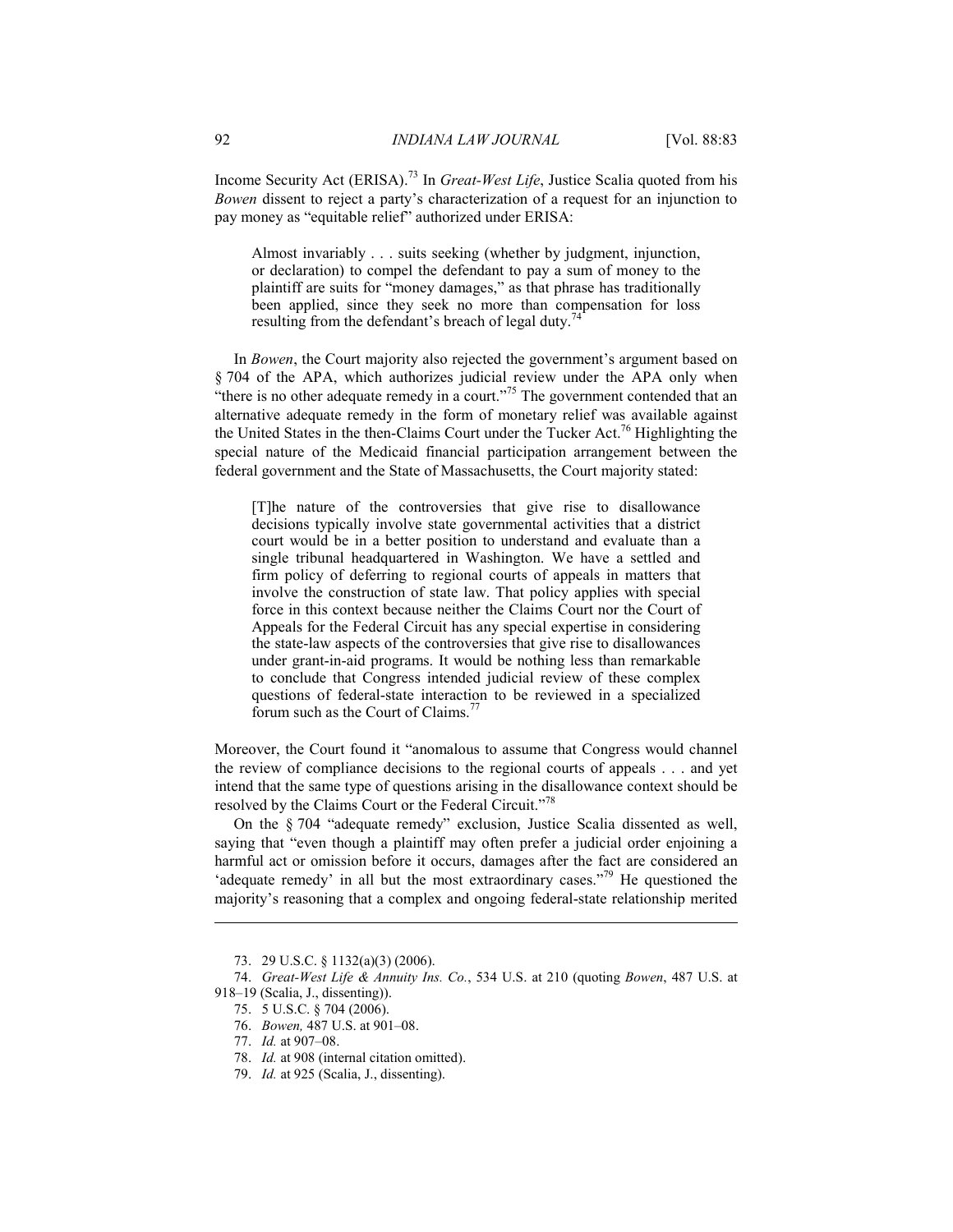special consideration. Instead, Justice Scalia suggested that the area of law involved in the Medicaid program was no more complex than those subjects routinely handled in the then-Claims Court, that the federal government's relationship with the states was not peculiarly intricate, and that the dispute was one of federal law that did not implicate state-law questions.<sup>80</sup>

Whatever the merits of allowing APA review in district court in the federal-state Medicaid partnership context, the *Bowen* majority never suggested that the APA could be used to bypass the CFC for traditional money claims against the United States. Subsequently, in *Department of the Army v. Blue Fox*<sup>81</sup>, the Court unanimously reversed the extension of *Bowen* by one Court of Appeals to allow a subcontractor on a federal project to impose an "equitable lien" on funds held by the United States.<sup>82</sup> Holding that liens "are merely a means to the end of satisfying a claim for the recovery of money," the Court held that this remedy fell within the exclusion under the APA of actions for "money damages."<sup>83</sup> Thus, the Court has recognized that lawsuits and remedial devices that traditionally have been designed to recover money should be recognized for what they are in substance—money claims.

In essence, the Supreme Court in *Bowen v. Massachusetts* focused on a dispute over an ongoing public welfare program arising from a unique federal-state partnership relationship and held it was ill-suited for a Tucker Act suit in the CFC. The Court rejected what it called "the novel proposition that the Claims Court is the exclusive forum for judicial review" of Medicaid program disputes.<sup>84</sup> Accordingly, as Professor Cynthia Grant Bowman and other scholars suggest, the "most likely interpretation" of *Bowen* is that it does not "transfer matters traditionally within the exclusive jurisdiction" of the CFC.<sup>85</sup>

Writing nearly a decade ago, I characterized *Bowen* as "a notorious and remarkably far-reaching example" of a judicial decision that threatened to "unravel" the largely harmonious "tapestry" of statutes that authorized suits against the United States.<sup>86</sup> Surveying the legal landscape at that time, from military and civilian employment claims to government contract and Indian trust claims—all matters that traditionally had fallen under the Tucker Act or related statutes in the CFC and outside of the APA in District Court—I worried aloud that the lower

1

86. Sisk, *supra* note 60, at 603.

<sup>80</sup>*. Id.* at 928–29.

 <sup>81. 525</sup> U.S. 255 (1999).

 <sup>82.</sup> *Id.* at 261–64.

 <sup>83.</sup> *Id.* at 262–63.

 <sup>84.</sup> *Bowen,* 487 U.S. at 883.

 <sup>85.</sup> Cynthia Grant Bowman, Bowen v. Massachusetts*: The "Money Damages Exception" to the Administrative Procedure Act and Grant-in-Aid Litigation,* 21 URB. LAW. 557, 577 (1989) (arguing that *Bowen* should be limited to grant-in-aid programs); *see also Bowen,* 487 U.S. at 930 (Scalia, J., dissenting) (suggesting the courts "may have the sense" to "limit [the decision] to the single type of suit before us"); Michael F. Noone, Jr. & Urban A. Lester, *Defining Tucker Act Jurisdiction After* Bowen v. Massachusetts, 40 CATH. U. L. REV. 571, 603 (1991) (arguing *Bowen* should be "limited to those suits where a state claims that the Federal Government erred in ruling that a program was ineligible for grant-in-aid reimbursement").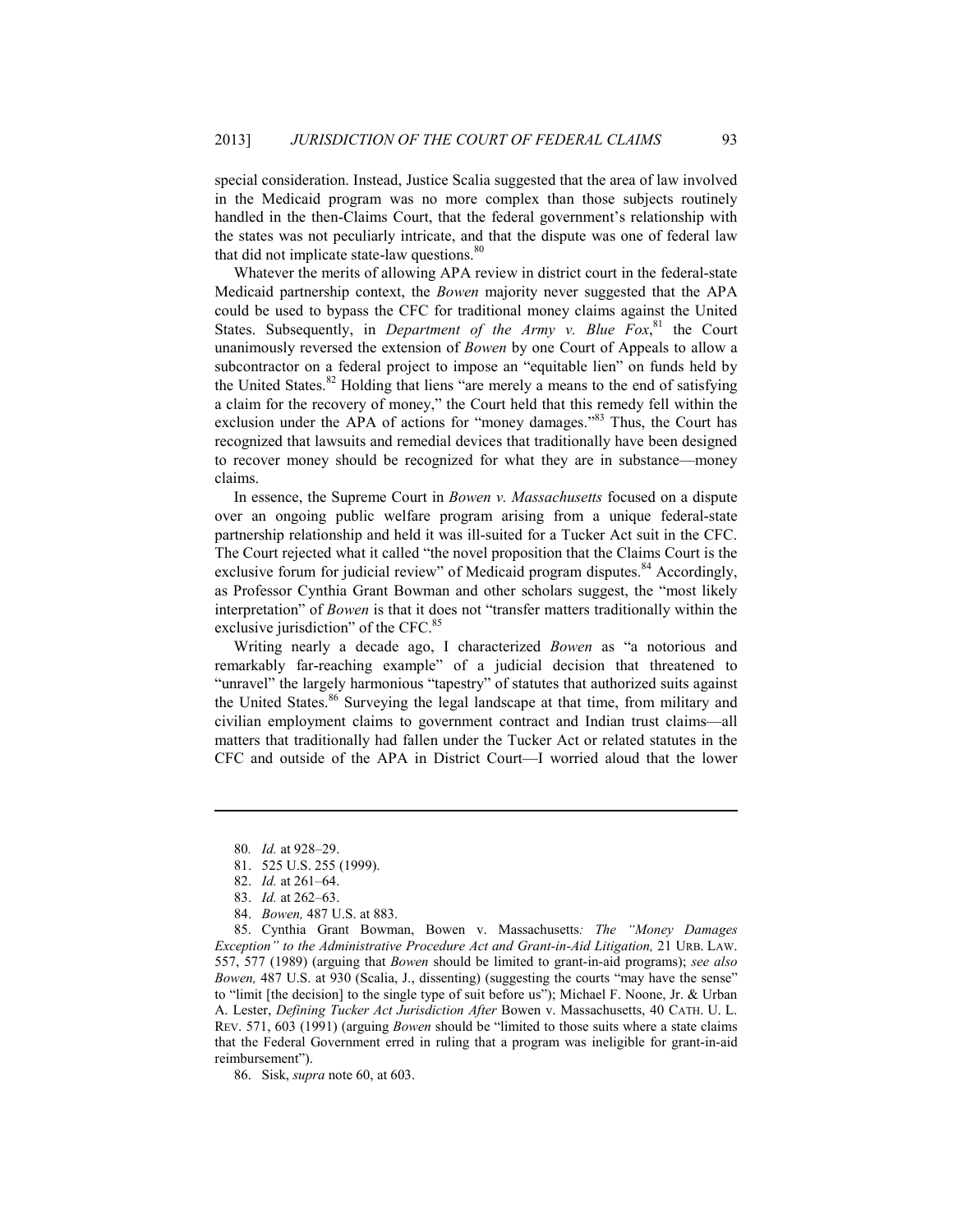courts were falling into disarray, with *Bowen* "creating confusion and inconsistency and enhancing the opportunity for forum-shopping by litigants."<sup>87</sup>

Fortunately, as explained above and in the immediately following subsection of this Article, my worst fears that *Bowen* would be widely misapplied by lower courts to slowly dissolve CFC authority proved pessimistic. Decisions by both the Supreme Court and the Federal Circuit have reaffirmed the institutional integrity of the CFC over money claims and largely stabilized the jurisdictional doctrine.<sup>88</sup> Even in the specific field of Indian breach of trust claims, where the most marked departure from established jurisdictional rules had occurred in the District Court,<sup>89</sup> the Supreme Court now has arrested the flow of duplicative litigation in both the district court and CFC while emphasizing the fullness of the CFC monetary remedy.<sup>90</sup> Together with the Federal Circuit's continued clarification of Tucker Act jurisdiction and the adequacy of a money judgment to resolve financially centered disputes with the federal government, the stage has been set for a return of Indian breach of trust litigation to the CFC for complete adjudication with an ample set of remedies for the meritorious case.<sup>91</sup>

In sum, the Supreme Court has never suggested that traditional Tucker Act claims—government contract disputes, military employment claims, or Indian breach of trust claims involving government management of assets—could be diverted from the CFC to the District Court as purported claims for specific relief under the APA. The *Bowen* court itself described the § 704 bar to judicial review in District Court when an "adequate remedy" lies elsewhere as "mak[ing] it clear that Congress did not intend the general grant of review in the APA to duplicate existing procedures for review of agency action."<sup>92</sup> For those types of claims that traditionally have fallen under the Tucker Act in the CFC an "adequate remedy" is available in the form of a money judgment and collateral equitable relief. For those claims the CFC has exclusive jurisdiction.

### *C. The Federal Circuit's Confirmation of Exclusive Jurisdiction in the Court of Federal Claims When a Money Judgment is Adequate*

When the United States Court of Appeals for the Federal Circuit was created in 1982, Congress intended for it to exercise exclusive appellate jurisdiction over nontax Tucker Act claims in order "to provide reasonably quick and definitive answers to legal questions of nationwide significance."93 Specifically, 28 U.S.C. § 1295(a)(3) grants jurisdiction to the Federal Circuit over all appeals from the Court of Federal Claims.<sup>94</sup> Additionally, § 1295(a)(2) confers appellate jurisdiction upon the Federal Circuit over District Court decisions "if the jurisdiction of that

<u>.</u>

 <sup>87.</sup> *Id.* at 606.

 <sup>88.</sup> *See supra* Part I.B. and *infra* Part I.C.

 <sup>89.</sup> *See infra* Part II.A.

 <sup>90.</sup> *See* United States v. Tohono O'odham Nation, 131 S. Ct. 1723 (2011). *See generally infra* Part III.B.2.

 <sup>91.</sup> *See infra* Parts II.B.2, III.B.2.a–b.

 <sup>92.</sup> Bowen v. Massachusetts, 487 U.S. 879, 903 (1988).

 <sup>93.</sup> S. REP. NO. 97-275, at 3 (1981).

 <sup>94. 28</sup> U.S.C. § 1295(a)(3) (2006).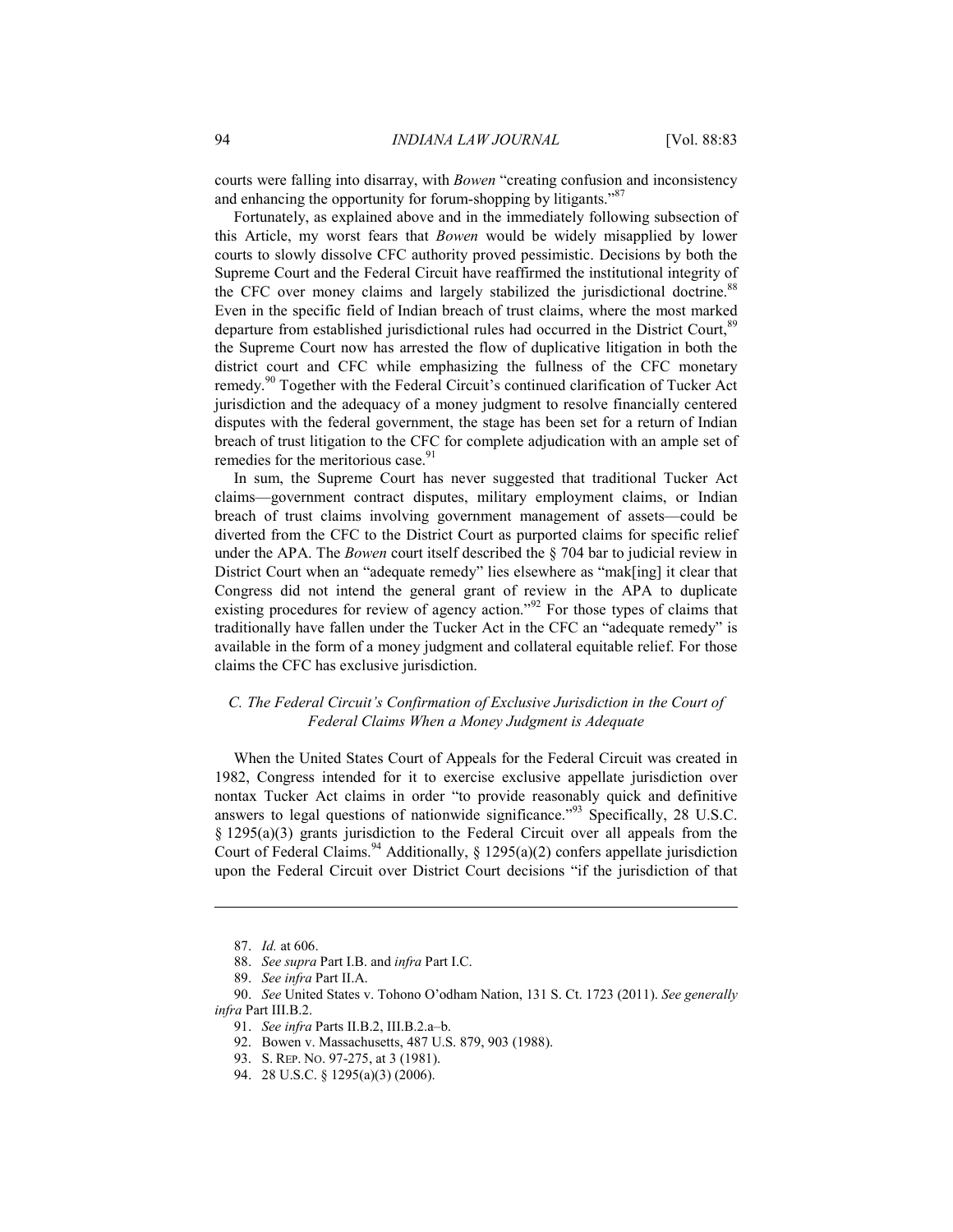court was based, in whole or in part, on section  $1346[(a)(2)]$  of this title,<sup> $.95$ </sup> that is, the Little Tucker Act.

In *United States v. Hohri*,<sup>96</sup> the Supreme Court examined the comprehensive framework of the Federal Circuit's organic statute and noted the strong congressional expressions of the need for uniformity in the area of Tucker Act jurisprudence:

A motivating concern of Congress in creating the Federal Circuit was the "special need for nationwide uniformity" in certain areas of the law. S. Rep. No. 97–275, p. 2 (1981) (hereinafter 1981 Senate Report); S. Rep. No. 96–304, p.8 (1979) (hereinafter 1979 Senate Report). The Senate Reports explained: "[T]here are areas of the law in which the appellate courts reach inconsistent decisions on the same issue, or in which—although the rule of law may be fairly clear—courts apply the law unevenly when faced with the facts of individual cases." 1981 Senate Report, at 3; 1979 Senate Report, at 9. The Federal Circuit was designed to provide "a prompt, definitive answer to legal questions" in these areas. 1981 Senate Report, at 1; 1979 Senate Report, at 1. Nontort claims against the Federal Government present one of the principal areas in which Congress sought such uniformity.<sup>9</sup>

In 1988, in the immediate aftermath of and as a direct response to *Bowen v. Massachusetts*, 98 Congress authorized a special interlocutory appeal to the Federal Circuit when what should be framed as a Tucker Act claim arguably has been misfiled in the District Court, thus potentially undermining the jurisdictional integrity of the CFC. In 28 U.S.C. § 1292(d)(4), Congress granted a right to an immediate interlocutory appeal by either the plaintiff or the government from a District Court ruling "granting or denying, in whole or in part, a motion to transfer an action to the United States Court of Federal Claims under" 28 U.S.C.  $\S$  1631.<sup>99</sup> In this way, jurisdictional questions may be resolved at the outset of litigation, avoiding wasteful litigation on the merits in the wrong trial court. To "ensure uniform adjudication of Tucker Act issues in a single forum," the interlocutory appeal is within the exclusive jurisdiction of the Federal Circuit.<sup>100</sup>

In a series of decisions, the Federal Circuit has emphasized "[r]espect for the exclusive jurisdiction of the Court of Federal Claims" over monetary claims.<sup>101</sup> In

 <sup>95.</sup> *Id.* § 1295(a)(2).

 <sup>96. 482</sup> U.S. 64 (1987).

 <sup>97.</sup> *Id.* at 71–72 (alterations in original).

 <sup>98. 487</sup> U.S. 879 (1988); *see also* H.R. REP. NO. 100-889, at 52, 54 (1988) (describing *Bowen* as creating "an uncertain exception to the general principle that monetary claims against the United States must proceed under the Tucker Act").

 <sup>99.</sup> Pub. L. No. 100-702, § 501, 102 Stat. 4652 (1988) (codified at 28 U.S.C. § 1292(d)(4)(A)). During my service as an appellate attorney in the Civil Division of the Department of Justice, I drafted this legislation enacted by Congress to encourage early resolution of questions about the respective jurisdiction of the District Court and the CFC. *See* Gregory C. Sisk, *Tucker Act Appeals to the Federal Circuit*, 36 FED. B. NEWS & J. 41 (1989).

 <sup>100.</sup> H.R. REP. NO. 100-889, at 52 (1988).

 <sup>101.</sup> Christopher Village, L.P. v. United States, 360 F.3d 1319, 1332 (Fed. Cir. 2004).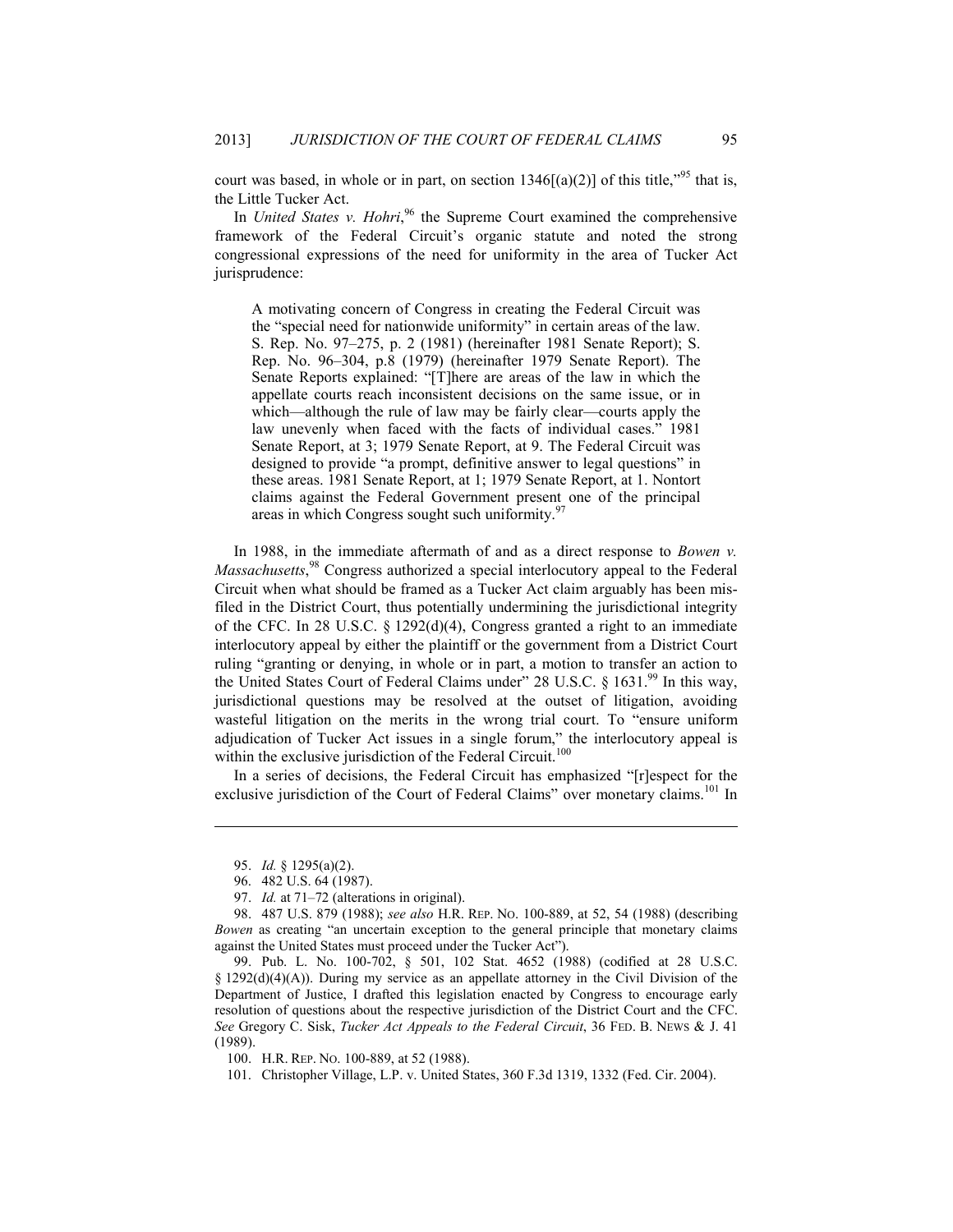each of these cases, claimants against the United States sought to bypass the CFC by seeking injunctive or declaratory relief in District Court, even though the gravamen of the dispute was monetary and a money judgment would be an adequate remedy for a meritorious claim. Deprecating the post-*Bowen v. Massachusetts* development of "a sort of cottage industry among lawyers attempting to craft suits, ultimately seeking money from the Government, as suits for declaratory or injunctive relief without mentioning the money[,] $v^{102}$  the Federal Circuit has stabilized the jurisdictional doctrine and reaffirmed the integrity of the CFC in claims ultimately grounded in a financial dispute with the United States.<sup>103</sup>

First, in *Consolidated Edison Co. v. United States Department of Energy*, 104 nuclear utilities brought suit in District Court against the federal government challenging the constitutionality of statutory assessments against utilities for the government's costs in decontaminating and decommissioning uranium processing facilities.<sup>105</sup> The utilities sought a declaratory judgment that the statute was unconstitutional and an injunction against continued enforcement of the assessments.<sup>106</sup> The government moved to transfer the case to the CFC, asserting that adequate relief in the form of a refund of prior assessments would be available through the Tucker Act if the plaintiff utilities were successful on the merits.<sup>107</sup> After the district court denied transfer and asserted authority under the APA, with citation to *Bowen v. Massachusetts,* the government took an interlocutory appeal to the Federal Circuit under § 1292(d)(4).<sup>108</sup>

In *Consolidated Edison*, the Federal Circuit concluded that the CFC could offer an adequate remedy, thus depriving the District Court of authority under the APA.<sup>109</sup> Although the nuclear utilities may have avoided the "money damages" exclusion in § 702 of the APA by seeking only prospective relief, the District Court nonetheless was deprived of jurisdiction under § 704 of the APA because the CFC was empowered to provide an effective remedy.<sup>110</sup> If the utilities were successful in a suit for refund of previously paid assessments under the Tucker Act in the CFC, that judgment would operate by principles of res judicata to preclude the government from continuing unlawful assessments in the future. Thus, because "[r]elief from its retrospective obligations will also relieve it from the same obligations prospectively[,]" the CFC through a money judgment "can supply an adequate remedy even without an explicit grant of prospective relief."<sup>111</sup> The court

 <sup>102.</sup> Suburban Mortg. Assocs., v. U.S. Dep't of Hous. & Urban Dev., 480 F.3d 1116, 1124 (Fed. Cir. 2007).

 <sup>103.</sup> *See* Mary Ellen Coster Williams, *2007 Government Contract Decisions of the Federal Circuit*, 57 AM. U. L. REV. 1075, 1081 (2008) (describing *Suburban Mortgage*, one of the Federal Circuit's clarifying rulings, as "a watershed decision that should do much to eliminate wasteful litigation on the jurisdictional divide between district courts and the COFC").

 <sup>104. 247</sup> F.3d 1378 (Fed. Cir. 2001).

 <sup>105.</sup> *Id.* at 1380–81.

 <sup>106.</sup> *Id.* at 1381.

 <sup>107.</sup> *See id.*

 <sup>108.</sup> *Id.* at 1382.

 <sup>109.</sup> *Id.* at 1380, 1382–86.

 <sup>110.</sup> *Id.* at 1382–85.

 <sup>111.</sup> *Id.* at 1384–85.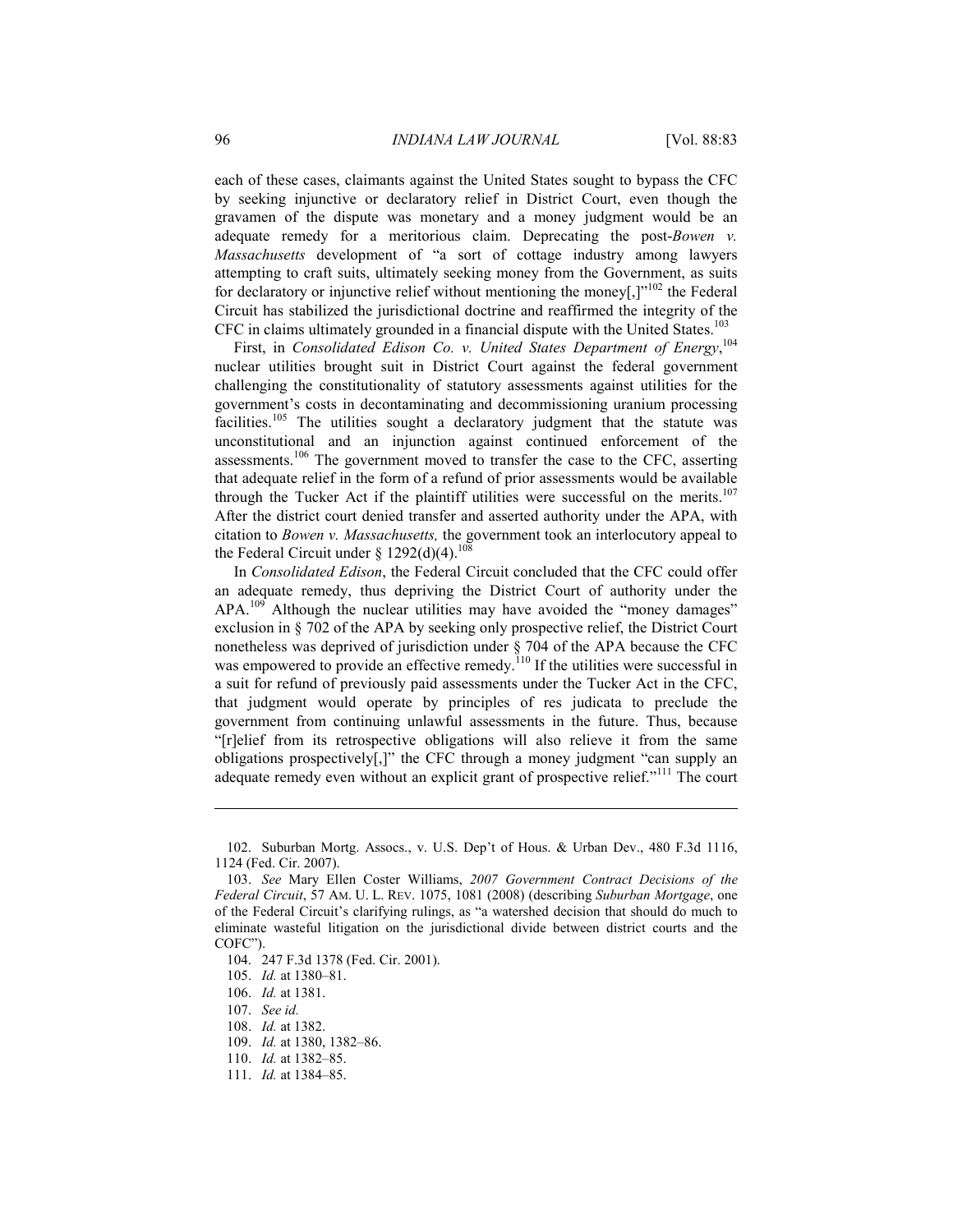thus rejected the utilities' "blatant forum shopping to avoid adequate remedies in an alternative forum."<sup>112</sup>

With respect to *Bowen v. Massachusetts*, 113 the Federal Circuit in *Consolidated Edison* noted that the Supreme Court had "emphasized the complexity of the continuous relationship between the federal and state governments administering the Medicaid program."114 The Federal Circuit explained that when a case does not involve "a complex ongoing federal-state interface,"<sup>115</sup> the CFC can supply an adequate remedy through a money judgment.<sup>116</sup>

Next, in *Christopher Village, L.P. v. United States*,<sup>117</sup> the Federal Circuit confirmed its *Consolidated Edison* precedent, giving it further emphasis and broader reach. The *Christopher Village* court declared void a ruling by another Court of Appeals in the same case as having been issued without proper jurisdiction. Owners of a federally subsidized, low-income housing project challenged the government's foreclosure of the federally insured mortgage on the property, which had substantially deteriorated, arguing that the Department of Housing and Urban Development (HUD) had breached contracts with the project by refusing to permit adequate rental increases.<sup>118</sup> The plaintiffs filed suit in District Court under the APA seeking a declaratory judgment that the government was liable for breach of contract.<sup>119</sup> After the District Court ruled in favor of the government, the United States Court of Appeals for the Fifth Circuit reversed, finding that the government had breached a contractual duty to entertain the request for rental increases.<sup>120</sup> The plaintiffs then turned around and filed suit for damages in the Court of Federal Claims, presenting the Fifth Circuit's ruling as establishing the existence of a breach as a matter of res judicata and thus leaving only the amount of damages to be determined.<sup>121</sup>

On appeal from a summary judgment ruling for the government in the CFC, the Federal Circuit in *Christopher Village* reiterated that "a litigant's ability to sue the government for money damages in the Court of Federal Claims is an 'adequate remedy' that precludes an APA waiver of sovereign immunity in other courts."<sup>122</sup> The court confirmed its understanding that the *Bowen v. Massachusetts* decision, which permitted an action against the government involving a monetary dispute to proceed in District Court, was tied to the specific circumstances of that case—an ongoing matter with the potential for prospective relief involving the sensitive relationship between the federal and state governments.<sup>123</sup>

1

120. *Id.* at 1324.

 <sup>112.</sup> *Id.* at 1385 (citations omitted).

 <sup>113. 487</sup> U.S. 879 (1988); *see supra* Part I.B.

 <sup>114.</sup> *Consolidated Edison*, 247 F.3d at 1383.

 <sup>115.</sup> *Id.*

 <sup>116.</sup> *Id.* at 1385.

 <sup>117. 360</sup> F.3d 1319 (Fed. Cir. 2004).

 <sup>118.</sup> *Id.* at 1333.

 <sup>119.</sup> *Id.* at 1323.

 <sup>121.</sup> *Id.*

 <sup>122.</sup> *Id.* at 1327; *see also* Telecare Corp. v. Leavitt, 409 F.3d 1345, 1349 (Fed. Cir. 2005) ("The availability of an action for money damages under the Tucker Act or Little Tucker Act is presumptively an 'adequate remedy' for § 704 purposes.").

 <sup>123.</sup> *Christopher Village*, 360 F.3d at 1328 n.2.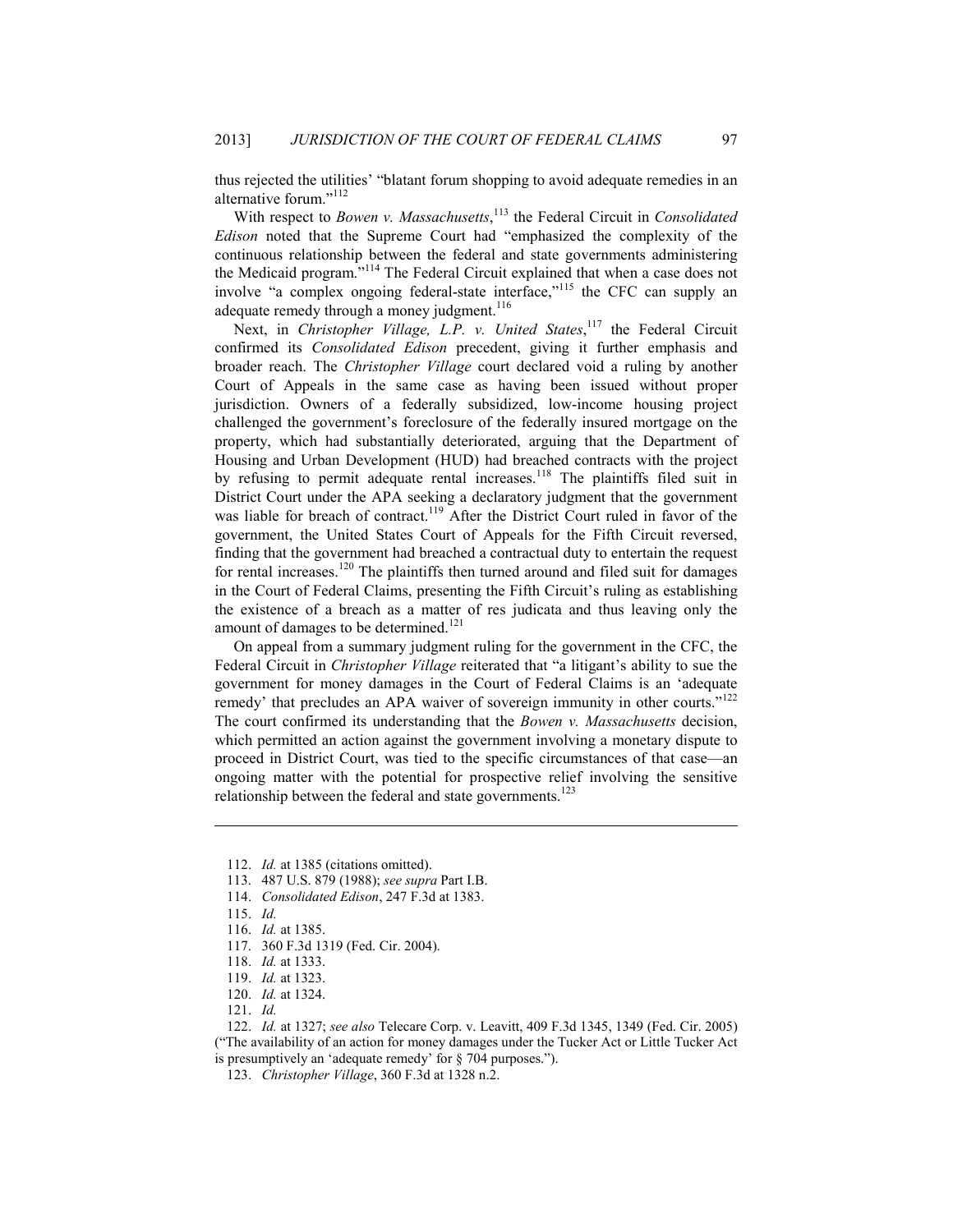In *Christopher Village*, the Federal Circuit emphasized that a District Court does not have jurisdiction "to issue a declaratory judgment as to the government's liability for breach of contract solely in order to create a 'predicate' for suit to recover damages in the Court of Federal Claims."124 The court thereby rejected the relegation of the Court of Federal Claims into a paymaster certifying an award of damages as directed by another court. Because the District Court's exercise of jurisdiction in the prior related case (and thus that of the Fifth Circuit on appeal from that court) infringed upon the authority of another tribunal (the CFC), the Federal Circuit ruled in *Christopher Village* that neither it nor the CFC were bound to follow the earlier judgment in any respect.<sup>125</sup>

In *Suburban Mortgage Associates, Inc. v. United States Department of Housing*  and Urban Development,<sup>126</sup> the Federal Circuit confirmed that if the plaintiff's claim, however framed, actually seeks a monetary reward from the government, such that a judgment in the Court of Federal Claims under the Tucker Act will give the plaintiff essentially the remedy he seeks, then the CFC is the only proper forum. In *Suburban Mortgage*, a lender sought to assign a note and mortgage, on which a nursing home had defaulted, to HUD under a federal mortgage guarantee program.<sup>127</sup> Because the government asserted fraud, given that the same individual allegedly owned or controlled both the lender and the nursing home, HUD refused to accept the assignment.<sup>128</sup>

The lender filed suit in District Court, asserting jurisdiction under 28 U.S.C.  $\S$  1331, the APA, and the Declaratory Judgment Act.<sup>129</sup> Essentially, the lender sought a declaratory judgment or specific performance on the mortgage guarantee agreement with HUD—that is, an order to HUD to accept assignment of the note and mortgage. The government moved to dismiss for lack of subject matter jurisdiction or alternatively for transfer under 28 U.S.C. § 1631 to the CFC, contending that the suit was a contract action under the Tucker Act.<sup>130</sup> The District Court ruled that the lender's claim was permissible under the APA as a request for specific relief in the form of money, citing to *Bowen v. Massachusetts*, and further that the CFC could not provide an adequate remedy because injunctive relief was necessary to redress the lender's concerns about possible bankruptcy, loss of reputation, and loss of future profits.<sup>131</sup>

On interlocutory appeal in *Suburban Mortgage*, the Federal Circuit rejected this attempt at an end-run around both the Tucker Act and the Court of Federal Claims.<sup>132</sup> To "thwart such attempted forum shopping,"<sup>133</sup> the court explained that if the substance of the claim is one for money, then the Tucker Act remedy in the Court of Federal Claims is presumptively adequate.<sup>134</sup> Accordingly, the District

- 125. *Id.* at 1329–33.
- 126. 480 F.3d 1116 (Fed. Cir. 2007).
- 127. *Id.* at 1118–19.

128. *Id.* at 1119 & n.6.

- 129. *Id.* at 1119.
- 130. *Id.*

- 131. *Id.* at 1119–21.
- 132. *Id.* at 1126.
- 133. *Id.* at 1124.
- 134. *Id.* at 1124–26.

 <sup>124.</sup> *Id.* at 1321.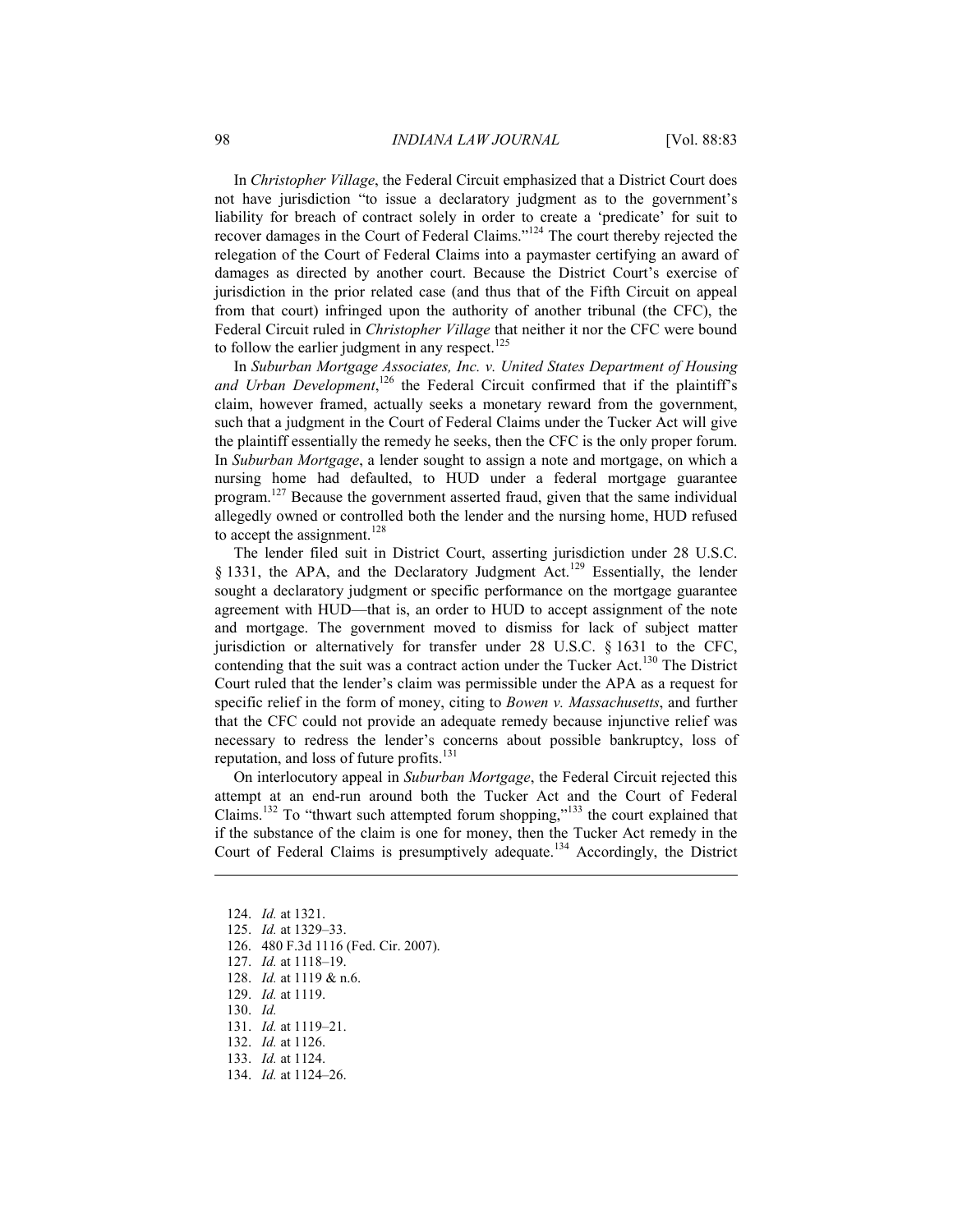Court lacked authority under § 704 of the APA (whether or not this type of monetary relief fell under the "money damages" exclusion in  $\S$  702 of the APA).<sup>135</sup> In the case at hand, the Federal Circuit had little difficulty concluding that the lender, in essence, was seeking the financial benefit of the agreement with HUD under the mortgage-guarantee contract.

The lender in *Suburban Mortgage* insisted that the CFC remedy was inadequate, because the CFC could not grant equitable relief. But the Federal Circuit reiterated its understanding from *Consolidated Edison* and *Christopher Village* that the *Bowen v. Massachusetts* adequacy of remedy holding turned on the complexity of a continuous relationship between two sovereigns—the United States and the State of Massachusetts.136 The *Suburban Mortgage* case involved no complex or even ongoing relationship.137 Moreover, any money judgment entered by the CFC would control the government's future related behavior through principles of collateral estoppel.<sup>138</sup> The Federal Circuit concluded the opinion by reminding the District Courts around the country that when it comes to the Tucker Act, the court that ultimately may decide the matter is the Federal Circuit.<sup>139</sup> Thus, while District Courts properly look to the law of the regional circuits for guidance, they may be well-advised to pay attention to the precedent of the Federal Circuit as well.<sup>140</sup>

The Federal Circuit's most recent ruling on the contours of CFC jurisdiction in a rather idiosyncratic context reflects no retreat from those earlier decisions that had emphasized the primacy of the CFC over money claims against the United States. In *Nebraska Public Power District v. United States (NPPD)*,<sup>141</sup> the Federal Circuit sitting en banc held that review by the D.C. Circuit under the Nuclear Waste Policy Act of  $1982^{142}$  of the Department of Energy's failure to establish a repository site for spent nuclear fuel did not encroach on the jurisdiction of the CFC.<sup>143</sup> The Federal Circuit reached this conclusion even though the D.C. Circuit also issued a writ of mandamus directing the process of contractual remedies for nuclear utilities that had contracted with the Department to accept spent nuclear fuel.<sup>144</sup>

Critics of the *NPPD* decision fear that it "has the potential to reshape the jurisdictional landscape significantly by further diminishing the CFC's exclusive

<u>.</u>

 <sup>135.</sup> *Id.*; *see also* Thomas J. Madden, John F. Pavlick Jr., Rebecca E. Pearson, Terry L. Elling, Sharon A. Jenks, W. Patrick Doherty, Dismas N. Locaria & James Y. Boland, *2007 Year in Review: Analysis of Significant Federal Circuit Government Contract Decisions*, 37 PUB. CONT. L.J. 625, 666 (2008) (explaining that "[i]f the answer is yes" to the question of whether the CFC can provide an adequate remedy under the Tucker Act, "then the inquiry ends, as the district court will only have jurisdiction [under the APA] in the absence of an adequate remedy at COFC"); Williams, *supra* note 103, at 1080 (saying that by focusing on the adequate remedy factor of APA § 704 rather than the money damages exclusion of § 702, "the Federal Circuit deferred the inquiry on whether relief sought was for money damages *vel non* to a later, perhaps unnecessary phase of the analysis").

 <sup>136.</sup> *Suburban Mortgage*, 480 F.3d at 1127.

 <sup>137.</sup> *See id.*

 <sup>138.</sup> *Id.*

 <sup>139.</sup> *Id.* at 1128.

 <sup>140.</sup> *Id.*

 <sup>141. 590</sup> F.3d 1357 (Fed. Cir. 2010) (en banc).

 <sup>142. 42</sup> U.S.C. §§ 10101–10270 (2006).

 <sup>143.</sup> *NPPD*, 590 F.3d at 1368–76.

 <sup>144.</sup> *Id.* at 1365–76.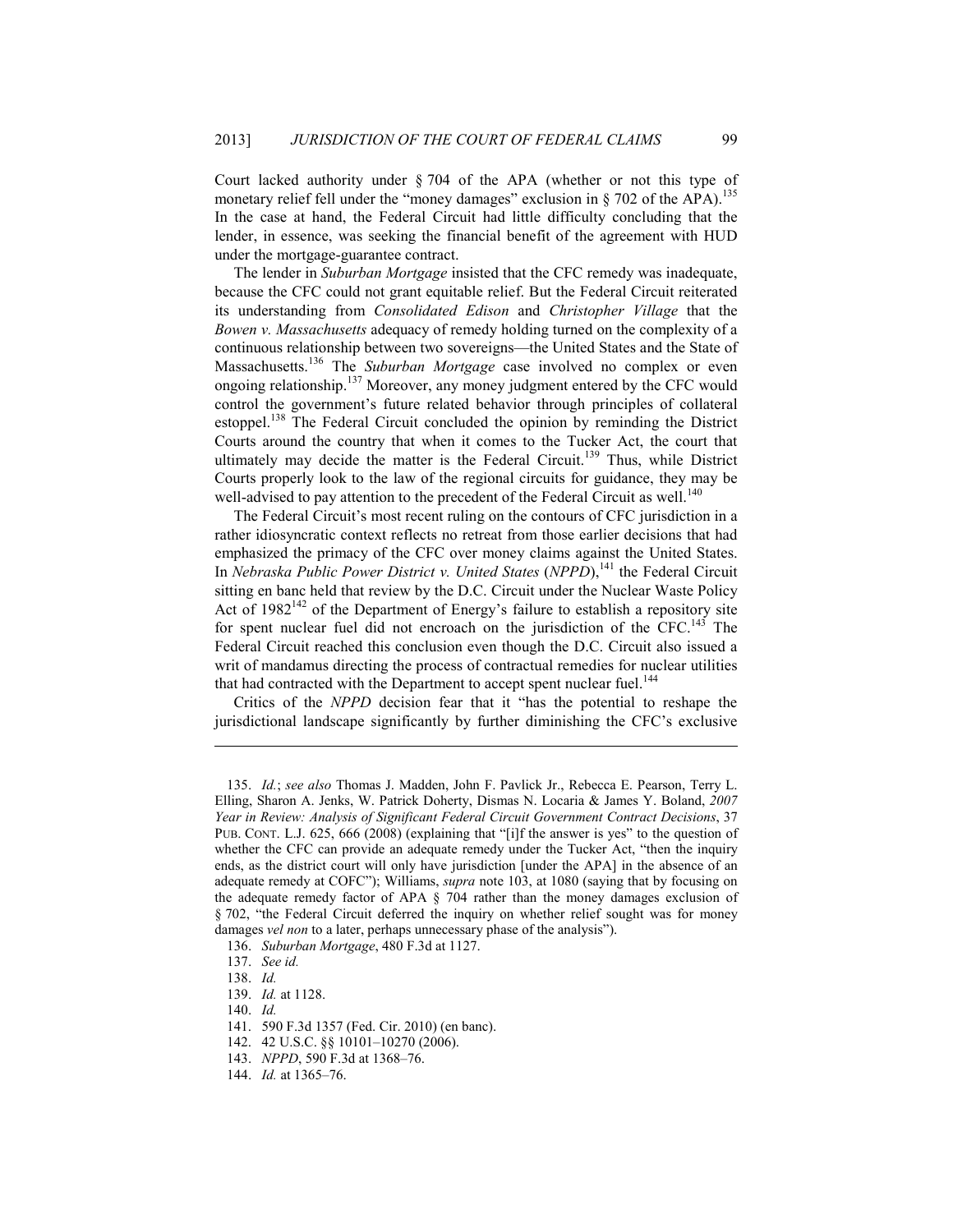jurisdiction."<sup>145</sup> Whenever "statutory provisions influence the interpretation of the government contracts they authorize," Daniel Thies warns that "[c]reative lawyers" may seek statutory review in other federal courts, thereby undermining the exclusive jurisdiction of the CFC over government contracts.<sup>146</sup> Judge Gajarsa dissented in *NPPD*, viewing the approval of the D.C. Circuit's ruling as "infring[ing] upon the Court of Federal Claims's exclusive Tucker Act jurisdiction over the administration of contract disputes, thereby impacting the sovereign immunity of the United States and undermining this court's duty to review the contract decisions of the Court of Federal Claims."<sup>147</sup> Given that agency statutes sometimes include special jurisdictional provisions for particular matters, $148$  broad interpretation of such jurisdictional statutes to encompass contractual or money damages matters could progressively erode the CFC's Tucker Act jurisdiction.

Whatever the merits of the Federal Circuit's particular analysis in *NPPD*, the court's ruling is grounded in the singular and complicated nuclear waste legislation, which includes a specific jurisdictional provision for review in the regional Court of Appeals of the department's actions regarding a repository for spent nuclear fuel.<sup>149</sup> The Federal Circuit emphasized that the D.C. Circuit's ruling on contractual remedies was merely an "implementation of its statutory ruling"<sup>150</sup> and "did not impermissibly invade the jurisdiction of the Court of Federal Claims."<sup>151</sup>

Importantly, all members of the en banc Federal Circuit in *NPPD*—the majority, the concurrence, and the dissent—affirmed the continued force of the landmark *Consolidated Edison* and *Christopher Village* decisions, even though the judges disagreed on the application of those precedents to the unique context of review under the Nuclear Waste Policy Act.<sup>152</sup>

In sum, as the Federal Circuit has consistently confirmed, when a retrospective monetary remedy is available, it is "adequate" absent extraordinary circumstances, notwithstanding the unavailability of prospective or equitable remedies. Any judgment by the CFC awarding monetary relief for past breaches of a duty will deter the federal government from repeating that conduct in the future, both as a matter of issue preclusion (collateral estoppel) as to the particular litigants and as a matter of precedent as to other concerned entities, especially if the CFC judgment is reviewed by the Federal Circuit which has nationwide appellate jurisdiction and thus can establish Tucker Act jurisprudence with nationwide precedential effect.

 <sup>145.</sup> Daniel Thies, *The Decline of the Court of Federal Claims in* Nebraska Public Power District v. United States, *590 F.3d 1357 (Fed. Cir. 2010)*, 33 HARV. J.L. & PUB. POL'Y 1203, 1211 (2010).

 <sup>146.</sup> *Id.* at 1213. *But see* Steven L. Schooner, *A Random Walk: The Federal Circuit's 2010 Government Contracts Decisions*, 60 AM. U. L. REV. 1067 (2011) (defending the *NPPD* decision).

 <sup>147.</sup> *NPPD*, 590 F.3d at 1377 (Gajarsa, J., dissenting).

 <sup>148.</sup> *See, e.g.*, 42 U.S.C. § 3612(i) (2006) (providing for review in the regional circuit of agency orders regarding alleged discriminatory housing practices).

 <sup>149.</sup> *See NPPD*, 590 F.3d at 1371; *id.* at 1377 (Dyk, J., concurring); *id.* at 1379, 1384–85 (Gajarsa, J., dissenting).

 <sup>150.</sup> *Id.* at 1365.

 <sup>151.</sup> *Id.* at 1376.

 <sup>152.</sup> *Id.* at 1371; *id.* at 1377 (Dyk, J., concurring); *id.* at 1379, 1384–85 (Gajarsa, J., dissenting).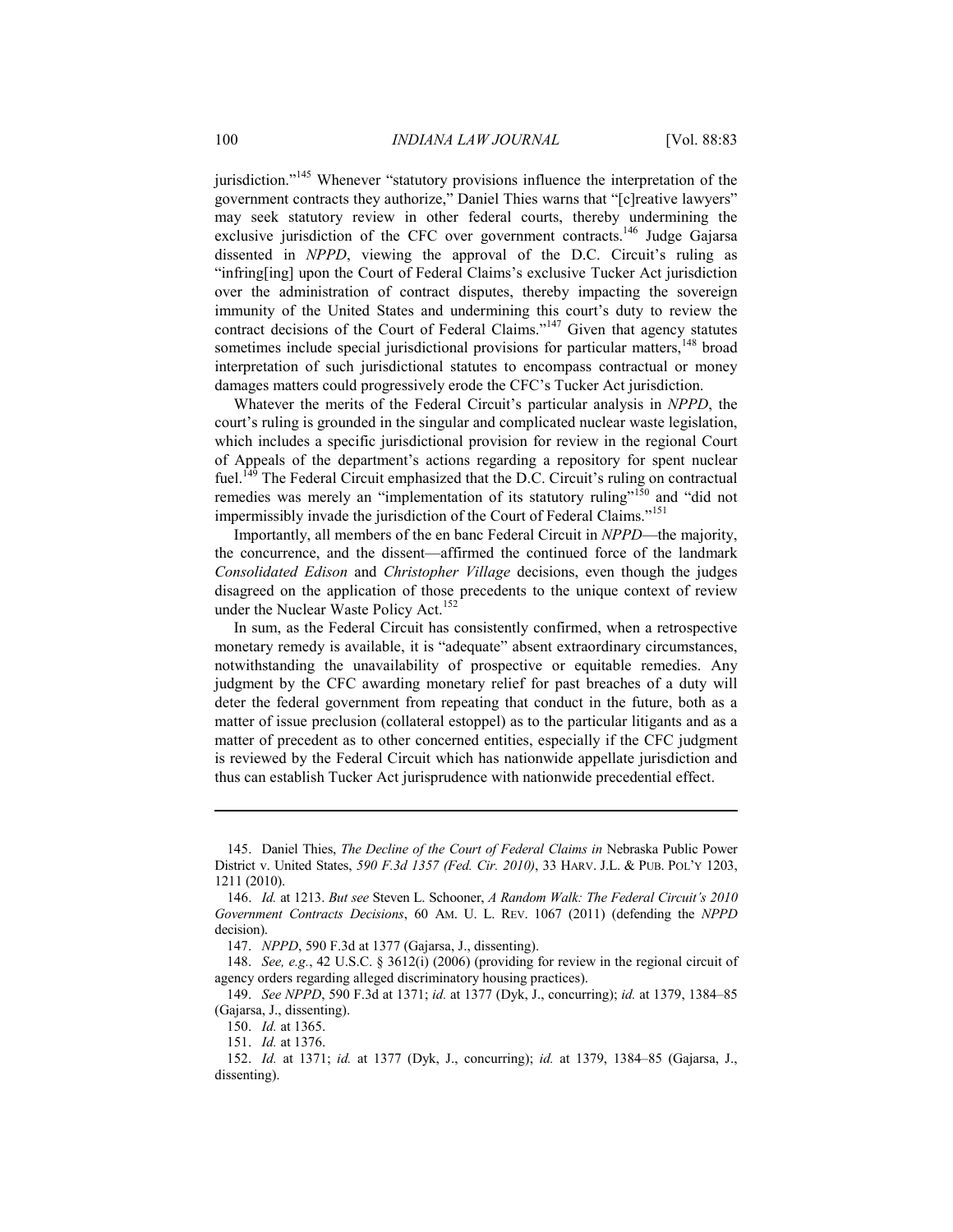#### II. DISTRICT COURT V. COURT OF FEDERAL CLAIMS: THE JURISDICTIONAL TUG-OF-WAR IN INDIAN BREACH OF TRUST CLAIMS

#### *A. The Unprecedented Projection of District Court Authority Over Money Disputes in* Cobell v. Babbitt

In 1996, a class action lawsuit on behalf of more than 300,000 Native Americans was filed as *Cobell v. Babbitt* in the U.S. District Court for the District of Columbia, alleging that the United States had failed to account for billions of dollars earned on oil and logging leases of millions of acres of land allotted to American Indians over a century ago but held in trust by the federal government.<sup>153</sup> When the government, during discovery, failed to turn over records for Indian trust accounts promised by Department of Justice lawyers, the district judge took the extraordinary step of holding several leading officials, including the Secretary of the Interior, in contempt.<sup>154</sup>

 After a bench trial in 1999, the District Court found that the government had kept such poor records that it was incapable of determining what it owed each individual Native American or, for that matter, even which individuals owned which allotments of land.<sup>155</sup> The court concluded:

The United States' mismanagement of the [Individual Indian Money] trust is far more inexcusable than garden-variety trust mismanagement of a typical donative trust. For the beneficiaries of this trust did not voluntarily choose to have their lands taken from them; they did not willingly relinquish pervasive control of their money to the United States. The United States imposed this trust on the Indian people.<sup>156</sup>

The District Court retained continuing jurisdiction over the matter, including periodic review of the government's ongoing efforts to prepare a full historical accounting of the trust.<sup>157</sup>

In 2002, still dissatisfied with the progress of the Department of Interior in performing an historical accounting of allotment accounts, the district judge issued a new contempt citation to another cabinet secretary in a new administration, based upon findings of deception and abject failure in continuing efforts to reform the trust system.158 However, on this occasion, the U.S. Court of Appeals for the District of Columbia Circuit held that the district judge had overstepped his authority, reversing the contempt citation as improperly holding the Secretary responsible for the conduct of her predecessor in office and rejecting the finding that the secretary had committed fraud on the court through deceptive status

 <sup>153.</sup> *See* Cobell v. Babbitt, 30 F. Supp. 2d 24, 28 (D.D.C. 1998); Cobell v. Babbitt, 188 F.R.D. 122 (D.D.C. 1999).

 <sup>154.</sup> Cobell v. Babbitt*,* 37 F. Supp. 2d 6, 38 (D.D.C. 1999).

 <sup>155.</sup> Cobell v. Norton, 240 F.3d 1081, 1088–90 (D.C. Cir. 2001); Cobell v. Babbitt, 91 F. Supp. 2d 1, 6–12 (D.D.C. 1999).

 <sup>156.</sup> *Cobell*, 91 F. Supp. 2d*.* at 6.

 <sup>157.</sup> *Id.* at 58–59.

 <sup>158.</sup> Cobell v. Norton, 226 F. Supp. 2d 1, 19–20 (D.D.C. 2002).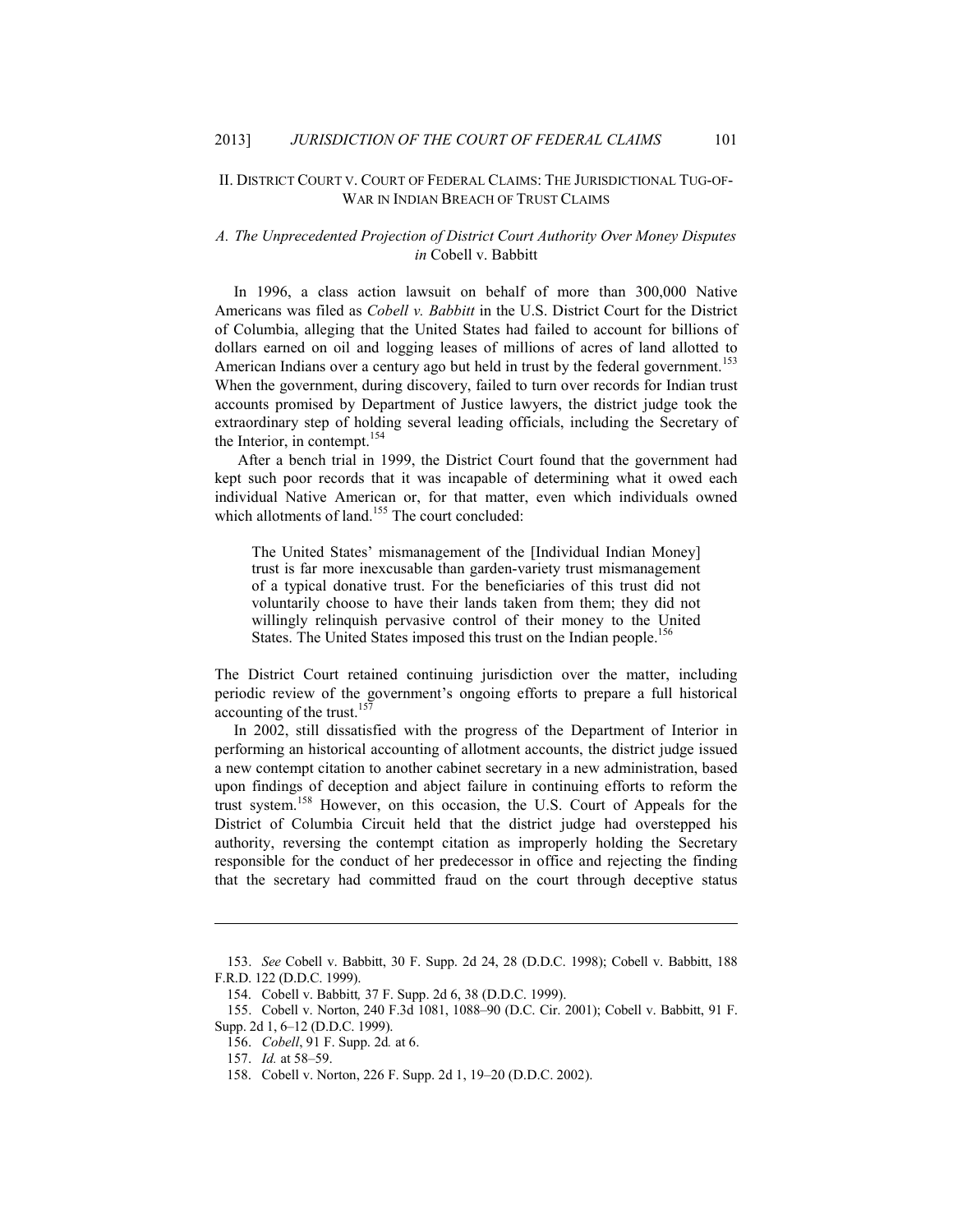reports.159 Moreover, the D.C. Circuit ruled that the District Court had clearly erred in reappointing a monitor who had been invested "with wide-ranging extrajudicial duties over the Government's objection."<sup>160</sup>

At this point, Congress intervened by enacting legislation to temporarily relieve the Department of Interior from conducting the expensive and burdensome historical accounting ordered by the District Court in *Cobell*—legislation that the D.C. Circuit upheld on appeal as constitutional<sup>161</sup>—while Congress sought to develop a comprehensive legislative solution to the trust account problem. When that legislative suspension expired by its own terms at the end of 2004 without congressional resolution, the district judge characterized the congressional action as "a bizarre and futile attempt at legislating a settlement of this case," $162$  promptly reinstated the structural injunction ordering the government to conduct a complete historical accounting of the trust fund accounts, and announced the intention to conduct further contempt proceedings related to the case.<sup>163</sup>

In 2006, the D.C. Circuit reversed additional orders by the district judge as exceeding judicial authority and then punctuated its ruling by ordering the action assigned to a different judge.<sup>164</sup> The D.C. Circuit ruled that the district judge had "exceeded the role of impartial arbiter," had leveled serious charges against Interior and its officials unrelated to the issue before the court, and had become so extreme in "professed hostility to Interior" as to display a clear inability to render a fair judgment.<sup>165</sup> In 2009, the D.C. Circuit once again overturned the District Court, which through a new judge had concluded that an accounting was not possible and had instead ordered payment by the government of \$455 million as a "restitutionary award."<sup>166</sup>

Finally, in December 2010, Congress approved a \$3.4 billion settlement that had been reached between the parties, of which \$1.4 billion would compensate Indian

1

164. Cobell v. Kempthorne, 455 F.3d 317 (D.C. Cir. 2006).

 <sup>159.</sup> Cobell v. Norton, 334 F.3d 1128, 1148–50 (D.C. Cir. 2003); *see also* Richard J. Pierce, Jr., *Judge Lamberth's Reign of Terror at the Department of Interior*, 56 ADMIN. L. REV. 235 (2004) (arguing that the district judge's propensity for threatening contempt citations against government employees that the judge regarded as misbehaving had initiated a "reign of terror" by a runaway federal judge, creating chaos within the Department of Interior, destroying morale throughout the agency, costing the government huge sums of money, abusing scores of federal employees, and inhibiting effective reform of the Indian trust system).

 <sup>160.</sup> *Cobell*, 334 F.3d at 1142.

 <sup>161.</sup> Cobell v. Norton, 392 F.3d 461, 465–68 (D.C. Cir. 2004).

 <sup>162.</sup> Cobell v. Norton, 357 F. Supp. 2d 298, 306 (D.D.C. 2005).

 <sup>163.</sup> *Id.*

 <sup>165.</sup> *Id.* at 335.

 <sup>166.</sup> Cobell v. Kempthorne, 569 F. Supp. 2d 223, 226 (D.D.C. 2008), *rev'd sub nom*. Cobell v. Salazar*,* 573 F.3d 808, 809–10 (D.C. Cir. 2009).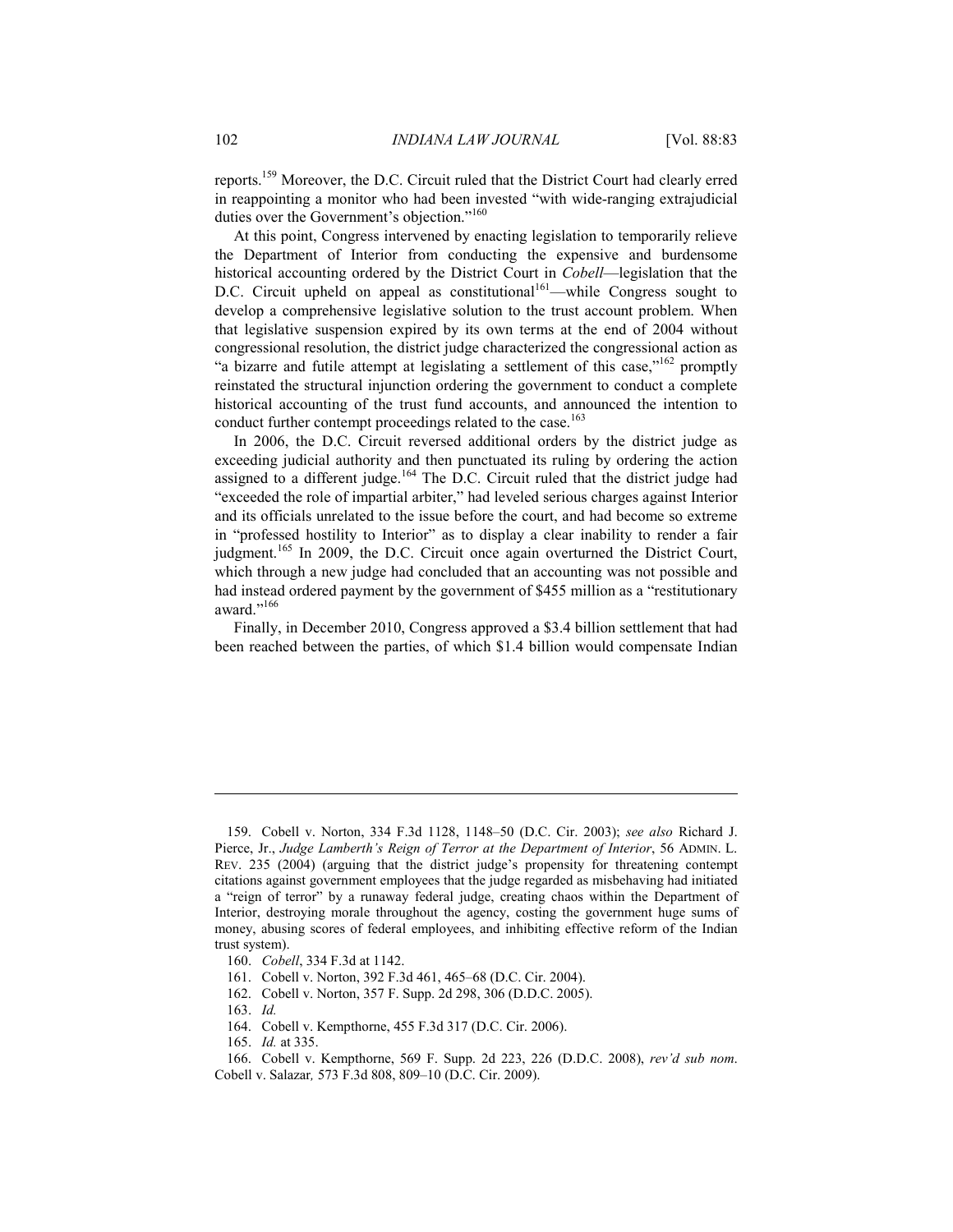trust account beneficiaries for their trust mismanagement claims.<sup>167</sup> The settlement was finalized by the District Court in July 2011.<sup>168</sup>

Even at its close, the case engendered controversy, when the *Cobell* plaintiffs' attorneys asked the District Court to award \$223 million in fees to be paid from the settlement,<sup>169</sup> despite having signed a settlement agreement (which was presented to Congress in asking for legislative approval of the overall settlement) in which plaintiffs agreed that they "shall not assert that Class Counsel be paid more than \$99,900,000.00."<sup>170</sup> Given that most individual Native American beneficiaries of the settlement would receive less than  $$2,000$ ,<sup>171</sup> the fee request drew sharp criticism from many Native Americans. The National Congress of American Indians adopted a resolution supporting new legislation to cap the fees at \$50 million in the *Cobell* case and declaring that the \$223 million sought by the plaintiffs' lawyers "is considered outrageous by many in Indian Country and as a breach of their fiduciary duty to the class by putting their own interests ahead of the class, and has resulted in intense bipartisan scrutiny and criticism."172 In the end, the District Court approved fees for the plaintiffs' attorneys of \$99 million.<sup>173</sup>

As I have said previously about *Cobell*,

[s]omewhat lost in the story of egregious government misconduct and adjudication of high-ranking government officials in contempt is the fact that the jurisdiction of the District Court—rather than the Court of Federal Claims—over the entire matter was doubtful and only possible through a generous reading of the *Bowen v. Massachusetts* decision.<sup>174</sup>

Indeed, the course of the litigation and its ultimate resolution confirm that the case always was about *money*—how the United States was obliged as a fiduciary to manage Indian money accounts, how the government mishandled funds held in

<u>.</u>

 <sup>167.</sup> Claims Resolution Act of 2010, Pub. L. No. 111-291, 124 Stat. 3064 (2010); *see also Background on President Obama's Claims Resolution Act Signing Ceremony Today*, WHITEHOUSE.GOV, (Dec. 8, 2010), http://www.whitehouse.gov/the-pressoffice/2010/12/08/background-president-obamas-claims-resolution-act-signing-ceremony-today (describing the \$3.4 billion settlement of the *Cobell* litigation).

 <sup>168.</sup> Order Granting Final Approval to Settlement, Cobell v. Salazar, No. 1:96CV01285(TFH) (D.D.C. July 27, 2011), *aff'd,* 679 F.3d 909 (D.C. Cir. 2012).

 <sup>169.</sup> Plaintiffs' Petition for Class Counsel's Fees, Expenses and Costs Through Settlement at 3, Cobell v. Salazar, No. 1:96CV01285(TFH) (D.D.C. Jan. 25, 2011).

 <sup>170.</sup> Agreement on Attorneys' Fees, Expenses, and Costs ¶ 4.a, Cobell v. Salazar, No. 1:96CV01285-JR, (D.D.C. Dec. 7, 2009).

 <sup>171.</sup> Rob Capriccioso, *Judge Grants Cobell Settlement Final Approval*, INDIAN COUNTRY [\(June 21, 2011\), http://indiancountrytodaymedianetwork.com/2011/06/judge-grants-cobell](http://indiancountrytodaymedianetwork.com/2011/06/judge-grants-cobell-settlement-)settlement-final-approval/.

 <sup>172.</sup> Nat'l Cong. of Am. Indians, Resolution #MKE-11-019 Supporting the Native American Rights Fund's Request for Attorney's Fees and H.R. 887, at 2 (June 13-16, 2011), available at [http://www.ncai.org/attachments/Resolution\\_ImcaJlXsxXplZObIyXugJUzxaEkKSFELNyuHV](http://www.ncai.org/attachments/Resolution_ImcaJlXsxXplZObIyXugJUzxaEkKSFELNyuHV) xVYRJiPgQGDKID\_MKE-11-019\_final.pdf.

 <sup>173.</sup> Order Granting Final Approval to Settlement at 9–10, Cobell v. Salazar, No. 1:96CV01285(TFH) (D.D.C. July 27, 2011), *aff'd.*, 679 F.3d 909 (D.C. Cir. 2012).

 <sup>174.</sup> Sisk, *supra* note 60, at 661.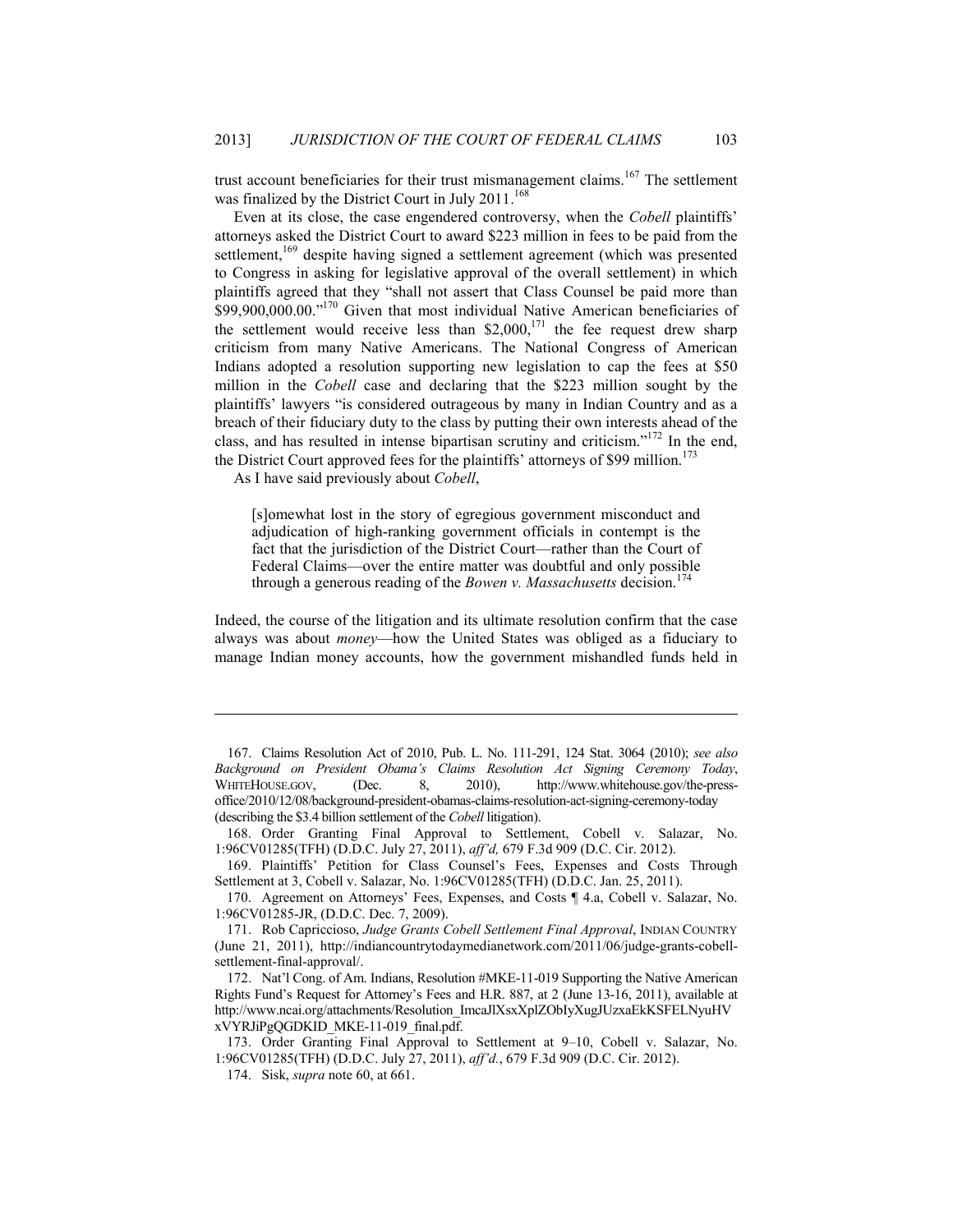trust, and how much the government should pay to restore funds to those accounts and compensate for its failures.

From the beginning, the District Court in *Cobell* asserted authority over the matter under the APA, claiming the power to grant retrospective relief in the nature of an historical accounting of the accrued, past-due sums of money that should be present in individual Indian trust accounts. Quoting *Bowen v. Massachusetts*, the court said that the plaintiffs sought "'the very thing to which they are entitled,' an accounting of their money that actually exists in the [Individual Indian Money] trust."175 In a terse paragraph, the D.C. Circuit later upheld this holding, with citation to *Bowen*, by ruling that the plaintiffs' request for an accounting constituted "specific relief other than money damages" which the district court had authority to hear under the APA.<sup>176</sup>

Turning away the argument that the case belonged in the Court of Federal Claims as a money judgment claim under the Tucker Act, the District Court in *Cobell* said that the "crucial issue" was "whether the plaintiffs' requested retrospective remedy of an accounting is an equitable, specific claim, or whether it is simply a money damages claim in disguise."<sup>177</sup> Faced with questions about the amenability of the APA for their Indian breach of trust suit, the plaintiffs belatedly denied that they were asking for any "cash infusion" into the accounts "to recompense the plaintiffs for lost or mismanaged funds"<sup>178</sup> and "disavowed seeking an order for the payment of money in this case."<sup>179</sup> Because the complaint actually had sought broad financial relief, the District Court performed cosmetic surgery to strike from the complaint those allegations that explicitly sought monetary relief beyond the parameters of the APA.<sup>180</sup> "At most," the District Court concluded, "the enforcement of this statutory right [to an accounting] may partially support some future monetary claim (but not necessarily 'money damages'), which, because this is plaintiffs' own money, will only be compensatory to the extent that the money is missing from the trust."<sup>181</sup>

Writing nearly a decade ago, I maintained that the *Cobell* case ultimately was about money and, therefore, belonged in the Court of Federal Claims:

The *Cobell* plaintiffs did not seek an accounting from the government because they value bookkeeping exactitude in the abstract or appreciate the intrinsic beauty of a well-prepared financial statement. Rather, they sought an accounting for the practical purpose of hastening the day that the government will be called to account for—that is, required to *pay* the money that it has wrongfully withheld.<sup>182</sup>

- 179. *Cobell*, 91 F. Supp. 2d at 27.
- 180. *Cobell*, 30 F. Supp. 2d at 40 & n.17.
- 181. *Cobell*, 91 F. Supp. 2d at 28.
- 182. Sisk, *supra* note 60, at 664 (emphasis in original).

 <sup>175.</sup> Cobell v. Babbitt, 91 F. Supp. 2d 1, 28 (D.D.C. 1999) (citation omitted).

 <sup>176.</sup> Cobell v. Norton, 240 F.3d 1081, 1094–95 (D.C. Cir. 2001).

 <sup>177.</sup> Cobell v. Babbitt, 30 F. Supp. 2d 34, 39 (D.D.C. 1998).

 <sup>178.</sup> *Id.* at 39–40.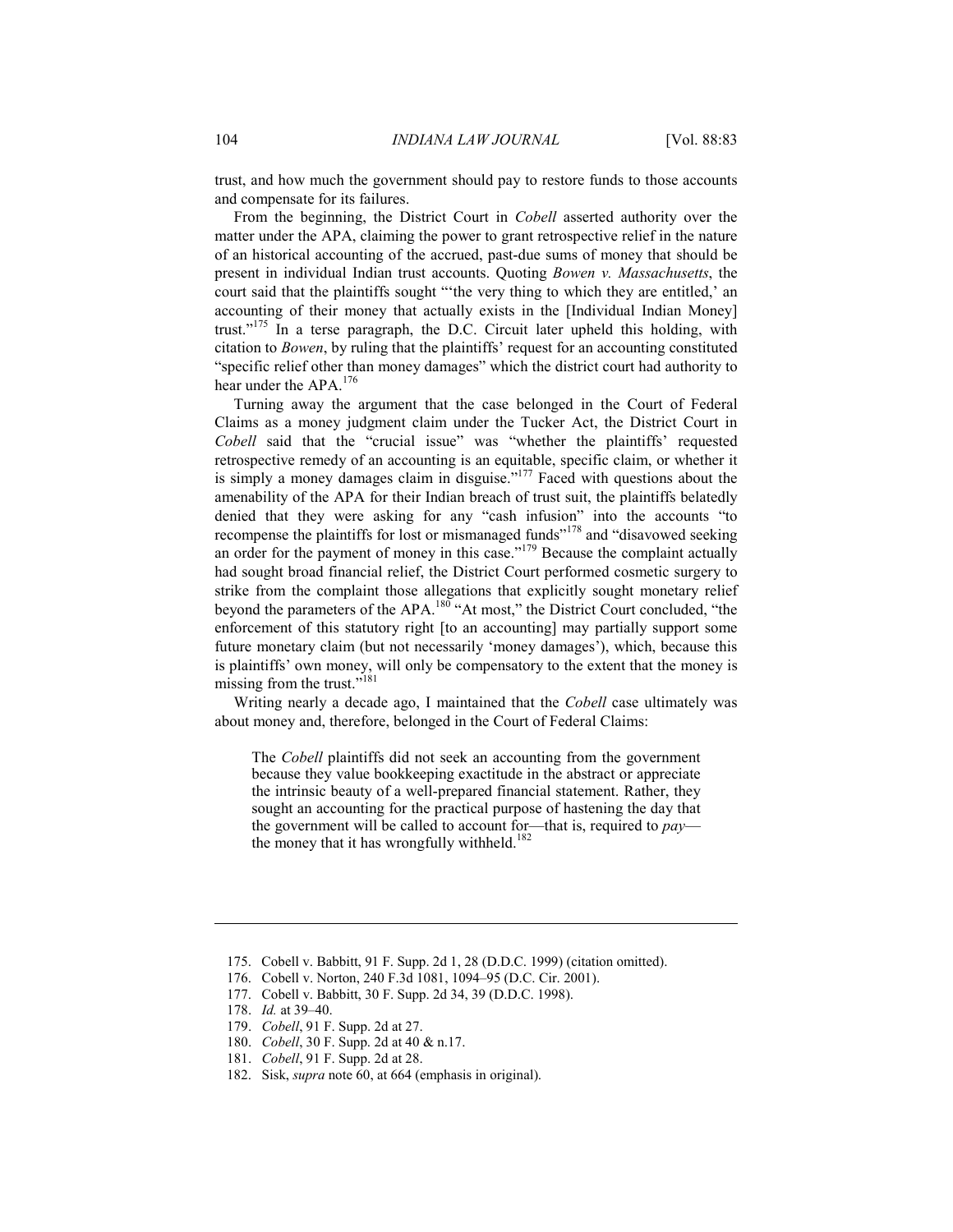Like the "equitable lien" device that the Supreme Court refused to countenance under the APA in *Department of the Army v. Blue Fox, Inc.*,<sup>183</sup> the accounting of Native American trust accounts requested in *Cobell* was "merely a means to the end of satisfying a claim for the recovery of money."<sup>184</sup>

Time has served only to confirm that portrayal.

In the beginning, as the *Cobell* lawsuit got underway, the District Court declared that there was no evidence that the true nature of the plaintiffs' claims was to obtain eventual monetary reimbursement.<sup>185</sup> Accepting the plaintiffs' assertions that they sought no payment of money and no infusion of cash into Indian trust accounts, the *Cobell* court proclaimed that "[t]hese facts belie any claim that the plaintiffs' requested remedy is for money damages."<sup>186</sup>

In the end, however, with resolution of the litigation by the \$3.4 billion settlement, the underlying pecuniary nature of the case became transparent. What the plaintiffs had repeatedly insisted they were not seeking—any cash infusion into the accounts or any order for the payment of money—proved to be exactly what the plaintiffs sought and received. Indeed, in the plaintiffs' petition for an award of attorney's fees as part of the final settlement of the *Cobell* case, they forthrightly relied on "[t]he size of the fund and number of class members benefited" to justify a request for \$223 million in attorney's fees, characterizing "the \$3.4 billion settlement [as] the largest class action award against the government."<sup>187</sup>

Moreover, although little noticed inside the legislation approving the *Cobell* settlement, the parties apparently recognized and took extraordinary steps to address the possible jurisdictional infirmity of the *Cobell* litigation, effectively conceding that the claim truly was one that otherwise would fall under the Tucker Act. In legislative language proposed by the parties and enacted by Congress, the Claims Resolution Act of 2010 provides that "[n]otwithstanding the limitation on the jurisdiction of the district courts of the United States in section 1346(a)(2) of title 28, United States Code, the United States District Court for the District of Columbia shall have jurisdiction of the claims asserted in the Amended Complaint for purposes of the Settlement."<sup>188</sup> The reference to  $\S$  1346(a)(2) is to the Little Tucker Act,<sup>189</sup> which allows claims for money judgments in the District Court only up to \$10,000, while claims above \$10,000 must be pursued in the CFC.

In this way, the settlement legislation acknowledges that the *Cobell* requests for relief under the settlement sought a money judgment under the Tucker Act, and the legislation then lifts the \$10,000 limit on Tucker Act claims in District Court for this particular lawsuit.190 Notably, no pretense was made in the final resolution of

 <sup>183. 525</sup> U.S. 255, 262 (1999); *see also supra* notes 81–83 and accompanying text.

 <sup>184.</sup> *Blue Fox*, 525 U.S. at 262.

 <sup>185.</sup> *Cobell*, 91 F. Supp. 2d at 25–26.

 <sup>186.</sup> Cobell v. Babbitt, 30 F. Supp. 2d 24, 41 (D.D.C. 1998).

 <sup>187.</sup> Plaintiffs' Petition for Class Counsel's Fees, Expenses and Costs Through Settlement at 20, Cobell v. Salazar, No. 1:96CV01285(TFH) (D.D.C. Jan. 25, 2011).

 <sup>188.</sup> Claims Resolution Act of 2010, Pub. L. No. 111-291, § 101, 124 Stat. 3064, 3066– 67 (2010).

 <sup>189. 28</sup> U.S.C. § 1346(a)(2) (2006).

 <sup>190.</sup> As part of the settlement proceedings in the District Court, the plaintiffs filed an amended complaint that expressly requested "restitution, damages, and other appropriate legal and equitable relief." Amended Complaint at 24, Cobell v. Salazar, No. 1:96 CV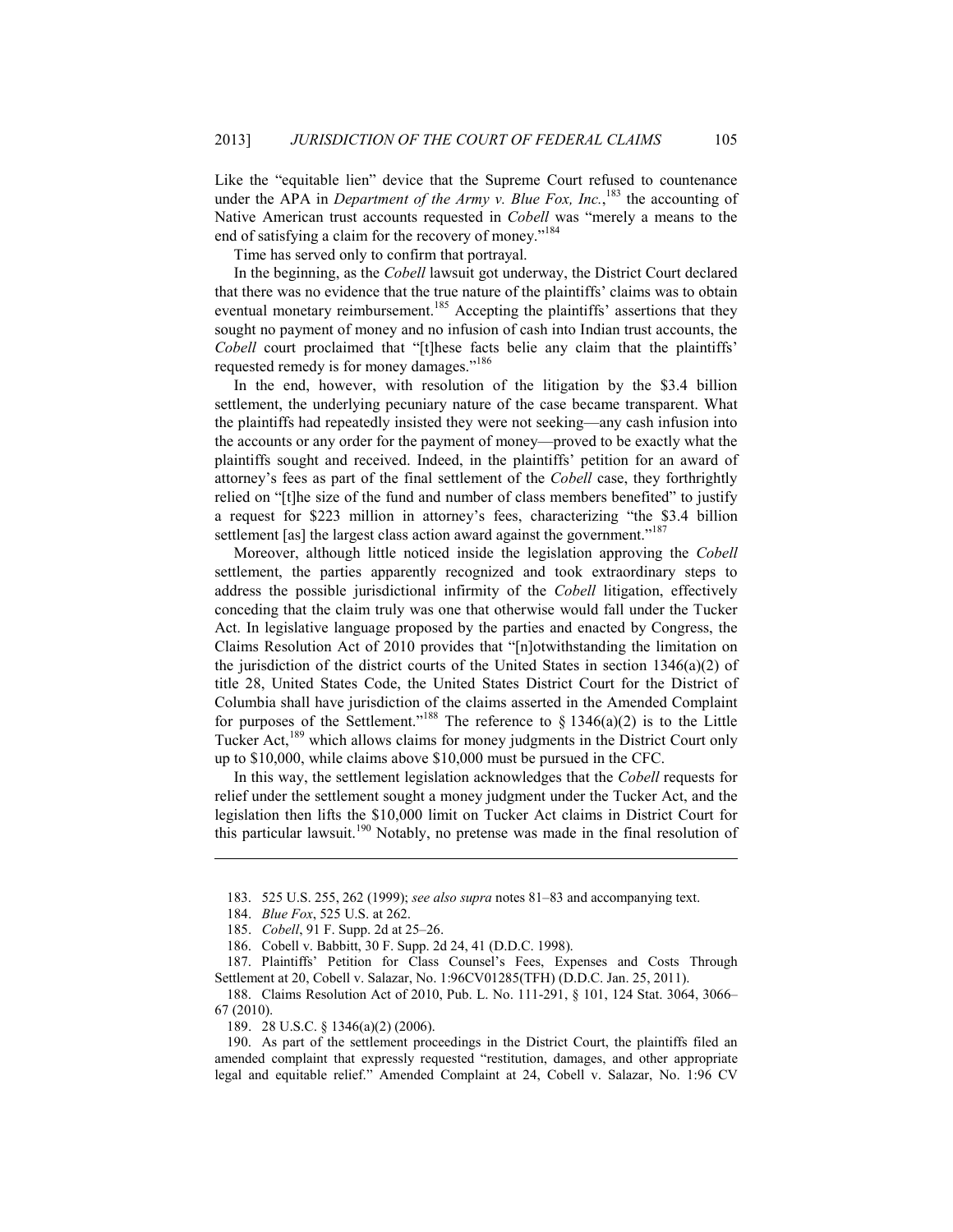the *Cobell* litigation that the monetary relief authorized by the special settlement statute could properly have been obtained within the parameters of the APA.

Thus, the *Cobell* lawsuit itself came to an end with a congressionally enacted jurisdictional reprieve, but one limited to that litigation. It was a legislative ticket good for the *Cobell* ride only. Unfortunately, in the decade since the original *Cobell* jurisdictional rulings, a growing number of other plaintiffs have tried to get on the District Court train for Indian breach of trust claims.<sup>191</sup> Through "an unprecedented projection of District Court authority into the province of the Court of Federal Claims over money-based claims by Indians against the United States,"<sup>192</sup> the *Cobell* decision set the stage for forum shopping, clever pleading of money claims as requests for equitable relief, jurisdictional confusion, and duplicative litigation. These parallel lawsuits led to a collision between the Court of Federal Claims and the District Court that eventually landed in the Supreme Court.<sup>193</sup>

### *B. The Adequacy of Remedies in the Court of Federal Claims and the District Court in Indian Breach of Trust Cases*

### 1. Tucker Act and Indian Tucker Act Suits in the Court of Federal Claims for Breach of Trust

While individual Native American and tribal claimants may pursue constitutional and statutory claims for money under the Tucker Act in the same manner as others, the historical guardian-ward relationship between the federal government and indigenous peoples may give rise to a "breach of trust" cause of action.<sup>194</sup> When a genuine fiduciary relationship between the United States and an Indian tribe or individual American Indian is confirmed with respect to a particular category of Indian assets or resources, the Tucker Act<sup>195</sup> or Indian Tucker Act<sup>196</sup> authorize an action for money damages in the Court of Federal Claims.

In *United States v. White Mountain Apache Tribe*, 197 the Supreme Court explained that, although an unequivocal waiver of sovereign immunity is a predicate to any suit against the United States, the Tucker Act and the companion Indian Tucker Act operate to provide such consent.<sup>198</sup> Because the Tucker Act does not create a cause of action, the plaintiff must premise the substantive right on a statute or regulation that "can fairly be interpreted as mandating compensation by the Federal Government for the damage sustained."199 The pertinent statute or

<u>.</u>

<sup>01285-</sup>JR (D.D.C. Dec. 21, 2010).

 <sup>191.</sup> *See infra* Part III.A.

 <sup>192.</sup> Sisk, *supra* note 60, at 665; *see also* Reilly v. United States, 93 Fed. Cl. 643, 651 (2010) (describing *Cobell* as one of those "isolated cases" that mistakenly suggest money claims may be framed under the APA as seeking equitable relief).

 <sup>193.</sup> *See infra* Part III.A.

 <sup>194.</sup> On the trust responsibility of the federal government to Indian tribes and individuals and the enforcement of that trust, see generally COHEN'S HANDBOOK OF FEDERAL INDIAN LAW, *supra* note 54, at §§ 5.04[4], 5.05.

 <sup>195. 28</sup> U.S.C. § 1491 (2006).

 <sup>196.</sup> *Id.* § 1505.

 <sup>197. 537</sup> U.S. 465 (2003).

 <sup>198.</sup> *Id.* at 472.

 <sup>199.</sup> *Id.* (quoting United States v. Mitchell, 463 U.S. 206, 217 (1983)).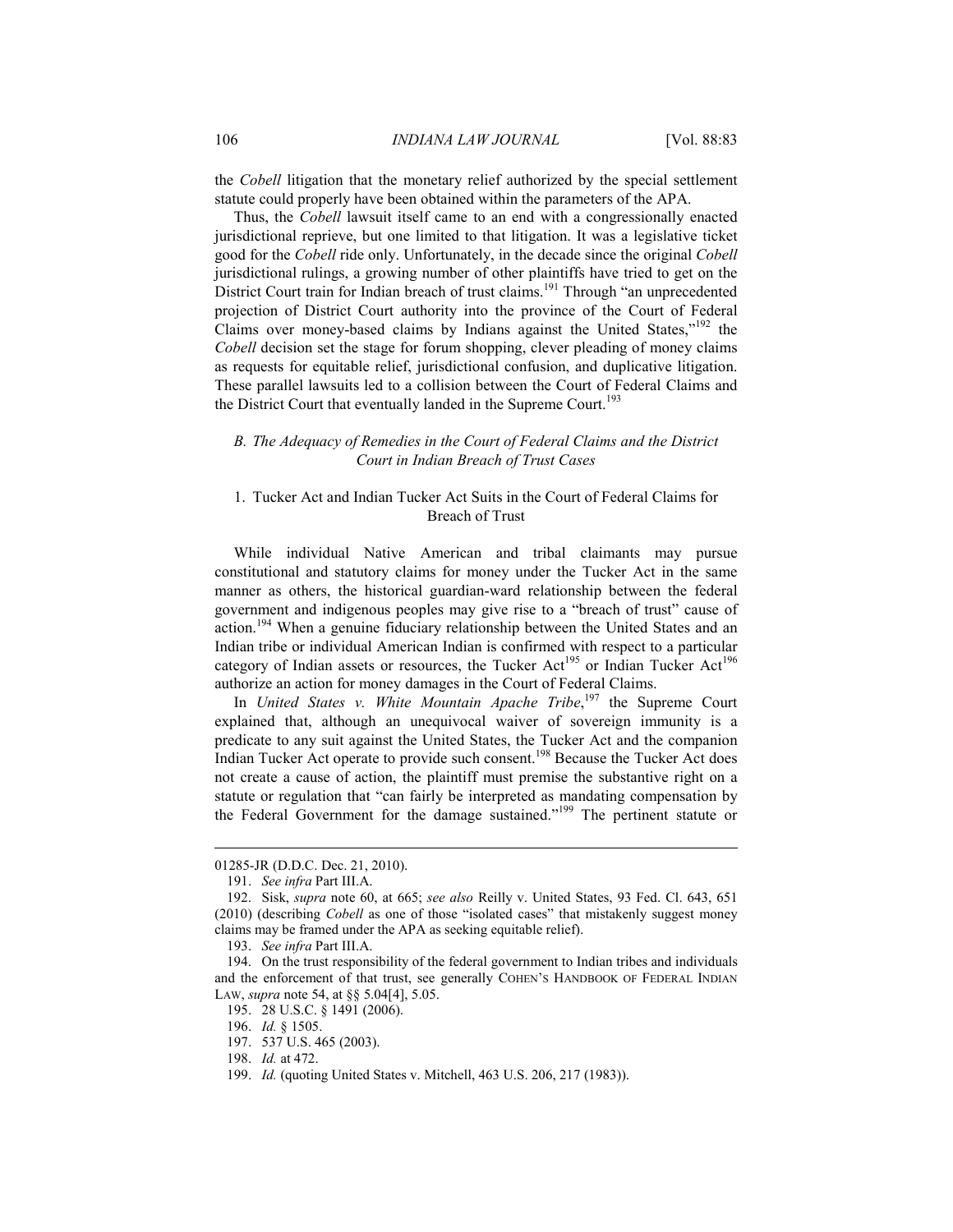regulation need only "be reasonably amenable to the reading that it mandates a right of recovery in damages"; that is, "a fair inference will do." $200$ 

Neither the general trust relationship that historically existed between the United States and the Indian peoples nor the common law of trust alone can give rise to the type of fiduciary relationship that is enforceable by judicial action through the Tucker Act or Indian Tucker Act. A statutory- or regulatory-created fiduciary relationship remains indispensable to inferring a right to sue for breach of trust.<sup>201</sup> In looking for a substantive right in an Indian breach of trust case under the Tucker Act, the Supreme Court in *United States v. Navajo Nation*<sup>202</sup> said that "the analysis must train on specific rights-creating or duty-imposing statutory or regulatory prescriptions."203

However, in some contrast with ordinary Tucker Act claims,<sup>204</sup> once a statutoryor regulatory-based fiduciary relationship is identified between the United States and Native Americans, the statutory or regulatory "prescriptions need not . . . expressly provide for money damages; the availability of such damages may be inferred."205 Once the statutory "focus" of a specific fiduciary duty has been provided, then, as the Supreme Court ruled in *United States v. White Mountain Apache Tribe*, 206 the "general trust law [is to be] considered in drawing the inference that Congress intended damages to remedy a breach of obligation."207 To demand an express statutory reference to money damages as the available remedy, the Court concluded, "would read the trust relation out of Indian Tucker Act analysis."<sup>208</sup>

Because, as I have described it previously, "a Native American claim for breach of trust against the federal government must be constructed upon a statutory foundation,"209 successful claims typically arise from statutes that describe pervasive government control over, and establish management rules for, particular assets or resources that are being held in trust for individual Indians or tribes. Thus, in *White Mountain Apache*, the governing statute not only stated that the Fort Apache site would be held in trust for the tribe but granted discretion to the government to use the property, which the government had exercised by assuming "plenary" control through daily occupation.<sup>210</sup> In *United States v. Mitchell*,<sup>211</sup> the

 <sup>200.</sup> *Id.* at 473.

 <sup>201.</sup> *See* United States v. Mitchell, 463 U.S. 206, 224 (1983) (holding that congressional enactments or administrative regulations must be adduced to "establish a fiduciary relationship and define the contours of the United States' fiduciary responsibilities").

 <sup>202. 537</sup> U.S. 488 (2003).

 <sup>203.</sup> *Id.* at 506.

 <sup>204.</sup> *See* Sisk, *supra* note 54, at 340 (explaining that, in regular Tucker Act cases outside the fiduciary context of Indian breach of trust claims, "while the statute need not authorize judicial action or even contemplate the prospect of litigation—the Tucker Act expressly creates the right to file suit—the statute must speak in the dialect of lucre").

 <sup>205.</sup> *Navajo Nation*, 537 U.S. at 506.

 <sup>206. 537</sup> U.S. 465 (2003).

 <sup>207.</sup> *Id.* at 477.

 <sup>208.</sup> *Id.*

 <sup>209.</sup> Sisk, *supra* note 54, at 344.

 <sup>210.</sup> *White Mountain Apache*, 537 U.S. at 475.

 <sup>211. 463</sup> U.S. 206 (1983).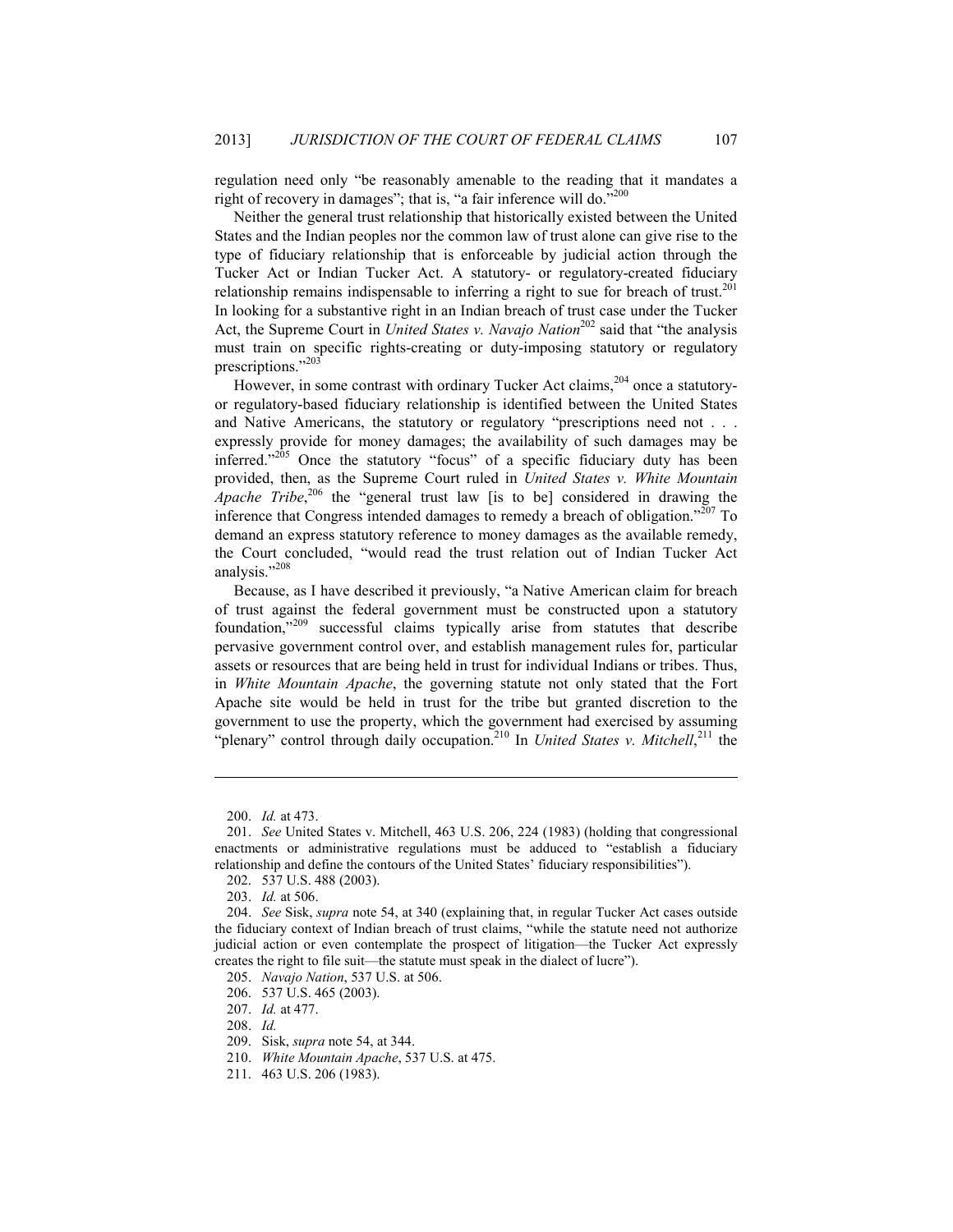pertinent statute was held to impose fiduciary duties on the United States with respect to timber harvesting on Indian lands because the government, by statute, had "assume[d] such elaborate control over forests and property belonging to Indians."<sup>212</sup>

When, however, the governing statute instead evidences a purpose to "yield[] management, supervision, and possession of Native American resources, and thereby restor[e] autonomous and independent control to the tribe or individual property owners," then, as I have explained, "the governmental fiduciary role fades accordingly."213 In *Navajo Nation*, for example, the Court found that the Indian Mineral Leasing  $Act^{214}$  was designed "to enhance tribal self-determination," giving the primary power to negotiate and transact coal mining leases to the tribes.<sup>215</sup> Thus, a particular statutory policy of encouraging Indian self-determination, together with withdrawal of government possession and management, tends to contradict an inference of a fiduciary responsibility on the part of the United States, enforceable by a damages remedy. $2^{16}$ 

In addition to statutes and regulations creating trust duties for the United States with respect to management of natural resources, a fiduciary duty creating an inference of a Tucker Act or Indian Tucker Act remedy may arise from statutes prescribing governmental duties in receiving, holding, investing, and distributing funds for individual Indians or tribes. Statutes such as the American Indian Trust Fund Management Reform Act of  $1994<sub>1</sub><sup>217</sup>$  which imposes certain duties on the United States in managing, investing, and accounting for funds "held in trust by the United States for the benefit of an Indian tribe or an individual Indian,"<sup>218</sup> and the Federal Oil and Gas Royalty Management Act of  $1982$ <sup>219</sup> which applies to royalties on oil or gas leases on Indian lands, do not create an express right of action in court for breach of these duties or provide that violation of the statutory terms should be compensated by damages. Again, however, that is where the Tucker Act and the Indian Tucker Act come into play, by allowing inference of a cause of action for breach of trust that may be remedied by a money judgment in the Court of Federal Claims.

Given the express statutory provision that the funds are held in trust, the pervasive control of the government over the funds, and the specific statutory directions as to how funds are to be managed, invested, and accounted for, a

 <sup>212.</sup> *Id.* at 225.

 <sup>213.</sup> Sisk, *supra* note 54, at 348.

 <sup>214. 25</sup> U.S.C. § 396a.

 <sup>215.</sup> United States v. Navajo Nation, 537 U.S. 488, 508 (2003); *see also* United States v. Navajo Nation, 556 U.S. 287, 288 (2009) (holding that "the Tribe cannot identify a specific, applicable, trust-creating statute or regulation that the Government violated").

 <sup>216.</sup> *See* Sisk, *supra* note 54, at 348–52 (emphasizing that each distinctive set of statutory and regulatory rules must be evaluated to determine "whether the governmental role in a particular case is best described as one of engaged management of mineral resources or one of detached supervision of largely independent Indian management of their own resources," so that the government is held to "conscientious execution of those obligations that endure in the statutory text").

 <sup>217. 25</sup> U.S.C. §§ 161–162a, 4001–4061 (2006).

 <sup>218.</sup> *Id.* § 4011(a).

 <sup>219. 30</sup> U.S.C. §§ 1715(a), 1732(b)(2) (2006).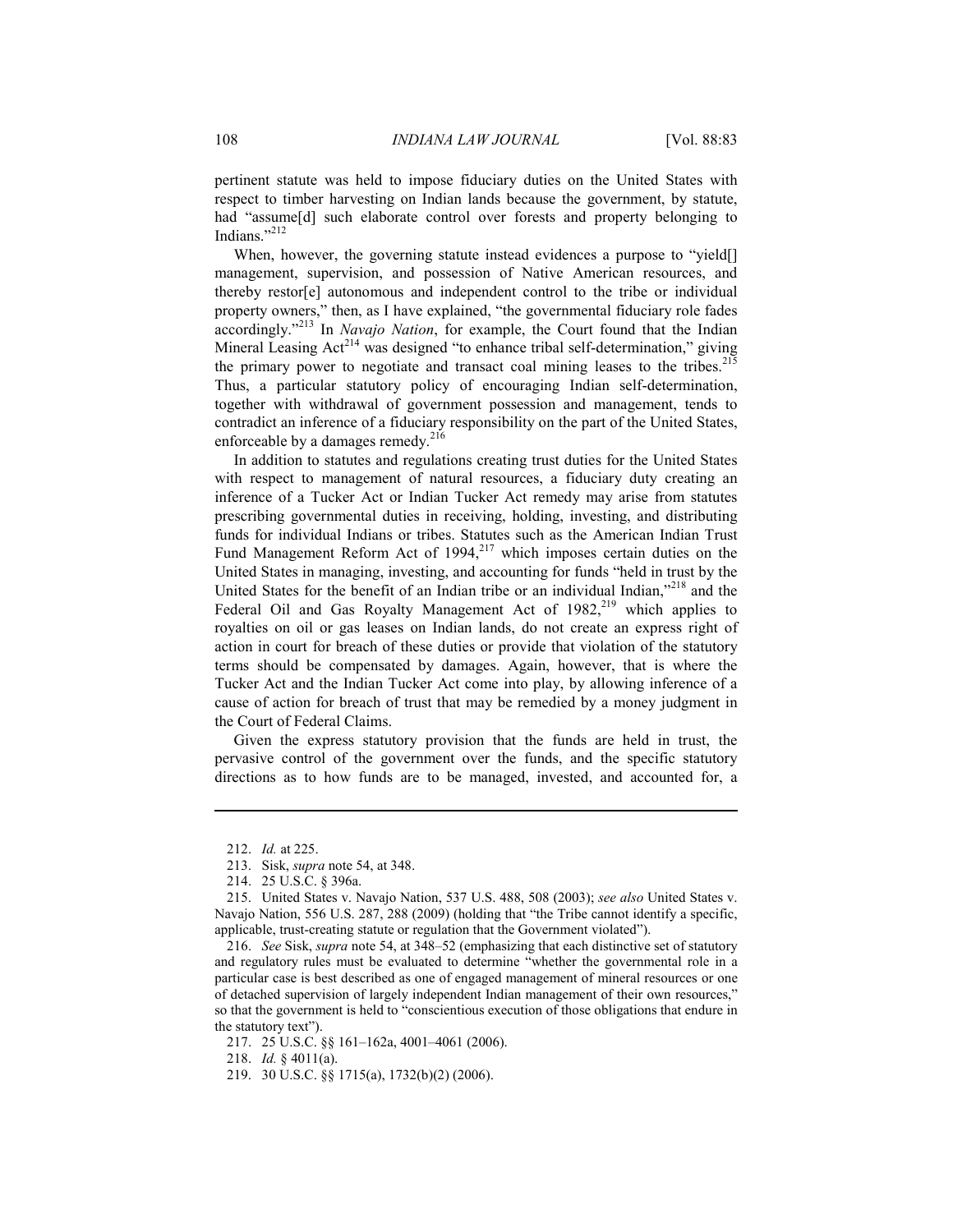fiduciary relationship plainly exists with respect to these tribal and individual Indian trust accounts.<sup>220</sup> Given further that mishandling of funds almost invariably will result in loss of funds from the accounts of those to whom they belong and additional loss of the investment value of those funds, a breach of these fiduciary duties by the United States would state a claim under the Tucker Act and the Indian Tucker Act.<sup>221</sup> Because it is doubtful that an allegation of breach of trust of these statutory fiduciary duties with respect to money accounts could arise without the fact of retrospective financial harm, a money judgment remedy is not only available, but provides an adequate remedy within the exclusive jurisdiction of the  $CFC.<sup>222</sup>$ 

### 2. The Adequacy of a Money Judgment (and Collateral Relief) in the Court of Federal Claims in Indian Breach of Trust Cases

The Supreme Court long has recognized the adequacy of a money judgment to remedy a meritorious claim of breach of trust by the government in its fiduciary responsibilities in managing Native American assets and resources. In *United*  States v. Mitchell,<sup>223</sup> an Indian breach of trust case involving government management of Indian timber resources, the Court described the Tucker Act remedy in the Court of Federal Claims as, not merely adequate, but superior to the alternative of a suit for specific relief in the District Court under the APA. As the Court observed, a Tucker Act suit for retrospective damages caused by the government's breach of its fiduciary duty to manage resources held in trust is essential because prospective remedies available under the APA would be "totally inadequate" in deterring government mismanagement and ensuring that Native Americans receive the proper value of the managed resources.<sup>224</sup>

In clarifying the state of the law pursuant to its national appellate jurisdiction over Tucker Act matters,<sup>225</sup> the Federal Circuit has specifically noted its disagreement with the federal courts in the District of Columbia on the proper jurisdictional venue for Indian breach of trust claims involving mishandling of funds in individual and tribal accounts. In *Eastern Shawnee Tribe v. United* 

 <sup>220.</sup> For decisions inferring a fiduciary duty from statutes governing tribal trust accounts, which is enforceable by an action for damages under the Tucker Act and Indian Tucker Act, see Jicarilla Apache Nation v. United States, 100 Fed. Cl. 726, 731–38 (2011) (finding that statutory provisions on investment of tribal funds imposed a fiduciary duty of prudent investment on the United States); Osage Tribe of Indians of Okla. v. United States, 72 Fed. Cl. 629, 668 (2006) (same); Cheyenne-Arapaho Tribes of Indians of Okla. v. United States, 512 F.2d 1390, 1392–94 (Ct. Cl. 1975) (same).

 <sup>221.</sup> *See supra* note 220.

 <sup>222.</sup> *See* Colleen P. Murphy, *Misclassifying Monetary Restitution*, 55 SMU L. REV. 1577, 1605 (2002) ("If the defendant either has spent the plaintiff's money or still has the money, then the remedy at law is adequate—the plaintiff sues for a money judgment."). *See infra* Part II.B.2.

 <sup>223. 463</sup> U.S. 206 (1983).

 <sup>224.</sup> *Id.* at 226–28.

 <sup>225.</sup> *See supra* Part I.C.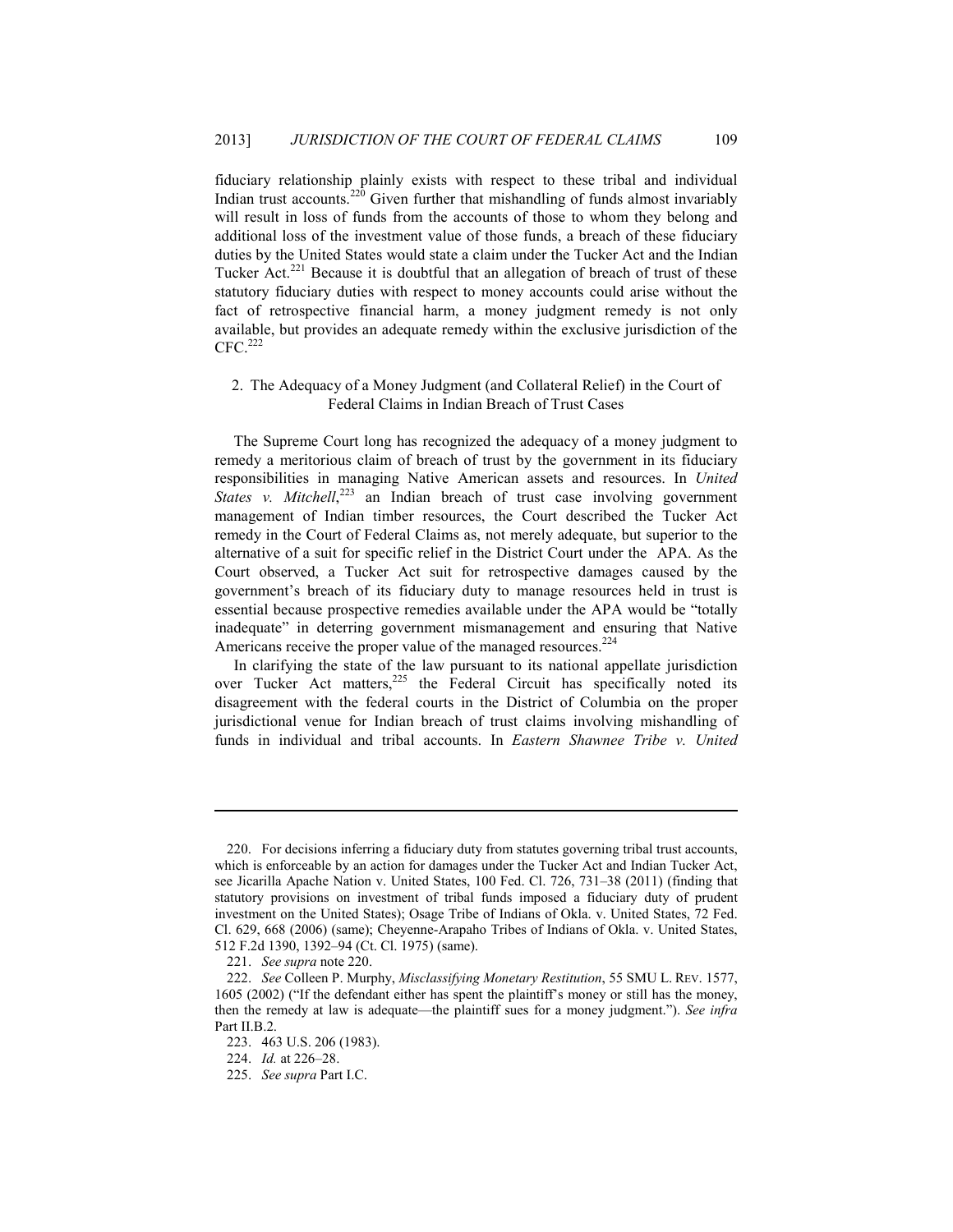*States*,<sup>226</sup> the Federal Circuit referred to the D.C. Circuit's *Cobell* decision<sup>227</sup> and then said:

The United States Court of Appeals for the District of Columbia Circuit—we think incorrectly—has nonetheless held that §§ 702 and 704 of the APA do not bar a suit in the district court for an equitable accounting and the award of monetary relief, though it has agreed that some forms of monetary relief are unavailable in the district court and must be sought in the Court of Federal Claims.<sup>228</sup>

### a. Money Judgment for Indian Breach of Trust Claims

When an individual Native American or tribe has suffered past monetary loss as a result of a governmental breach of trust, a claim for a retrospective money judgment will remedy that harm. To be sure, the trust doctrine applies to disputes about governmental trust responsibilities beyond management of Native American resources and funds. Breach of trust may be alleged as a non-monetary claim for specific relief when the harm caused by the government's misconduct or dereliction of duty does not translate directly into economic terms and monetary relief is not sought.<sup>229</sup> Moreover, when the harm has not yet been realized and the claim is wholly forward-looking in effect, a claim for a money judgment would be premature.

In theory, perhaps, if supported by statutory authority and pursued under the APA, a request for an equitable accounting of Indian accounts or assets managed in trust by the federal government might be presented divorced from any pecuniary element if no economic harm has yet occurred or is entirely speculative. As a practical matter, however, an Indian trust dispute involving government management of tribal assets or funds will rarely, if ever, arise separately from existing financial injury.

In both the *Cobell*<sup>230</sup> and post-*Cobell* litigation in the District Court, Native American plaintiffs alleged a breach of trust with already-suffered financial consequences. Consider, for example, the Tohono O'odham Nation's lawsuit in District Court regarding the United States' management of tribal trust fund accounts, which later became the subject of a jurisdictional collision because of duplicative litigation in the CFC.<sup>231</sup> In that case, the Nation began its complaint by alleging "breaches of trust by the United States . . . in the management and accounting of trust assets, including funds and lands."<sup>232</sup> In the first paragraph of its District Court complaint, the Nation sought not only an accounting but also the

 <sup>226. 582</sup> F.3d 1306 (Fed. Cir. 2009).

 <sup>227.</sup> *See supra* Part II.A.

 <sup>228.</sup> *Eastern Shawnee*, 582 F.3d at 1308–09.

 <sup>229.</sup> On claims for equitable and injunctive relief to enforce the federal government's trust duties, see generally COHEN'S HANDBOOK OF FEDERAL INDIAN LAW, *supra* note 54, at § 5.05[1][a].

 <sup>230.</sup> *See supra* Part II.A.

 <sup>231.</sup> *See infra* Part III.A.

 <sup>232.</sup> Complaint at 1, Tohono O'odham Nation v. Kempthorne, No. 06-cv-02236-TFH (D.D.C. Dec. 28, 2006).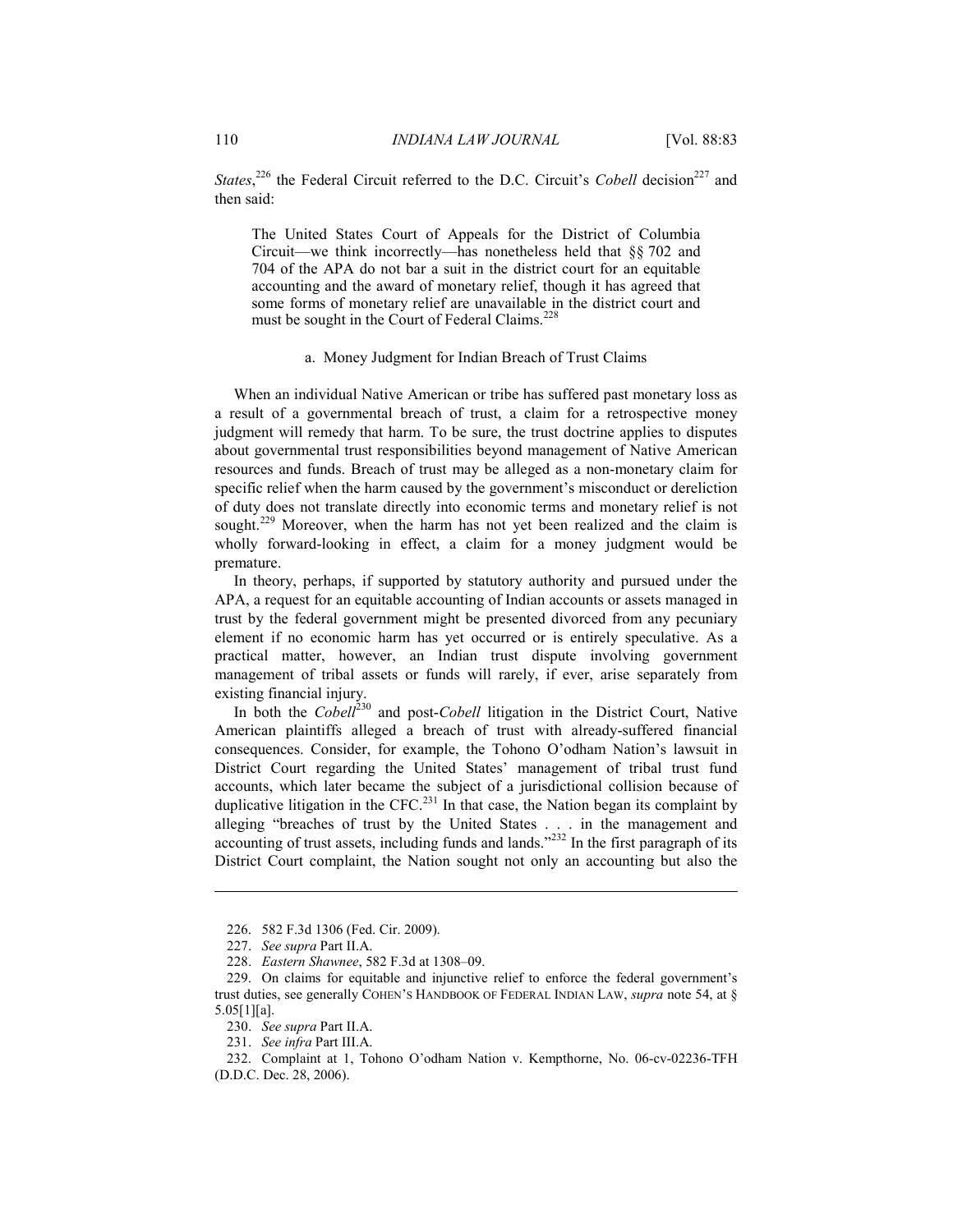"correct[ion of] the balances of the Nation's trust fund accounts to reflect accurate balances."<sup>233</sup> Indeed, the Nation asked the District Court for remedies of "disgorgement" and "equitable restitution,"<sup>234</sup> that is, a transfer of money from the federal government to the Nation.

When the Tohono O'odham Nation's filing of simultaneous lawsuits in both the District Court and the CFC later was questioned before the Supreme Court, $235$  the Nation attempted to distinguish the monetary relief sought in the two lawsuits. The Nation contended that the complaint in District Court sought "the return of 'old money' that belongs to the Nation but erroneously does not appear on its balance sheet"; $^{236}$  that is, an infusion of cash if an equitable accounting showed that funds were missing from accounts. By contrast, the Nation insisted, its complaint in the CFC sought "damages in the form of 'new money' that the Nation should have earned as profit but did not"; $^{237}$  that is, the financial consequences of lost investment opportunities.

In considering the adequacy of a money judgment under the Tucker Act or the Indian Tucker Act, however, purported distinctions between "particular pots of money as different relief"<sup>238</sup> are distinctions without a difference.<sup>239</sup> As the Supreme Court clarified in *Great-West Life & Annuity Insurance Co. v. Knudson*, 240 when a plaintiff seeks a supposed "restitution" remedy "'to obtain a judgment imposing a merely personal liability upon the defendant to pay a sum of money," the claim is a legal one not substantively different from a claim for ordinary damages.<sup>241</sup> For that reason, as Professor Nora Pasman-Green and attorney Alexis Derrossett explain, "most restitution claims result in a money judgment, which is satisfied by the same enforcement procedures as a damage award. $242$ 

In any event, the CFC's authority under the Tucker Act does not turn on such dichotomies as old versus new money, equitable versus legal remedies, money "damages" versus other monetary relief, or specific versus substitutionary relief. $243$ 

1

 238. Tohono O'odham Nation v. United States, 559 F.3d 1284, 1295 (Fed. Cir. 2009) (Moore, J., dissenting) (disputing that the District Court and CFC complaints actually sought different relief), *rev'd*, 131 S. Ct. 1723 (2011).

241. *Id.* at 213 (quoting RESTATEMENT OF RESTITUTION § 160 cmt. a at 641–42 (1936)).

 <sup>233.</sup> *Id.* at 2.

 <sup>234.</sup> *Id.* at 18. On the availability of claims for "restitution" or "disgorgement," see *infra* Part II.B.3.d.

 <sup>235.</sup> *See infra* Part III.A.

 <sup>236.</sup> Brief for Respondent, *supra* note 18, at 25 (internal citations and quotations omitted).

 <sup>237.</sup> *Id.* (internal citations and quotations omitted).

 <sup>239.</sup> *See* Craig A. Schwartz, *Footloose: How to Tame the Tucker Act Shuffle After* United States v. Tohono O'odham Nation, 59 UCLA L. REV. DISCOURSE 2, 20 (2011) (describing the "old money" versus "new money" distinction in *Tohono O'odham Nation* as "hairsplitting").

 <sup>240. 534</sup> U.S. 204 (2002).

 <sup>242.</sup> Nora J. Pasman-Green & Alexis Derrossett, *Twenty Years After* Bowen v. Massachusetts*—Damages or Restitution: When Does It Still Matter? When Should It?*, 69 LA. L. REV. 749, 761 (2009).

 <sup>243.</sup> *Cf*. *Tohono O'odham Nation*, 131 S. Ct. at 1733 n.2 (Sotomayor, J., concurring in the judgment) (noting, for purposes of the jurisdictional bar on duplicative litigation against the United States in 28 U.S.C. § 1500, that "[t]he formal label affixed to the form of relief sought is irrelevant" where both the "equitable relief" claim and the damages claim "seek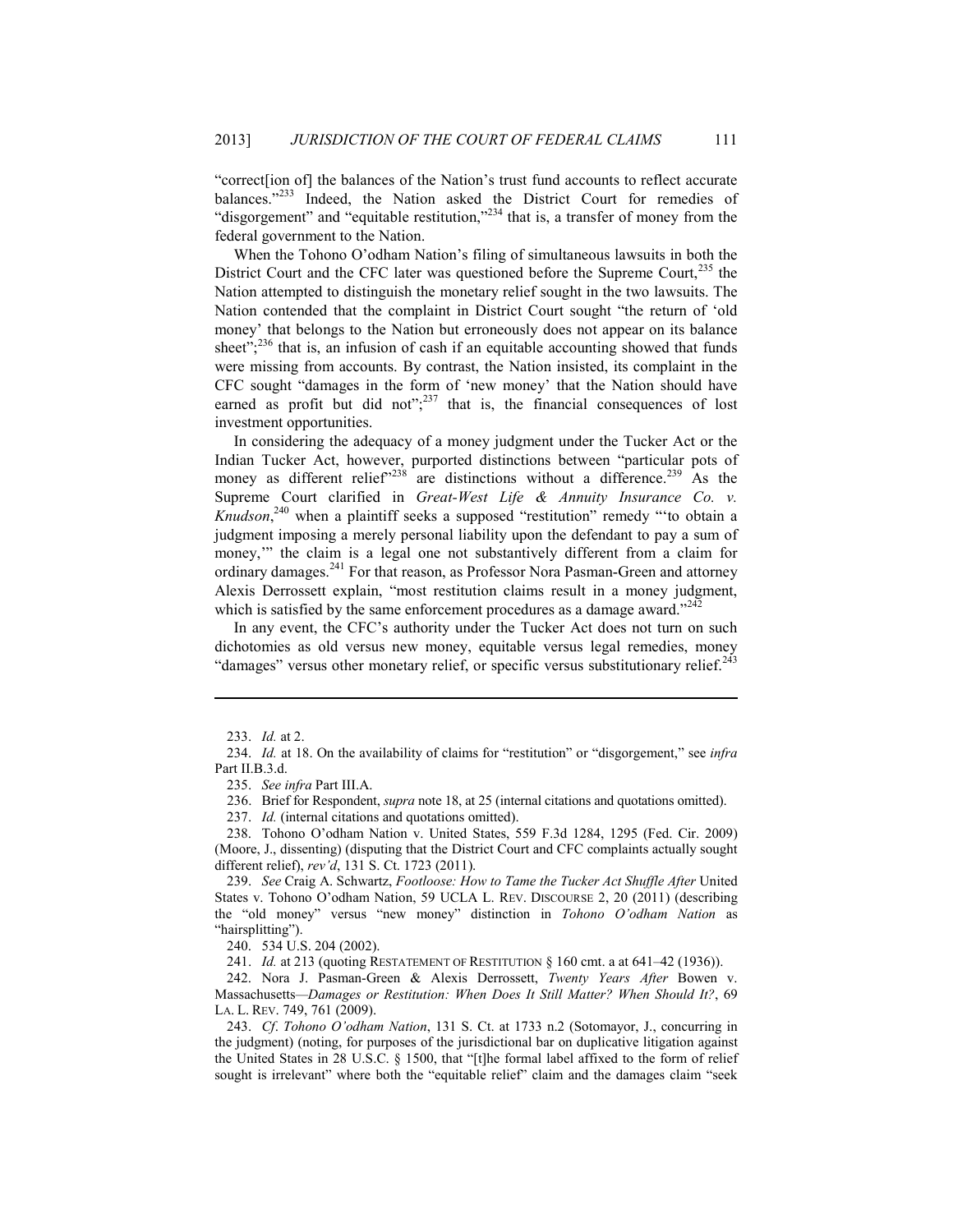Plainly and simply, the CFC may award money, without respect to label.<sup>244</sup> If a substantive right to action authorizes payment, the CFC has the power under the Tucker Act and Indian Tucker Act to enter a money judgment. As the CFC held with respect to the parallel *Tohono O'odham Nation* litigation in that forum, "in this court, no distinction is to be found between money 'old' and 'new.' Rather, if successful, a plaintiff is made whole, to the extent possible, by the payment of money for the government's breaches of trust."<sup>245</sup>

When a retrospective monetary remedy is available, it is "adequate" absent extraordinary circumstances, notwithstanding the unavailability of prospective or equitable remedies. "[A]sking for 'more' relief where monetary relief will satisfy the claimant's needs cannot defeat the jurisdictional scheme set up by Congress to centralize money claims against the government, except those claims under \$10,000 and those sounding in tort, in the [Court of Federal Claims]."<sup>246</sup>

And, as noted, Native American plaintiffs bringing suit for breach of trust invariably do so because they already have suffered financial harm—the fact of real and present injury is what prompts the tribe or individual to resort to litigation.

#### b. Collateral Relief (Including Accounting Equivalent)

Under the Remand Act of 1972, "[t]o provide an entire remedy and to complete the relief afforded by the judgment," the CFC has authority "as an incident of and collateral to any such judgment" to "issue orders directing . . . correction of applicable records  $\ldots$  to any appropriate official of the United States."<sup>247</sup> Moreover, "[i]n any case within its jurisdiction, the court shall have the power to remand appropriate matters to any administrative or executive body or official with such direction as it may deem proper and just."<sup>248</sup> When this amendment to the Tucker Act was enacted, the House report explained: "[W]hen the Court of Claims does have jurisdiction over any case before it, this bill will enable the court to grant all necessary relief in one action."249

Through this statutory grant of limited equitable-type powers, the CFC may both award a money judgment for mismanagement of Native American resources and, incident and collateral to that money judgment, order correction of the financial records and trust accounts maintained by the government, either directly or by

 245. Tohono O'odham Nation v. United States, 79 Fed. Cl. 645, 658 n.14 (2008), *rev'd*, 559 F.3d 1284 (Fed. Cir. 2009), *rev'd*, 131 S. Ct. 1723 (2011).

246. Amoco Prod. Co. v. Hodel, 815 F.2d 352, 367 (5th Cir. 1987).

247. 28 U.S.C. § 1491(a)(2) (2006).

248. *Id.*

<u>.</u>

249. H.R. REP. NO. 92-1023, at 3 (1972).

money to remedy the Government's alleged failure to keep accurate accounts").

 <sup>244.</sup> *See* Bowen v. Massachusetts, 487 U.S. 879, 900–01 n.31 (1988) (explaining that, while the scope of the APA is limited by the exclusion of "money damages," "[t]he jurisdiction of the Claims Court . . . is not expressly limited to actions for 'money damages'"); Tohono O'Odham Nation v. United States, 559 F.3d 1284, 1295 (Fed. Cir. 2009) (Moore, J., dissenting) ("While it may be true that money damages is a different technical legal theory than equitable restitution or disgorgement, nonetheless the claim for money damages [in the CFC] can access the same pot of 'old money' that the equitable claims in the district court can access."); Kanemoto v. Reno, 41 F.3d 641, 646 (Fed. Cir. 1994) ("[T]he [Supreme] Court recognized that the Tucker Act is not limited to suits for money damages.").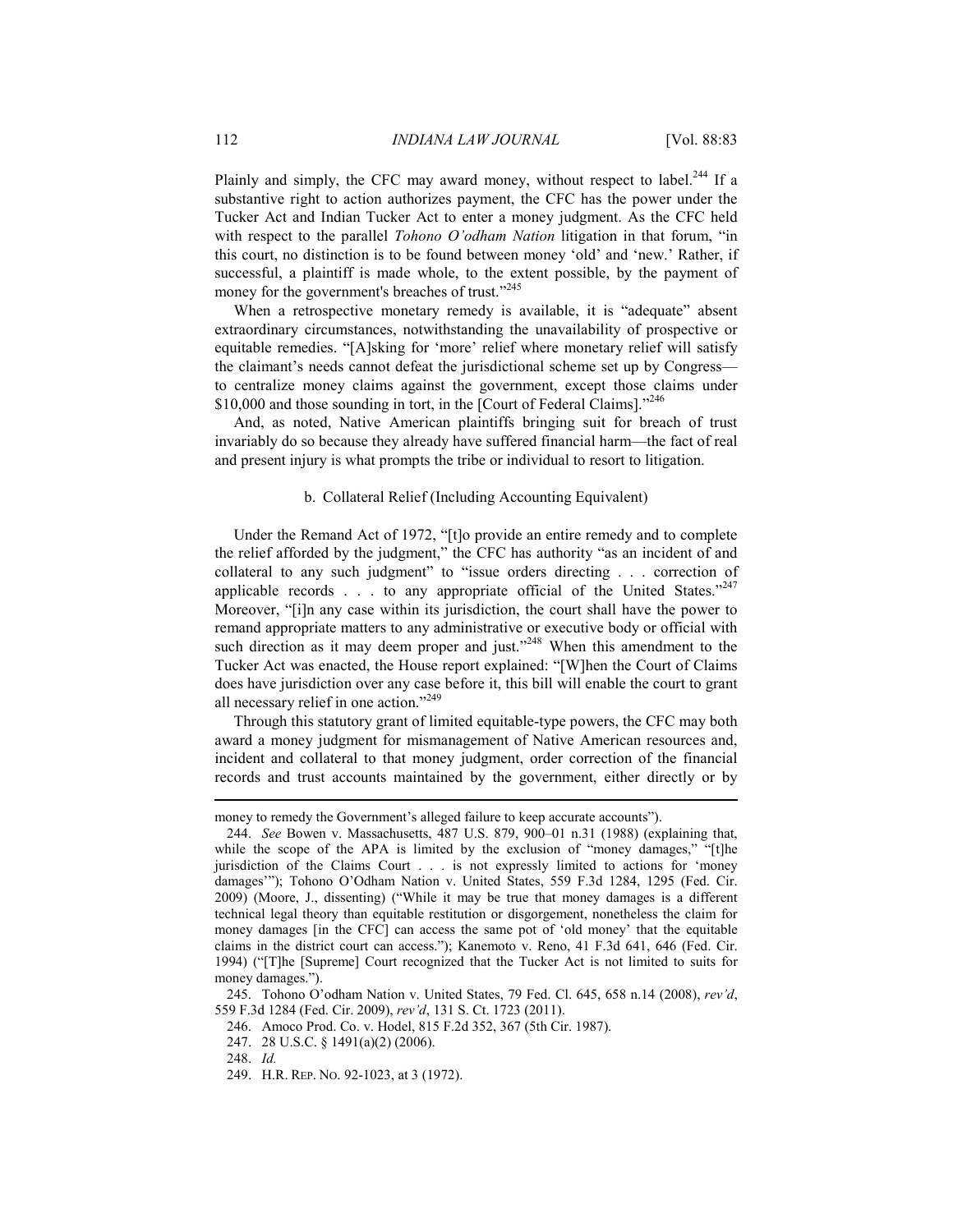remanding the matter to the appropriate agency to reconcile trust accounts. As the Federal Circuit has observed in dicta, the CFC "appears to have the authority to order an equitable accounting as ancillary relief."<sup>250</sup>

In *United States v. Tohono O'odham Nation*, 251 a majority of the Supreme Court turned aside the Nation's claimed hardship of being precluded from filing simultaneous claims in District Court (for an accounting) and in the Court of Federal Claims (for a money judgment) by observing that the Nation "could have filed in the CFC alone and if successful obtained monetary relief to compensate for any losses caused by the Government's breach of duty."<sup>252</sup> The concurring Justices in *Tohono O'odham Nation* responded that "the CFC has held that it lacks jurisdiction to issue a preliability accounting."<sup>253</sup> The concurrence's response is correct as far as it goes—the CFC's authority to grant collateral equitable-type relief is triggered only by an underlying claim of past-due monetary liability under the Tucker Act or Indian Tucker Act. However, the allegation of a breach of trust arising from an enforceable fiduciary relationship typically transfigures a claim from a preliability to a postliability one, that is, from a purely prospective to a retrospective allegation.

As explained above, as a practical matter, Indian breach of trust suits involving government mismanagement of Native American assets invariably are or could be premised on past harm giving rise to monetary liability, rather than posing abstract future-looking claims divorced from existing financial injury. Notably, the *Tohono O'odham Nation* concurrence followed its statement with a "but see" citation to the Federal Circuit's suggestion that an equitable accounting may be ordered as collateral relief under the Remand Act.<sup>254</sup>

Even prior to the 1972 congressional grant of additional remedial authority ancillary to a money judgment, the CFC always had "the power to require an accounting in aid of its jurisdiction to render a money judgment on that claim."<sup>255</sup> Likewise, discovery in the CFC has always been available to secure government documents and records relevant to the claim.<sup>256</sup>

Although supplemental to a monetary remedy, the CFC's power to demand a complete, detailed, and accurate accounting (or its equivalent) of Indian assets that are the subject of a breach of trust claim should not be doubted. (In any event, the APA does not remain available in the District Court whenever the alternative

 <sup>250.</sup> E. Shawnee Tribe v. United States, 582 F.3d 1306, 1308 (Fed. Cir. 2009); *see also* Yankton Sioux Tribe v. United States, 84 Fed. Cl. 225, 234 (2008) ("[W]hen [a] plaintiff [in the CFC] requests monetary damages for breach of trust, plaintiff is, in substance, also asking for an accounting in support of that award.").

 <sup>251. 131</sup> S. Ct. 1723 (2011).

 <sup>252.</sup> *Id.* at 1730–31. On the Tohono O'odham Nation decision and its implications for forum selection, see *infra* Part III.A & III.B.2.

 <sup>253.</sup> *Tohono O'odham Nation*, 131 S. Ct. at 1735 n.5 (Sotomayor, J., concurring).

 <sup>254.</sup> *Id.*; *see also infra* Part III.B.2.a.

 <sup>255.</sup> Klamath & Modoc Tribes v. United States, 174 Ct. Cl. 483, 490 (1966).

 <sup>256.</sup> *See* 28 U.S.C. § 2507(a) (2006) (authorizing CFC to "call upon any department or agency of the United States . . . for any information or papers, not privileged, for purposes of discovery or for use as evidence"); 28 U.S.C.  $\S$  2521(a) (authorizing CFC to issue "subpoenas requiring the production of books, papers, documents or tangible things" and granting CFC the power to punish "contempt of its authority").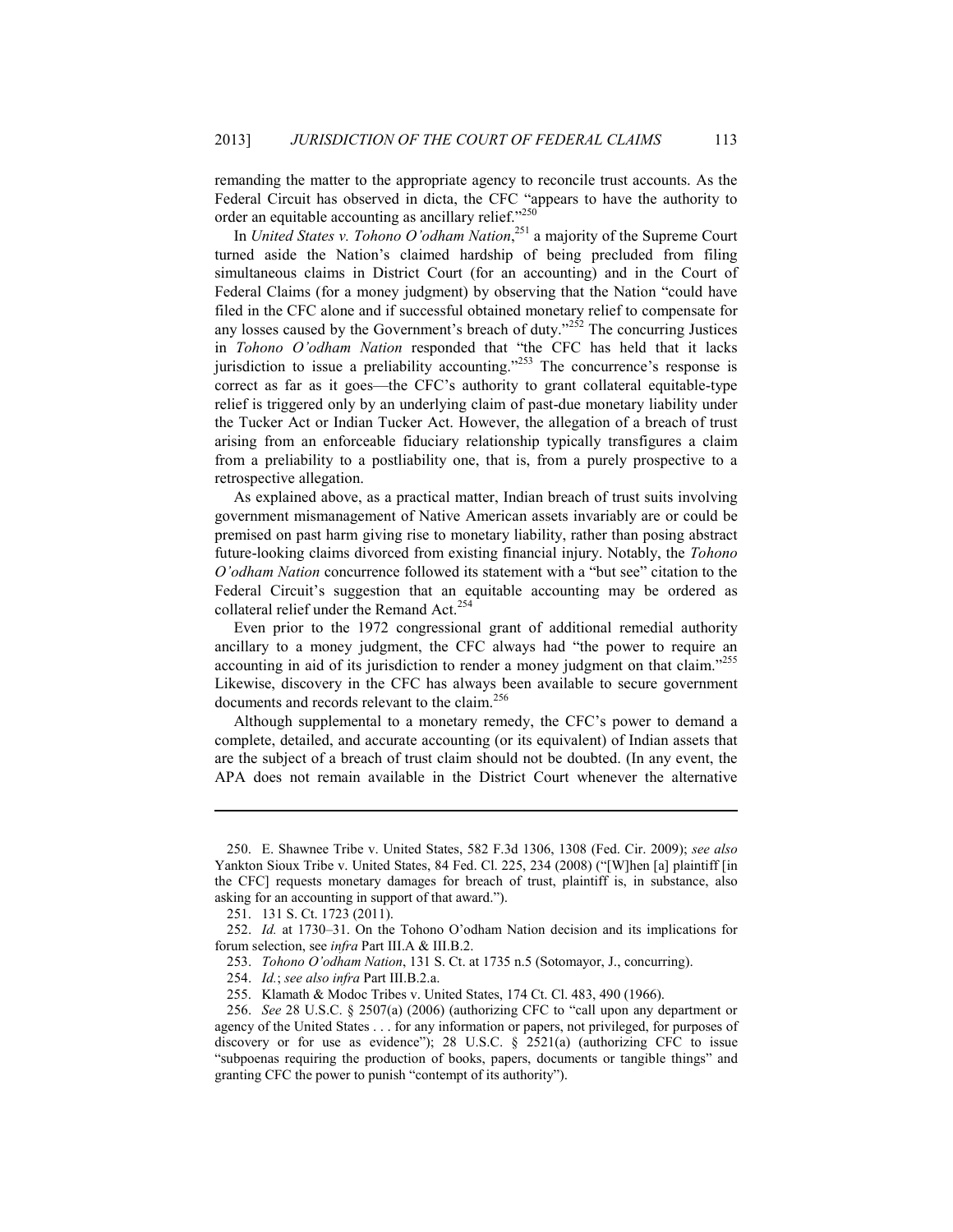remedy afforded by Congress in another court is imperfect, awkward, or less than comprehensive; rather, § 704 withdraws the power of judicial review under the APA when the alternative remedy in another court for a general class of claimants is "adequate." $257$ ) In sum, when an individual American Indian or tribe presents a meritorious claim of breach of trust by the United States, that claim can be adequately remedied by a money judgment and collateral relief available in the CFC under the Tucker Act and Indian Tucker Act.

3. The Availability and Scope of a Claim for an Accounting and Equitable Remedies in Indian Breach of Trust Cases in the District Court

Even aside from the exclusion of claims for money damages under § 702 and the withdrawal of judicial review when an adequate remedy lies in another court under § 704, the APA is an uncertain, and at best limited, source of authority for relief in Indian breach of trust cases involving mismanagement of assets, such as tribal funds. In particular, a private right of action (if any exists) requiring the United States to prepare an accounting of Indian trust assets is now likely limited to obtaining information as specifically prescribed by statute (along with perhaps a basic reconciliation of account statements). Additional remedies such as restitution for monies missing from trust accounts are almost certainly outside the parameters of the APA.

In the *Cobell* litigation,<sup>258</sup> which opened the door to Indian breach of trust claims in District Court, the plaintiffs initially framed their claim for an accounting of Indian trust accounts as falling under the APA, both as a waiver of sovereign immunity and as the cause of action for review of agency action under the American Indian Trust Fund Management Reform Act of 1994.<sup>259</sup> Nonetheless, although the link never was fully severed, the tether to the APA's review provisions and thus to a statutory-based cause of action was always loose and became more so during the course of the litigation. For example, in an early appellate decision in *Cobell* in 2001, the D.C. Circuit emphasized that "the 1994 Act is not the source of plaintiffs' rights,<sup>3260</sup> saying instead that "an action for accounting is an equitable claim and that courts of equity have original jurisdiction to compel an accounting."<sup>261</sup> (Subsequently, the D.C. Circuit retreated somewhat, cautioning in a later *Cobell* appeal that the court should not too readily "abstract[] the common law duties from any statutory basis." $262$ )

 <sup>257.</sup> *See* 5 U.S.C. § 704 (2006); *see also* Reilly v. United States, 93 Fed. Cl. 643, 652 (2010) ("Generally speaking, this requirement [for APA authority under § 704] focuses not on the availability of a remedy to a particular plaintiff in a given case, but rather on the adequacy of a remedy to a category of claimants.").

 <sup>258.</sup> *See supra* Part II.A.

 <sup>259. 25</sup> U.S.C. §§ 161–162a, 4001–4061 (2006). The D.C. Circuit held that the agency's performance of trust fund accounting duties had been "unreasonably delayed" under the APA right of action for judicial review as stated in 5 U.S.C. § 706(1). Cobell v. Norton, 240 F.3d 1081, 1108 (D.C. Cir. 2001).

 <sup>260.</sup> *Cobell*, 240 F.3d at 1096.

 <sup>261.</sup> *Id.* at 1104 (quoting Klamath & Modoc Tribes v. United States, 174 Ct. Cl. 483, 487) (1966)).

 <sup>262.</sup> Cobell v. Norton, 392 F.3d 461, 471 (D.C. Cir. 2004).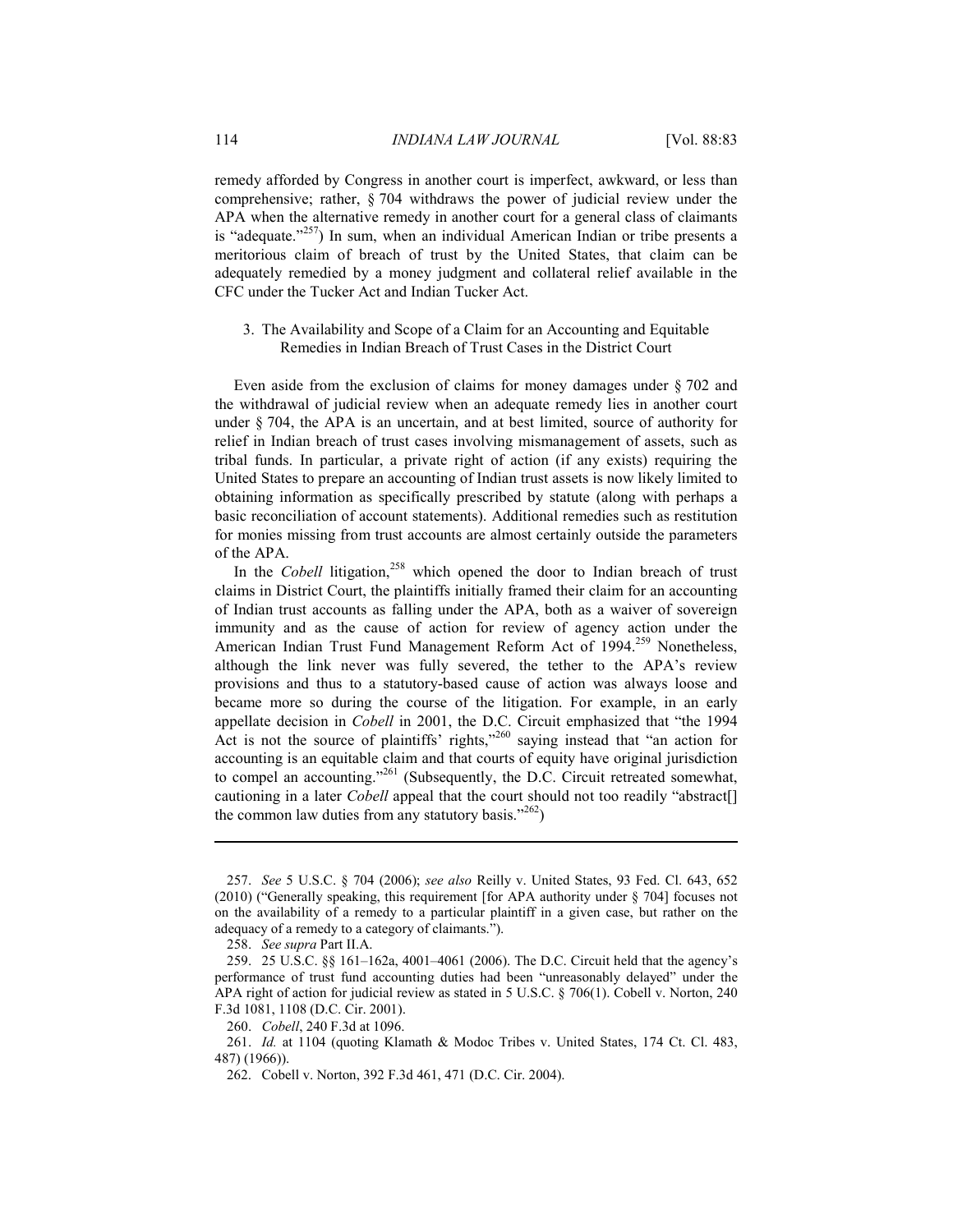In post-*Cobell* Indian breach of trust litigation in the District Court, most tribal plaintiffs wholly abandoned the APA as a source of a substantive right of action, while still asking the courts to recognize the APA as providing the necessary statutory consent to litigate against the federal government. In the breach of trust cases by the Tohono O'odham Nation and other tribes in consolidated litigation before the District Court for the District of Columbia, the tribes argued that they possessed an independent cause of action in equity for an accounting that can be enforced outside of the APA.<sup>263</sup> The tribes insisted they had stated a "non-APA claim for an accounting,"<sup>264</sup> denying that their accounting right was based on the 1994 statute and the judicial review provisions of the APA. They said that they have presented "a pure trust claim," which "in no way implicates the substantive or procedural standards of the APA."<sup>265</sup>

Rather, in this post-*Cobell* litigation, the tribes described their District Court complaints as stating "an independent, equitable cause of action by a trust beneficiary to enforce express and implied federal statutory trust responsibilities."266 In so doing, they "invoke[d the District] Court's inherent equitable authority to enforce the terms of that statutorily-created trust."<sup>267</sup> And the tribes further sought from the District Court what they characterized as restitutionary remedies for any misplaced or lost tribal funds.<sup>268</sup>

### a. The Requirement of a Waiver of Sovereign Immunity and a Substantive Cause of Action

For any plaintiff to bring a civil lawsuit against the United States in any federal court, the plaintiff must adduce three things: (1) subject matter jurisdiction, (2) a statutory waiver of sovereign immunity, and (3) a substantive cause of action.

267. *Id.*

<u>.</u>

 <sup>263.</sup> Plaintiffs' Principal Brief in Opposition to Defendants' Motion to Dismiss at 20, Tohono O'odham Nation v. Kempthorne, Civil Action No. 06-2236-JR (D.D.C. July 16, 2008). In similar breach of trust cases in the District Court for the Western District of Oklahoma, tribes also have asserted claims under federal common law, beyond the APA and other federal statutes. Tonkawa Tribe v. Kempthorne, No. CIV-06-1435-F, 2009 WL 742896, at \*3 n.3, \*4 (W.D. Okla. Mar. 17, 2009); Otoe-Missouria Tribe v. Kempthorne, No. CIV-06-1436-C, 2008 WL 5205191, at \*5 (W.D. Okla. Dec. 10, 2008).

 <sup>264.</sup> Plaintiffs' Principal Brief in Opposition to Defendants' Motion to Dismiss, *supra* note 263, at 15.

 <sup>265.</sup> Plaintiffs' Joint Memorandum in Opposition to Defendants' Motion for Remand and Stay of Litigation at 52, Tohono O'odham Nation v. Kempthorne, Civil Action No. 06-2236- JR (D.D.C. Oct. 1, 2007). Despite the vehemence of the tribal plaintiffs' rejection of the APA as the source of their right of action, the tribes apparently wished to hold on to APA review as a fallback, saying, for example, "that the government has not even come close to complying with the 1994 Act's requirements." Plaintiffs' Principal Brief in Opposition to Defendants' Motion to Dismiss, *supra* note 263, at 40.

 <sup>266.</sup> Plaintiffs' Principal Brief in Opposition to Defendants' Motion to Dismiss, *supra* note 263, at 24.

 <sup>268.</sup> Complaint at 1, Tohono O'odham Nation v. Kempthorne, Civil Action No. 06-2236- JR (D.D.C. Dec. 28, 2006).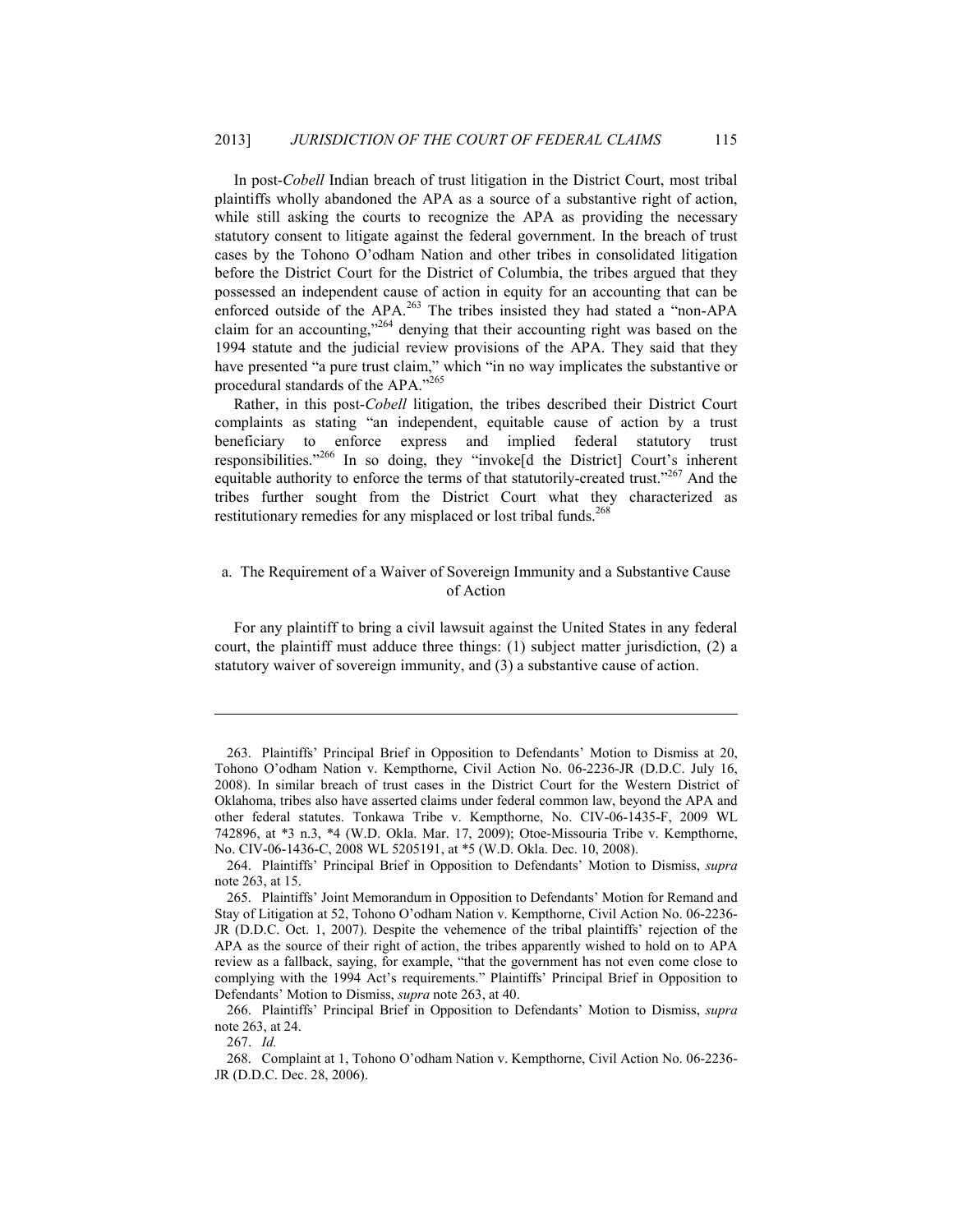Unless superseded by another statute that directs exclusive jurisdiction in another forum, the general federal-question jurisdictional statute, 42 U.S.C. § 1331, confers authority on the District Court to review federal agency action.<sup>269</sup> In 1976, Congress amended the APA to expressly waive the sovereign immunity of the government, thereby allowing suits seeking judicial review of an agency's action to be brought directly against the government itself in federal District Court.<sup>270</sup> Section 702 of the APA thus provides:

An action in a court of the United States . . . stating a claim that an agency or an officer or employee thereof acted or failed to act in an official capacity or under color of legal authority shall not be dismissed nor relief therein be denied on the ground that it is against the United States or that the United States is an indispensable party. The United States may be named as a defendant in any such action, and a judgment or decree may be entered against the United States.<sup>27</sup>

Beyond waiving sovereign immunity, the APA itself creates a substantive right of action by outlining the right to review of final agency action under § 704 and the remedies available for judicial review of agency action in § 706.<sup>272</sup>

Although post-*Cobell* tribal plaintiffs in District Court cited to the general federal-question jurisdictional statute and to the APA's waiver of sovereign immunity, they declined the APA's express right of action for judicial review of agency action. Instead, the tribes wished to avoid the limitations of administrative law and secure a broader judicial investigation and evaluation of the government's handling of tribal trust accounts.<sup>273</sup> To succeed with that approach, however, the tribal plaintiffs had to find another private right of action in another statutory source. Failing to identify a statutory right of action, the tribes instead asserted an independent cause of action that arises in equity and requires the government to provide a broad-based accounting for all Indian assets held in trust.

### b. The Non-Viability of an Independent Cause of Action for an Accounting in Equity

While the tribes' assertion of an independent equitable cause of action was always doubtful,  $2^{74}$  it plainly has been swept aside by Supreme Court rulings in

 <sup>269.</sup> *See* 28 U.S.C. § 1331 (2006).

 <sup>270.</sup> Act of Oct. 21, 1976, Pub. L. No. 94-574, 90 Stat. 2721.

 <sup>271. 5</sup> U.S.C. § 702 (2006).

 <sup>272.</sup> *Id.* §§ 704, 706.

 <sup>273.</sup> *See* Plaintiffs' Joint Memorandum in Opposition to Defendants' Motion for Remand and Stay of Litigation, *supra* note 265, at 58 (saying that the tribes' "primary cause of action is a trust claim and not an administrative law claim").

 <sup>274.</sup> *See* Dep't of the Army v. Blue Fox, Inc., 525 U.S. 255, 261 (1999) (stating that the APA should not be misunderstood "as waiving immunity from all actions that are equitable in nature"); Norton v. S. Utah Wilderness Alliance, 542 U.S. 55, 61–62 (2004) (stating the APA's limitations on review apply unless another "*statute* provides a private right of action" (emphasis added)); Alexander v. Sandoval, 532 U.S. 275, 287 (2001) ("Raising up causes of action where a statute has not created them may be a proper function for common-law courts, but not for federal tribunals." (quoting Lampf, Pleva, Lipkind, Prupis & Petigrow v.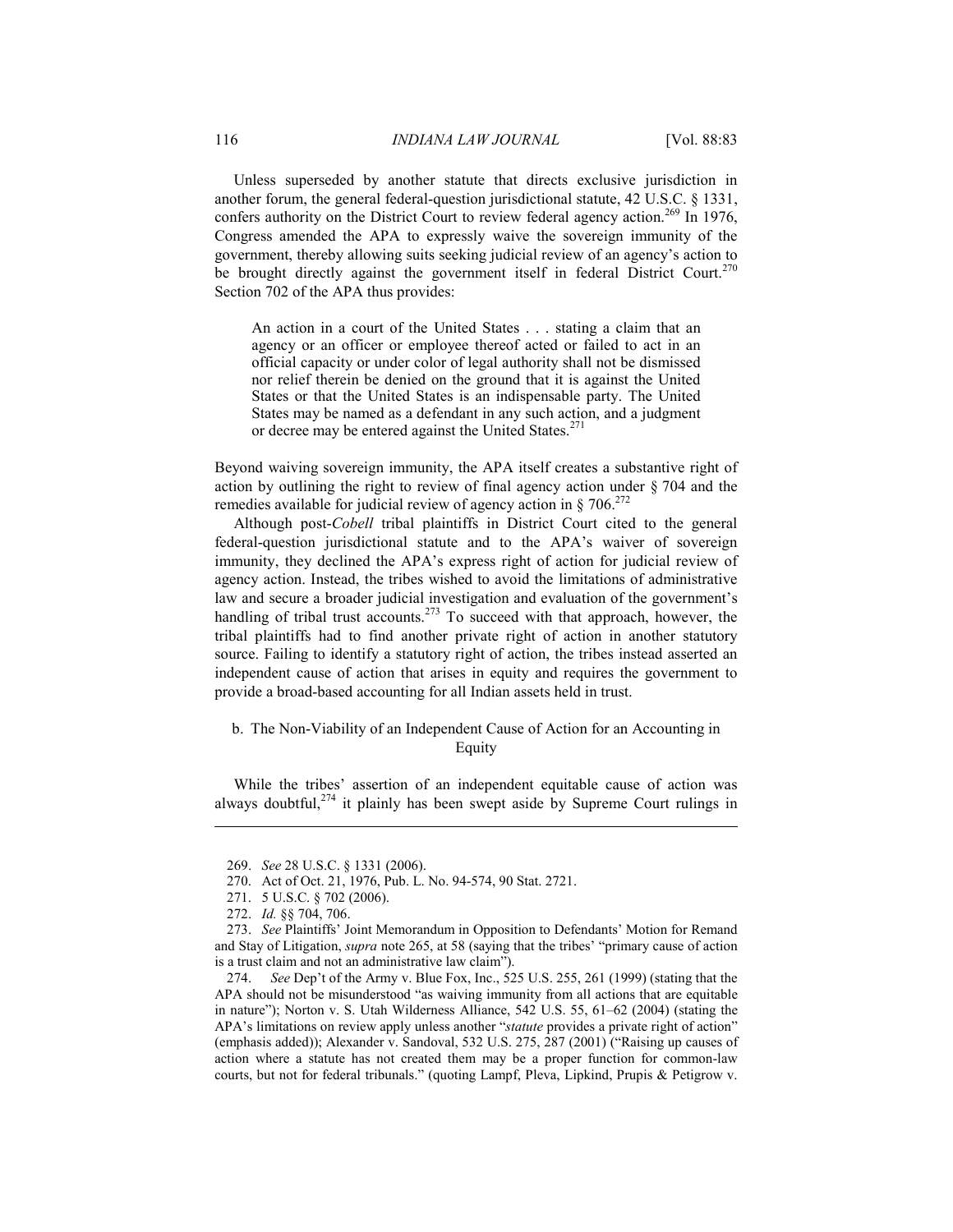Indian breach of trust cases over the past few years. In those cases, decided in 2009 and 2011, the Supreme Court clarified and emphasized that duties based directly on the general law of trusts cannot give rise to legally cognizable rights by tribes to sue the United States government for breach of trust.

In *United States v. Navajo Nation*, 275 decided in 2009, the Court stated that a tribe alleging breach of trust must identify a statute that creates a specific fiduciary duty and allege that the government violated that statutorily defined duty.<sup>276</sup> While "principles of trust law might be relevant" to the next question of whether a remedy of damages is available for breach of trust, they play no role in the "threshold" question of whether an enforceable duty exists.<sup>277</sup>

In *United States v. Jicarilla Apache Nation*, 278 decided in 2011, the Court further emphasized the requirement of a statutory foundation for fiduciary duties and rejected the existence of a governmental duty to disclose information about tribal trust accounts beyond that specified in a statute. During Indian trust litigation brought in the Court of Federal Claims (CFC), the government objected to discovery requests by the Jicarilla Apache Nation as seeking documents protected by the government's attorney-client privilege.<sup>279</sup> The CFC and the Federal Circuit applied a common-law exception to the privilege based on the duty of a trustee to share all information with the beneficiary and not withhold attorney-client communications.280 In rejecting the application of a common-law fiduciary exception to the attorney-client privilege in Indian breach of trust suits against the United States, the Court made two statements directly pertinent to the question of whether an independent cause of action for an accounting is available to the tribes based on the inherent equitable powers of the federal courts.

First, in a majority opinion by Justice Alito, the *Jicarilla Apache* Court held:

Although the Government's responsibilities with respect to the management of funds belonging to Indian tribes bear some resemblance to those of a private trustee, this analogy cannot be taken too far. The trust obligations of the United States to the Indian tribes are established and governed by statute rather than the common law, and in fulfilling its statutory duties, the Government acts not as a private trustee but pursuant to its sovereign interest in the execution of federal law.<sup>281</sup>

While general trust principles may play a role "to inform [the Court's] interpretation of statutes and to determine the scope of liability" for breach of trust, the trust duties imposed on the government are defined by statute.<sup>282</sup> In other words, common-law trust principles still have a robust role to play in constructing the meaning and specific application of a fiduciary duty that has been established

1

277. *Id.* at 291.

278. 131 S. Ct. 2313 (2011).

Gilbertson, 501 U.S. 350, 365 (1991) (Scalia, J., concurring in part and concurring in the judgment)).

 <sup>275. 556</sup> U.S. 287 (2009).

 <sup>276.</sup> *Id.* at 290.

 <sup>279.</sup> *Id.* at 2319–20.

 <sup>280.</sup> *Id.* at 2318–20.

 <sup>281.</sup> *Id.* at 2318.

 <sup>282.</sup> *Id.* at 2325.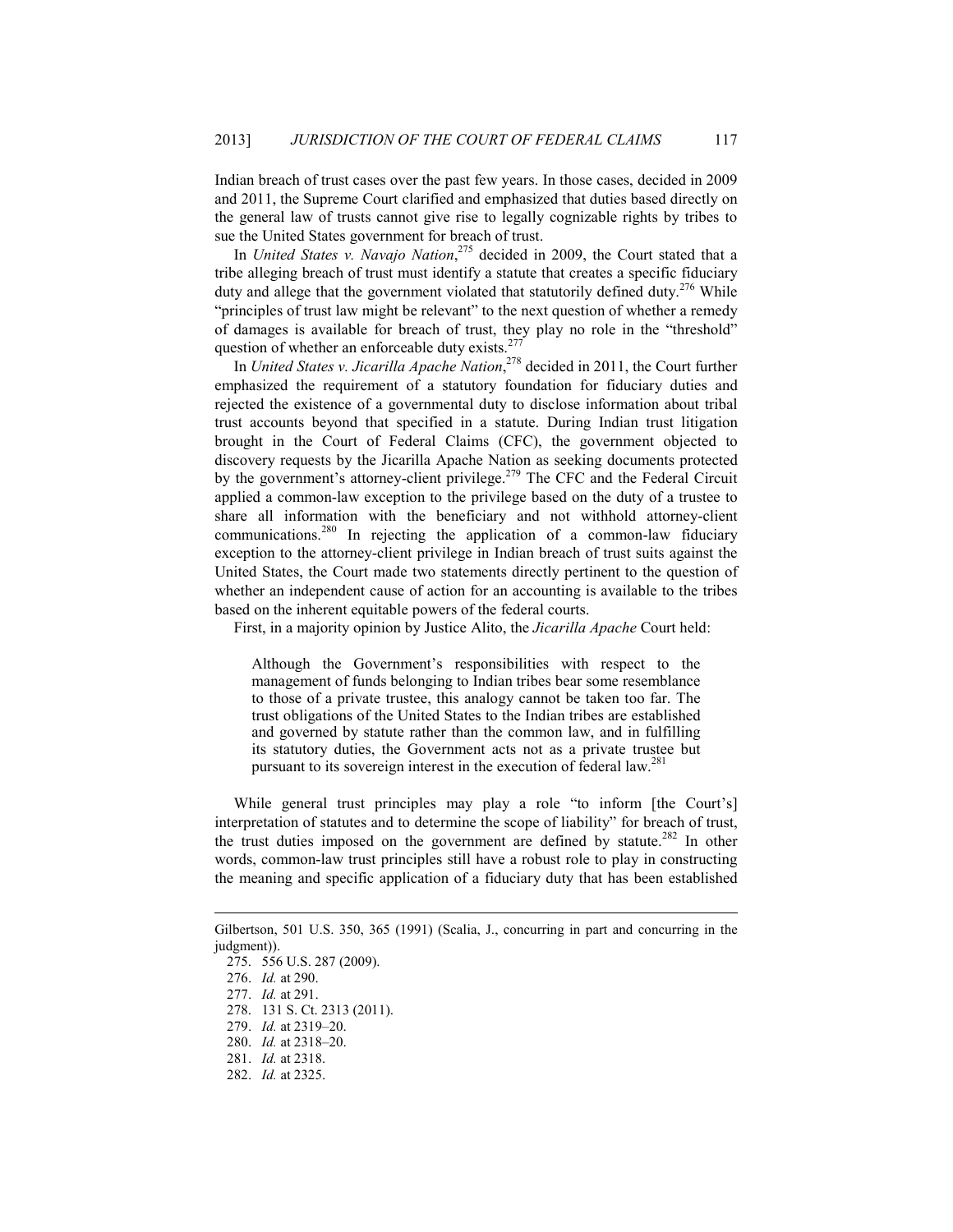by a statute or regulation, but the existence of the fiduciary duty must arise directly from the statute or regulation and not be inferred from the common law.<sup>283</sup> In essence, then, the *Jicarilla Apache* Court ruled,"[t]he Government assumes Indian trust responsibilities only to the extent it expressly accepts those responsibilities by statute."<sup>384</sup>

The Supreme Court thereby disavowed any non-statutory source for a substantive right by an American Indian tribe or member against the United States under the trust doctrine. Whether described as a common-law theory or an inherent equitable right grounded in general trust law, the post-*Cobell* tribes' assertion of an independent, non-statutory right to a wide-sweeping equitable accounting of tribal assets in District Court no longer can be sustained. Because trust responsibilities must be grounded directly on the terms of a statute, an independent cause of action for an accounting does not survive after *Jicarilla Apache*.

Second, the Court in *Jicarilla Apache* held that the United States "does not have the same common-law disclosure obligations as a private trustee." $285$  Rather, Congress has specified "narrowly defined disclosure obligations" in the trust accounting and management statutes, which may not be read "to incorporate the full duties of a private, common-law fiduciary."<sup>286</sup>

Accordingly, the government's duties to disclose information—which lie at the heart of any request for an accounting—are limited to those stated in the 1994 Act and other statutes. In contrast with the rulings in *Cobell* and post-*Cobell* litigation, which are now superseded by the Supreme Court's decisions in *Navajo Nation* and *Jicarilla Apache*, the parameters of the government's duties to provide an accounting and reconciliation are those detailed in the statutes and may not be augmented by judicially-fashioned equitable or common-law notions.

When Congress has intended to make the United States liable in court pursuant to common-law causes of action, it has done so expressly. Under the Federal Tort Claims Act, 287 which waives sovereign immunity for tort-based claims against the United States, the substantive cause of action is to be found in the law of "the place where the act or omission" giving rise to the claim occurred.<sup>288</sup> In this way, as the Supreme Court later explained, Congress determined "to build upon the legal

 <sup>283.</sup> Jicarilla Apache Nation v. United States, 100 Fed. Cl. 726, 738 (2011) (noting that Supreme Court decisions "have relied upon the common law to map the scope of enforceable fiduciary duties established by statutes and regulations").

 <sup>284.</sup> *Jicarilla Apache*, 131 S. Ct. at 2325.

 <sup>285.</sup> *Id.* at 2329.

 <sup>286.</sup> *Id.* at 2330. Justice Ginsburg, joined by Justice Breyer, concurred that "the Government is not an ordinary trustee" and thus retained the attorney-client privilege over the sought documents, but saw it as "unnecessary to decide what information *other than* attorney-client communications the Government may withhold from the beneficiaries of tribal trusts." *Id.* at 2331 (Ginsburg, J., concurring in the judgment) (emphasis in original). Justice Sotomayor dissented, taking special issue with what she viewed as "the majority's disregard of [the Court's] settled precedent that looks to common-law trust principles to define the scope of the Government's fiduciary obligations to Indian tribes." *Id.* at 2331–32 (Sotomayor, J., dissenting).

 <sup>287.</sup> Federal Tort Claims Act of 1946, ch. 753, 60 Stat. 843 (codified at 28 U.S.C. §§ 1346(b), 2671–2680).

 <sup>288. 28</sup> U.S.C. §§ 1346(b)(1), 2674 (2006).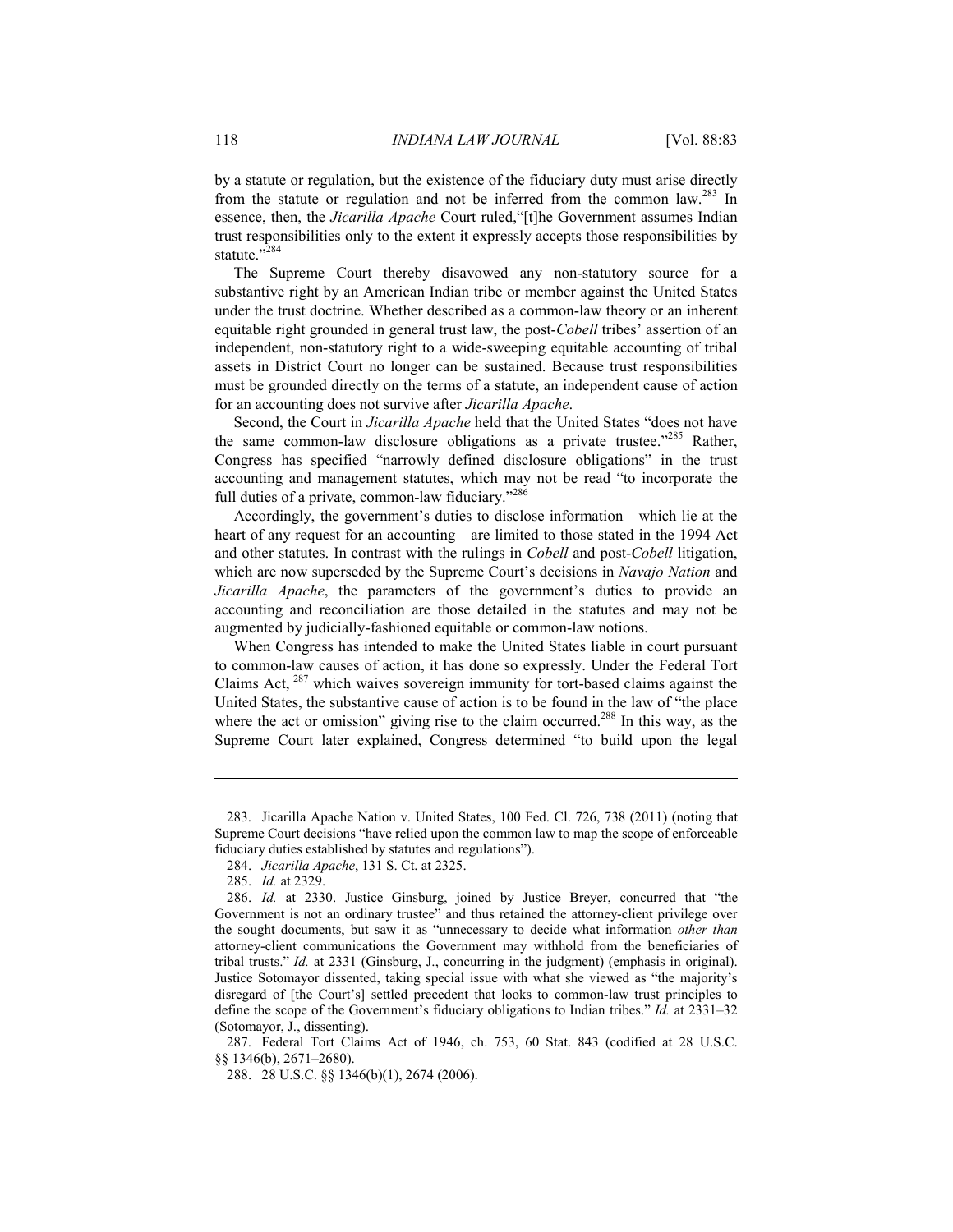relationships formulated and characterized by the States" rather than create new federal tort causes of action.289 By contrast, Congress chose to provide a remedy to tribes for breach of trust through the Indian Tucker Act, which turns the focus on federal statutes and regulations as a source of rights.<sup>290</sup>

### c. Contrasting the Scope of an APA Claim for Accounting with the Indian Tucker Act Claim for Breach of Trust

Setting aside for the moment the premise of this Article that the availability of a money judgment in the Court of Federal Claims (CFC) in an Indian breach of trust case precludes a claim for an accounting in District Court, the first obstacle presented to post-*Cobell* lawsuits by *Jicarilla Apache* could be (partially) overcome. Tribal plaintiffs seeking to hold on to District Court review could premise their claims fully and completely on the APA, both as a waiver of sovereign immunity and as a right of action. By restoring the APA to the center of the lawsuit, those Indian breach of trust claims would be cognizable—if at all only as administrative law claims. In general, these tribal accounting claims would be subject to the same standards and limitations on APA review that apply to other cases involving court review of final agency action.

The second obstacle posed by *Jicarilla Apache* to a separate claim for accounting brought in District Court goes directly to the scope of the claim and the remedy. With particular relevance to accounting claims, the Supreme Court in *Jicarilla Apache* pointedly stated that a tribe's right to information about the government's management of trust funds is limited to those disclosure duties set forth in the trust fund accounting statutes.<sup>291</sup> Tribal plaintiffs prosecuting accounting claims in District Court henceforth will be restricted to identifying specific ways in which the government has failed to provide particular information that the statutes expressly required the government to disclose. Otherwise, under *Jicarilla Apache*, the government has no general duty to disclose records and thus, as a matter of substantive law, is not legally obliged to provide a broader accounting and reconciliation.

For example, the 1994 statute requires the government to provide quarterly statements of trust account performance and an annual audit letter with respect to tribal trust accounts,  $292$  as well as a report to Congress that reconciles the balances for each trust account.<sup>293</sup> Requests for additional records, for records about assets other than tribal trust accounts or royalties that are governed by statutory disclosure rules, and for information in a different form or on a different timetable than the periodic statements, letters, and reports specified in the statutes presumably will now be unavailing—at least in a direct claim for an accounting as such.

 <sup>289.</sup> Richards v. United States, 369 U.S. 1, 7 (1962).

 <sup>290.</sup> *See supra* Part II.B.1–2.

 <sup>291.</sup> *See supra* notes 285–286 and accompanying text.

 <sup>292. 25</sup> U.S.C. §§ 162a(d), 4011 (2006). In addition, Interior Department regulations direct certain information to be provided at the request of a tribe. 25 C.F.R. § 115.802 (2001).

 <sup>293. 25</sup> U.S.C. § 4044 (2006).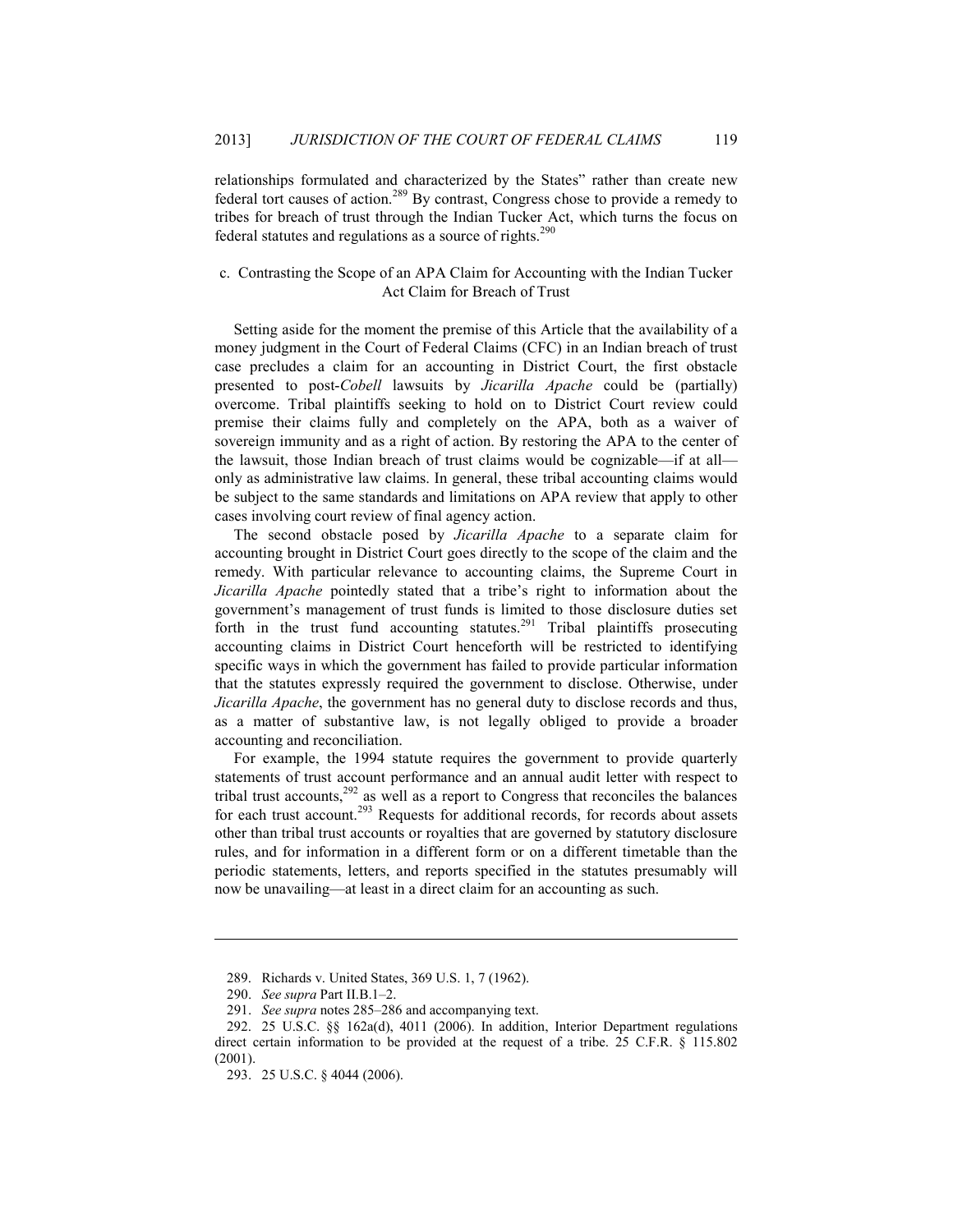Importantly, tribal plaintiffs who sue—not for a mere accounting—but for a money judgment for breach of trust under the Tucker Act and the Indian Tucker Act in the CFC may be entitled to a broader remedy and to greater access to evidence.<sup>294</sup> If the tribes establish the necessary fiduciary relationship, prove a breach of the government's duties, and demonstrate they have suffered economic injury, then they may obtain a money judgment as well as correction of financial records.295

To be sure, even during discovery in a CFC case, which after all is where the *Jicarilla Apache* case arose, the government's duty to share particular documents and records about trust funds would be limited to what the governing information disclosure statutes provide, per *Jicarilla Apache*. However, when the issue is not merely the sharing of information but proving financial injury through mismanagement of trust accounts or other tribal resources by the government under an established fiduciary relationship, the tribes presumably remain entitled to directed discovery of certain kinds of additional evidence about the nature of the assets held in trust, the government's exercise of its duties, and the extent of harm—excluding, of course, any materials over which the government properly asserts the attorney-client privilege.

Moreover, as an essential aid to the CFC in granting a money judgment, the court presumably retains the power to secure the evidence needed to determine the proper size of that judgment. By express statutory provision, the CFC has authority to "call upon any department or agency of the United States . . . for any information or papers, not privileged, for purposes of discovery or for use as evidence"<sup>296</sup> and to issue "subpoenas requiring the production of books, papers, documents or tangible things."<sup>297</sup>

Consider, for example, the situation in *United States v. White Mountain Apache Tribe*, 298 which the Supreme Court decided in favor of the Tribe in 2003. There, Congress had declared that Fort Apache and other improvements on the site, such as a school, would be held in trust for the benefit of the White Mountain Apache tribe of east-central Arizona.<sup>299</sup> The government occupied and used the property, as allowed under the trust statute, but then allowed the property to fall into disrepair. $300$  The Tribe sued in the CFC for breach of trust, seeking compensation for the projected costs of repairs and additional damages for economic loss.<sup>301</sup>

The pertinent Indian trust account statutes do not provide for an accounting of non-monetary trust assets, nor did the particular statute creating the Fort Apache trust create any specific duties about disclosure of information.<sup>302</sup> Accordingly, after *Jicarilla Apache*, a suit by the White Mountain Apache Tribe for an

1

302. Act of Mar. 18, 1960, Pub. L. No. 86-392, 74 Stat. 8 (1960).

 <sup>294.</sup> *See supra* Part II.B.2.

 <sup>295.</sup> *See supra* Part II.B.2.

 <sup>296. 28</sup> U.S.C. § 2507(a) (2006).

 <sup>297.</sup> *Id.* § 2521(a).

 <sup>298. 537</sup> U.S. 465 (2003).

 <sup>299.</sup> *Id.* at 468–69.

 <sup>300.</sup> *Id.* at 469.

 <sup>301.</sup> White Mountain Apache Tribe v. United States, 46 Fed. Cl. 20, 22–23 (1999), *rev'd*,

<sup>249</sup> F.3d 1364 (Fed. Cir. 2001).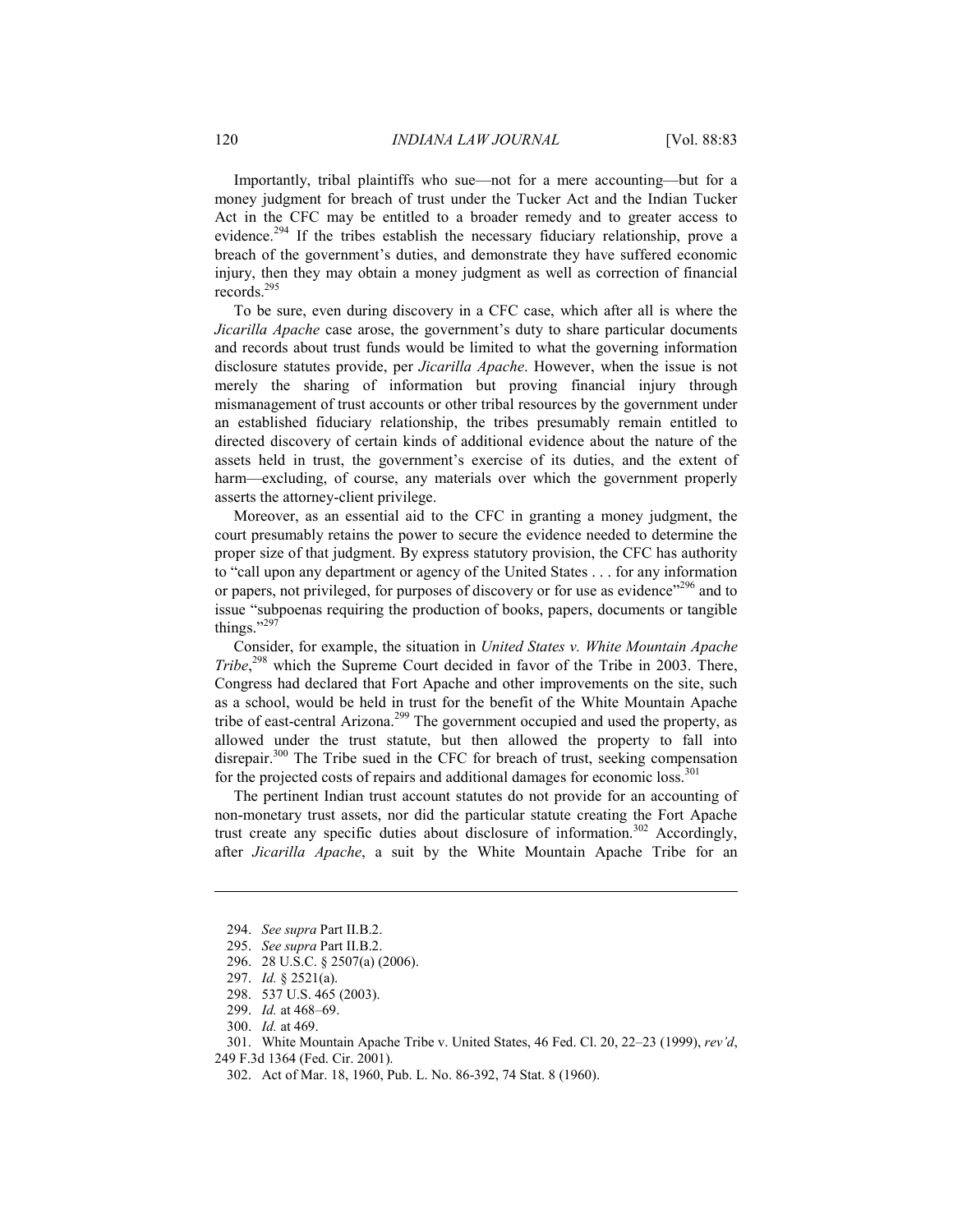accounting under the APA in District Court would have been without purpose, for no independent duty of accounting or disclosure of particular information pursuant to statute existed.

But as part of the Indian breach of trust claim under the Tucker Act and the Indian Tucker Act, the White Mountain Apache Tribe surely was entitled to obtain evidence through discovery about how the property had been used, to establish the type and extent of damage to the improvements, to determine the economic benefit the government had obtained from its use, and so forth. And the CFC trial judge certainly needed access to government-controlled evidence so that the money judgment entered for the government's waste of the real property held in trust was not speculative.

Accordingly, while the *Jicarilla Apache* decision restricts access to particular trust account records to those which must be disclosed by statute, the decision should not be understood as a general immunity of the federal government from appropriate discovery in a liability proceeding, subject of course to protection for privilege. Evidence other than trust account records, such as answers to interrogatory questions, depositions of responsible government officials, and other documentary evidence of breach of trust or resulting harm, surely remains discoverable in breach of trust litigation.

In *White Mountain Apache*, the Supreme Court held that the tribe was entitled to damages for the government's waste of the property.<sup>303</sup> That declared right to a remedy would be meaningless without supporting evidence, at least some of which would likely be held only by the government.

In sum, an action for an accounting, separated from a claim for money damages, is now limited by *Jicarilla Apache* to securing only those records that the government is required to disclose by specific statutory direction. The scope of the claim consequently is limited and no longer may be augmented by judiciallyfashioned duties. In any event, the remedy for an accounting claim in District Court under the APA certainly would be no broader (and perhaps narrower) than an accounting or its equivalent that could be obtained as collateral relief in a suit in the Court of Federal Claims for a money judgment or as part of discovery under the Tucker Act or the Indian Tucker Act.<sup>304</sup>

d. The Doubtful Availability of a Restitutionary Monetary Remedy under the APA

Plaintiffs with disputes against the federal government that are essentially economic in nature—and who wish not only to evade the Tucker Act jurisdiction of the Court of Federal Claims, but also to secure an order by the District Court for the payment of money under the APA—frequently frame their pleas as requests for restitution. By asking for what they characterize as an equitable restitutionary remedy, these plaintiffs seek to avoid the "money damages" exclusion of § 702 of the APA. In this way, these plaintiffs hope both to retain the District Court as the venue for their cause of action against the federal government and to obtain an award of money without resort to the Court of Federal Claims.

 <sup>303.</sup> *White Mountain Apache*, 537 U.S. at 478–79.

 <sup>304.</sup> On the collateral equitable-type powers of the CFC, see *supra* notes 247–256 and accompanying text.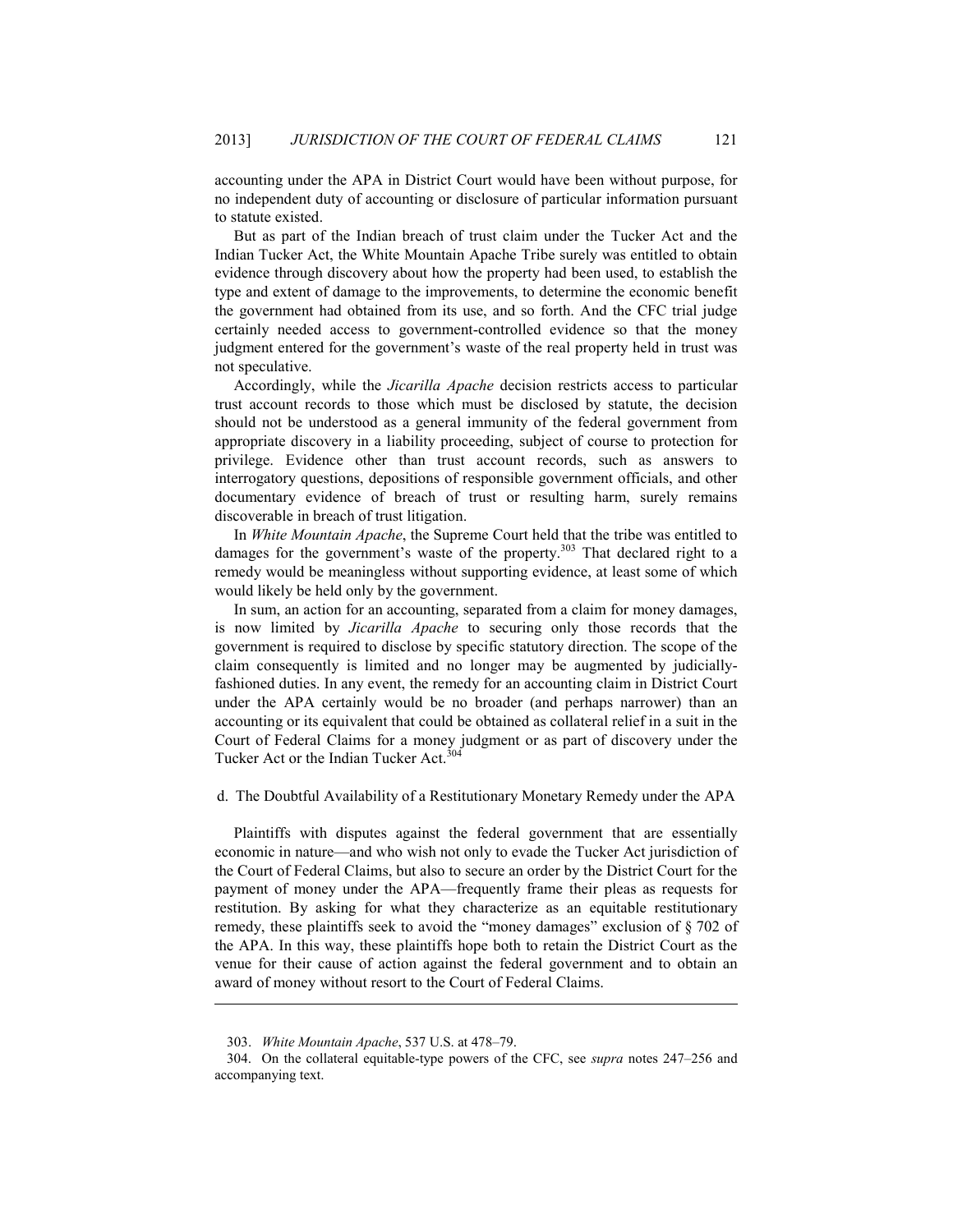The "restitution" gambit for obtaining payment of past-due money under the APA has been tried repeatedly in the various federal courts, with decidedly mixed success.<sup>305</sup> And this restitution-as-not-money-damages argument became a central feature of the post-*Cobell* Indian breach of trust lawsuits in District Court.

Even if an accounting cause of action remains viable as a strict APA claim, tribal claims in the future for an accounting in District Court likely will be restricted to obtaining the disclosure of information and perhaps reconciliation of account balances as specifically mandated by statute or regulation. Claims for monetary relief for mistakes in trust accounts, whether styled as claims for "equitable restitution" or as other common-law or equity claims, likely are not cognizable in District Court.

*Navajo Nation* and *Jicarilla Apache* plainly preclude the creation of legal or equitable causes of action or remedies that are not grounded directly in a statute.<sup>306</sup> Especially since a monetary cause of action and money judgment remedy is directly and expressly available in the CFC through the Tucker Act and the Indian Tucker Act, inference of a supposed equitable monetary claim or remedy in the District Court is increasingly implausible.

To begin with, the suggestion that characterizing a remedy as "equitable" will bring it within the parameters of the APA is confused. $307$  Lawyers and judges frequently describe the judicial review powers of the District Court under the APA as being "equitable" in nature, probably because a court may enforce an APA ruling overturning agency action by issuing an injunction, and to contrast APA relief from excluded "money damages,"<sup>308</sup> which traditionally was a legal remedy.

306. *See supra* Part II.B.3.b.

 <sup>305.</sup> *See, e.g.*, Hubbard v. EPA, 982 F.2d 531, 538–39 (D.C. Cir. 1992) (en banc) (rejecting claim that back pay in federal civilian employment dispute could be sought under the APA as "restitution"); Zellous v. Broadhead Assocs., 906 F.2d 94, 96–100 (3d Cir. 1990) (permitting low-income tenants to pursue "retrospective restitution" under the APA for having had to pay higher rents to housing projects under federal rent subsidy because the government failed to timely adjust the tenants' utility allowances); Witt v. U.S. Dep't. of Air Force, No. C06-519RBL, 2010 WL 3522519, at \*1 (W.D. Wash. Sept. 7, 2010) (holding that back pay and retirement credits sought by discharged service member was beyond authority of the court under the APA); Holly Sugar Corp. v. Veneman, 355 F. Supp. 2d 181, 192–96 (D.D.C. 2005) (holding that sugar producers seeking reimbursement of money paid to the government in allegedly unlawful higher interest rate for sugar price support loans were "entitled to restitution under the APA" as specific relief rather than money damages), *rev'd on other grounds*, 437 F.3d 1210 (D.C. Cir. 2006); Leistiko v. Sec'y of the Army, 922 F. Supp. 66, 72 (N.D. Ohio 1996) (rejecting discharged National Guard technician's claim that his APA suit for lost wages and benefits was for "equitable restitution" and not for excluded money damages); Int'l Marine Carriers v. Oil Spill Liab. Trust Fund, 903 F. Supp. 1097, 1102 (S.D. Tex. 1994) (holding that operator of vessel challenging denial of claim for reimbursement for certain oil removal costs from a government-operated trust fund was seeking "restitution, not damages" and could proceed under the APA).

 <sup>307.</sup> *See Hubbard*, 982 F.2d at 537 (explaining in a federal employment dispute that "reliance on cases calling back pay 'equitable' for other purposes is . . . misplaced," because the "crucial question" is not whether a remedy is equitable but whether it constitutes specific relief that falls outside the exclusion of "money damages" from the APA).

 <sup>308.</sup> *See* 5 U.S.C. § 702 (2006).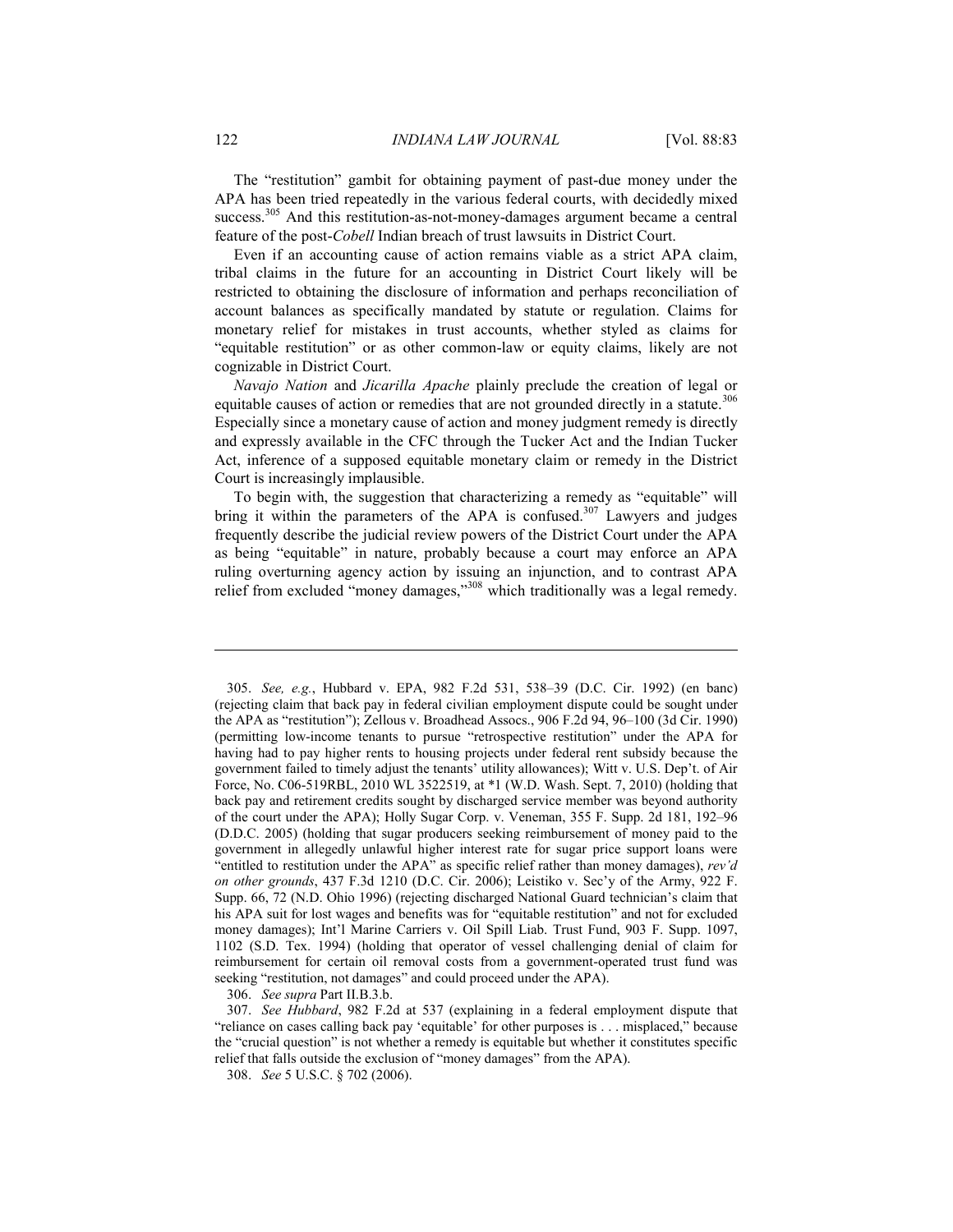However, "[w]hat may qualify as an 'equitable remedy'" in other contexts "is not synonymous with specific relief," which is available under the  $APA$ .<sup>309</sup>

As the Supreme Court emphasized in *Department of the Army v. Blue Fox, Inc.*<sup>310</sup>, the APA allows a court to grant "specific relief" that is not "substitute relief" and does "not turn on distinctions between 'equitable' actions and other actions."311 A court's power of judicial review over agency action does not arise from inherent equitable (or common-law) powers, but rather from a grant of authority by the terms of the APA itself.

Even though an order issued by a court under the judicial review provisions of the APA sometimes may overlap with an equitable remedy, the APA remedy is properly characterized as one for specific relief and as focused on review of particular agency action. Thus, for example, in *Bowen v. Massachusetts*, 312 the Supreme Court approved an order of specific relief under the APA that reversed a federal agency's disallowance of a state request for reimbursement under the Medicaid federal-state financial participation program.<sup>313</sup> The specific relief allowed in *Bowen* bore some resemblance to the equitable remedy of restitution because it restored money to which the state was entitled by statute.<sup>314</sup> However, even the *Bowen* Court did not appear to regard the relief granted as having a pastdue monetary effect, but rather as modifying prospective government practices through adjustments of future advances in revolving accounts for funding the federal-state Medicaid program.315 Indeed, the *Bowen* Court regarded a money judgment as inadequate in that case, given the need "for prospective relief fashioned in the light of the rather complex ongoing relationship between" the federal government and the state.<sup>316</sup> As the bottom line in *Bowen*, the specific relief granted under the APA constituted the undoing of the agency's action in disallowing an expense, not a grant of a general restitutionary remedy for an equitable purpose.

And, lest there be any lingering questions about the nature and scope of APA relief, the Supreme Court in *Blue Fox* clarified that courts should not misunderstand *Bowen* or misconstrue the APA "as waiving immunity from all actions that are equitable in nature."<sup>317</sup>

1

 314. Indeed, the Medicaid statute at issue in *Bowen* labeled the reversal of a disallowance as "restitution," *id.* at 893, even though there is no suggestion that the Medicaid statute thereby incorporated general equitable remedies. In any event, because the state-plaintiff in *Bowen* was not seeking the return of its own wrongly appropriated funds from the federal government, specific restitution in equity would not have been available, as discussed below.

 315. *See* Kanemoto v. Reno, 41 F.3d 641, 645 (Fed. Cir. 1994) (describing the relief involved in *Bowen* as "requir[ing] the Secretary to modify *future* Medicaid practices" (emphasis in original)).

316. *Bowen*, 487 U.S. at 905.

 317. Dep't of the Army v. Blue Fox, Inc., 525 U.S. 255, 261 (1999) (explaining further that the term "equitable" is "found nowhere" in § 702 of the APA).

 <sup>309.</sup> *Hubbard*, 982 F.2d at 537.

 <sup>310. 525</sup> U.S. 255 (1999).

 <sup>311.</sup> *Id.* at 261–62.

 <sup>312. 487</sup> U.S. 879 (1988); *see supra* Part I.B.

 <sup>313.</sup> *Bowen*, 487 U.S. at 892–901.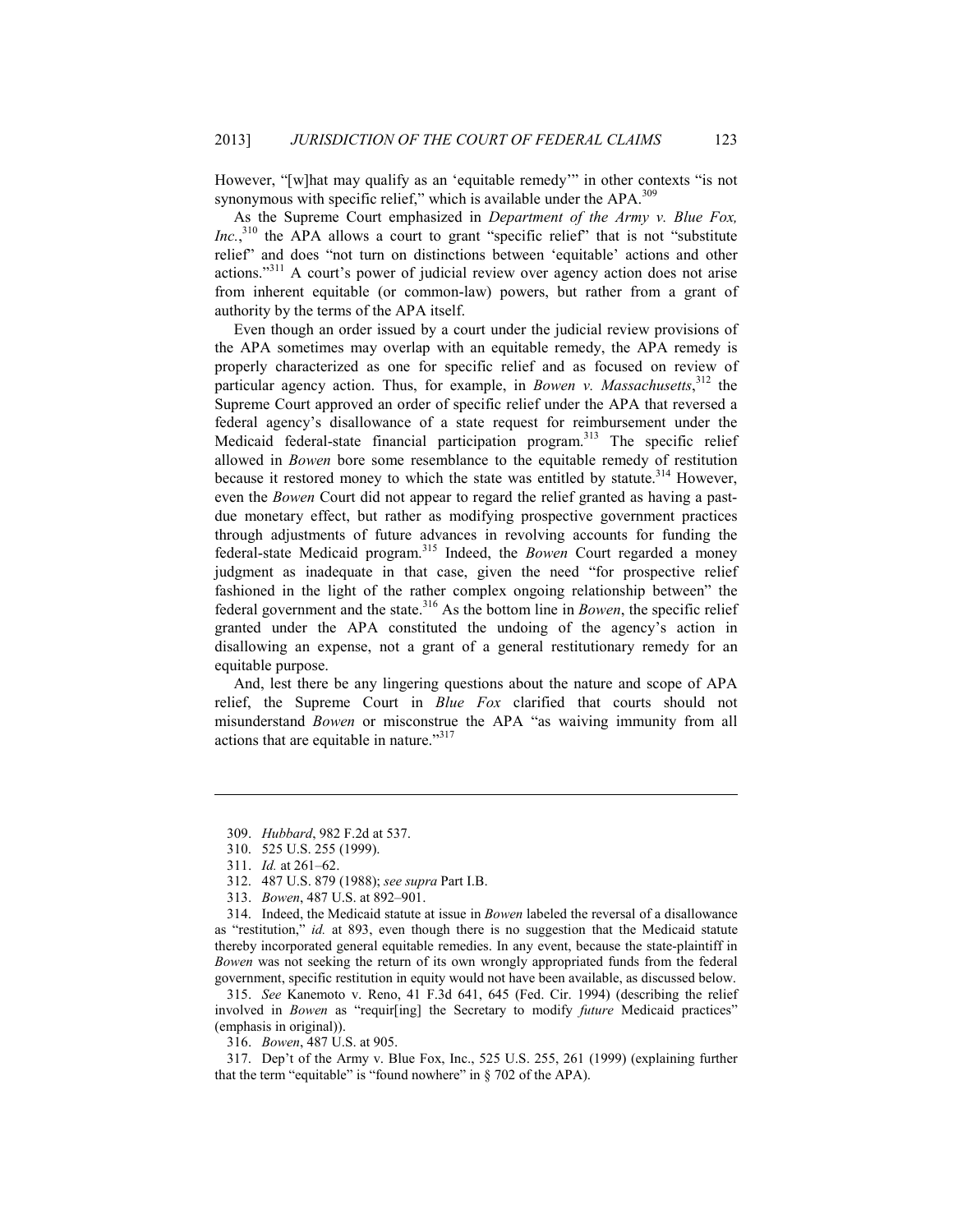So understood, an equitable claim for "restitution" or "disgorgement," such as that raised by tribes in the post-*Cobell* litigation in District Court,<sup>318</sup> is difficult to shoehorn into the APA as a request for "specific relief." Indeed, the "equitable lien" device—which the Supreme Court refused to recognize under the APA in *Blue Fox*—is of the same equitable species as the equitable constructive trust device that gives rise to the remedy of specific restitution.<sup>319</sup> Whether characterized as an equitable lien, a constructive trust, or a specific restitutionary remedy, when the remedy sought is "merely a means to the end of satisfying a claim for the recovery of money," then the Supreme Court has confirmed that it is not a proper request for specific relief under the APA but instead falls into the exclusion for "money damages."<sup>320</sup>

Even if the APA did generally encompass equitable claims and remedies, tribal claims in breach of trust cases likely do not state a proper request for a restitutionary cause of action or remedy, unless strictly limited to the recovery of specifically identifiable funds that the government still possesses. When a tribal plaintiff contends that the government has lost funds that should have been held in trust for a tribe, the request for reimbursement probably would not be classified as specific restitution because the plaintiff's missing funds could not "clearly be traced to particular funds or property in the defendant's possession."321 When "'the property sought to be recovered or its proceeds have been dissipated so that no product remains,'"322 the claim may sound in restitution, but it is restitution at law and not equity and is remedied by an ordinary money judgment. As the Supreme Court said in *Great-West Life & Annuity Insurance Co. v. Knudson*, "not all relief falling under the rubric of restitution is available in equity."<sup>323</sup>

When the funds to which a plaintiff lays claim cannot be traced to a specific res (such that the court effectively finds the identifiable property to belong to the plaintiff), then specific restitution is not available.<sup>324</sup> When the defendant is the

 324. *See* 2 DOBBS, *supra* note 319, § 6.1(3). The majority and traditional view under the law of restitution insists that "tracing of the plaintiff's funds into identifiable property" is

 <sup>318.</sup> *See* Complaint at Prayer ¶¶ 1, 6, Assiniboine & Sioux Tribes of the Fort Peck Indian Reservation v. Norton, 527 F. Supp. 2d 130 (D.D.C. 2007) (No. 06-2236-JR) (D.D.C.).

 <sup>319.</sup> *See* 1 DAN B. DOBBS LAW OF REMEDIES § 4.3(3) (2d ed. 1993) (explaining that "[t]he equitable lien . . . is essentially a special, and limited, form of the constructive trust"); RESTATEMENT (THIRD) OF RESTITUTION AND UNJUST ENRICHMENT § 56 cmt. a (2011) ("Equitable lien is sometimes described as a subspecies of constructive trust: whereas constructive trust (§ 55) transfers actual ownership of specific property from the holder of legal title to a person with a superior claim, equitable lien subjects the holder's property to a security interest in favor of the claimant.").

 <sup>320.</sup> *See Blue Fox*, 525 U.S. at 262–63; *see also* RESTATEMENT (THIRD) OF RESTITUTION AND UNJUST ENRICHMENT § 56 cmt. a (2011) (describing "the function of equitable lien" as being "to secure the defendant's obligation to make a money payment").

 <sup>321.</sup> *See* Great-West Life & Annuity Ins. Co. v. Knudson, 534 U.S. 204, 213 (2002).

 <sup>322.</sup> *Id.* (quoting RESTATEMENT OF RESTITUTION § 215 cmt. a (1936)).

 <sup>323.</sup> *Id.* at 212; *see also* RESTATEMENT (THIRD) OF RESTITUTION AND UNJUST ENRICHMENT  $\S 4$  cmt. a (2011) ("The status of restitution as belonging to law or to equity has been ambiguous from the outset. The answer is that restitution may be either or both."); Douglas Laycock, *Restoring Restitution to the Canon*, 110 MICH. L. REV. 929, 931 (2012) (describing the new *Restatement (Third) of Restitution* as "correcting the common misconception that restitution is necessarily equitable").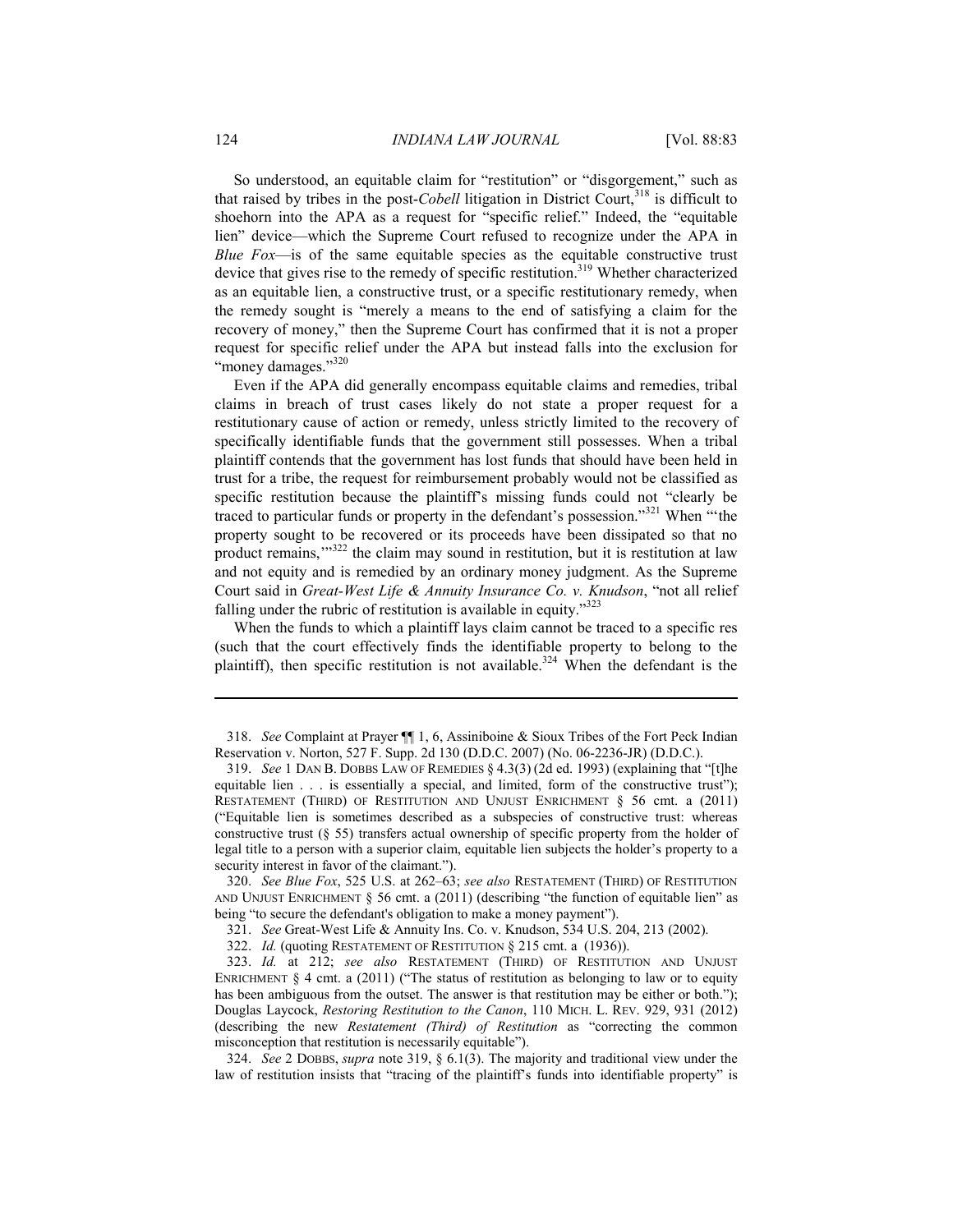United States, the equitable concept of tracing is of doubtful application. With the federal government, unless the particular funds belonging to a claimant can be identified in a discrete account (even if commingled with other funds), monies to recompense for lost funds will come from the public treasury and ultimately be paid by taxpayers. Under the traditional law of restitution as applied to private defendants, when "the tracing is incomplete," then no res can be identified and no specific restitution is available, leaving the plaintiff instead in the position of a "simple debtor" who has a legal claim for money damages. $325$ 

Not surprisingly, then, "[t]he vast majority of restitution claims are both legal and substitutionary, with the plaintiff entitled to no more than a money judgment serving as the measured substitute of the defendant's unjustly retained benefit."326 Indeed, even the *Cobell* District Court recognized that a claim by the Indian trust account claimants for reimbursement of lost trust funds would be compensatory in nature—and thus outside the scope of the APA—if "the money is missing from the trust."327 Importantly, the United States has waived sovereign immunity for claims seeking such a money judgment—but only under the Tucker Act and in the Court of Federal Claims.

Whether characterized as equitable or legal in nature, "restitution" as an independent remedy simply is not available under the APA. The general law of restitution "is the law relating to all claims, quasi-contractual or otherwise, which are founded upon the principle of unjust enrichment."<sup>328</sup> No statutory waiver of

1

 327. Cobell v. Babbitt, 91 F. Supp. 2d 1, 28 (D.D.C. 1999) ("At most, the enforcement of this statutory right [to an accounting] may partially support some future monetary claim (but not necessarily 'money damages'), which, because this is plaintiffs' own money, will only be compensatory to the extent that the money is missing from the trust."), *aff'd sub nom.* Cobell v. Norton, 240 F.3d 1081 (D.C. Cir. 2001).

 328. LORD GOFF OF CHIEVELEY & GARETH JONES, THE LAW OF RESTITUTION 3 (3d ed. 1986); *see also* Andrew Kull, *Rationalizing Restitution*, 83 CAL. L. REV. 1191, 1226 (1995) ("The simplest possible account of the law of restitution . . . will describe it as the branch of civil liability that is based on and measured by the unjust enrichment of the defendant at the expense of the plaintiff.").

essential, requiring more than showing merely that the defendant's assets were, at some point in time, "swollen or 'augmented' by the plaintiff's money." *Id.*; *see also* RESTATEMENT (THIRD) OF RESTITUTION AND UNJUST ENRICHMENT § 58 cmt. e (2011) ("The doctrine [of swollen assets] is uniformly rejected in modern U.S. law. Even if the court is satisfied that the assets available for distribution have in fact been 'swollen' by an admixture of the claimant's property, the claimant's right to restitution from property is lost if the claimant's property cannot be traced."). When the defendant is the U.S. government, especially during an era of budgetary deficits and expanding national debt, the suggestion that a claimant's lost assets have enriched the United States in a meaningful way is difficult to sustain. And, unlike a private entity, the costs and liabilities of the United States ultimately are paid by the taxpayers, not individuals or constituents of a commercial enterprise that have been unjustly enriched. Importantly, aside from the law of restitution, the inability to trace lost funds hardly excuses the defendant from liability. Instead, the defendant remains liable at law for a money judgment, just as the United States remains liable for a money judgment in the CFC when it has taken and dissipated trust assets.

 <sup>325. 1</sup> DOBBS, *supra* note 319, § 4.3(2).

 <sup>326.</sup> Pasman-Green & Derrossett, *supra* note 242, at 754; *see also* RESTATEMENT (THIRD) OF RESTITUTION AND UNJUST ENRICHMENT  $\S 49 (2011)$  (explaining that when a defendant has wrongly been enriched by a money payment and the claimant is entitled to restitution, the claimant "may obtain a judgment for money").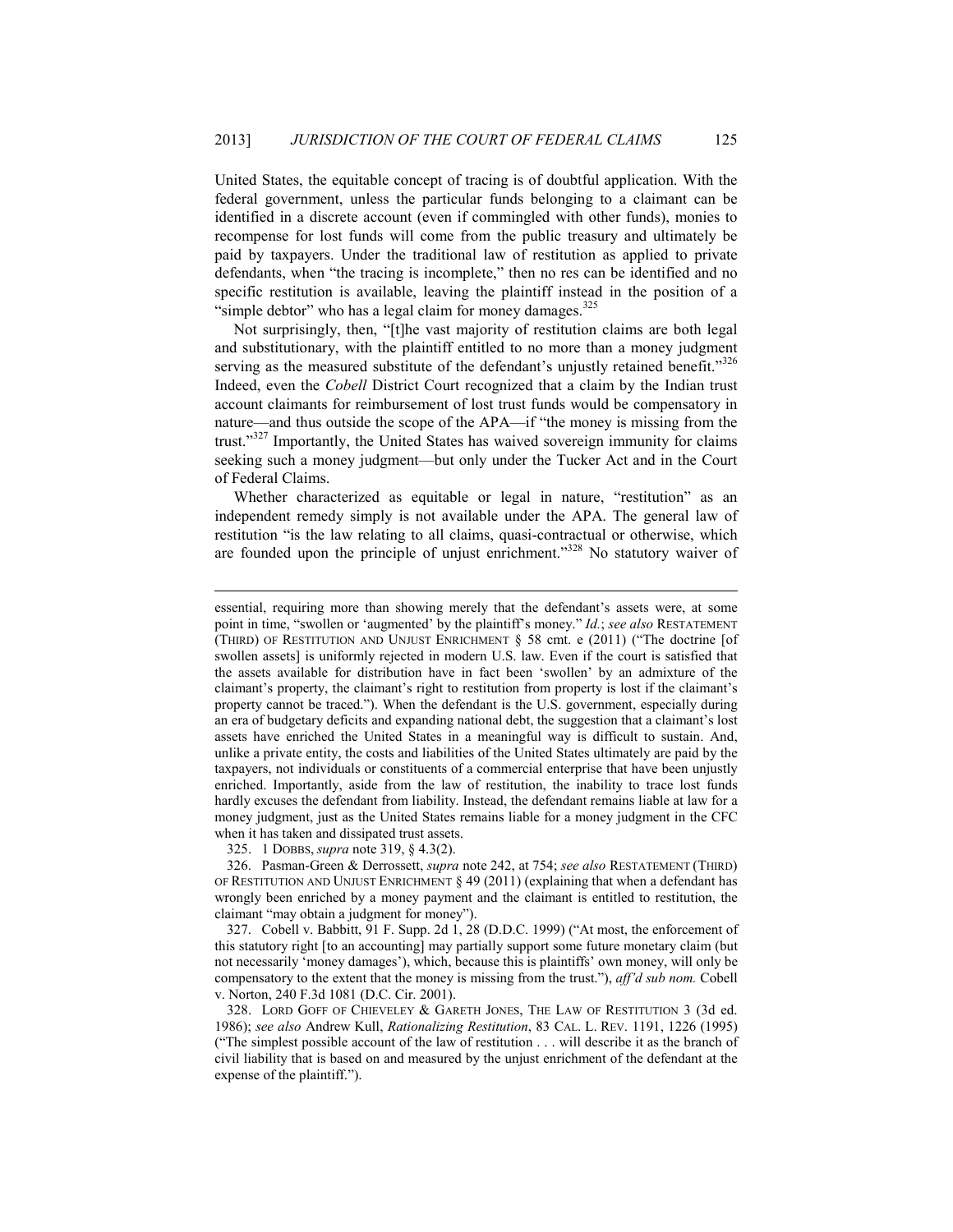federal sovereign immunity authorizes any general or independent cause of action for restitution or unjust enrichment against the United States. The United States has not subjected itself to liability under general theories of equity or law, divorced from a specific statutory cause of action and accompanying statutory remedy.

With the foregoing in mind, if a person or tribe alleged inaccurate trust account balances because funds mistakenly had been deposited into one account instead of another or had been misallocated between recipients, specific relief under the APA might be available to order the necessary and simple shifting of funds. In *Bowen*, the Supreme Court similarly described the specific relief in that case as merely "adjustments in the open account" by which the federal government reimbursed states for Medicaid expenses.<sup>329</sup> While the *Cobell* litigation ultimately was resolved with a broad-based monetary and compensatory settlement, the District Court earlier described the complaint as seeking merely a reconciliation of trust fund accounts, alleging that "the money is in the account but the ledger cannot be properly kept, so the stated balance is incorrect. In the plaintiffs' view, they only seek to balance the checkbook, not add any money to the checking account."<sup>330</sup> Although the true nature of the litigation was revealed at the end, the plaintiffs in *Cobell* insisted in the early stages that they did "not seek an additional infusion of money."331

By contrast, if the money owed to a Native American or tribe never had been properly deposited into any trust account or had been misplaced or misappropriated thereafter, the necessary infusion of cash from the public treasury—whether characterized as "restitution" or something else—would be much more difficult to characterize as "specific relief."<sup>332</sup> The relief sought would involve more than simply overturning an agency's erroneous decision under APA review provisions. And because the use of generally appropriated public funds to reimburse claimants for specific trust funds lost by the government would be a substitutionary remedy, it should be characterized as "money damages" and thereby excluded from the APA, even under the *Bowen* analysis.<sup>333</sup>

At the end of the day, such a supposedly "restitutionary" remedy for misplaced trust account funds is simply a type of money judgment, which readily could be heard in the Court of Federal Claims.<sup>334</sup> Moreover, no one contends that profits lost

 <sup>329.</sup> Bowen v. Massachusetts, 487 U.S. 879, 893 (1988).

 <sup>330.</sup> Cobell v. Babbitt, 30 F. Supp. 2d 24, 39 (D.D.C. 1998).

 <sup>331.</sup> *Id.*

 <sup>332.</sup> *But see* Murphy, *supra* note 70, at 144 (arguing that monetary remedies are "specific relief" if "the plaintiff's original entitlement under the substantive law is that the defendant pay money to the plaintiff," but disavowing "any judgment about whether claims against the federal government for these types of specific monetary remedies fall within the jurisdiction of the federal district courts under the APA or, instead, within the jurisdiction of another court under these statutes").

 <sup>333.</sup> *See supra* Part I.B.

 <sup>334.</sup> *Bowen*, 487 U.S. at 900 n.31 (explaining that the jurisdiction of the Court of Federal Claims is not limited to "money damages" that are substitutionary in effect); *id.* at 917 n.2 (Scalia, J., dissenting) (agreeing that the CFC has jurisdiction over claims for restitutionary damages); Kanemoto v. Reno, 41 F.3d 641, 646 (Fed. Cir. 1994) (noting that the Supreme Court in *Bowen* "recognized that the Tucker Act is not limited to suits for money damages" and "reaffirmed the Court of Federal Claims' jurisdiction over causes of action for payment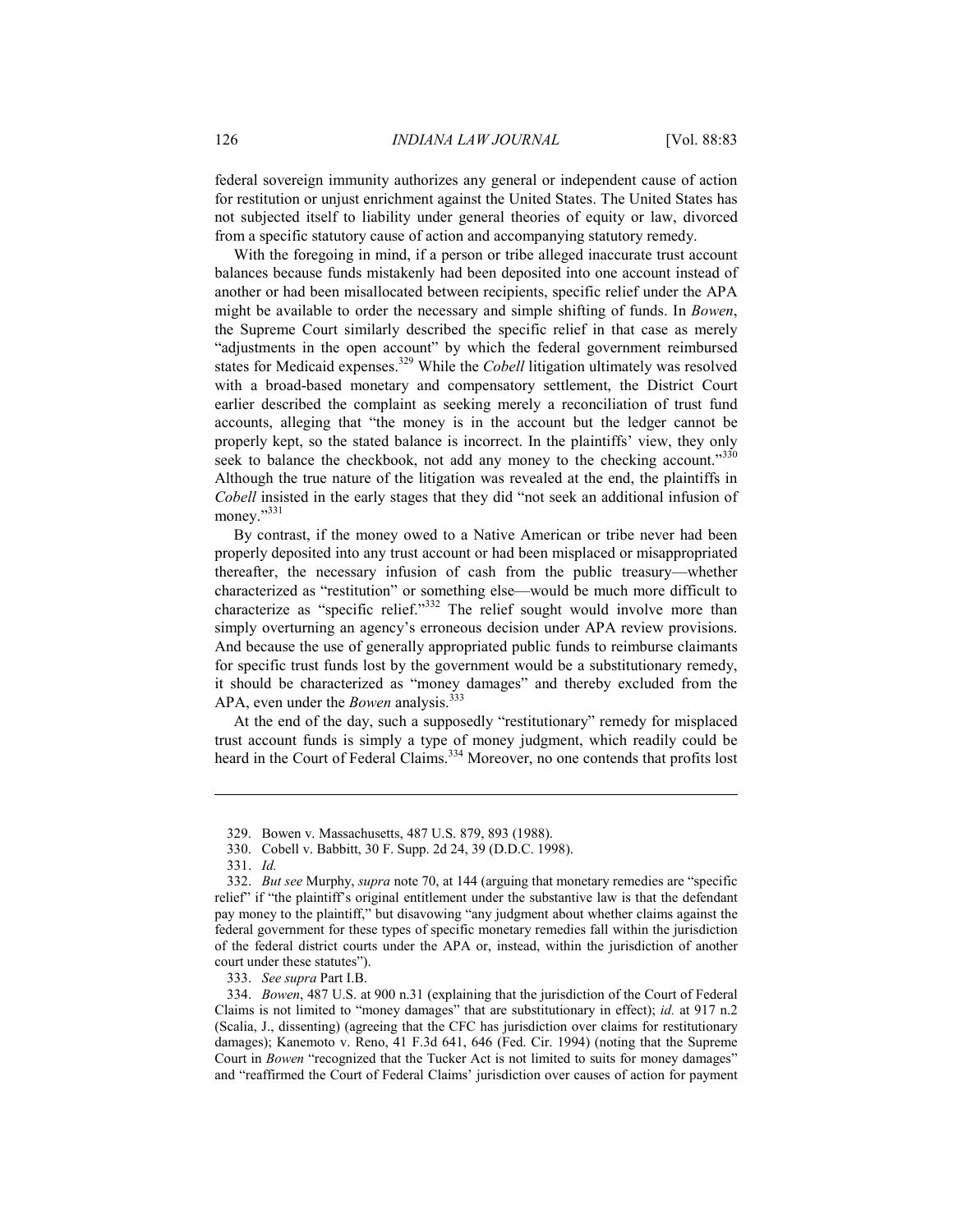by a tribe or individual because the federal government failed to properly invest trust funds would be anything other than "money damages," relief that is expressly excluded under the APA.<sup>335</sup> Again, while such requests for relief fall outside the scope of the APA and are beyond the authority of the District Court, the doors of the CFC courthouse have been open to those monetary relief claims.

In sum, a request for "restitution" or "disgorgement," whether sounding in equity or the common law, likely falls outside the parameters of the APA, which is limited to specific relief directed at final agency action reviewed under the standards of the APA. *Blue Fox* clarified that the APA does not waive immunity generally for equitable claims or remedies, and *Jicarilla Apache* confirmed that cognizable rights may not be judicially crafted but must be specified in the governing statute. For these reasons, an accounting claim under the APA may not encompass a request for restitution when such an award involves the substitution of new money to compensate for dissipated funds—even aside from the withdrawal of judicial review under the APA when a Tucker Act remedy is available.

Given that Congress has designed a specific monetary remedy for Indian breach of trust claims in the Tucker Act and the Indian Tucker Act, claims for money whether framed as money damages, restitution, or disgorgement—must be pursued under that vehicle and in the CFC.

### e. Inference of Remedy for Breach of Trust Claims Tied to the Special Nature of Indian Tucker Act

Somewhat ironically, in the post-*Cobell* litigation, tribal plaintiffs urged the District Court to infer the existence of an independent accounting claim in equity by citing Indian breach of trust decisions that had been pursued under the Tucker Act and comfortably within the exclusive jurisdiction of the Court of Federal Claims. Observing that the Supreme Court has recognized a right to sue for damages as implied in federal statutes establishing a fiduciary relationship, these tribal plaintiffs have cited<sup>336</sup> such decisions as *United States v. Mitchell*<sup>337</sup> and United States v. White Mountain Apache Tribe.<sup>338</sup> By invoking these decisions, which turn on the particular character of the Tucker Act and the Indian Tucker as statutory waivers of sovereign immunity, the tribes' argument proves too much and tellingly confirms the CFC as the proper venue.

<u>.</u>

of money"); *see also* Eastport S.S. Corp. v. United States, 372 F.2d 1002, 1007 (Cl. Ct. 1967) (describing Tucker Act remedy in CFC when "the value sued for was improperly paid, exacted, or taken from the claimant in contravention of the Constitution, a statute, or a regulation").

 <sup>335.</sup> *See* Brief for Respondent, *supra* note 18, at 9, 45 (acknowledging that the government's alleged breach of the duty to maximize investment profits from trust accounts gives rise to a cause of action for money damages within the jurisdiction of the Court of Federal Claims).

 <sup>336.</sup> Plaintiffs' Principal Brief in Opposition to Defendants' Motion to Dismiss, *supra* note 263, at 3, 22; Plaintiffs' Joint Memorandum in Opposition to Defendants' Motion for Remand and Stay of Litigation, *supra* note 265, at 44.

 <sup>337. 463</sup> U.S. 206, 214 (1983).

 <sup>338. 537</sup> U.S. 465 (2003).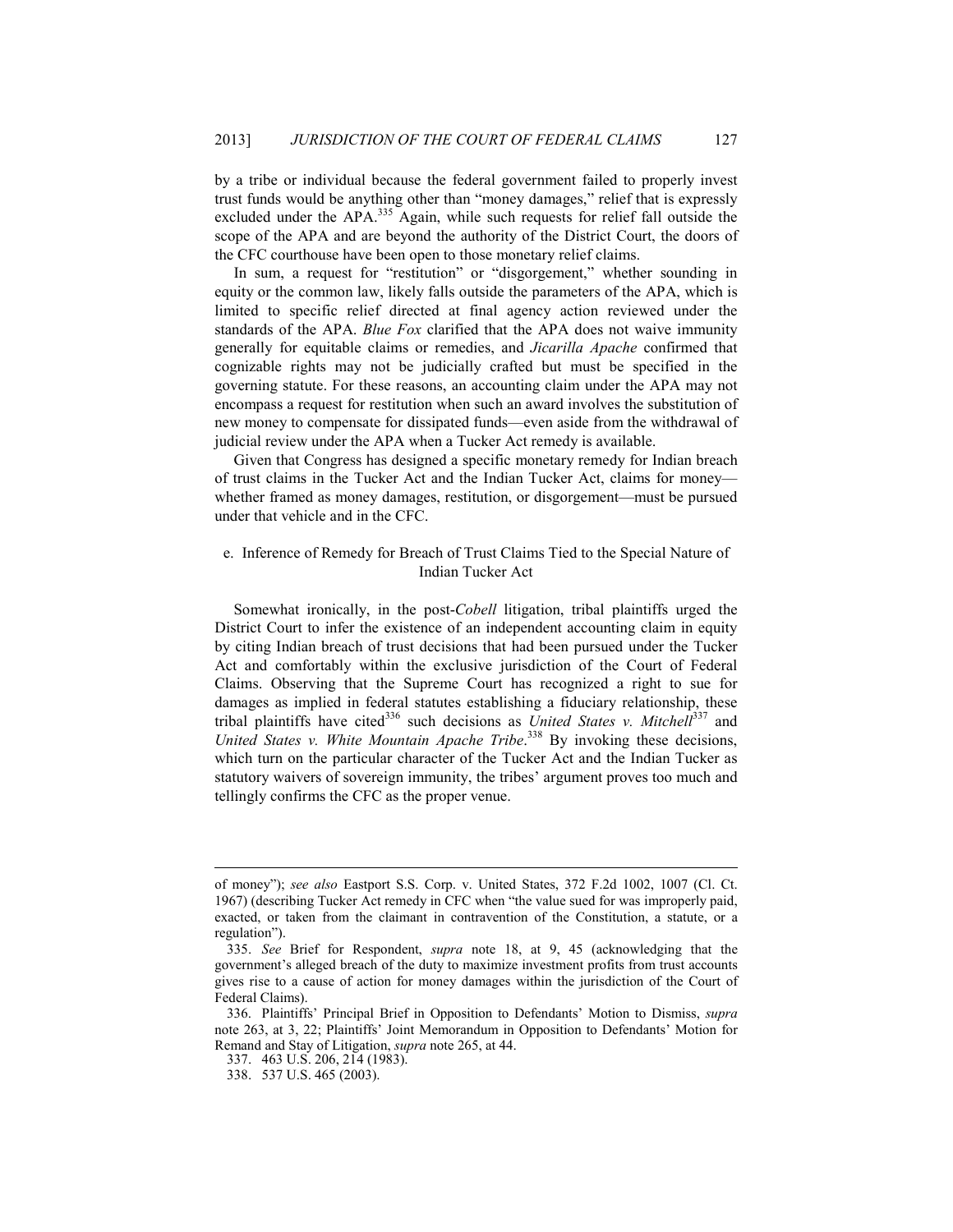As discussed earlier,<sup>339</sup> the foundation for landmark Indian breach of trust claims resolved by the Supreme Court has been the Tucker Act or the Indian Tucker Act. These two statutes waive federal sovereign immunity and expressly authorize litigation against the United States. Neither statute creates a substantive cause of action, which instead must be derived from another "money-mandating" statute or from the existence of a fiduciary relationship grounded in rights- or duties-creating statutory language.<sup>340</sup> However, and importantly, even a genuine right-creating statute does not give rise to a cause of action that is independent of the Tucker Act or the Indian Tucker Act.

As a general rule, for any civil suit against any defendant to proceed, the Supreme Court has said it must "interpret the statute Congress has passed to determine whether it displays an intent to create not just a private right but also a private remedy."<sup>341</sup> Thus, in most circumstances, that a reader might infer a substantive right from a statute gives rise to no enforceable legal claim, if the statute does not also include explicit language contemplating a remedy in court for a deprivation of that substantive right.

In the special context of the Tucker Act and the Indian Tucker Act, however, the federal statute from which the substantive right is inferred need not also include an express private right of action. The right to seek a judicial remedy has already been supplied by the Tucker Act and the Indian Tucker Act. In Indian breach of trust cases, such as *Mitchell* and *White Mountain Apache*, 342 when the right-creating statute confirms a fiduciary relationship, the Supreme Court not only has found a cause of action but also has drawn on general trust principles to imply a damages remedy. But, again, those decisions are anchored in the special nature of the Tucker Act and the Indian Tucker Act, which provide for adjudication of recognized claims in the special venue of the Court of Federal Claims.

The tribal plaintiffs in the post-*Cobell* District Court litigation are correct to this extent: there *is* a private right of action for Indian breach of trust claims against the United States and it *is* independent of the APA. But that independent private right of action is found in the Tucker Act and the Indian Tucker Act. And, in both the Tucker Act and the Indian Tucker Act, the very language that facilitates the enforcement of the right and remedy against the United States also reposits subject matter jurisdiction in the CFC.

The road for an Indian breach of trust claim arising from the federal government's management of Indian assets or funds runs directly through the Tucker Act and the Indian Tucker Act and leads without detour to the Court of Federal Claims.

\* \* \*

Whatever the theoretical viability or scope of a cause of action for an accounting of Indian trust assets, it hardly is surprising that such a claim does not fit comfortably under the APA. Instead, as the Supreme Court recognized nearly thirty

<u>.</u>

 <sup>339.</sup> *See supra* Part II.B.1.

 <sup>340.</sup> *See supra* Part II.B.1.

 <sup>341.</sup> Alexander v. Sandoval, 532 U.S. 275, 286 (2001).

 <sup>342.</sup> *White Mountain Apache*, 537 U.S. at 477; *Mitchell*, 463 U.S. at 226.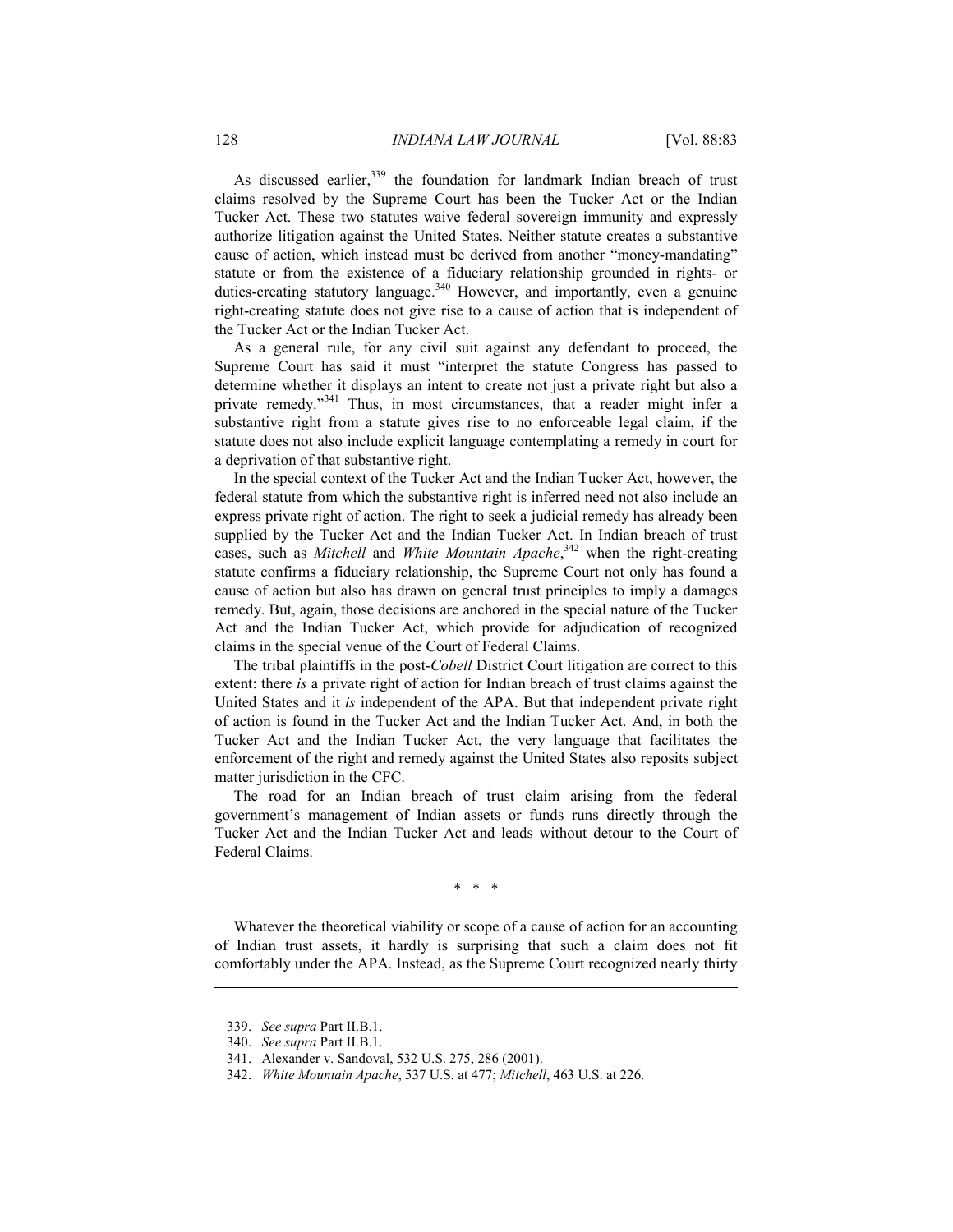years ago, "Indians were to be given 'their fair day in court so that they can call the various Government agencies to account on the obligations that the Federal government assumed'" by Congress's enactment of that specific waiver of sovereign immunity commonly known as the Indian Tucker Act.<sup>343</sup>

Because Congress designed a specially tailored remedy for Indian breach of trust claims in the Court of Federal Claims through the Indian Tucker Act, yet another limitation on APA review in District Court is implicated. Section 702 precludes APA review "if any other statute that grants consent to suit expressly or impliedly forbids the relief which is sought."344 Thus, for example, "[t]he waiver of sovereign immunity in the Administrative Procedure Act does not run to actions seeking declaratory relief or specific performance in [government] contract cases" because "the Tucker Act and Little Tucker Act impliedly forbid such relief."345 Likewise, the APA's waiver of sovereign immunity is withdrawn for Indian breach of trust claims when a money judgment could be sought under the Indian Tucker Act, which thus "impliedly forbids" bypassing the particular remedy created by Congress and the particular forum that Congress designated.

#### III. THE JURISDICTIONAL COLLISION IN *UNITED STATES V. TOHONO O'ODHAM NATION*

### *A. Duplicative Litigation in Both the District Court and the Court of Federal Claims*

The projection of District Court authority over Indian breach of trust litigation in *Cobell v. Babbit*<sup>346</sup> opened the floodgates at the E. Barrett Prettyman Federal Courthouse in Washington, D.C. Dozens of suits alleging mismanagement by the government of Indian assets and funds are now pending before the District Court for the District of Columbia.<sup>347</sup> Setting the stage for a jurisdictional collision, in thirty-one instances, American Indian tribes filed pairs of breach of trust suits in both the CFC and in the District Court.<sup>348</sup> Although the United States reached a \$1 billion settlement of breach of trust claims with forty-one tribes in April 2012,<sup>349</sup> dozens of other suits alleging mismanagement of tribal accounts by the federal

 <sup>343.</sup> *Mitchell*, 463 U.S. at 214 (quoting 92 CONG. REC. 5312 (1946) (statement of Rep. Jackson)).

 <sup>344. 5</sup> U.S.C. § 702 (2006).

 <sup>345.</sup> Sharp v. Weinberger, 798 F.2d 1521, 1523 (D.C. Cir. 1986) (Scalia, J.); *see also*  B.K. Instrument, Inc. v. United States, 715 F.2d 713, 727–28 (2d Cir. 1983); Sea-Land Serv., Inc. v. Brown, 600 F.2d 429, 432–33 (3d Cir. 1979).

 <sup>346. 91</sup> F. Supp. 2d 1, 24–28 (D.D.C. 1999), *aff'd*, 240 F.3d 1081, 1094–95 (D.C. Cir. 2001); *see supra* Part II.A.

 <sup>347.</sup> *See* Assiniboine & Sioux Tribes v. Norton*,* 527 F. Supp. 2d 130, 133–34 (D.D.C. 2007) (listing cases). Indian breach of trust cases seeking an accounting have also been filed in the District Court for the Western District of Oklahoma. *See, e.g.*, Tonkawa Tribe v. Kempthorne, No. CIV-06-1435-F, 2009 WL 742896, at \*3 (W.D. Okla. Mar. 17, 2009); Otoe-Missouria Tribe v. Kempthorne, No. CIV-06-1436-C, 2008 WL 5205191, at \*4 (W.D. Okla. Dec. 10, 2008).

 <sup>348.</sup> Petition for a Writ of Certiorari at 94a–99a, United States v. Tohono O'odham Nation, 131 S. Ct. 1723 (2011) (No. 09-846).

 <sup>349.</sup> Timothy Williams, *U.S. Will Pay a Settlement of \$1 Billion to 41 Tribes*, N.Y. TIMES, Apr. 14, 2012, at A12.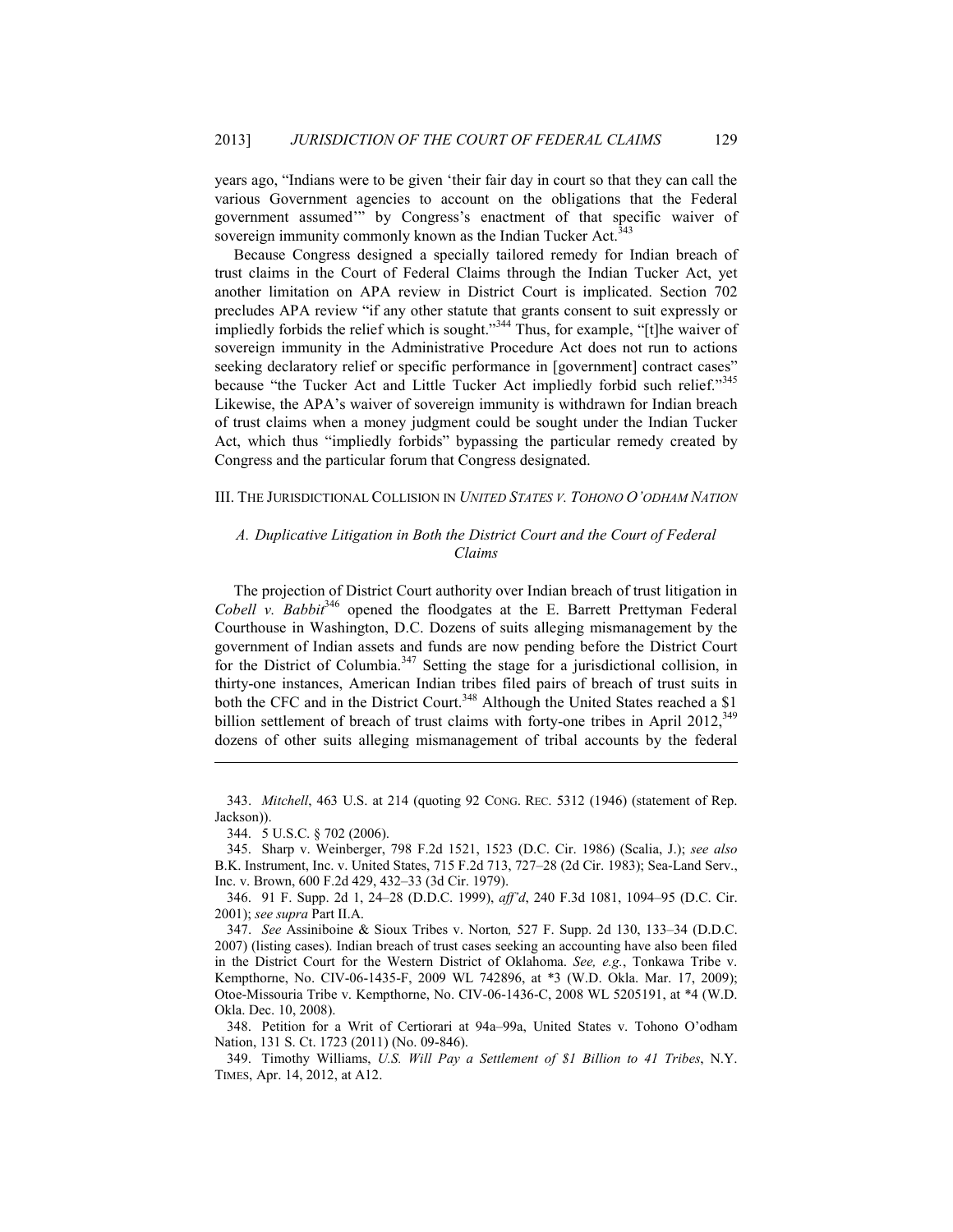government continue forward, most of which are more complex and could require larger monetary payments to resolve.<sup>350</sup>

When lawsuits against the United States involving the same events or set of circumstances are pending simultaneously in both the Court of Federal Claims and another court, 28 U.S.C.  $\S$  1500<sup>351</sup> is implicated. Section 1500 prohibits the Court of Federal Claims from exercising jurisdiction "of any claim for or in respect to which the plaintiff . . . has pending in any other court any suit or process against the United States."<sup>352</sup>

The predecessor to § 1500 was enacted by Congress in the aftermath of the Civil War to address duplicative litigation filed against the federal government and federal officers by the so-called Cotton Claimants.<sup>353</sup> The Supreme Court summarized the "lineage" of this statutory text in *Keene Corporation v. United States*: 354

[R]esidents of the Confederacy who had involuntarily parted with property (usually cotton) during the war sued the United States for compensation in the Court of Claims, under the Abandoned Property Collection Act. When these cotton claimants had difficulty meeting the statutory condition that they must have given no aid or comfort to participants in the rebellion, they resorted to separate suits in other courts seeking compensation not from the Government as such but from federal officials, and not under the statutory cause of action but on tort theories such as conversion. It was these duplicative lawsuits that induced Congress to prohibit anyone from filing or prosecuting in the Court of Claims "any claim . . . for or in respect to which he . . . shall have commenced and has pending" an action in any other court against an officer or agent of the United States. The statute has long outlived the cotton claimants . . . .<sup>355</sup>

Reading § 1500 in a manner that ameliorates perceived hardships for plaintiffs who wish to seek relief against the federal government in different courts, when

 <sup>350.</sup> *Id.* ("About 60 other similar lawsuits by tribes against the United States have not been settled, the government said."). *Compare Assiniboine & Sioux Tribes*, 527 F. Supp. 2d at 130– 32 (listing consolidated tribal breach of trust suits pending in District Court in 2007) *with* Dep't of Justice Office of Pub. Affairs, *Attorney General Holder and Secretary Salazar Announce \$1 Billion Settlement of Tribal Trust Accounting and Management Lawsuits Filed by More Than 40 Tribes* (Apr. 11, 2012), *available at* http://www.justice.gov/opa/pr/2012/April/12-ag-460.html [hereinafter Department of Justice, \$1 Billion Settlement] (listing forty-one tribes with which settlement had been reached).

 <sup>351.</sup> *See generally* Paul Frederic Kirgis, *Section 1500 and the Jurisdictional Pitfalls of Federal Government Litigation*, 47 AM. U. L. REV. 301 (1997).

 <sup>352. 28</sup> U.S.C. § 1500 (2006).

 <sup>353.</sup> *See generally* Payson R. Peabody, Thomas K. Gump & Michael S. Weinstein, *A Confederate Ghost That Haunts the Federal Courts: The Case for Repeal of 28 U.S.C. § 1500*, 4 FED. CIR. B.J. 95 (1994); Schwartz, *supra* note 239, at 4, 7–8; David Schwartz, *Section 1500 of the Judicial Code and Duplicate Suits Against the Government and Its Agents*, 55 GEO. L.J. 537, 574–80 (1967).

 <sup>354. 508</sup> U.S. 200 (1993).

 <sup>355.</sup> *Id.* at 206 (citations omitted).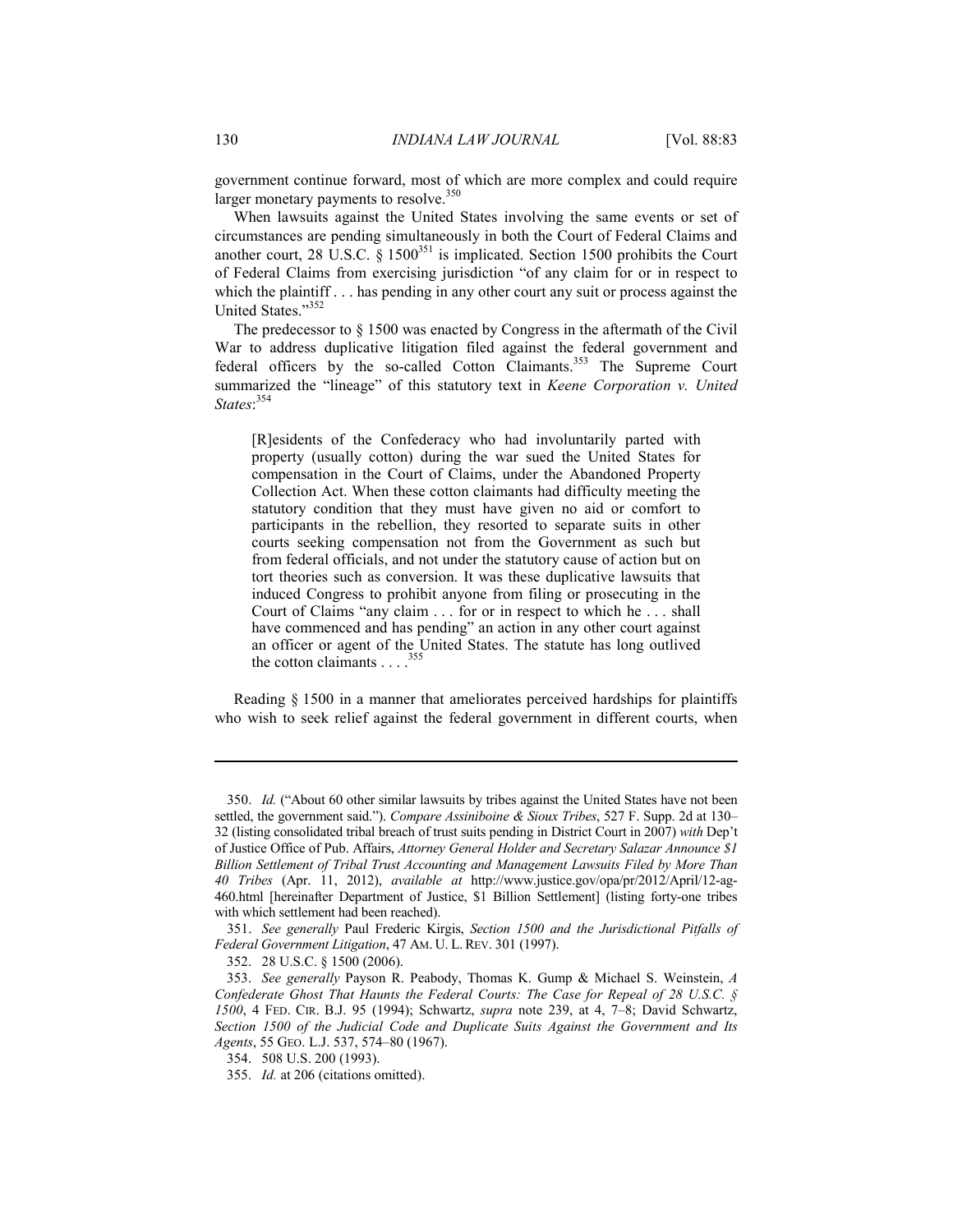jurisdictional limitations preclude joining the claims in a single lawsuit, $356$  the United States Court of Appeals for the Federal Circuit adopted two narrow interpretations (characterized by detractors as judicially crafted exceptions) that drained much of the force from the statute.<sup>357</sup>

First, the court held that a later-filed District Court suit does not oust the Court of Federal Claims of jurisdiction to hear a prior-filed Tucker Act claim.<sup>358</sup> Thus, under Federal Circuit precedent, the application of § 1500 turns entirely on the order of filing. If the CFC takes jurisdiction over a lawsuit at a point in time in which no parallel litigation is pending in another court, that jurisdictional authority is not lost by the subsequent filing, even just a day or perhaps hours later, in District Court of an action based on the same set of facts. Because this interpretation originated from a decision by the old Court of Claims in *Tecon Engineers v. United States*, 359 the order-of-filing holding is frequently called the *Tecon* rule or exception.

Second, the Federal Circuit did not regard a District Court lawsuit as "for or in respect" to an action in the CFC if the two lawsuits sought distinctly different relief. Thus, for example, if a lawsuit sought specific relief from the United States under the APA in District Court, while a simultaneous lawsuit sought money damages under the Tucker Act in the CFC, § 1500 would not bar the CFC from proceeding despite the pending District Court action.<sup>360</sup> The different-relief holding, which also originated under the old Court of Claims in *Casman v. United States*, 361 was sometimes called the *Casman* rule or exception.

In *United States v. Tohono O'odham Nation*, 362 an Indian Nation filed suit in the District Court, alleging that the government had breached its duties of trust by mismanaging tribal assets and money.<sup>363</sup> In the District Court, the Nation sought an accounting of the government's management of tribal assets, as well as equitable restitution of any assets not properly maintained for the tribe.<sup>364</sup> On the very next day, the Nation filed suit in the Court of Federal Claims, again alleging a breach of trust by the government, but here seeking the remedy of money damages.<sup>365</sup>

 358. Hardwick Bros. Co. II v. United States, 72 F.3d 883 (Fed. Cir. 1995). For a critique of the *Tecon* order-of-filing rule, see *infra* Part III.B.2.c.

 <sup>356.</sup> *See* Loveladies Harbor, Inc. v. United States, 27 F.3d 1545, 1557 (Fed. Cir. 1994) (en banc) (Mayer, J., dissenting) (arguing that "[t]he history of section 1500 is replete with instances where courts sought to temper perceived inequity by inventing exceptions to the rule").

 <sup>357.</sup> *Compare* UNR Indus., Inc. v. United States, 962 F.2d 1013, 1021 (Fed. Cir. 1992) ("[S]ection 1500 is rife with judicially created exceptions and rationalizations to the point that it no longer serves its purposes . . . ."), *aff'd on other grounds*, 508 U.S. 200 (1993), *with Loveladies Harbor, Inc.*, 27 F.3d at 1551 (saying that the description of such a rule "as an 'exception' to § 1500 is inapt" but rather "reflect[s] a carefully considered interpretation of the statutory term 'claims,' a term undefined in the statute and subject to conflicting views as to its meaning").

 <sup>359. 343</sup> F.2d 943, 946 (Ct. Cl. 1965).

 <sup>360.</sup> *Loveladies Harbor, Inc.*, 27 F.3d at 1547–52.

 <sup>361. 135</sup> Ct. Cl. 647, 650 (1956).

 <sup>362. 131</sup> S. Ct. 1723 (2011).

 <sup>363.</sup> *Id.* at 1727.

 <sup>364.</sup> *Id.*

 <sup>365.</sup> *Id.*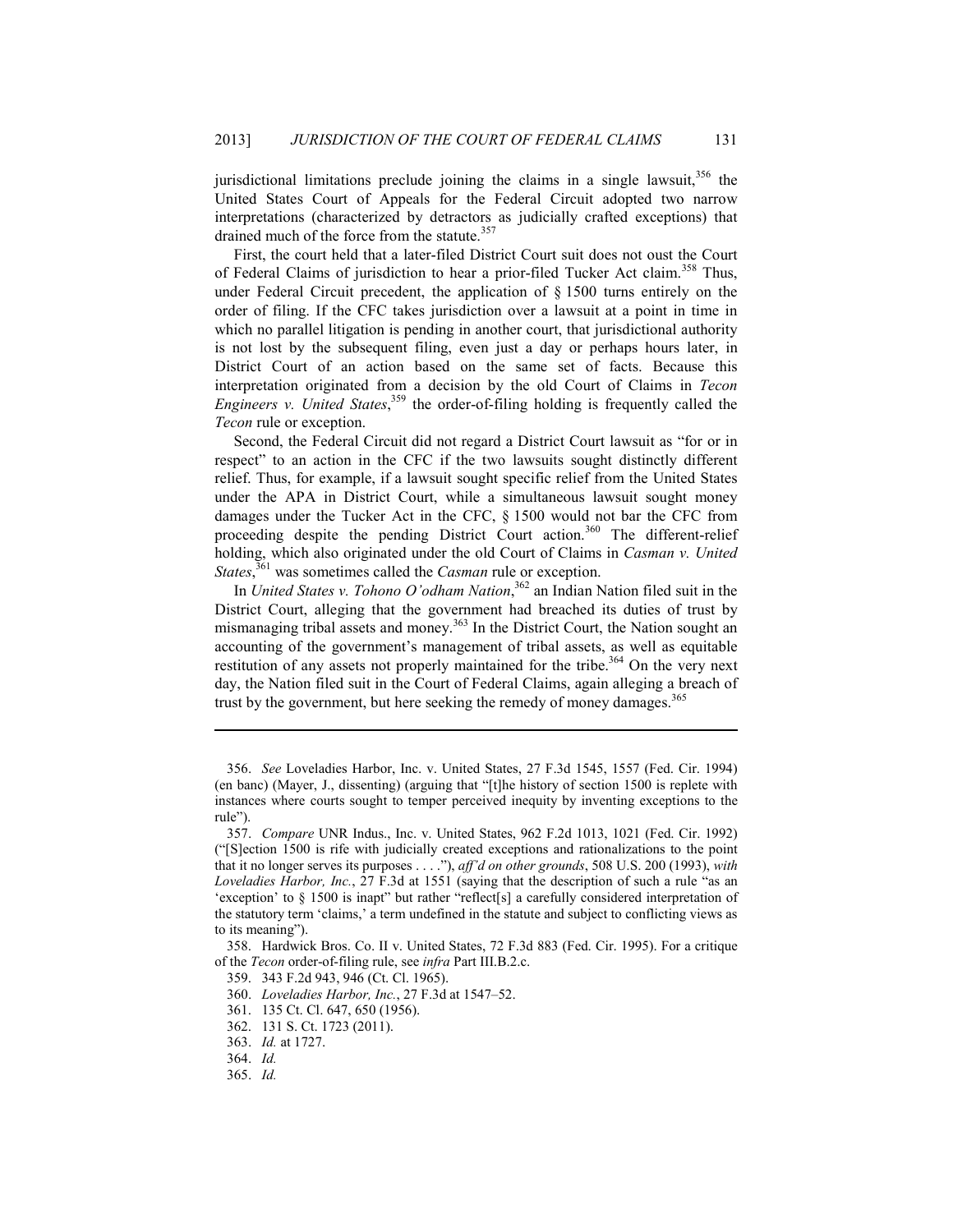Because both lawsuits arose out of the same factual circumstances—both complaints offered nearly identical allegations of breach of trust<sup>366</sup>—and because the Nation sought monetary relief in both courts, the CFC dismissed the suit under  $\S$  1500.<sup>367</sup> A divided Federal Circuit reversed, with the majority holding that, even though both lawsuits presumably arose out of the same underlying facts and both sought relief in the form of money, the District Court lawsuit was framed in equity to seek restitution of "old money" (lost trust funds) and the CFC lawsuit was framed in law to seek damages for "new money" (lost profits) and thus sought different relief.<sup>368</sup>

The Supreme Court granted certiorari in *Tohono O'odham Nation* to resolve "what it means for two suits to be 'for or in respect to' the same claim" within the meaning of  $\S 1500^{369}$  Speaking for a five-justice majority, Justice Kennedy dispensed with comparisons of the types of relief sought or legal theories presented in the two lawsuits and ruled that  $\S$  1500 turns solely on the question of whether both lawsuits arise out of the same operative facts.<sup>370</sup> The statutory language of "for or in respect to" the same claim means simply that both suits have a substantial factual overlap—"based on substantially the same operative facts"<sup>371</sup>—regardless of whether the remedial requests overlap as well. Characterizing Congress as having made "a robust response to the problem first presented by the cotton claimants,"372 the Court held the statute should be read broadly to protect the government from the "burdens of redundant litigation."373

Thus, in the Court's words, "a common factual basis" for both lawsuits "suffices to bar jurisdiction under § 1500."374 By this standard, the Tohono O'odham Nation's lawsuit in the CFC inevitably had to be dismissed.<sup>375</sup> Because the CFC action had been filed after the District Court lawsuit, the Court noted that the *Tecon* time-of-filing question was not presented in the case. $376$ 

Concurring in the judgment in *Tohono O'odham Nation*, Justice Sotomayor (joined by Justice Breyer) would have reversed on the alternative ground that the two lawsuits by the Nation requested overlapping relief, as both sought monetary relief, thus requiring dismissal of the CFC lawsuit under  $\S$  1500.<sup>377</sup> The concurring justices would have reserved the question of whether § 1500 applies when both lawsuits involve the same operative facts but entirely different relief, although they indicated their belief that "Congress did not intend for § 1500 to put plaintiffs to a choice between two nonduplicative remedies that Congress has made available

1

- 368. Tohono O'odham Nation v. United States, 559 F.3d 1284, 1289–90 (Fed. Cir. 2009).
- 369. *Tohono O'odham Nation*, 131 S. Ct. at 1727.
- 370. *Id.* at 1728–31.
- 371. *Id.* at 1731.
- 372. *Id.* at 1728.
- 373. *Id.* at 1730.
- 374. *Id*. at 1727.

 375. *See id.* at 1731. Subsequently, the Tohono O'odham Nation's breach of trust claim was among those tribal claims settled by the United States in April 2012. Department of Justice, \$1 Billion Settlement, *supra* note 350.

376. *Tohono O'odham Nation*, 131 S. Ct. at 1729–30.

377. *Id*. at 1732–33 (Sotomayor, J., concurring in the judgment).

 <sup>366.</sup> *See id.*

 <sup>367.</sup> *Id.* at 1731.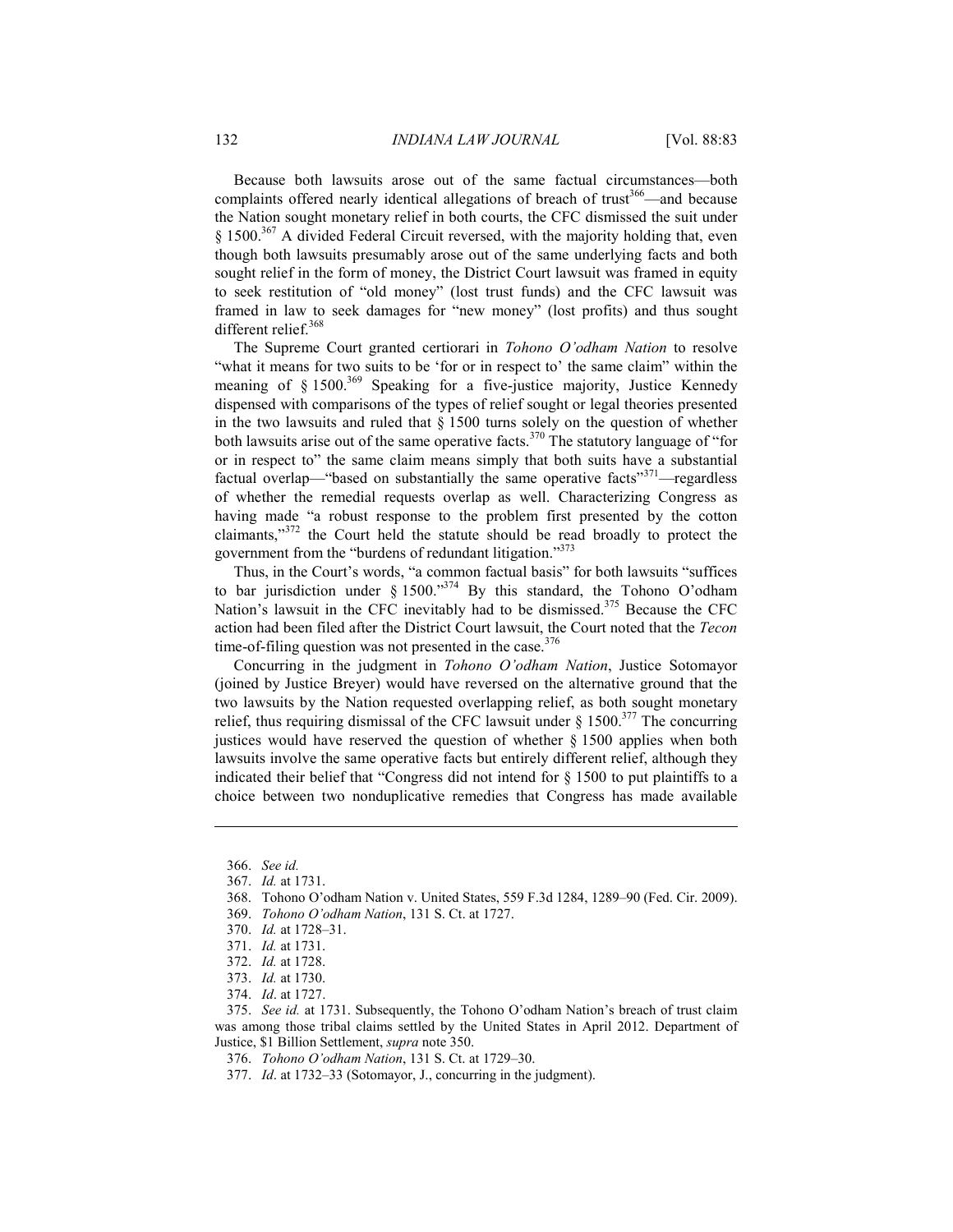exclusively in two forums."<sup>378</sup> Justice Ginsburg was the sole dissenter, arguing that the CFC should have disregarded the plaintiff's requests for relief that overlapped with that in the District Court or allowed the plaintiff to amend the complaint to do so.<sup>379</sup> Justice Kagan was recused.

## *B. The Aftermath of* Tohono O'odham Nation

## 1. The General Implications of *Tohono O'odham Nation* for Election of Claim Theory and Remedies

The *Tohono O'odham Nation* interpretation of § 1500 has significant implications for claimants against the federal government in certain substantive and procedural contexts—potentially forcing an election of legal theory and even of remedy. Harsh consequences ordinarily can be avoided, and the practical implications of the jurisdictional bar thus are limited to a small set of claimants in certain circumstances. Nonetheless, when it does come into force, § 1500 may rather severely constrain the course of action or the remedies available to a claimant against the United States.

Interestingly, however, in the *Tohono O'odham Nation* case itself, the jurisdictional collision could and should have been avoided.<sup>380</sup> As emphasized throughout this Article, the Indian breach of trust action should have been filed in a single forum—the Court of Federal Claims—seeking both a money judgment and collateral relief for a correction of any errors in the government's accounting for trust funds.

Controversies involving  $\S$  1500 arise in cases in which a single occurrence or set of occurrences give rise to claims based on multiple legal theories that may be framed as different, alternative, or succeeding causes of action, one or more of which falls within the exclusive jurisdiction of the Court of Federal Claims and another for which jurisdiction is conferred upon the District Court. Consider a case in which a plaintiff's pleading for substantial damages could be formulated either as a contract claim against the federal government under the Tucker Act, or as a tort claim against the United States under the Federal Tort Claims Act (FTCA).<sup>381</sup> The District Court cannot hear contract claims under the Tucker Act seeking more than \$10,000, authority over which is vested exclusively in the CFC.<sup>382</sup> And the CFC cannot hear tort claims against the federal government because the Tucker Act specifically excludes cases "sounding in tort,"383 while the FTCA provides for jurisdiction in the District Court.<sup>384</sup> Accordingly, the plaintiff *cannot* join these claims together in a single suit in a single court, for that would defeat the singular prerogative of the other court to hear that type of claim. Neither the District Court

1

381. 28 U.S.C. §§ 1346(b), 2674–80 (2006).

 <sup>378.</sup> *Id*. at 1735.

 <sup>379.</sup> *Id*. at 1739–40 (Ginsburg, J., dissenting).

 <sup>380.</sup> *See infra* Part III.B.2.

 <sup>382.</sup> *Id.* § 1346(a)(2).

 <sup>383.</sup> *Id.* § 1491(a)(1).

 <sup>384.</sup> *Id.* § 1346(b)(1).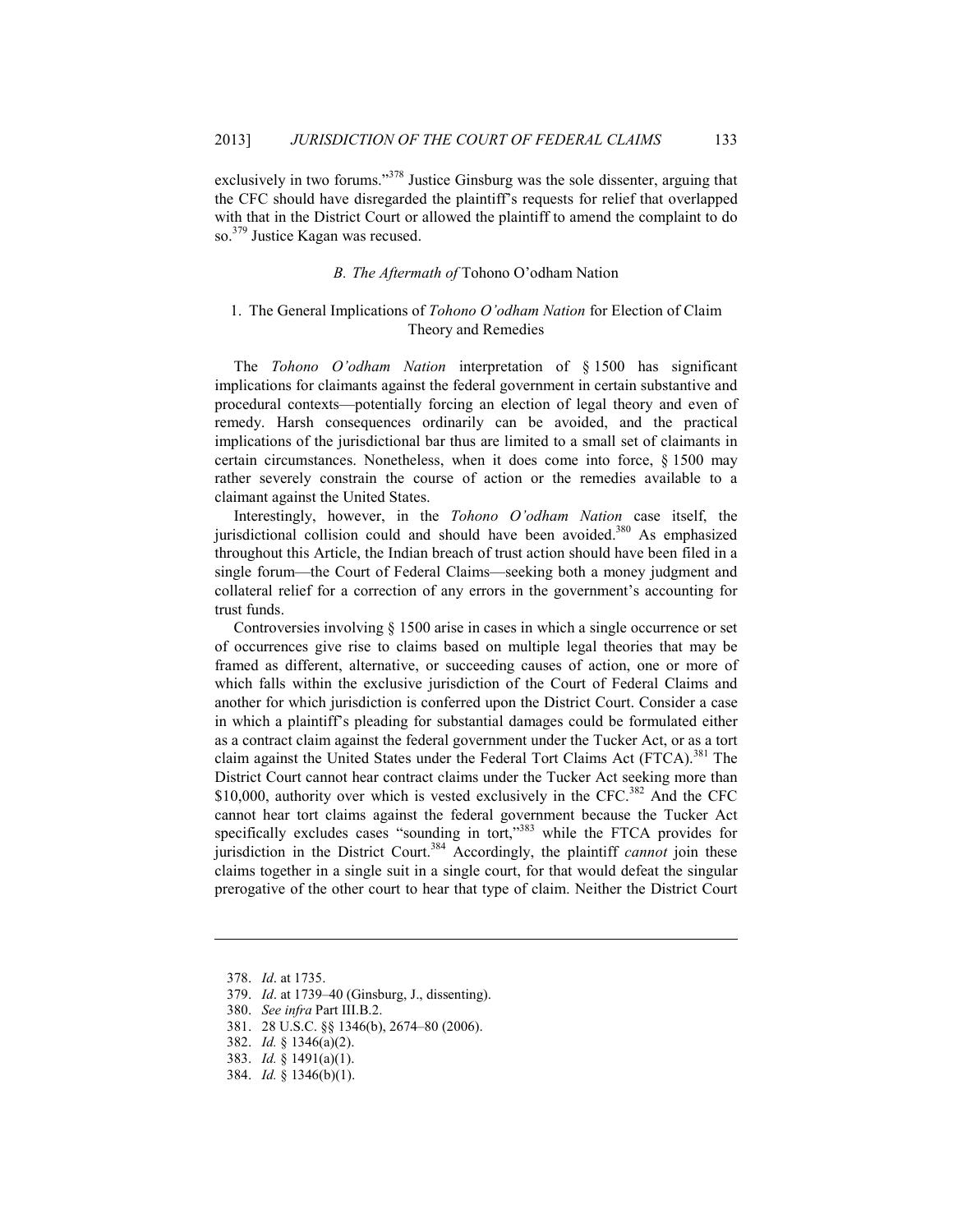nor the CFC may exercise supplemental jurisdiction over a claim that lies within the exclusive province of the other court.

This forum divergence between the Tucker Act and the FTCA describes the circumstances behind the Supreme Court's previous encounter with § 1500 in *Keene Corp. v. United States*<sup>385</sup> in 1993. In that case, asbestos manufacturers sought to shift liability to the United States for judgments and settlements paid by the manufacturers to shipyard employees. Arguing that the asbestos had been used pursuant to government specifications, the manufacturers asserted against the United States (1) contract indemnification theories based on a purported implied warranty (which stated a cause of action under the Tucker Act within the exclusive jurisdiction of the CFC), and (2) tort-based indemnification or reimbursement theories such as contribution (which came under the FTCA with jurisdiction only in the District Court).<sup>386</sup> Although the manufacturers could not join these two claims together in a single forum, the Supreme Court held in *Keene* that the CFC could not take jurisdiction when a lawsuit "based on substantially the same operative facts" had been pending in District Court.<sup>387</sup>

#### a. Section 1500 and Election of Legal Theory

Through the *Keene* decision, the Supreme Court interpreted § 1500 to force claimants in some circumstances to elect a particular legal theory (and abandon another) by which to pursue what is essentially the same claim for the same relief against the United States. Consider a plaintiff who is prosecuting a tort-based claim for damages against the federal government in District Court and then finds itself pressing against the statute of limitations for filing a contract breach or other nontort money claim in the Court of Federal Claims. In such a circumstance, the plaintiff must decide whether to press forward with the pending FTCA claim in the District Court or to dismiss the FTCA vehicle for compensation to instead pursue the Tucker Act claim in the Court of Federal Claims—but not both.<sup>388</sup>

The impact of § 1500 in such instances is thus material, albeit limited as a practical matter to only a few cases:

First, given the unusually long limitations period for actions to be filed in the CFC—six years<sup>389</sup>—the odds are that most FTCA actions in District Court will have concluded before the plaintiff must initiate a timely suit in the CFC. However, given that the pendency of an FTCA claim for § 1500 purposes includes not only the period from the filing of a pleading through the final judgment in the District

1

389. 28 U.S.C. § 2501.

 <sup>385. 508</sup> U.S. 200 (1993).

 <sup>386.</sup> *Id.* at 202–05.

 <sup>387.</sup> *Id.* at 210–14.

 <sup>388.</sup> *Compare* UNR Indus., Inc. v. United States, 962 F.2d 1013, 1021 (Fed. Cir. 1992) ("[W]e see no harm in requiring a party to carefully assess his claims before filing and choose the forum best suited to the merits of the claims and the applicable statutes of limitations.") *with* Emily Schleicher Bremer & Jonathan R. Siegel, The Need to Reform § [1500, at 36 \(Final Report, U.S. Admin. Conf., Sept. 19, 2012\), at http://www.acus.gov/wp](http://www.acus.gov/sites/default/files/Section-1500-Report_Final.pdf)content/plugins/download-monitor/download.php?id=749 (arguing that letting "a plaintiff with multiple claims against the United States arising out of a single incident . . . to pursue all such claims" is "consistent with fundamental principles of our legal system and is just").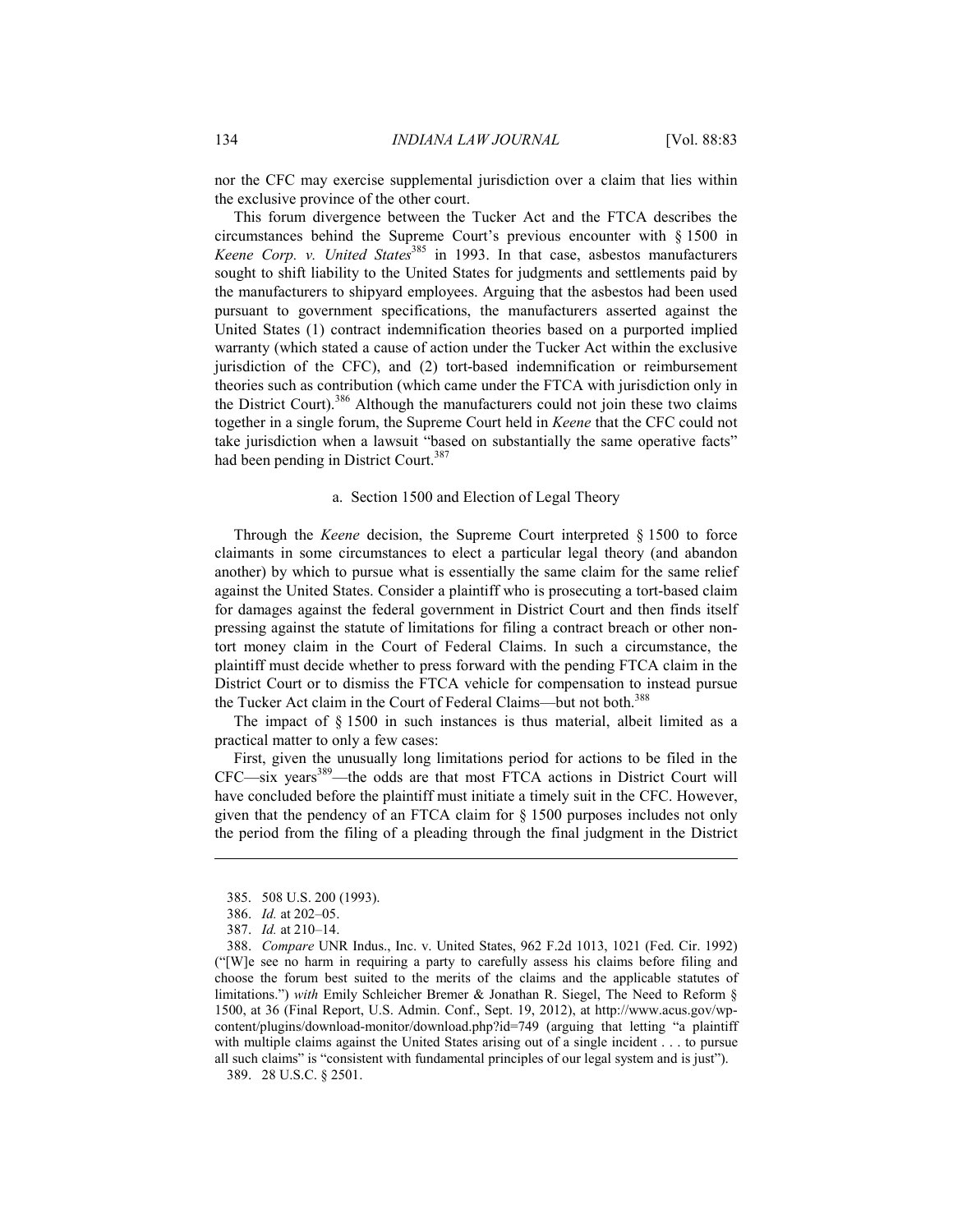Court, but also the later disposition of any appeal, occasions may arise in which the FTCA matter is not concluded before the plaintiff must consider whether to file or waive the Tucker Act claim in the Court of Federal Claims (and *Keene* itself is an example of that scenario made real).<sup>390</sup>

Second, if the legal theories—such as tort versus contract—are equally strong or weak, forcing the plaintiff to a choice will not affect the ultimate outcome of obtaining or failing to obtain a full compensatory remedy. However, the viability of a legal theory is not always readily apparent on the front end, especially before discovery and preliminary rulings by a court. The legal theory initially selected may prove later to be flawed such that the other legal theory then looks more promising. Thus, an election of legal theory can affect the ability to obtain success. In most but not all cases, the comparative strengths of alternative legal theories will become apparent well before the six years have run, so, again, a forced choice of a legal theory may not be a major obstacle to the success of most meritorious claims.

#### b. Section 1500 and Election of Remedy

Section 1500 as interpreted in *Keene* could well force an election of a particular legal theory, depending upon whether the statute of limitations were to expire during the pendency of the first suit. However, if a plaintiff in a *Keene*-type scenario—choosing between a FTCA suit in District Court and a Tucker Act suit in the CFC—makes a wise choice of legal theory, the plaintiff would obtain a full recovery. Under both the FTCA and the Tucker Act, the remedy is a money judgment.

By contrast, forcing election of a remedy by barring simultaneous suits that seek different relief in separate forums with exclusive authority could preclude full recovery notwithstanding the merits of the case. For example, a party cannot obtain money damages in the District Court under the APA<sup>391</sup> and cannot obtain general equitable-type relief disconnected from a money claim in the CFC under the Tucker Act.392 If the second suit cannot be brought because the statute of limitations will have run before conclusion of the first suit, then the second suit may be precluded along with the additional remedy available only in that second suit.

Through *Tohono O'odham Nation*, the Supreme Court has interpreted § 1500 in a manner that may, sometimes, force a plaintiff to a choice of remedies, thus impairing the prospect of a full recovery. As discussed above and below, $393$  the *Tohono O'odham Nation* case itself was not an example of such a forced selection of remedies, because an Indian breach of trust claim may be fully remedied under the Tucker Act and the Indian Tucker Act. Other situations could arise, however, in which a party would be forced to elect a remedy, and not merely a legal theory, thus requiring not only a choice of means but of ends in litigation against the federal government.

<u>.</u>

 <sup>390.</sup> *See Keene Corp.*, 508 U.S. at 207–09 (holding that § 1500 barred CFC action when FTCA appeal was pending when CFC action was filed, even though the FTCA appeal later was dismissed).

 <sup>391. 28</sup> U.S.C. § 702 (allowing relief "other than money damages"); *see supra* Part I.A.

 <sup>392. 28</sup> U.S.C. § 1491(a); *see supra* Parts I.A–II.B.2.

 <sup>393.</sup> *See supra* Part II.B.2–3; *see also infra* Part III.B.2.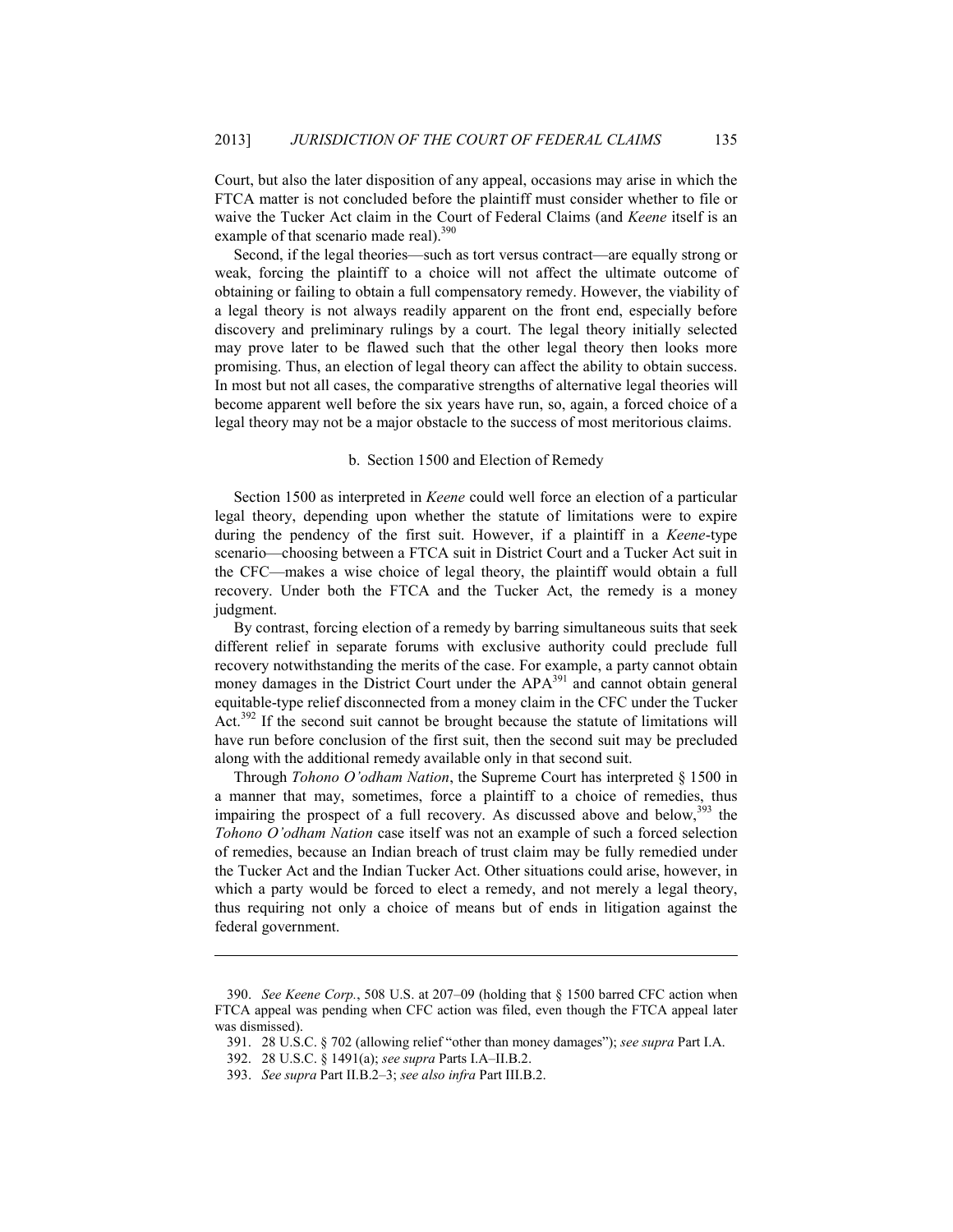This classic scenario presented itself in *Loveladies Harbor, Inc. v. United*  States.<sup>394</sup> In that case, plaintiff landowners were aggrieved by federal administrative restrictions on the development of wetlands.<sup>395</sup> To challenge the denial of a development permit, the plaintiffs were obliged to seek APA review in the District Court of the agency's action.<sup>396</sup> The APA claim challenging the agency's refusal to grant the permit to develop the land could not have been pursued in the CFC because it was not a claim for money (nor was it merely a means to the end of monetary relief).<sup>397</sup> When it appeared that the APA challenge to the permit might be unsuccessful—but while that challenge was still pending on appeal—the plaintiff landowners sought compensation for a regulatory taking under the Tucker Act, which fell within the exclusive jurisdiction of the  $CFC$ <sup>398</sup>

In *Loveladies Harbor*, the claims in the District Court to set aside the administrative restriction and in the CFC for compensation for the loss of beneficial use of the property were, in the words of legal scholar Craig Schwartz, "necessarily sequential,"<sup>399</sup> as is typical in the context of regulatory takings. In *Loveladies Harbor*, the Federal Circuit held that § 1500 did not bar the CFC action because the plaintiffs sought "distinctly different" relief in each suit—specific relief under the APA in District Court (essentially seeking an injunction to set aside the permit denial) and money damages under the Tucker Act in the CFC (seeking compensation for the government's taking of the property). $400$ 

The Supreme Court's ruling in *Tohono O'odham Nation* plainly overturns the Federal Circuit's "distinctly different" relief rationale for avoiding the application of § 1500, adopting instead the "same operative facts" trigger for the jurisdictional bar.401 Whether the *Loveladies Harbor* scenario still triggers the jurisdictional bar henceforth will turn on questions about whether both the preceding District Court action and the subsequent CFC suit arise from "substantially the same operative facts"402 and whether the invocation of a constitutional right to compensation requires a different analysis.

In such regulatory takings cases, the government will focus on the single fact of the administrative restriction on property use as giving rise both to the APA review action and the Tucker Act takings claim. The government will argue that § 1500 applies if both suits are pending simultaneously because "the same conduct gave rise to different claims based upon purportedly distinct legal theories."403

1

 403. Trusted Integration, Inc. v. United States, 659 F.3d 1159, 1165 (Fed. Cir. 2011) (describing general basis for applying § 1500 to dismiss parallel CFC claim brought under a different legal theory); *see also* Coeur d'Alene Tribe v. United States, 102 Fed. Cl. 17 (2011) (ordering dismissal under § 1500 because, while the plaintiff attempted "to separate its claims into two different categories," the plaintiff was "seeking redress for injuries arising

 <sup>394. 27</sup> F.3d 1545 (Fed. Cir. 1994) (en banc).

 <sup>395.</sup> *Id.* at 1547.

 <sup>396.</sup> *See* SISK, *supra* note 34, § 4.02(d)(5), at 244–45.

 <sup>397.</sup> *See id*.

 <sup>398.</sup> *Loveladies Harbor, Inc.*, 27 F.3d at 1547.

 <sup>399.</sup> Schwartz, *supra* note 239, at 5.

 <sup>400.</sup> *Loveladies Harbor, Inc.*, 27 F.3d at 1551.

 <sup>401.</sup> *See* United States v. Tohono O'odham Nation, 131 S. Ct. 1723, 1731 (2011).

 <sup>402.</sup> In *Loveladies Harbor*, the Federal Circuit assumed "*arguendo*, that Loveladies' two suits arise from the same operative facts." 27 F.3d at 1552 (emphasis in original).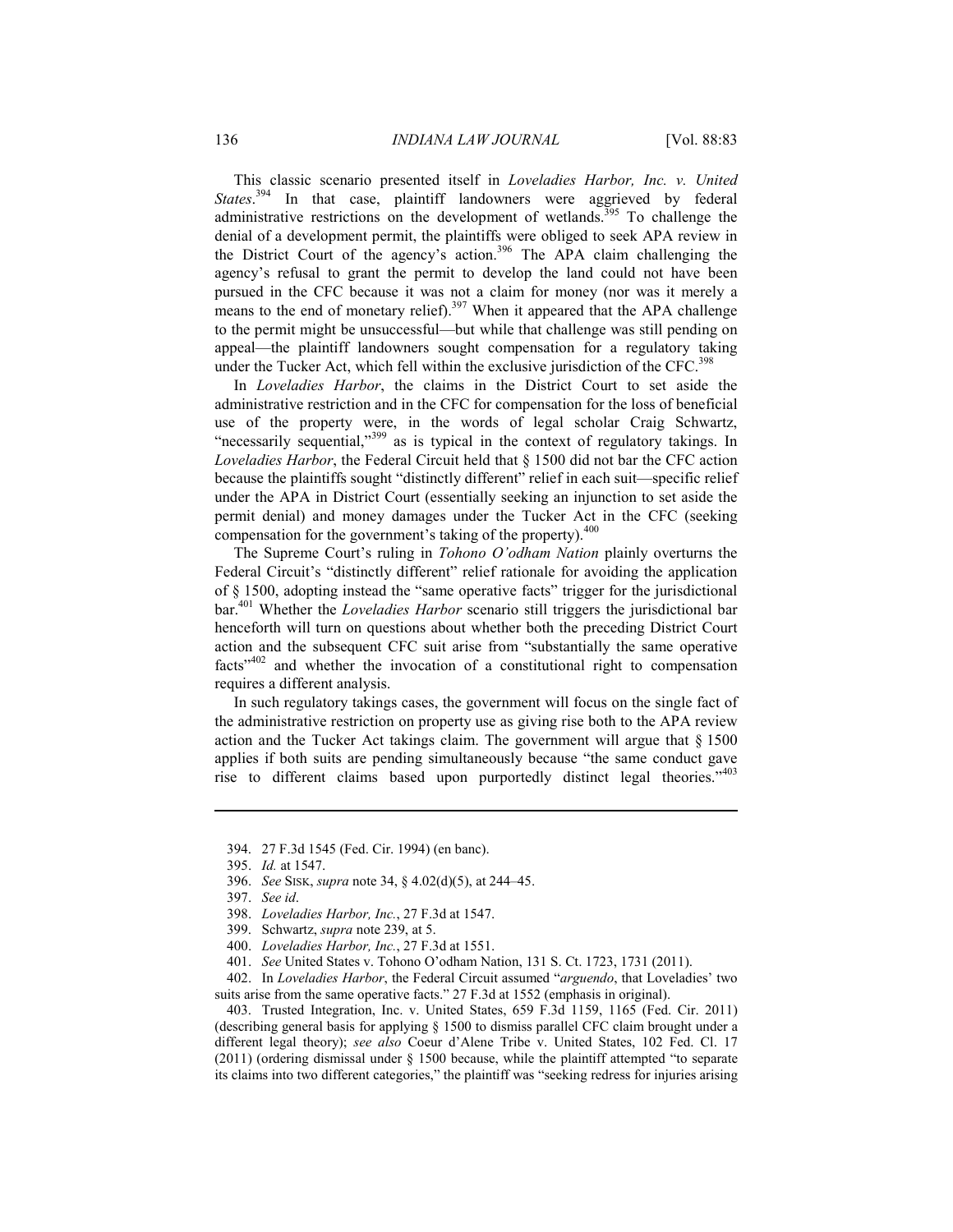Observing that the property at issue will be the same and government conduct involved will be substantially the same, the government will insist that  $\S$  1500 plainly applies.<sup>404</sup>

Claimants against the government will contend that the presence of an administrative restriction on property use is merely a background fact, while the operative facts for the claims and the material evidence to prove the claims are different.<sup>405</sup> They will argue that the APA challenge to the property restriction in District Court focuses on the statutory and regulatory constraints on agency action, while the Tucker Act claim in the CFC addresses whether the owner was deprived by the regulation of all economically beneficial use of the property and the just compensation due for a taking of property.

In addition, Craig Schwartz contends that, even after *Tohono O'odham Nation*, the CFC may stay and is not required to dismiss under  $\S$  1500 when the plaintiff has filed a "necessarily sequential" action in District Court to preserve a "substantial legal right."406 In *Tohono O'odham Nation*, the Supreme Court rejected claims of hardship by "forcing plaintiffs to choose between partial remedies available in different courts," saying that "[a]lthough Congress has permitted claims against the United States for monetary relief in the CFC, that relief is available by grace and not by right."407 By contrast, as the Federal Circuit stated in *Loveladies Harbor*, applying § 1500 there would place a plaintiff "in the position of having to give up a substantial legal right protected by the Takings Clause of the Constitution."<sup>408</sup>

Nonetheless, an exception for regulatory taking cases is not to be found in the text of § 1500 and was not suggested in *Tohono O'odham Nation*. 409 Concurring in the judgment, Justice Sotomayor observed that "[a]fter today's decision, § 1500 may well prevent a plaintiff from pursuing a takings claim in the CFC if an action to set aside the agency action is pending in district court."410 The majority offered

 405. *See* d'Abrera v. United States, 78 Fed. Cl. 51, 58 (2007) ("In short, if a material factual difference exists between two claims, they are not the same for purposes of Section 1500.").

406. Schwartz, *supra* note 239, at 5, 14 n.76, 18.

1

407. United States v. Tohono O'odham Nation, 131 S. Ct. 1723, 1730–31 (2011).

 408. *Loveladies Harbor, Inc. v. United States*, 27 F.3d 1545, 1555 (Fed. Cir. 1994) (en banc); *see also* United Keetoowah Band of Cherokee Indians v. United States, 104 Fed. Cl. 180, 187 n.8 (2012) (stating that "Section 1500 remains inapplicable to dual claims filed to preserve "a substantial legal right,'" and noting Schwartz's "necessarily sequential" test as possible way to identify such rights).

 409. *See* Brandt v. United States, 102 Fed. Cl. 72, 80 n.8 (2011) (saying that "[n]either *Tohono* nor the text of section 1500 make any distinction based on the type of claim" and that both "govern equally Fifth Amendment takings claims").

 410. *Tohono O'odham Nation*, 131 S. Ct. at 1734 (Sotomayor, J., concurring in the judgment).

from the same transaction or occurrence"); Eric Bruggink, *A Model Proposal*, 28 PUB. CONT. L.J. 529, 538 (1999) (observing that a taking claim in the Court of Federal Claims may often be the "flip side of a case brought in district court under the APA and section 1331 to challenge the validity of administrative action").

 <sup>404.</sup> *See* Kingman Reef Atoll Inv., LLC v. United States, 103 Fed. Cl. 660, 691 (2012) (holding that operative facts in quiet title suit in District Court and taking claim in CFC are "virtually indistinguishable," because "the allegations . . . as to . . . the asset at issue, are substantially the same" and the "complaints also describe similar conduct supporting the plaintiffs' legal theories," thus triggering § 1500).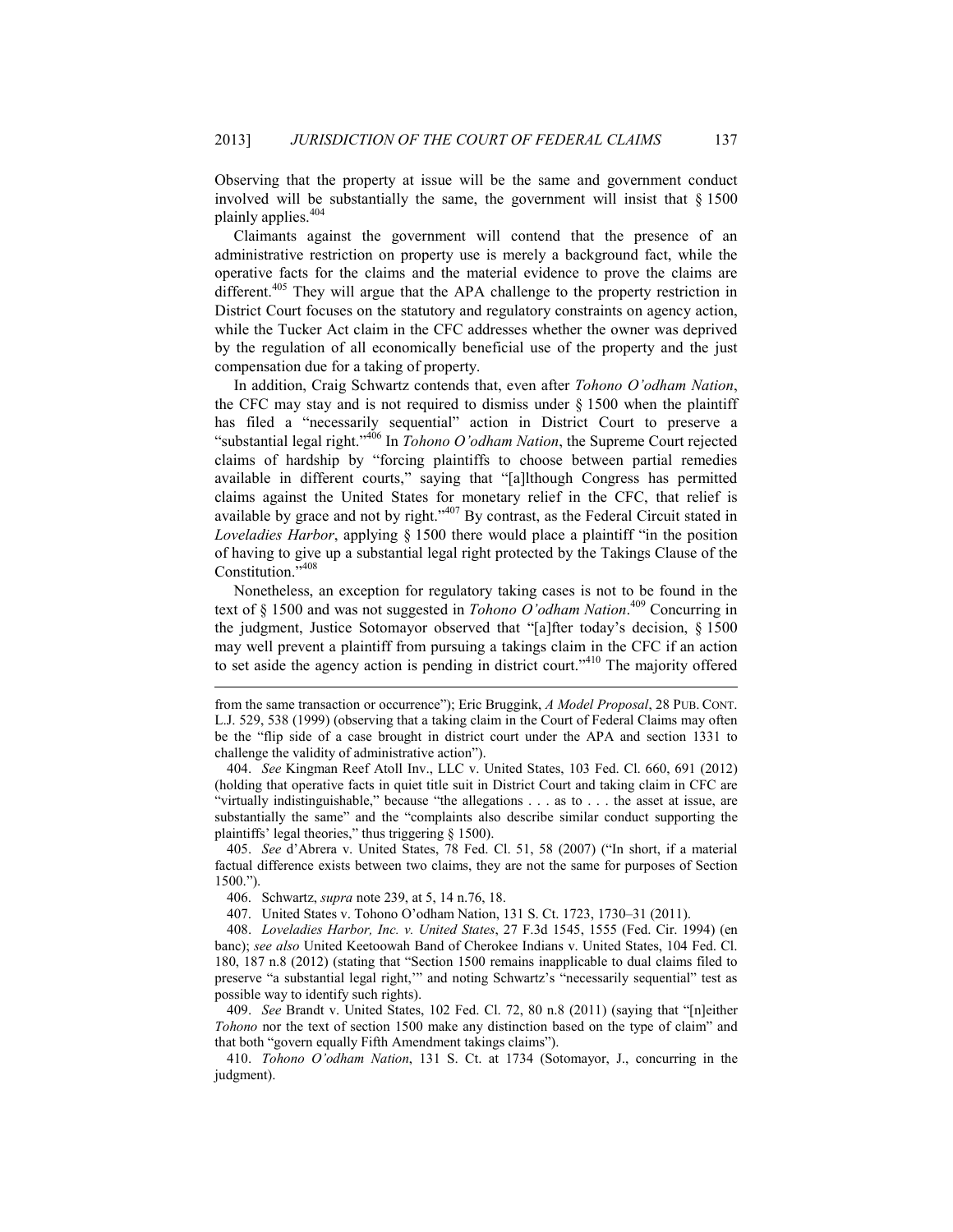no response or contradiction.411 As the Federal Circuit explained in *Hair v. United*  States,<sup>412</sup> in holding that taking claims are subject to the six-year statute of limitations, "there is no merit to plaintiff's argument that the constitutional right to just compensation is absolute, any more than any other right is absolute.<sup>"413</sup>

Application of § 1500 to the sequential court filings in the regulatory taking scenario need not deprive a claimant of just compensation due by constitutional right, although it may sometimes require the claimant to surrender a statutory claim (which arguably counts as "relief [that] is available by grace and not by right $x^{414}$ ) to preserve the constitutional claim. Filing suit in the CFC to seek compensation for a constitutional taking under the Tucker Act, without filing or being required to abandon a previous APA challenge to the agency's action in District Court, would constitute a concession that the agency's regulatory action was valid but would not undermine the claim to compensation for loss of property use.<sup>415</sup> To be sure, the forced election is a meaningful limitation on a plaintiff's course of action, but whether it crosses a constitutional line is less than certain.

Moreover, given the six-year statute of limitations period for CFC actions, a plaintiff acting promptly to seek judicial review of agency action in the District Court ordinarily will see its case rise or fall on the merits before needing to consider an alternative vehicle for monetary compensation.<sup>416</sup> Indeed, as pointed out by the dissenting judge in *Loveladies Harbor*, the APA action in that case, including the appeal, had been resolved in three years, meaning the plaintiff "still would have had three years in which to file its claim in the Court of Federal Claims  $\dots$  after the resolution of its challenge to the permit denial."<sup>417</sup>

In the immediate aftermath of *Tohono O'odham Nation*, however, some plaintiffs will get caught in the slamming door of § 1500, even though the jurisdictional bar could have been avoided by waiting to file in the CFC until after the final resolution of the parallel District Court litigation. For example, in *Central*  Pines Land Co. v. United States,<sup>418</sup> the Court of Federal Claims noted that "had the plaintiffs understood the impact of section 1500 as has since been expressed in *Tohono*," they either would not have filed suit in the CFC or would have dismissed the original CFC action and waited until after completion of District Court litigation before returning to the  $CFC<sup>419</sup>$  In such cases, the plaintiffs could have avoided simultaneously pending lawsuits by filing them sequentially within statutory time limitations. But, having instead assumed that duplicative litigation was permissible, the plaintiffs now face unavoidable dismissal of the CFC suit.

 <sup>411.</sup> *But see* Schwartz, *supra* note 239, at 20 n.116 (arguing that because Justice Kennedy's majority opinion did not cite or repudiate *Loveladies Harbor*, "[t]he 'substantial legal right' language from *Loveladies Harbor* remains good law").

 <sup>412. 350</sup> F.3d 1253 (Fed. Cir. 2003).

 <sup>413.</sup> *Id.* at 1260.

 <sup>414.</sup> *Tohono O'odham Nation*, 131 S. Ct. at 1731.

 <sup>415.</sup> *See* Fla. Rock Indus., Inc. v. United States, 791 F.2d 893, 898–99 (Fed. Cir. 1986).

 <sup>416.</sup> *But see* Bremer & Siegel, *supra* note 388, at 50 (arguing that "the speed of litigation . . . should not affect the ability to bring claims").

 <sup>417.</sup> Loveladies Harbor, Inc. v. United States, 27 F.3d 1545, 1558 (Fed. Cir. 1994) (Mayer, J., dissenting).

 <sup>418. 99</sup> Fed. Cl. 394 (2011).

 <sup>419.</sup> *Id.* at 406.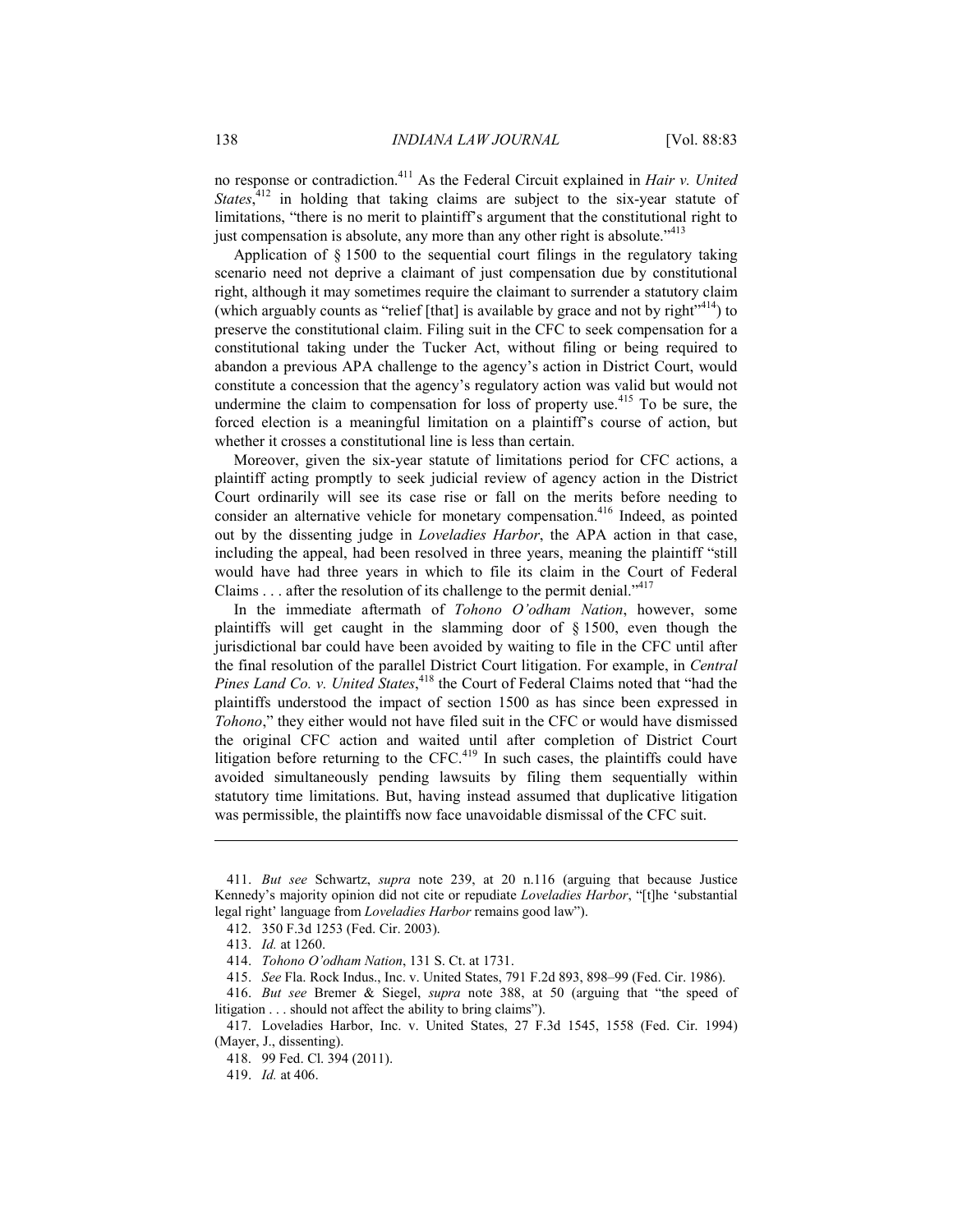\* \* \*

Importantly, in neither of the above scenarios—the possibility of a forced election of theory or a forced election of remedy—is the complicating factor of forum shopping directly implicated. In the *Keene* scenario, the plaintiffs could pursue the FTCA claim only in District Court and could pursue the Tucker Act claim only in the CFC—neither forum could hear the other claim as legally framed. In the *Loveladies Harbor* scenario, the plaintiffs could only pursue the APA claim in District Court and the Tucker Act claim in the CFC—again neither forum could hear the other claim seeking a distinctly different remedy. Precisely because plaintiffs in such circumstances are restricted to separate judicial venues for pursuing alternative theories or remedies arising from the same factual nucleus, § 1500 may have real bite, and thus is understandably criticized as unfairly depriving some claimants of a complete and just recovery.

A report for the Administrative Conference's Judicial Review Committee, prepared by Emily Schleicher Bremer and Jonathan Siegel, recommends that the Administrative Conference propose the repeal of  $\S$  1500.<sup>420</sup> Although Bremer and Siegel acknowledge that repeal would permit some duplicative litigation against the United States, they argue that plaintiffs should not be penalized for having to pursue related claims in different courts because of jurisdictional limitations.<sup>421</sup> When courts encounter such simultaneously pending cases, Bremer and Siegel suggest they may apply preclusion rules and manage their dockets, such as by staying one lawsuit until the resolution of the other, and thereby may "mitigate the costs of such duplication."422 Section 1500 is a trap for the unwary (especially, but not only, pro se litigants and inexperienced lawyers) and does impose hardship in some cases, thus meriting legislative reconsideration of whether it should be retained in the modern litigation context.

But in the *Tohono O'odham Nation* case itself, the plaintiff brought the § 1500 problem on itself by engaging in forum shopping and fomenting a duplicative litigation problem where it was not necessary. The question of the proper jurisdictional home for an Indian breach of trust claim was not directly before the Supreme Court in *Tohono O'odham Nation*. However, as discussed in the next section of this Article, the Supreme Court's majority decision in *Tohono O'odham Nation* strongly suggests that the CFC was empowered to provide a full or at least

 <sup>420.</sup> Bremer & Siegel, *supra* note 388, at 7. As of the date this Article was completed, the Judicial Review Committee had approved a recommendation for the repeal of § 1500, proposing to replace § 1500 with a statutory provision for a presumptive stay to avoid simultaneous litigation of multiple cases arising out of the same operative facts. Comm. on Judicial Review, U.S. Admin. Conf., Reform of 28 U.S.C. § 1500, Proposed Recommendation, available at [http://www.acus.gov/wp-content/plugins/download-monitor/download.php?id=748,](http://www.acus.gov/sites/default/files/Section-1500-Proposed-Recommendation.pdf) 

adopted by Comm. on Judicial Review, Meeting, Oct. 17, 2012, available at http://acus.granicus.com/MediaPlayer.php?view\_id=2&clip\_id=59. The recommendation is on the agenda to be considered by the full Administrative Conference at its plenary session on December 6, 2012, available at http://www.acus.gov/wp-content/plugins/downloadmonitor/download.php?id=747.

 <sup>421.</sup> Bremer & Siegel, *supra* note 388, at 7, 37–38.

 <sup>422.</sup> *Id.* at 7.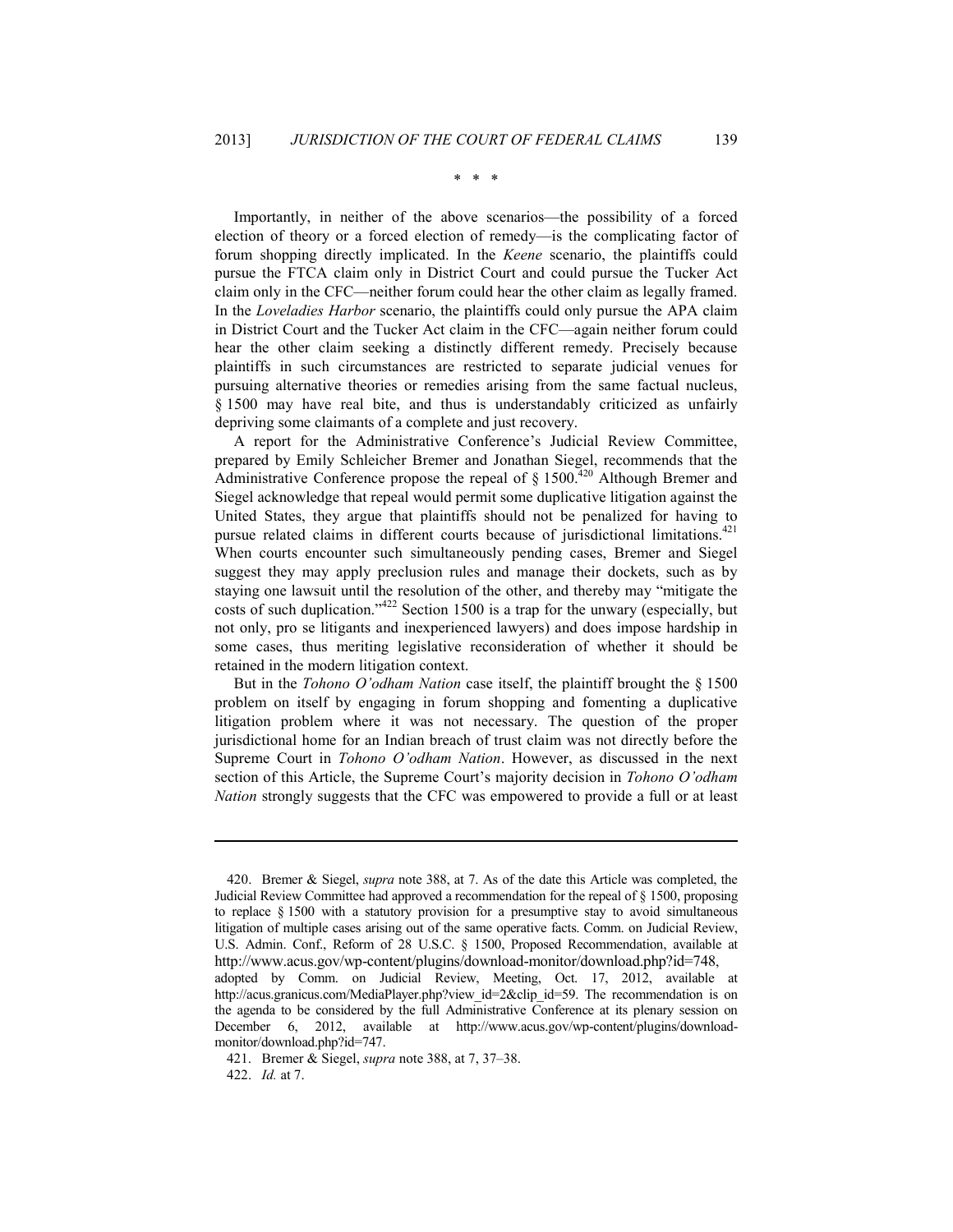adequate remedy by a money judgment and that duplicative litigation therefore was easily avoided without meaningful hardship.

### 2. The Specific Implications of *Tohono O'odham Nation* for Forum Selection in Indian Breach of Trust Cases

As discussed immediately above, by forcing an election of legal theory or remedy in a manner that could deprive a claimant of a full or perhaps any recovery, the Supreme Court's interpretation of § 1500 in *Tohono O'odham Nation* may have material and detrimental consequences for claimants against the federal government in certain discrete contexts. But in the very legal context in which it arose—Indian breach of trust claims—the *Tohono O'odham Nation* decision will not force American Indian tribal and individual claimants into an election that deprives them of a complete and healthy remedy against the federal government for any breach of fiduciary duties. Instead, the *Tohono O'odham Nation* case highlights the more fundamental question of the proper forum for a claim against the sovereign United States and the risks of attempting to bypass the jurisdictional limitations placed on claims against the United States.

#### a. *Tohono O'odham Nation* and the Proper Forum for a Breach of Trust Claim

The *Tohono O'odham Nation* case was an odd platform for deciding the § 1500 question.<sup>423</sup> The Indian Nation filed a duplicative suit in a forum that lacked jurisdiction to hear the claim at all—the District Court, which did not have proper authority to hear what was a disguised Tucker Act claim.<sup>424</sup> And the Nation could have obtained a complete remedy in the proper forum—the Court of Federal Claims, which could grant a money judgment with collateral equitable relief. $425$ 

With respect to the tribal claims in the two parallel lawsuits in *Tohono O'odham Nation*, the government's position has been that the breach of trust action filed in the CFC should be dismissed under § 1500, because of the pendency of the parallel breach of trust action in the District Court,<sup>426</sup> and that the Nation's action in the District Court should be dismissed on jurisdictional, sovereign immunity, and other grounds.<sup>427</sup> The government thereby sought to reduce the number of lawsuits from two to zero. The Nation responded that both the CFC and the District Court

 <sup>423.</sup> *See* Transcript of Oral Argument at 25–26, United States v. Tohono O'odham Nation, 131 S. Ct. 1723 (2011) (No. 09-846) (Scalia, J.) (noting that, since "it's far from clear if [the Tohono O'odham Nation] had any business being in the district court anyway," the Court was being asked to "resolv[e] a very strange question," that, if there is a right to sue in District Court for an injunction, "as is not clear," how does § 1500 apply "when there is a suit pending in the Court of Claims and that is sort of an abstract question").

 <sup>424.</sup> *See supra* Part II.A, B.2–3.

 <sup>425.</sup> *See supra* Part II.B.2.

 <sup>426.</sup> *See* Brief for Petitioner at 14, 48, United States v. Tohono O'odham Nation, 131 S. Ct. 1723 (No. 09-846).

 <sup>427.</sup> *See* Memorandum of Points and Authorities in Support of Defendants' Motion to Dismiss at 10–60, Tohono O'odham Nation v. Kempthorne, No. 06-2236-JR (D.D.C. June 16, 2008).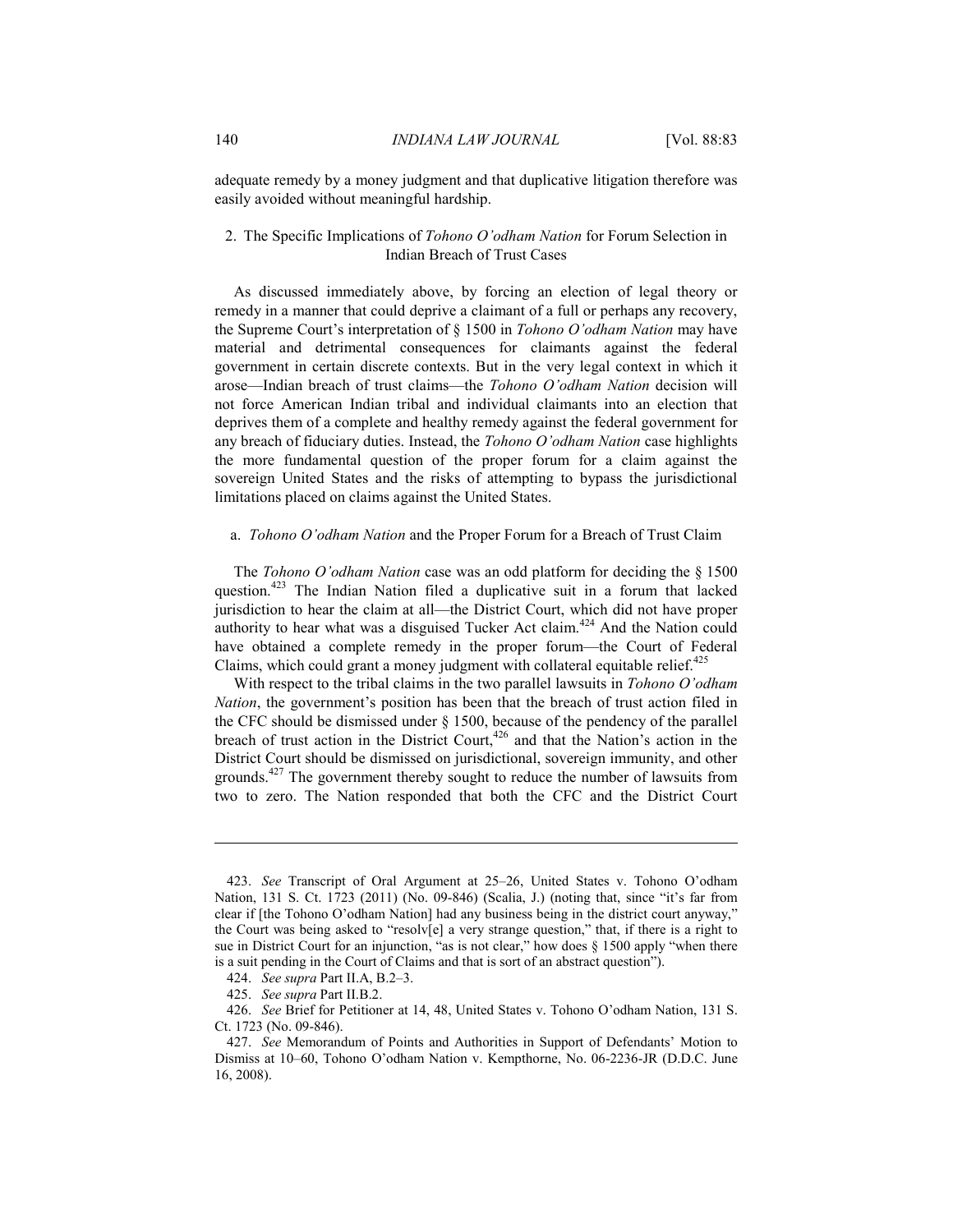lawsuits should be permitted to proceed along separate courses and conclude with dual judgments.<sup>428</sup> Thus, the Nation had hoped to maintain two lawsuits.

The Supreme Court rejected the Tohono O'odham Nation's attempt to maintain two lawsuits and thus accepted the government's position, at least in part. The continued viability of the District Court action remained an open question. Throughout this Article, I have maintained that the District Court lacks authority under the APA to hear Indian breach of trust lawsuits and that claim-splitting between federal courts contradicts the congressional purpose to centralize monetary claims in general and Indian breach of trust claims in particular in the CFC and the Federal Circuit. Accordingly, while a tribe is entitled to maintain one lawsuit, that single lawsuit should be placed in or moved to the CFC. Indian breach of trust claims filed in District Court action should be transferred to the CFC for unified adjudication under the Tucker Act and the Indian Tucker Act.

In *Tohono O'odham Nation*, the Supreme Court reviewed a judgment by the CFC and necessarily focused on the § 1500 jurisdictional bar as applied to the CFC. Because the parallel District Court action was not before it, the Supreme Court did not directly address the District Court's jurisdiction over a breach of trust claim. Nonetheless, the Supreme Court majority opinion casts doubt on the viability of a District Court action for such tribal claims and confirms the propriety of the CFC remedy. In responding to the Nation's claim of hardship by supposedly being "forc[ed] . . . to choose between partial remedies available in different courts," the majority said: "The hardship in this case is far from clear. The Nation could have filed in the CFC alone and if successful obtained monetary relief to compensate for any losses caused by the Government's breach of duty."<sup>429</sup> The clear import of the statement, which arguably is not dictum because it was part of the reasoning behind the Court's construction of § 1500, is that a money judgment in the CFC would be a full and not merely "partial" remedy.

In response, the concurrence noted that the plaintiff sought an "equitable accounting" in the District Court and observed that, more than forty years ago, the CFC's predecessor had held it "lacks jurisdiction to issue a preliability accounting."430 Importantly, however, the concurring justices acknowledged that, more recently, the Federal Circuit had suggested the availability of an accounting in the CFC through its "ancillary relief" authority.<sup>431</sup> (This additional remedial power was granted by Congress subsequent to that earlier Court of Claims decision disavowing power to order a preliability accounting.<sup>432</sup>)

Moreover, given that the Nation was alleging a past breach of trust with past economic harm—in both the District Court and CFC—the availability of a "preliability" accounting remedy was beside the point. In typical Indian breach of trust litigation, tribes or tribe members do not contend that the government simply

 <sup>428.</sup> *See* Brief for Respondent, *supra* note 18, at 16–17.

 <sup>429.</sup> United States v.Tohono O'odham Nation, 131 S. Ct. 1723, 1730–31 (2011).

 <sup>430.</sup> *Id.* at 1735 n.5 (Sotomayor, J., concurring in the judgment) (citing Klamath & Moduc Tribes v. United States, 174 Ct. Cl. 483, 487–88, 490 (1966)).

 <sup>431.</sup> *Id.* (citing Eastern Shawnee Tribe v. United States, 582 F.3d 1306, 1308 (Fed. Cir. 2009)).

 <sup>432.</sup> *See* Remand Act of 1972, Pub. L. No. 92-415, 86 Stat. 652 (codified at 28 U.S.C. § 1491(a)(2) (2006).).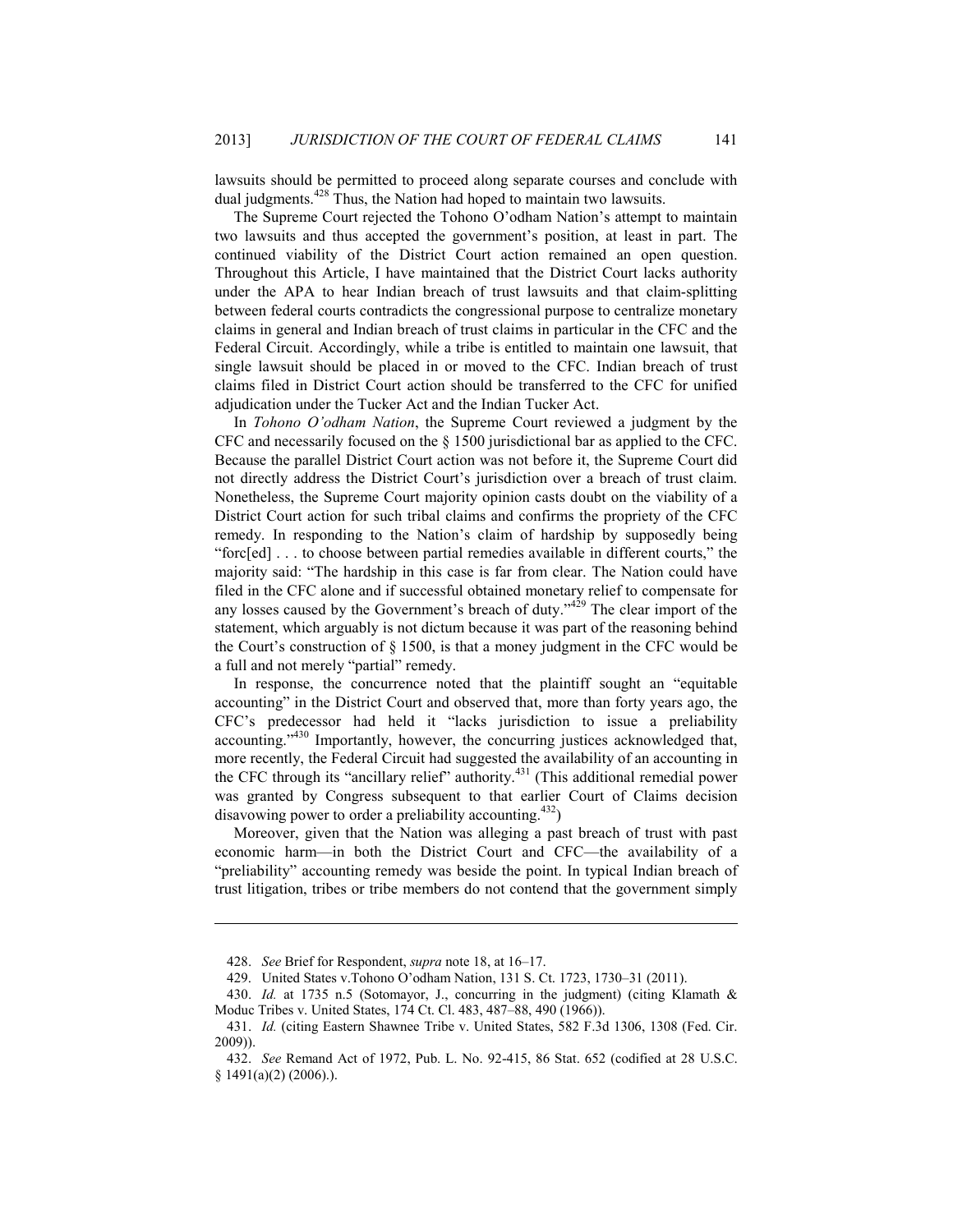failed to provide a periodic statement or annual report, that is, they do not claim that the government's failure is merely one of omission in not disclosing information. Rather, Native American plaintiffs in trust account cases invariably argue that the government has breached its fiduciary duty by mismanaging the trust accounts such that the statements of balances do not accurately reflect the true amounts and that funds have not been properly invested, resulting in financial injury. In other words, the claims already are *post*-liability. And the ability of the CFC to account for the retrospective harm caused by the government's breach of fiduciary duties is not truly in dispute.

The question upon which the District Court's jurisdiction over an Indian breach of trust claim under the APA hinges is whether there is an "adequate remedy"<sup>433</sup> in another court, such as the CFC. The Supreme Court majority in *Tohono O'odham Nation* saw the money judgment remedy in the CFC for the breach of trust as dispelling any tribal claim of hardship by being left to a partial remedy. In sum, the monetary compensation due to a successful tribal plaintiff under the Indian Tucker Act (and collateral equitable relief available to the CFC under the Remand Act) plainly counts as an "adequate" remedy and thus supersedes an alternative recourse to the APA.

### b. Implications for Tribes That Filed Breach of Trust Claims Only in Court of Federal Claims

What then lies ahead for Indian tribes and tribe members who wish to pursue breach of trust claims against the United States?

For those Native American plaintiffs who file or have filed breach of trust suits solely in the CFC, they have chosen the wiser course and the *Tohono O'odham Nation* decision confirms their wisdom. If their claims are successful on the merits (by establishing a fiduciary relationship and proving a breach and damages), they can obtain a full remedy in the CFC and do so in a single lawsuit. They may recover both (1) a money judgment for any financial harm, by reason of misallocation of funds, mismanagement of resources, failure to properly invest or seek a profit on funds or resources, etc.; and (2) an accounting or its equivalent of pertinent tribal assets through discovery and the CFC's collateral equitable powers to order the correction of records or remand the matter to administrative or executive bodies or officials with directions to reconcile accounts.<sup>434</sup>

Moreover, those tribes that have brought a single action in the CFC may rest easy that they have not thereby surrendered an accounting remedy of broader scope, which might have been available in the District Court. After the *Jicarilla Apache* ruling, a cause of action for an equitable accounting outside of statutory limits is no longer cognizable in District Court.<sup>435</sup> Indeed, even if viable in the District Court under the APA directly, a claim for accounting only, that is, a claim solely for information and reconciliation, is limited by *Jicarilla Apache* to the specific statutory guidelines governing disclosure of trust account information and

 <sup>433.</sup> *See* 5 U.S.C. § 704 (2006).

 <sup>434.</sup> *See supra* Part II.B.2.

 <sup>435.</sup> *See supra* Part II.B.3.b.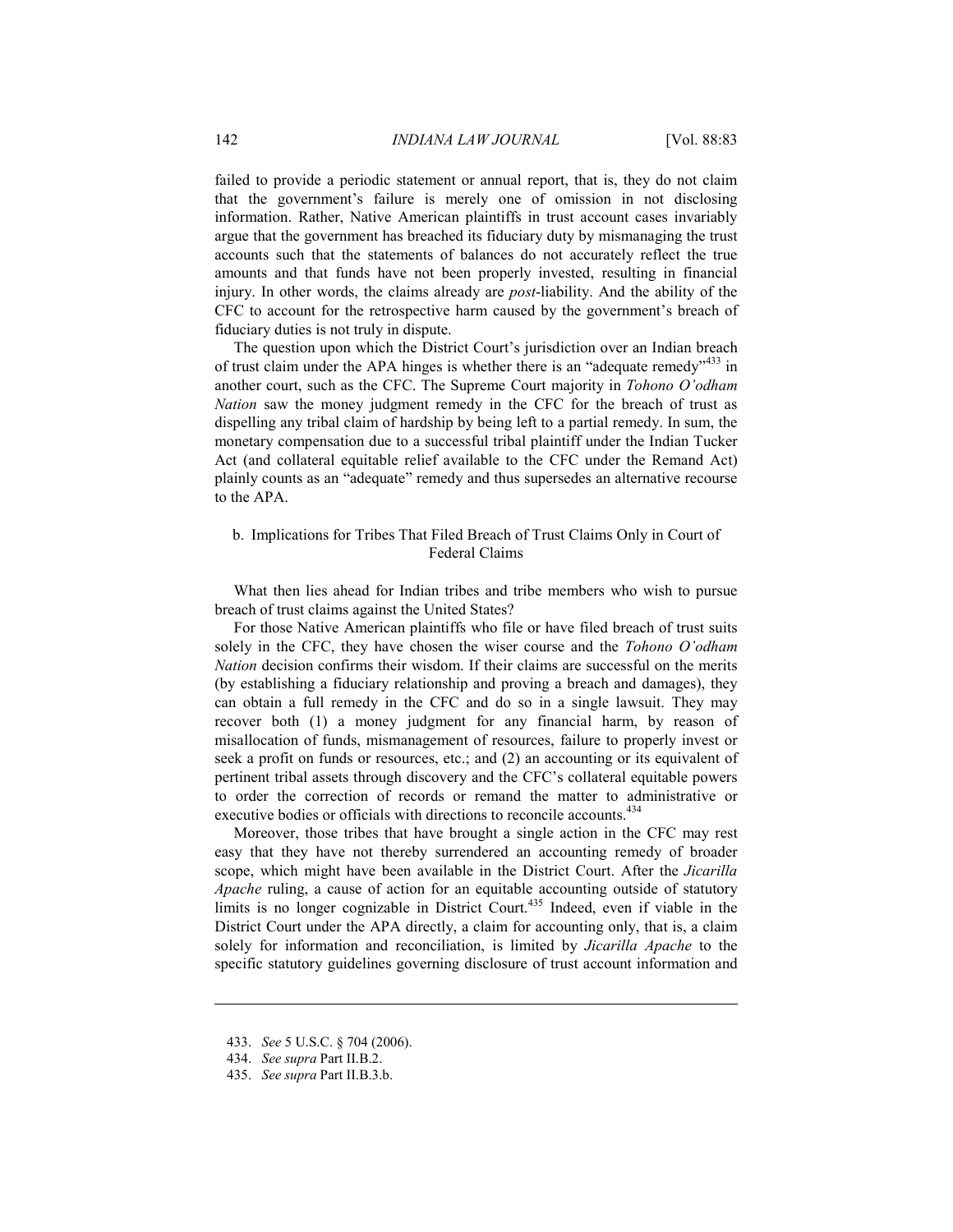reconciliation of balances $436$  and likely may not be augmented by restitutionary claims that seek an infusion of money.<sup>437</sup> By contrast, the CFC may well have broader authority to secure evidence about trust account handling or the government's actions with respect to non-monetary assets, when adjudicating a breach of trust action under the Tucker Act or Indian Tucker Act.<sup>438</sup> And, of course, the CFC may award a money judgment for past financial harm, however formulated in theory or remedy.<sup>439</sup>

### c. Implications for Tribes Considering Forum in Which to File Breach of Trust Claims in the Future (Order-of-Filing Rule)

For those Native American plaintiffs who plan to file future Indian breach of trust suits, they would be well-advised to go directly to the CFC and file a single suit for a full remedy under the Tucker Act or the Indian Tucker Act. Attempting to bypass the CFC by an APA suit in the District Court is a risky course that is likely to be foreclosed altogether by the Supreme Court or the Federal Circuit, sooner or later. And, again, even if viable in District Court, an APA action for an accounting is now limited by the specific statutory guidelines on disclosure of information about trust funds. The scope of breach of trust litigation in the CFC is at least as broad and likely much broader.

Nor should tribes or tribe members in the future assume they may file simultaneous lawsuits in both the CFC and the District Court by simply reversing the order of filing (the so-called *Tecon* rule), attempting to rely on prior Federal Circuit precedent that the CFC does not lose jurisdiction to continue under § 1500 when a parallel District Court suit is filed afterward.<sup>440</sup> Although the Supreme Court in *Tohono O'odham Nation* did not reach the question,<sup>441</sup> many observers believe the handwriting for the *Tecon* exception is on the wall.<sup>442</sup>

Advocates for a time-of-filing interpretation of § 1500 observe that the predecessor statute "proscribed both filing and *prosecuting* any claim," but that subsequent amendments removed that language, so that "the statute no longer contains a proscription against *prosecuting* a claim."443 Critics of the *Tecon* rule respond that the "prosecuting" phrase was replaced by jurisdictional language with the codification of Title 28 of the United States Code in 1948,<sup>444</sup> which the code reviser characterized as a mere change in "phraseology only" without substantive

1

 443. UNR Indus., Inc. v. United States, 962 F.2d 1013, 1030 (Fed. Cir. 1992) (Plager, J., dissenting), *aff'd on other grounds sub nom.* Keene Corp. v United States, 508 U.S. 200 (1993). The original predecessor statute read that "no person shall file or prosecute any claim" in the then-Court of Claims if other suit or process on the same claim was pending in another court. Act of June 25, 1868, ch. 71, § 8, 15 Stat. 75, 77.

444. Act of June 25, 1948, ch. 646, 62 Stat. 942.

 <sup>436.</sup> *See supra* Part II.B.3.c.

 <sup>437.</sup> *See supra* Part II.B.3.d.

 <sup>438.</sup> *See supra* Part II.B.3.c.

 <sup>439.</sup> *See supra* Part II.B.1.a, 3.d.

 <sup>440.</sup> *See supra* notes 358–359 and accompanying text.

 <sup>441.</sup> United States v. Tohono O'odham Nation, 131 S. Ct. 1723, 1729–30 (2011).

 <sup>442.</sup> *See* Bremer & Siegel, *supra* note 388, at 49 ("[T]he Supreme Court, in its recent *Tohono* decision, suggested (without holding) that it disapproves of the time-of-filing rule.").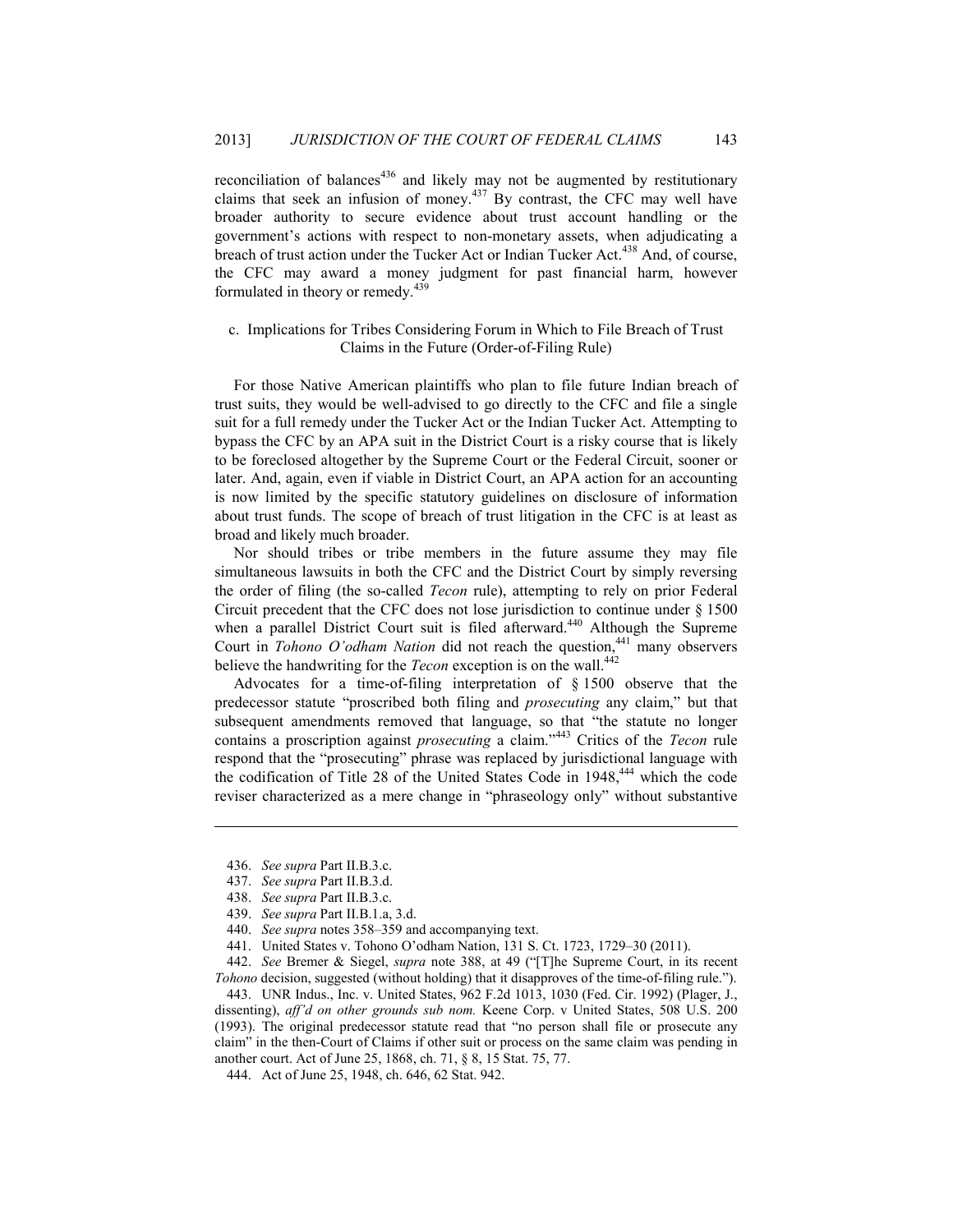change.<sup>445</sup> With specific reference to  $\S$  1500, the Supreme Court has said that, in the "comprehensive revision of the Judicial Code completed in 1948, we do not presume that the revision worked a change in the underlying substantive law 'unless an intent to make such [a] chang[e] is clearly expressed."<sup>446</sup>

Supporters of the *Tecon* rule read the words "has pending" in  $\S 1500^{447}$  as "constitut[ing] a present participle which 'convey[s] the same meaning' as the present perfect tense and 'indicates action that was started in the past and has recently been completed or is continuing up to the present time."<sup>448</sup> On this line of reasoning, it is argued, the plain meaning "calls for a determination of the order in which two or more suits were filed."<sup>449</sup>

That, however, begs the question of what is the pertinent "present time." Is it the date of the filing of the suit in the CFC or the date on which a suit is later filed in District Court (prompting a government motion to dismiss under § 1500)?

Indeed, the opponents of the order-of-filing exception read the very same "has pending" language as barring continuing jurisdiction in the CFC without making any "distinction . . . concerning the time of filing of that other suit."<sup>450</sup> In addition, § 1500 directs that the CFC "shall not *have* jurisdiction,"<sup>451</sup> using a present tense verb for describing the CFC's authority to hear a matter when an action arising from the same claim has been filed in another court.<sup>452</sup>

Looking to the general law of subject matter jurisdiction, a plausible argument could be made for the order-of-filing exception. Under some other jurisdictional statutes, the pertinent point in time for determining federal court jurisdiction is the time of filing.<sup>453</sup> Thus, under the "well-pleaded complaint rule" that governs

 447. 28 U.S.C. § 1500 (prohibiting the Court of Federal Claims from exercising jurisdiction "of any claim for or in respect to which the plaintiff . . . *has pending* in any other court any suit or process against the United States ") (emphasis added).

 448. Nez Perce Tribe v. United States, 83 Fed. Cl. 186, 189 (2008) (alteration in original) (quoting WILLIAM A. SABIN, THE GREGG REFERENCE MANUAL §§ 1033–34, at 272–73 (10th ed. 2005)).

 <sup>445.</sup> *UNR*, 962 F.2d at 1019 (citing Historical and Revision Notes, 28 U.S.C. § 1500 (2006)).

 <sup>446.</sup> *Keene Corp.*, 508 U.S. at 209 (alterations in original) (quoting Fourco Glass Co. v. Transmirra Prods. Corp., 353 U.S. 222, 227 (1957)); Anderson v. Pac. Coast S.S. Co., 225 U.S. 187, 198–99 (1912); *see also* Judith Resnik, *Constricting Remedies: The Rehnquist Judiciary, Congress, and Federal Power*, 78 IND. L.J. 223, 279 (2003) ("The legislative history described revisions of Title 28 in general as stylistic rather than substantive, aimed at ending needless searches into the Statutes at Large, eliminating anachronistic provisions, and simplifying language."); Gregory C. Sisk, *Lifting the Blindfold From Lady Justice: Allowing Judges to See the Structure in the Judicial Code*, 62 FLA. L. REV. 457, 464 (2010) (referring to "the general presumption that changes made during a codification are for purposes of clarification, unless clear indication is present that a change in meaning was intended").

 <sup>449.</sup> *Id.*

 <sup>450.</sup> Schwartz, *supra* note 353, at 594.

 <sup>451. 28</sup> U.S.C. § 1500 (2006) (emphasis added).

 <sup>452.</sup> *See* United Keetoowah Band of Cherokee Indians v. United States, 86 Fed. Cl. 183, 188 (2009) (describing the government's § 1500 argument that "the phrase 'have jurisdiction' is a present tense verb").

 <sup>453.</sup> *But see* Smith v. Orr, 855 F.2d 1544, 1552–53 (Fed. Cir. 1988) (holding that, although the plaintiff's claim for back pay did not exceed \$10,000 when filed in District Court, but then subsequently accrued above \$10,000, "the district court lost jurisdiction over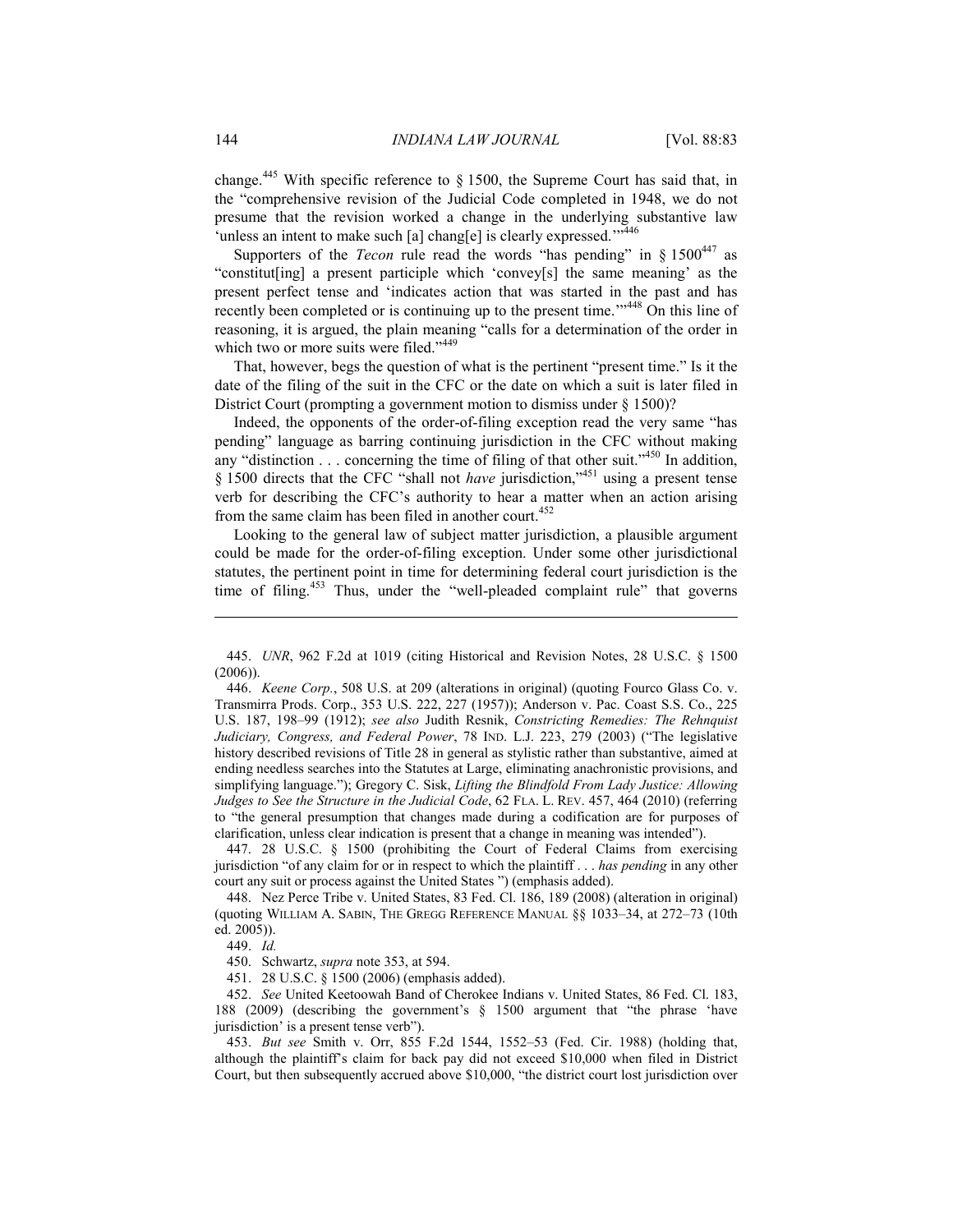federal-question jurisdiction, jurisdiction attaches or fails immediately upon the filing of the plaintiff's complaint, which must raise a federal law issue as part of the affirmative cause of action, without regard to federal law issues later raised by the defendant.<sup>454</sup> For diversity-of-citizenship jurisdiction, the domicile of the parties at the time the complaint is filed controls, such that jurisdiction is not created or lost even if the parties change domicile afterward.<sup>455</sup>

Extended to § 1500, then, if there is no other suit pending when the CFC action is filed, application of this general rule would mean that CFC jurisdiction attaches and will not be divested by subsequent events, such as a later-filed action in District Court. Moreover, as observed by one judge on the Court of Federal Claims in Coeur d'Alene Tribe v. United States,<sup>456</sup> this interpretation of § 1500 would preclude "forum manipulation" by a plaintiff who "becomes unhappy with the course of litigation"  $457$  in the CFC and then tries to divest the CFC of continuing jurisdiction by filing a parallel action in the District Court.

However, each jurisdictional statute must be read according to its own terms and congressional purpose. As a *withdrawal* rather than a *grant* of jurisdiction, § 1500 arguably should be approached from a different perspective. When a District Court assumes jurisdiction under the federal-question or diversity-of-citizenship statutes, the general rule that jurisdiction is not later lost because of a post-filing change of circumstances does not prevent those statutes from serving their fundamental purposes. By contrast, treating § 1500 as turning on timing converts the operation of the statute into a jurisdictional game and makes its application chimerical.<sup>458</sup> As Craig Schwartz writes, not only is the order-of-filing interpretation of § 1500 "entirely at odds with its intended purpose," but "[p]erversely, it encourages plaintiffs to double-file in order to preserve access to the CFC."<sup>459</sup>

As a contrasting statutory example, consider the supplemental jurisdiction statute, 28 U.S.C. § 1367, which authorizes the District Court to hear certain claims without an independent jurisdictional basis if those claims "form part of the same case or controversy under Article III of the United States Constitution" that is the basis for the federal court's original jurisdiction.<sup>460</sup> However, continuing exercise of jurisdiction by the District Court over supplemental claims may be declined based on events subsequent to filing, such as when "the district court has dismissed all claims over which it has original jurisdiction."<sup>461</sup> Thus, while the jurisdictional

his claim when it exceeded this amount").

 <sup>454.</sup> *See* Louisville & Nashville R.R. Co. v. Mottley, 211 U.S. 149 (1908); *see also* JACK H. FRIEDENTHAL, MARY KAY KANE & ARTHUR R. MILLER, CIVIL PROCEDURE § 2.4, at 23 (4th ed. 2005) ("Given the limited nature of federal subject-matter jurisdiction, it is essential that the existence of jurisdiction be determined at the outset, rather than being contingent upon what *may* occur at later stages in the litigation. By demanding that a federal issue be raised in the complaint, the [well-pleaded complaint] rule accomplishes this goal.").

 <sup>455.</sup> Smith v. Sperling, 354 U.S. 91, 93 n.1 (1957).

 <sup>456. 102</sup> Fed. Cl. 17 (2011).

 <sup>457.</sup> *Id.* at 24.

 <sup>458.</sup> *See* Tohono O'odham Nation v. United States, 559 F.3d 1284, 1291 (Fed. Cir. 2009) (acknowledging that "merely require[ing] that the plaintiff file its action in the Court of Federal Claims *before* it files its district court complaint" is an "anomalous rule") (emphasis in original), *rev'd*, 131 S. Ct. 1723 (2011).

 <sup>459.</sup> Schwartz, *supra* note 239, at 24.

 <sup>460. 28</sup> U.S.C. § 1367(a) (2006).

 <sup>461.</sup> *Id.* § 1367(c)(3).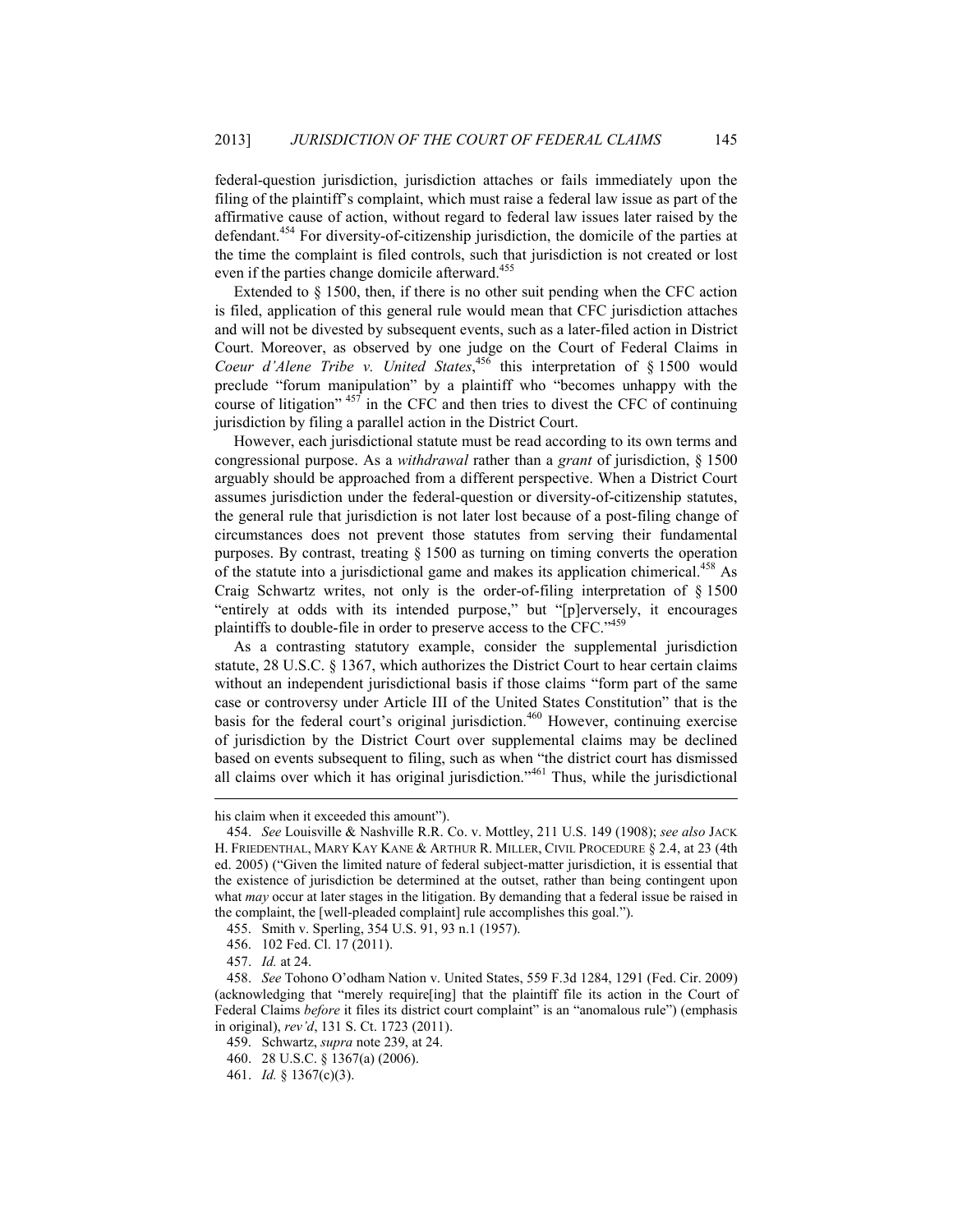power to hear a supplemental claim "ordinarily was determined on the pleadings, the question whether to exercise that power remained open throughout the litigation."<sup>462</sup> Just as the efficiency raison d'être for adjudicating a state-law supplemental jurisdiction claim typically falls away when the underlying federalquestion jurisdiction claim is dismissed before trial, the purpose of § 1500 in relieving both the federal government and the courts from the burdens of simultaneous, duplicative litigation may be triggered when a District Court action is later filed while a case arising from the same operative facts is still before the CFC.

In *Tohono O'odham Nation*, the Supreme Court rejected a "different remedy" exception to § 1500 by saying that it would turn the provision into "a mere pleading rule, to be circumvented by carving up a single transaction into overlapping pieces seeking different relief."<sup>463</sup> Treating § 1500 as "a mere time-of-filing rule" that could be "circumvented" by arranging to file the CFC lawsuit one day, or even a few hours, before filing the District Court lawsuit makes the provision arbitrary.<sup>464</sup>

Given the Court's description of the statute's manifest purpose to "save the Government from burdens of redundant litigation," notably including the costs of "[d] iscovery . . . and the preparation and examination of witnesses at trial,"  $465$  that purpose would be undermined if a party could maintain duplicative litigation against the United States whenever it carefully timed one lawsuit to start before the other.466 And, while stopping short of deciding the issue in that case, the *Tohono* 

463. *Tohono O'odham Nation*, 131 S. Ct. at 1730.

465. *Tohono O'odham Nation*, 131 S. Ct. at 1730.

 466. *See* Keene Corp. v. United States, 12 Cl. Ct. 197, 215 (1987) ("Whether a suit on the same claim is filed before or after an action in the . . . Claims Court, the Government's defense of it involves duplicative effort."). However, in *Kaw Nation of Oklahoma v. United States*, 103 Fed. Cl. 613, 622 (2012), the court observed that "if jurisdiction here is not measured when a suit is filed, one must wonder why a plaintiff in this court cannot avoid section 1500 simply by dismissing the related district court action before defendant files a motion to dismiss." In *Keene*, the Supreme Court held that § 1500 applied when the District Court lawsuit was pending when the CFC suit was instituted, even though the District Court lawsuit was subsequently dismissed while the CFC litigation remained pending. Keene Corp. v. United States, 508 U.S. 200, 207–09 (1993). The strongest answer to this observation would be to interpret § 1500 as meaning that the CFC irrevocably loses jurisdiction at the point in time that duplicative litigation emerges in another court, whether that litigation arises immediately on the date of filing in the CFC or arrives subsequently. With the animating purpose of § 1500 being to avoid the burdens of duplicative litigation, those burdens are imposed whenever the District Court action is initiated and overlaps in time with the CFC action. The burden of duplicative litigation having been realized, the burden cannot be undone by a subsequent dismissal of the District Court action. Thus, having lost jurisdiction at the moment in time that duplication of litigation against the government occurs, the CFC cannot regain jurisdiction, even if the District Court action is dismissed before the CFC acknowledges its loss of jurisdiction by granting the motion to dismiss.

<u>.</u>

 <sup>462.</sup> FRIEDENTHAL, ET AL., *supra* note 454 § 2.12, at 75 (describing pendent jurisdiction practice that was later codified in § 1367(c)).

 <sup>464.</sup> In the CFC, the majority rule is that the *Tecon* exception applies whenever the sequence of filing establishes that the CFC action was filed earlier on the same day as the District Court action was filed, proven by time stamps or testimony from filing clerks or paralegals. *See* United Keetoowah Band of Cherokee Indians v. United States, 86 Fed. Cl. 183, 190–91 (2009) (describing the division on this question among the judges of the CFC).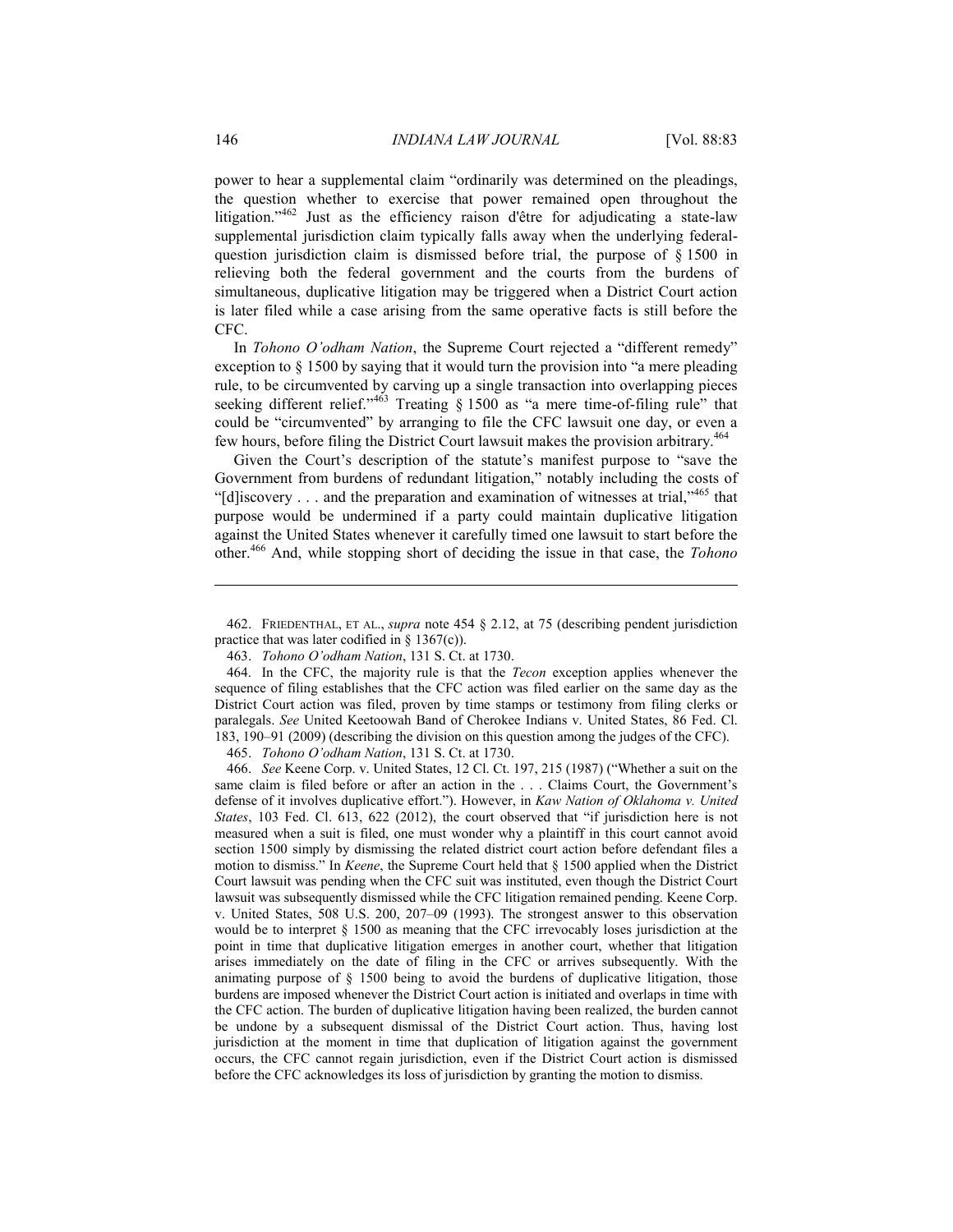*O'odham Nation* Court faulted the Federal Circuit for relying on precedents, specifically noting the *Tecon* order-of-filing decision, "that left the statute without meaningful force."467

# d. Implications for Tribes That Filed Duplicative Breach of Trust Claims in the District Court and the Court of Federal Claims

For those tribes that have filed duplicative lawsuits in the wake of *Cobell*, the path forward is not clearly marked. I am optimistic that by changing course and bringing those breach of trust claims home to the CFC, those tribes still may obtain a complete remedy, even if settlement with the United States is not forthcoming.<sup>468</sup>

The Supreme Court's ruling in *Tohono O'odham Nation* obviously requires dismissal of the CFC version of breach of trust claims when another version is pending in District Court. The question remains whether the District Court vehicle for a breach of trust claim remains viable, in one way or another. Even if the District Court action is not precluded by limitations in the APA or by the exclusivity of the Indian Tucker Act remedy in the CFC, the District Court likely lacks authority to award monetary relief, however framed, and certainly cannot award monetary relief that is compensatory in nature.

First, although uncertain to succeed, tribes in the position of previously having filed duplicative suits may decide to stick it out, await the conclusion of the District Court litigation, and then attempt to follow up with successive litigation in the CFC, despite the passage of time. In *Tohono O'odham Nation*, the Supreme Court majority raised the possibility that the statute of limitations for bringing an action in the CFC might be tolled, although the Court hedged that bet. The majority observed "Congress has provided in every appropriations Act for the Department of Interior since 1990 that the statute of limitations on Indian trust mismanagement claims shall not run until the affected tribe has been given an appropriate accounting."<sup>469</sup> However, in its concluding passage, the Court made plain that this was not a definitive ruling, saying that the tribe could re-file a claim in the CFC "*if* the statute of limitations is no bar." <sup>470</sup>

Given that the tribes have asserted failure by the government to provide an "appropriate accounting" in their District Court actions, if they were to succeed on

 <sup>467.</sup> *Tohono O'odham Nation*, 131 S. Ct. at 1729 (citing Tecon Engineers, Inc. v. United States, 170 Ct. Cl. 389 (1965)).

 <sup>468.</sup> Of course, the matter may always be resolved by settlement. As discussed previously, in April 2012, forty-one tribes settled their claims with the United States, although more than sixty other tribal claims were still proceeding. *See supra* notes 349–350 and accompanying text. Prior to that settlement, seventy-six tribes that had filed breach of trust claims involving tribal trust fund accounts in the CFC and/or District Court were engaged in confidential settlement discussions with the United States. *See* Parties' Joint Stipulation and Order Regarding Confidentiality of Settlement Discussions and Communications, Tohono O'odham Nation v. Salazar, No. 06-CV-2236-JR (D.D.C. Aug. 25, 2011).

 <sup>469.</sup> *Tohono O'odham Nation*, 131 S. Ct. at 1731 (citing, e.g., Act of Oct. 30, 2009, Pub. L. No. 111-88, 123 Stat. 2904, 2922; Act of Nov. 5, 1990, Pub. L. No. 101-512, 104 Stat. 1915, 1930).

 <sup>470.</sup> *Id.* (emphasis added).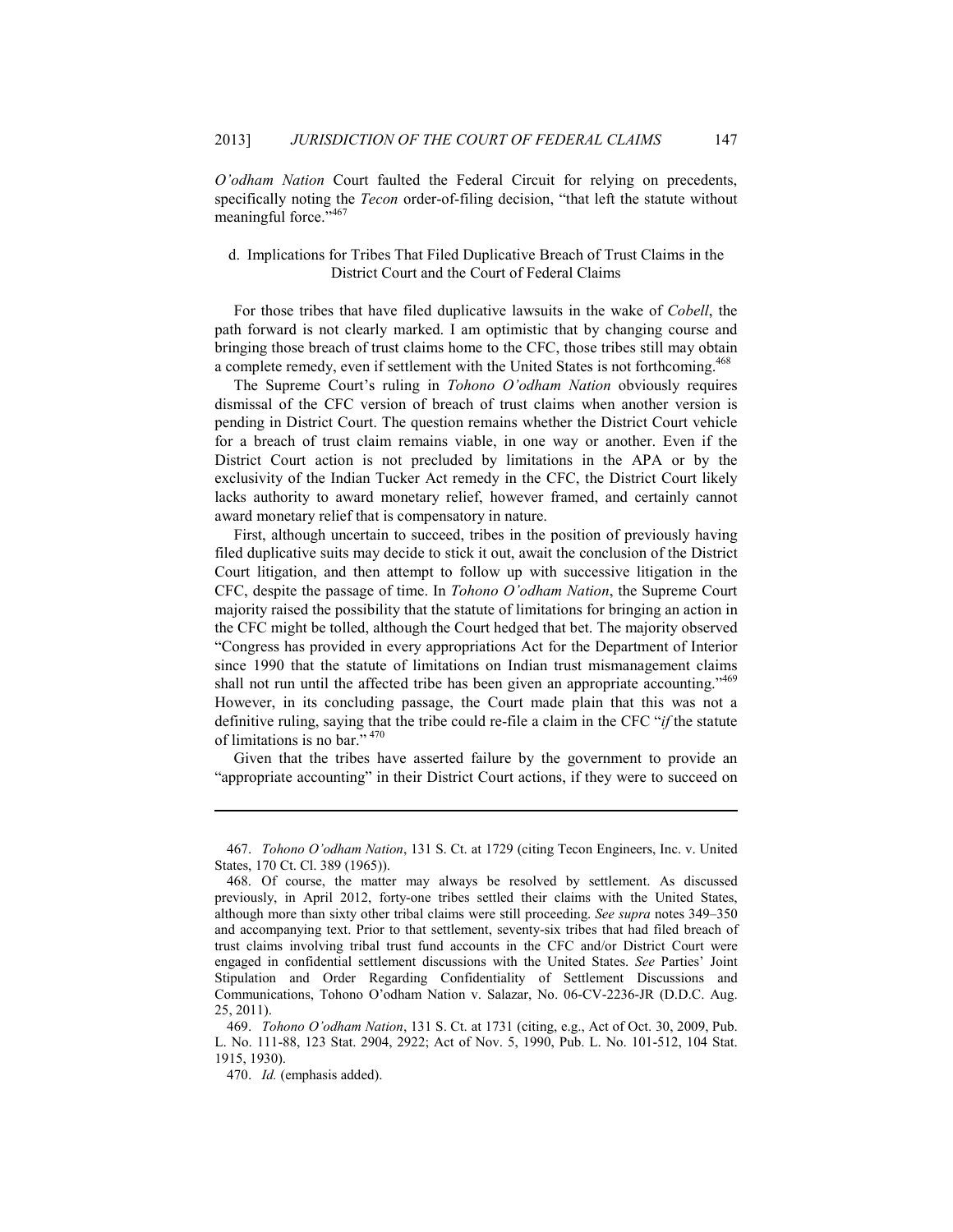the merits, then by definition the statute of limitations would not run until the government has corrected those errors. In light of the Supreme Court's later ruling in *Jicarilla Apache*, which narrows the scope of information that a tribe may demand from the government to that which the trust account statutes specifically prescribe,<sup>471</sup> the government may respond that the periodic reports already provided to the tribes, perhaps even if they contain errors, constitute the "appropriate accounting" contemplated by Congress.472 If the government's position is accepted, then the statute of limitations has long been running. Moreover, the concurring justices in *Tohono O'odham Nation* noted that the appropriations statute tolling the statute of limitations for CFC claims by tribes only applies to trust fund claims and "does not appear to toll the statute of limitations for claims concerning assets other than funds, such as tangible assets."<sup>473</sup>

Second, and the better course of action in my view, tribes that have filed duplicative lawsuits in both the District Court and the CFC should reconsider and change course in light of these new Supreme Court and Federal Circuit jurisdictional rulings. They now should seek to transfer the District Court actions to the CFC. In this way, the tribes would preserve their one remaining lawsuit and be able to prosecute it to a more complete judgment under the Indian Tucker Act. Even though the previous CFC action has been dismissed under § 1500, the pending District Court action could be transferred to the CFC under § 1631 of Title  $28<sup>474</sup>$  and arrive as effectively a new filing (but with the statute of limitations having been tolled by the earlier filing of the District Court action).

To be sure, § 1631 is not a permissive transfer statute and thus allows movement of the case from the District Court to the CFC only if the District Court lacks subject matter jurisdiction. Based on the *Cobell* precedent in the District of Columbia federal courts, the tribes thus far have been insisting that jurisdiction properly lies in the District Court.<sup>475</sup> If they so choose, however, the tribes could fairly argue to the District Court that the jurisdictional landscape has changed with *Tohono O'odham Nation* and *Jicarilla Apache*.

Even if the District Court were unwilling to grant a transfer, feeling still bound by the *Cobell* precedent, the tribe and the government both could appeal the denial of a transfer under the special interlocutory appeal provision in  $\S$  1292(d)(4) of Title 28<sup>.476</sup> That appeal lies to the Federal Circuit, not to the D.C. Circuit, and the Federal Circuit almost surely would order the case transferred to the CFC.<sup>477</sup> In the end, however winding may be the path, a single lawsuit for breach of trust eventually should find its way to the CFC.

 <sup>471.</sup> *See supra* Part II.B.3.

 <sup>472.</sup> *See* Memorandum of Points and Authorities in Support of Defendants' Motion to Dismiss at 2, 27, Tohono O'odham Nation v. Kempthorne, No. 06-2236-JR (D.D.C. June 16, 2008) (arguing that the government's specific duties to reconcile tribal trust accounts as required by the 1994 statute were satisfied in 1996).

 <sup>473.</sup> *Tohono O'odham Nation*, 131 S. Ct. at 1735 n.5 (Sotomayor, J., concurring in the judgment).

 <sup>474.</sup> *See* 28 U.S.C. § 1631 (2006).

 <sup>475.</sup> *See supra* Part II.A.

 <sup>476. 28</sup> U.S.C. § 1292(d)(4) (2006).

 <sup>477.</sup> *See supra* Parts I.C, II.B.2.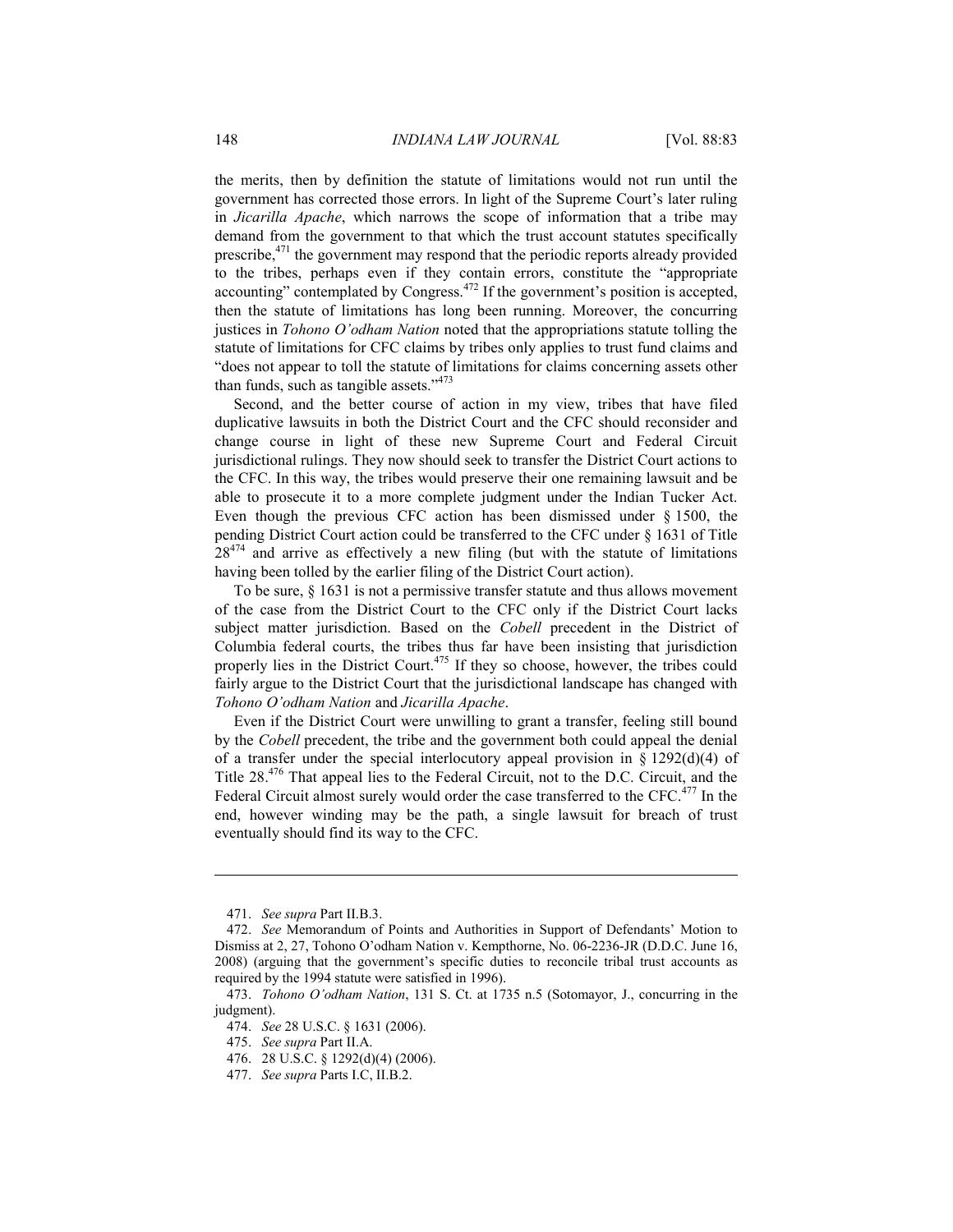Under the Federal Circuit's ruling in *United States v. County of Cook*, 478 § 1500 would bar the CFC from taking jurisdiction if only part of the District Court action were transferred under  $\S$  1631, while the District Court retained another part.  $479$ The result of a partial transfer would be duplicative and simultaneously pending claims in both courts. Accordingly, the transfer option for restoring Indian breach of trust plaintiffs to a complete remedy would require transfer of the entire District Court proceeding to the CFC, to then proceed as the sole action, the nature and scope of which presumably could be clarified and supplemented by appropriate amendments to the pleadings in the CFC that would relate-back under civil procedure rules.

If the tribes are reluctant to take this course, the United States always has had the power to cut to the jurisdictional chase by filing a motion under  $\S$  1631 to transfer tribal suits now pending in the District Court. Even if the District Court should deny the motion to transfer, the government would be empowered to take an interlocutory appeal to the Federal Circuit under §  $1292(d)(4)(A)$ .<sup>480</sup> And because the Federal Circuit already has signaled its agreement that Indian breach of trust claims can be remedied by a money judgment and should be heard in the CFC, the transfer would be successfully accomplished.

#### **CONCLUSION**

The Supreme Court's decision in *United States v. Tohono O'odham Nation* well illustrates the dangers of seeking to bypass the Court of Federal Claims by seeking relief in the wrong place and by disguising what is essentially a claim for money as something else. By departing from established jurisprudence—that Indian breach of trust claims involving the federal government's fiduciary administration of Native American assets and funds are to be brought in the Court of Federal Claims—the District Court for the District of Columbia created the conditions conducive to a jurisdictional conflagration. As dozens of American Indian tribes filed duplicative suits in both the District Courts and the Court of Federal Claims, a jurisdictional collision became inevitable and the impact will resonate for years to come.

Given that the CFC has ample powers to afford a rich set of remedies in Indian breach of trust and similar cases, including both a money judgment and collateral equitable-type relief, tribal plaintiffs' attempts at forum shopping were unnecessary and unwise. If the courts continue to confirm the traditional and exclusive jurisdiction of the CFC over claims that can be adequately remedied by a money judgment (and collateral relief), then claimants will have no reason to file parallel lawsuits purportedly seeking different relief in multiple courts. At least with respect

<u>.</u>

 <sup>478. 170</sup> F.3d 1084 (Fed. Cir. 1999).

 <sup>479.</sup> *Id.* at 1087, 1090.

 <sup>480.</sup> *See* 28 U.S.C. § 1292(d)(4)(A). In fact, the United States did move for a transfer to the CFC in one of the multiple breach of trust claims filed by tribes in District Court for the District of Columbia. *See* Osage Tribe of Indians v. United States, No. CIVA04-0283(RCL), 2005 WL 578171, at \*2 (D.D.C. Mar. 9, 2005). However, the government subsequently dismissed its appeal to the Federal Circuit, Order Dismissing Appeal, Osage Tribe of Indians v. United States, No. 05-1383 (Fed. Cir. July 8, 2005), thereby pretermitting early resolution of the jurisdictional question by the appellate court designated by Congress.